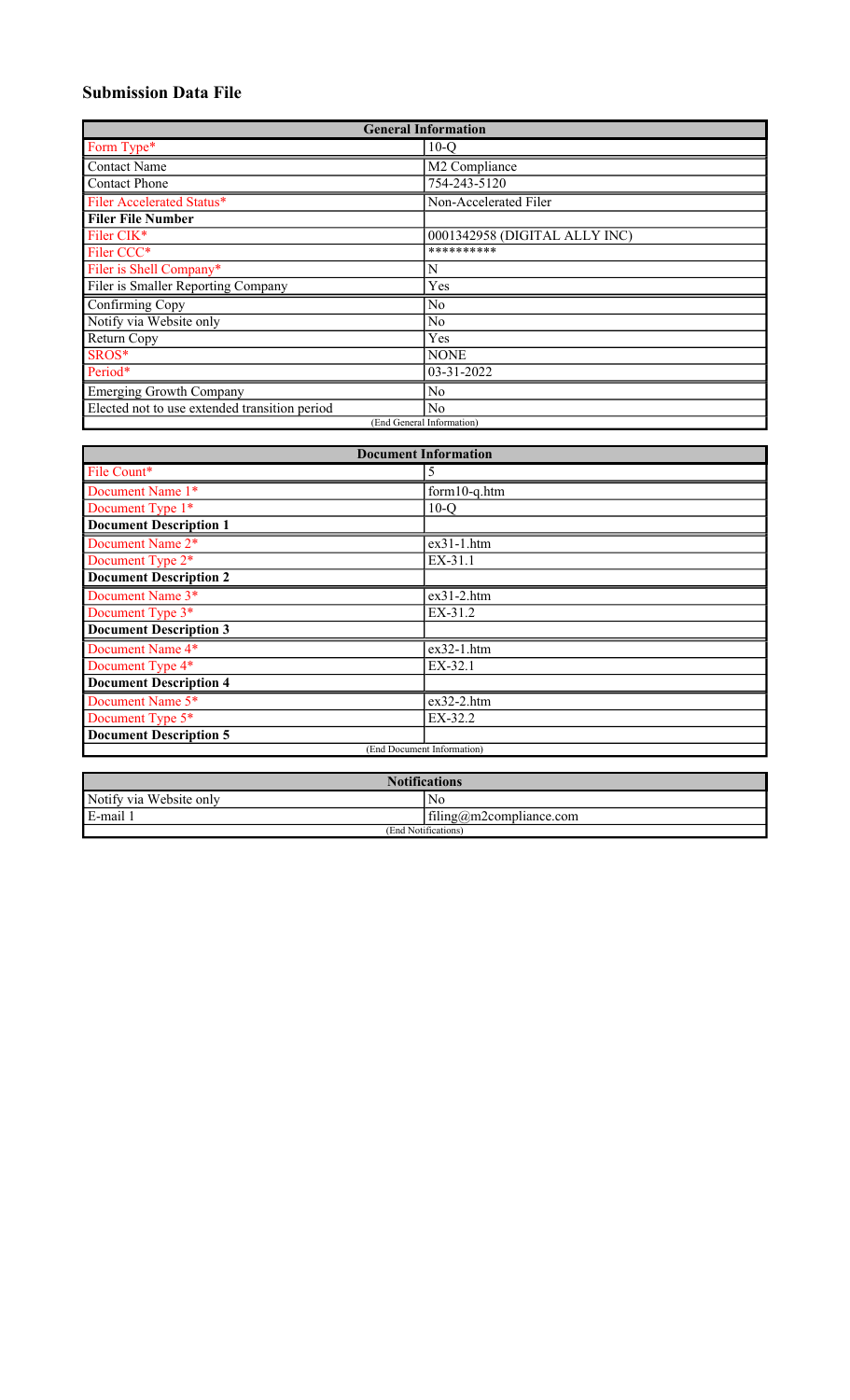# **UNITED STATES**

**SECURITIES AND EXCHANGE COMMISSION**

**Washington, D.C. 20549**

# **FORM 10-Q**

☒ **QUARTERLY REPORT PURSUANT TO SECTION 13 OR 15(d) OF THE SECURITIES EXCHANGE ACT OF 1934**

For the quarterly period ended March 31, 2022.

or

☐ **TRANSITION REPORT PURSUANT TO SECTION 13 OR 15(d) OF THE SECURITIES EXCHANGE ACT OF 1934**

For the transition period from to  $\sim$ 

Commission File Number: 001-33899

# **Digital Ally, Inc.**

(Exact name of registrant as specified in its charter)

**Nevada 20-0064269** (State or other jurisdiction of incorporation or organization)

(I.R.S. Employer Identification No.)

**14001 Marshall Drive, Lenexa, KS 66215** (Address of principal executive offices) (Zip Code)

**(913) 814-7774**

(Registrant's telephone number, including area code)

Securities registered pursuant to Section 12(b) of the Act:

| Title of each class                       | <b>Trading Symbol(s)</b> | Name of exchange on which registered |
|-------------------------------------------|--------------------------|--------------------------------------|
| Common stock, \$0.001 par value per share | DGLY                     | The Nasdag Capital Market LLC        |

Indicate by check mark whether the registrant (1) has filed all reports required to be filed by Section 13 or 15(d) of the Securities Exchange Act of 1934 during the preceding 12 months (or for such shorter period that the registrant was required to file such reports), and (2) has been subject to such filing requirements for the past 90 days. Yes  $\boxtimes$  No  $\Box$ 

Indicate by check mark whether the registrant has submitted electronically every Interactive Data File required to be submitted pursuant to Rule 405 of Regulation S-T (§232.405 of this chapter) during the preceding 12 months (or for such shorter period that the registrant was required to submit such files).

Yes ⊠ No □

Indicate by check mark whether the registrant is a large accelerated filer, an accelerated filer, a non-accelerated filer, a smaller reporting company or an emerging growth company. See the definitions of "large accelerated filer" "accelerated filer," "smaller reporting company," and "emerging growth company" in Rule 12b-2 of Exchange Act.

Large accelerated filer □ accelerated filer □ Emerging growth company  $\Box$ 

Non-accelerated filer  $\boxtimes$  Smaller reporting company  $\boxtimes$ 

If an emerging growth company, indicate by check mark if the registrant has elected not to use the extended transition period for complying with any new or revised financial accounting standards provided pursuant to Section 13(a) of the Exchange Act.  $\Box$ 

Indicate by check mark whether the registrant is a shell company (as defined in Rule 12b-2 of the Exchange Act).

Yes □ No ⊠

Indicate the number of shares outstanding of each of the issuer's classes of common stock, as of the latest practicable date:

| `lass                                     | Outstanding at May 20, 2022 |
|-------------------------------------------|-----------------------------|
| Common Stock, \$0.001 par value per share | 48,447,970                  |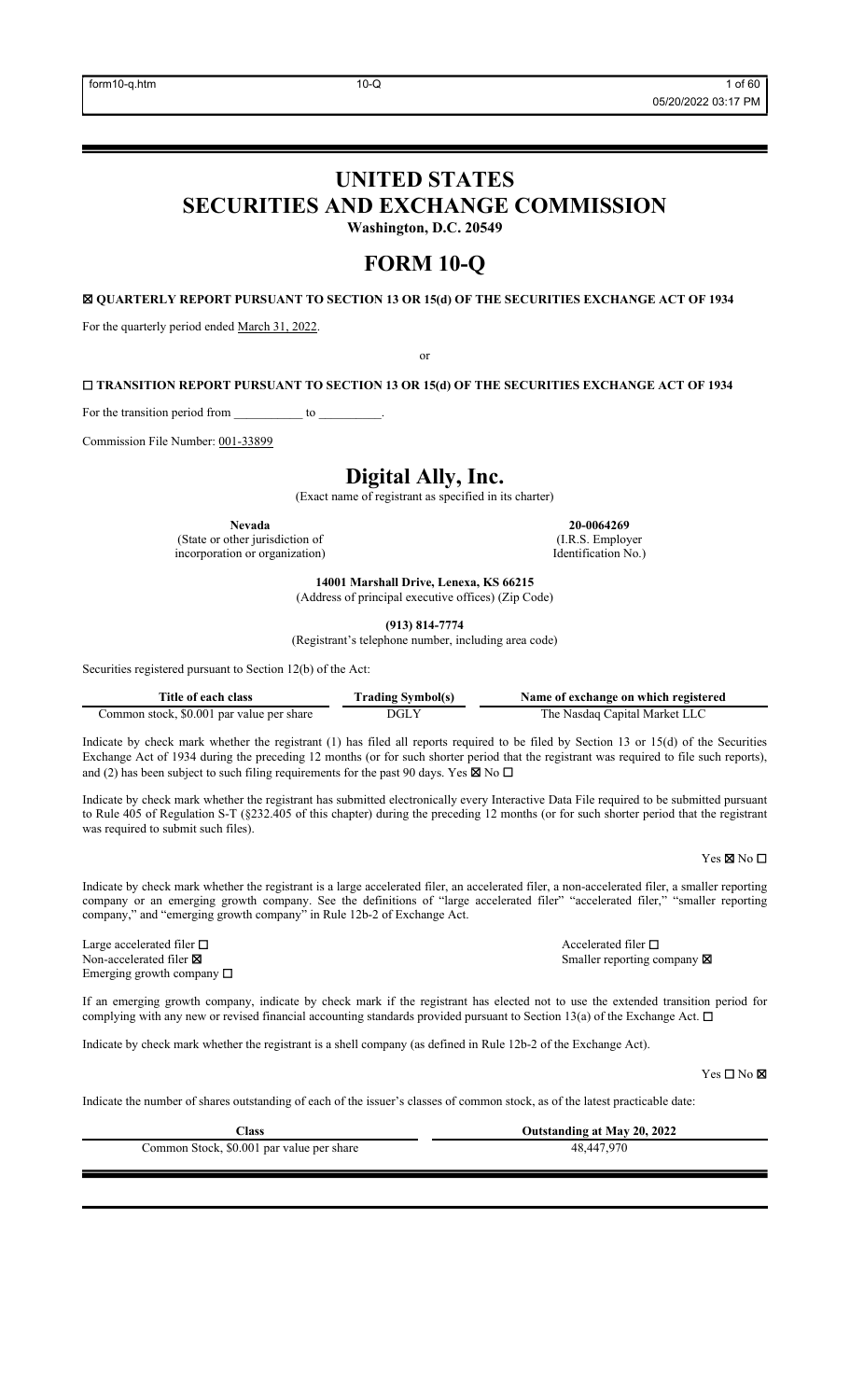## **FORM 10-Q DIGITAL ALLY, INC. MARCH 31, 2022**

| <b>TABLE OF CONTENTS</b>                                                                                                    | Page(s)  |
|-----------------------------------------------------------------------------------------------------------------------------|----------|
| <b>PART I - FINANCIAL INFORMATION</b>                                                                                       |          |
| Item 1. Financial Statements.                                                                                               |          |
| Condensed Consolidated Balance Sheets – March 31, 2022 (Unaudited) and December 31, 2021                                    | 3        |
| Condensed Consolidated Statements of Operations for the Three Months Ended March 31, 2022 and 2021 (Unaudited)              | 4        |
| Condensed Consolidated Statements of Stockholders' Equity for the Three Months Ended March 31, 2022 and 2021<br>(Unaudited) | 5        |
| Condensed Consolidated Statements of Cash Flows for the Three Months Ended March 31, 2022 and 2021 (Unaudited)              | 6        |
| Notes to the Condensed Consolidated Financial Statements (Unaudited)                                                        | $7 - 37$ |
| Item 2. Management's Discussion and Analysis of Financial Condition and Results of Operations.                              | 38-57    |
| Item 3. Quantitative and Qualitative Disclosures About Market Risk.                                                         | 58       |
| Item 4. Controls and Procedures.                                                                                            | 58       |
| <b>PART II - OTHER INFORMATION</b>                                                                                          |          |
| Item 1. Legal Proceedings.                                                                                                  | 58       |
| Item 1A. Risk Factors.                                                                                                      | 58       |
| Item 2. Unregistered Sales of Equity Securities and Use of Proceeds.                                                        | 58       |
| Item 3. Defaults Upon Senior Securities                                                                                     | 59       |
| Item 4. Mine Safety Disclosures                                                                                             | 59       |
| Item 5. Other Information.                                                                                                  | 59       |
| Item 6. Exhibits.                                                                                                           | 59       |
| <b>SIGNATURES</b>                                                                                                           | 60       |
| $\overline{2}$                                                                                                              |          |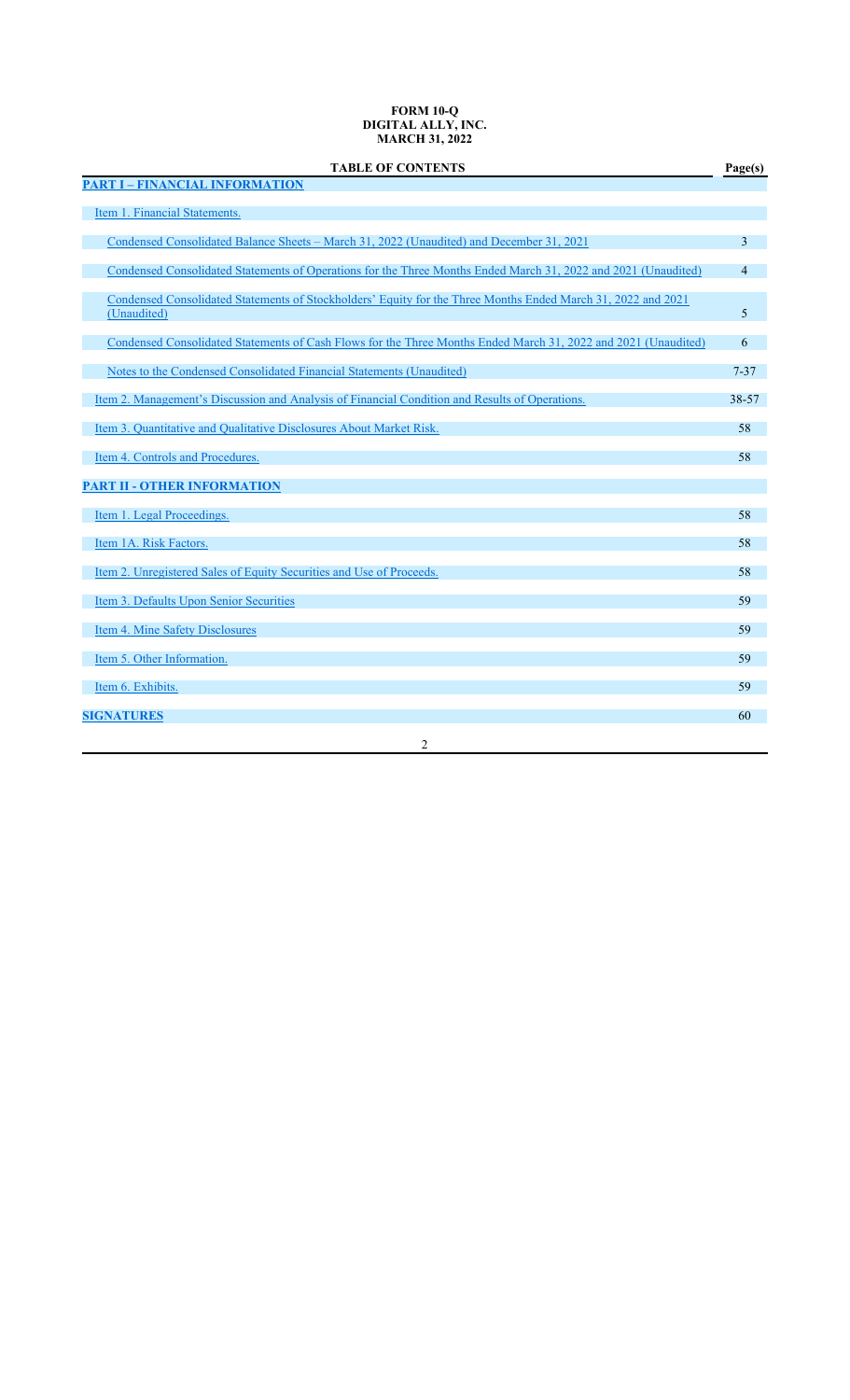# **PART I – FINANCIAL INFORMATION**

# **Item 1 – Financial Statements.**

#### **DIGITAL ALLY, INC. CONDENSED CONSOLIDATED BALANCE SHEETS MARCH 31, 2022 AND DECEMBER 31, 2021**

|                                                                             |               | March 31, 2022<br>(Unaudited) | <b>December 31, 2021</b> |              |  |  |
|-----------------------------------------------------------------------------|---------------|-------------------------------|--------------------------|--------------|--|--|
| <b>Assets</b>                                                               |               |                               |                          |              |  |  |
| Current assets:                                                             |               |                               |                          |              |  |  |
| Cash and cash equivalents                                                   | \$            | 20,561,116                    | S                        | 32,007,792   |  |  |
| Accounts receivable – trade, net                                            |               | 3,622,209                     |                          | 2,727,052    |  |  |
| Other receivables (including \$158,384 due from related parties - March 31, |               |                               |                          |              |  |  |
| 2022 and \$158,384 - December 31, 2021, refer to Note 19)                   |               | 1,979,885                     |                          | 2,021,813    |  |  |
| Inventories, net                                                            |               | 9,405,920                     |                          | 9,659,536    |  |  |
| Prepaid expenses                                                            |               | 10,272,310                    |                          | 9,728,782    |  |  |
|                                                                             |               |                               |                          |              |  |  |
| Total current assets                                                        |               | 45,841,440                    |                          | 56, 144, 975 |  |  |
|                                                                             |               |                               |                          |              |  |  |
| Property, plant, and equipment, net                                         |               |                               |                          | 6,841,026    |  |  |
|                                                                             |               | 8,480,180                     |                          |              |  |  |
| Goodwill and other intangible assets, net                                   |               | 19,016,683                    |                          | 16,902,513   |  |  |
| Operating lease right of use assets, net<br>Other assets                    |               | 1,051,139                     |                          | 993,384      |  |  |
|                                                                             |               | 4,636,576                     |                          | 2,107,299    |  |  |
|                                                                             |               |                               |                          |              |  |  |
| Total assets                                                                | S             | 79,026,018                    | S                        | 82,989,197   |  |  |
|                                                                             |               |                               |                          |              |  |  |
| <b>Liabilities and Stockholders' Equity</b>                                 |               |                               |                          |              |  |  |
| Current liabilities:                                                        |               |                               |                          |              |  |  |
| Accounts payable                                                            | \$            | 7,726,667                     | \$                       | 4,569,106    |  |  |
| Accrued expenses                                                            |               | 1,061,821                     |                          | 1,175,998    |  |  |
| Current portion of operating lease obligations                              |               | 402,313                       |                          | 373,371      |  |  |
| Contract liabilities - current portion                                      |               | 1,788,721                     |                          | 1,665,519    |  |  |
| Debt obligations - current portion                                          |               | 662,717                       |                          | 389,934      |  |  |
| Warrant derivative liabilities                                              |               | 14,698,761                    |                          | 14,846,932   |  |  |
| Income taxes payable                                                        |               | 16,827                        |                          | 1,827        |  |  |
|                                                                             |               |                               |                          |              |  |  |
| Total current liabilities                                                   |               | 26,357,827                    |                          | 23,022,687   |  |  |
|                                                                             |               |                               |                          |              |  |  |
| Long-term liabilities:                                                      |               |                               |                          |              |  |  |
| Debt obligations - long term                                                |               | 1,249,347                     |                          | 727,278      |  |  |
| Operating lease obligation - long term                                      |               | 717,021                       |                          | 688,207      |  |  |
| Contract liabilities - long term                                            |               | 3,221,537                     |                          | 2,687,786    |  |  |
|                                                                             |               |                               |                          |              |  |  |
| <b>Total liabilities</b>                                                    |               |                               |                          |              |  |  |
|                                                                             |               | 31,545,732                    |                          | 27,125,958   |  |  |
|                                                                             |               |                               |                          |              |  |  |
| Commitments and contingencies                                               |               |                               |                          |              |  |  |
|                                                                             |               |                               |                          |              |  |  |
| Stockholders' Equity:                                                       |               |                               |                          |              |  |  |
| Common stock, \$0.001 par value per share; 100,000,000 shares authorized;   |               |                               |                          |              |  |  |
| shares issued: 49,728,357 shares issued - March 31, 2022 and 50,904,391     |               |                               |                          |              |  |  |
| shares issued - December 31, 2021                                           |               | 49,728                        |                          | 50,904       |  |  |
| Additional paid in capital                                                  |               | 124,820,428                   |                          | 124,426,379  |  |  |
| Noncontrolling interest in consolidated subsidiary                          |               | (57, 333)                     |                          | 56,453       |  |  |
| Accumulated deficit                                                         |               | (77, 332, 537)                |                          | (68,670,497) |  |  |
|                                                                             |               |                               |                          |              |  |  |
| Total stockholders' equity                                                  |               | 47,480,286                    |                          | 55,863,239   |  |  |
|                                                                             |               |                               |                          |              |  |  |
| Total liabilities and stockholders' equity                                  | $\frac{1}{2}$ | 79,026,018                    | $\overline{\mathbf{z}}$  | 82,989,197   |  |  |
|                                                                             |               |                               |                          |              |  |  |

See Notes to the Unaudited Condensed Consolidated Financial Statements.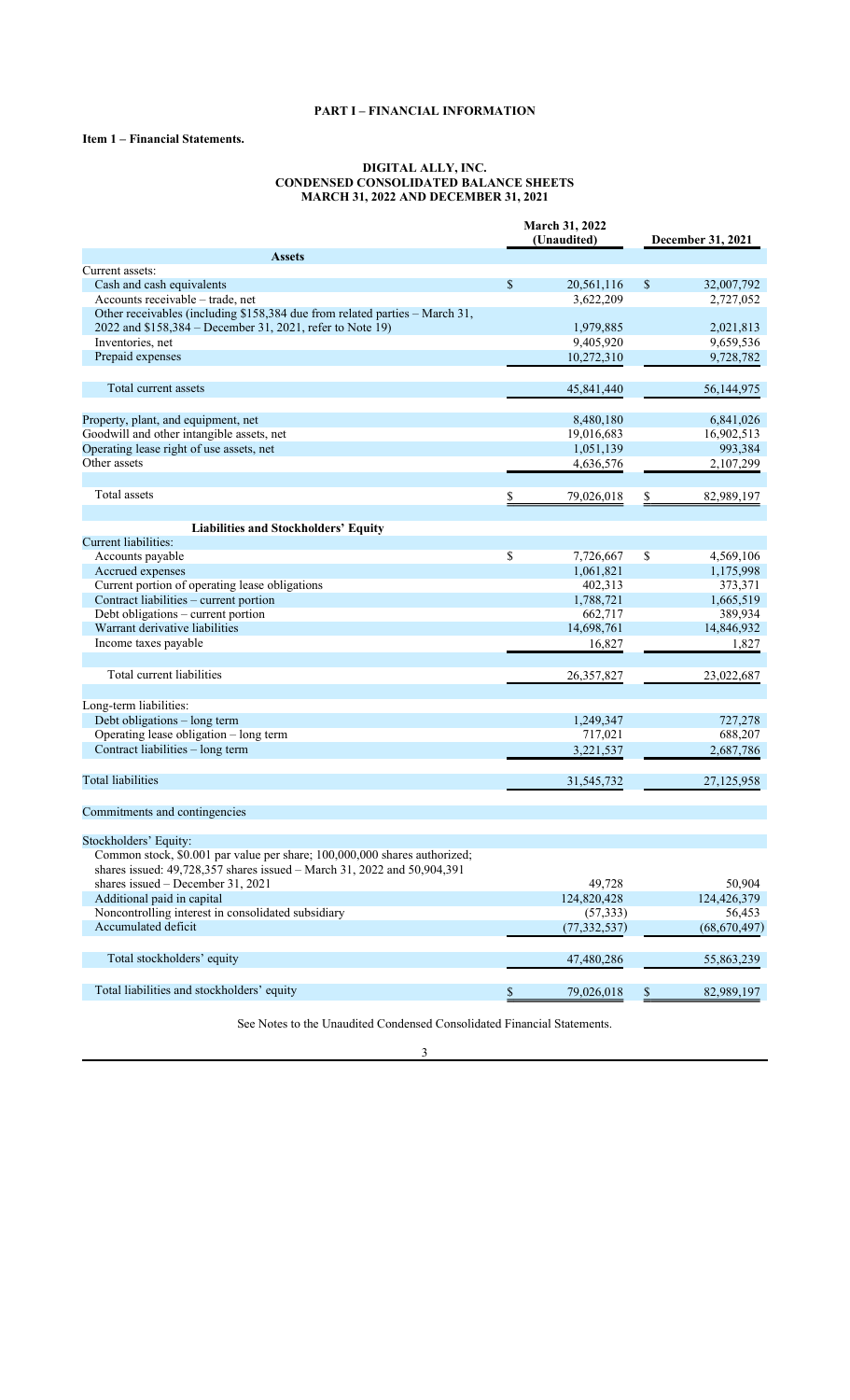#### **DIGITAL ALLY, INC. CONDENSED CONSOLIDATED STATEMENTS OF OPERATIONS FOR THE THREE MONTHS ENDED MARCH 31, 2022 AND 2021 (Unaudited)**

|                                                                              | Three months<br>ended<br>March 31,<br>2022 | <b>Three months</b><br>ended<br>March 31,<br>2021 |             |  |
|------------------------------------------------------------------------------|--------------------------------------------|---------------------------------------------------|-------------|--|
| Revenue:                                                                     |                                            |                                                   |             |  |
| Product                                                                      | \$<br>2,410,060                            | \$                                                | 1,912,577   |  |
| Service and other                                                            | 7,884,721                                  |                                                   | 623,252     |  |
| Total revenue                                                                | 10,294,781                                 |                                                   | 2,535,829   |  |
| Cost of revenue:                                                             |                                            |                                                   |             |  |
| Product                                                                      | 2,822,051                                  |                                                   | 1,561,310   |  |
| Service and other                                                            | 5,533,111                                  |                                                   | 162,637     |  |
|                                                                              |                                            |                                                   |             |  |
| Total cost of revenue                                                        | 8,355,162                                  |                                                   | 1,723,947   |  |
| Gross profit                                                                 | 1,939,619                                  |                                                   | 811,882     |  |
| Selling, general and administrative expenses:                                |                                            |                                                   |             |  |
| Research and development expense                                             | 498,000                                    |                                                   | 448,965     |  |
| Selling, advertising and promotional expense                                 | 2,779,404                                  |                                                   | 596,755     |  |
| General and administrative expense                                           | 5,465,553                                  |                                                   | 2,631,855   |  |
|                                                                              |                                            |                                                   |             |  |
| Total selling, general and administrative expenses                           | 8,742,957                                  |                                                   | 3,677,575   |  |
| Operating loss                                                               | (6,803,338)                                |                                                   | (2,865,693) |  |
| Other income (expense):                                                      |                                            |                                                   |             |  |
| Interest income                                                              | 71,362                                     |                                                   | 41,686      |  |
| Interest expense                                                             | (17,009)                                   |                                                   | (1, 428)    |  |
| Other income                                                                 | 43,440                                     |                                                   |             |  |
| Change in fair value of contingent consideration promissory notes            | (56,050)                                   |                                                   |             |  |
| Change in fair value of short-term investments                               | (84, 818)                                  |                                                   | (4,964)     |  |
| Change in fair value of warrant derivative liabilities                       | 148,171                                    |                                                   | 24,552,257  |  |
|                                                                              |                                            |                                                   |             |  |
| Total other income                                                           | 105,096                                    |                                                   | 24,587,551  |  |
| Income (loss) before income tax benefit                                      | (6,698,242)                                |                                                   | 21,721,858  |  |
| Income tax benefit                                                           |                                            |                                                   |             |  |
|                                                                              |                                            |                                                   |             |  |
| Net income (loss)                                                            | (6,698,242)                                |                                                   | 21,721,858  |  |
| Net loss attributable to noncontrolling interests of consolidated subsidiary | 98,094                                     |                                                   |             |  |
| Net income (loss) attributable to common stockholders                        | \$<br>(6,600,148)                          | $\$$                                              | 21,721,858  |  |
| Net income (loss) per share information:<br>Basic                            | \$<br>(0.13)                               | \$                                                | 0.49        |  |
| Diluted                                                                      | \$<br>(0.13)                               | $\$$                                              | 0.49        |  |
| Weighted average shares outstanding:                                         |                                            |                                                   |             |  |
| Basic                                                                        | 50,931,047                                 |                                                   | 44,766,135  |  |
| Diluted                                                                      | 50,931,047                                 |                                                   | 44,766,135  |  |
|                                                                              |                                            |                                                   |             |  |

See Notes to the Unaudited Condensed Consolidated Financial Statements.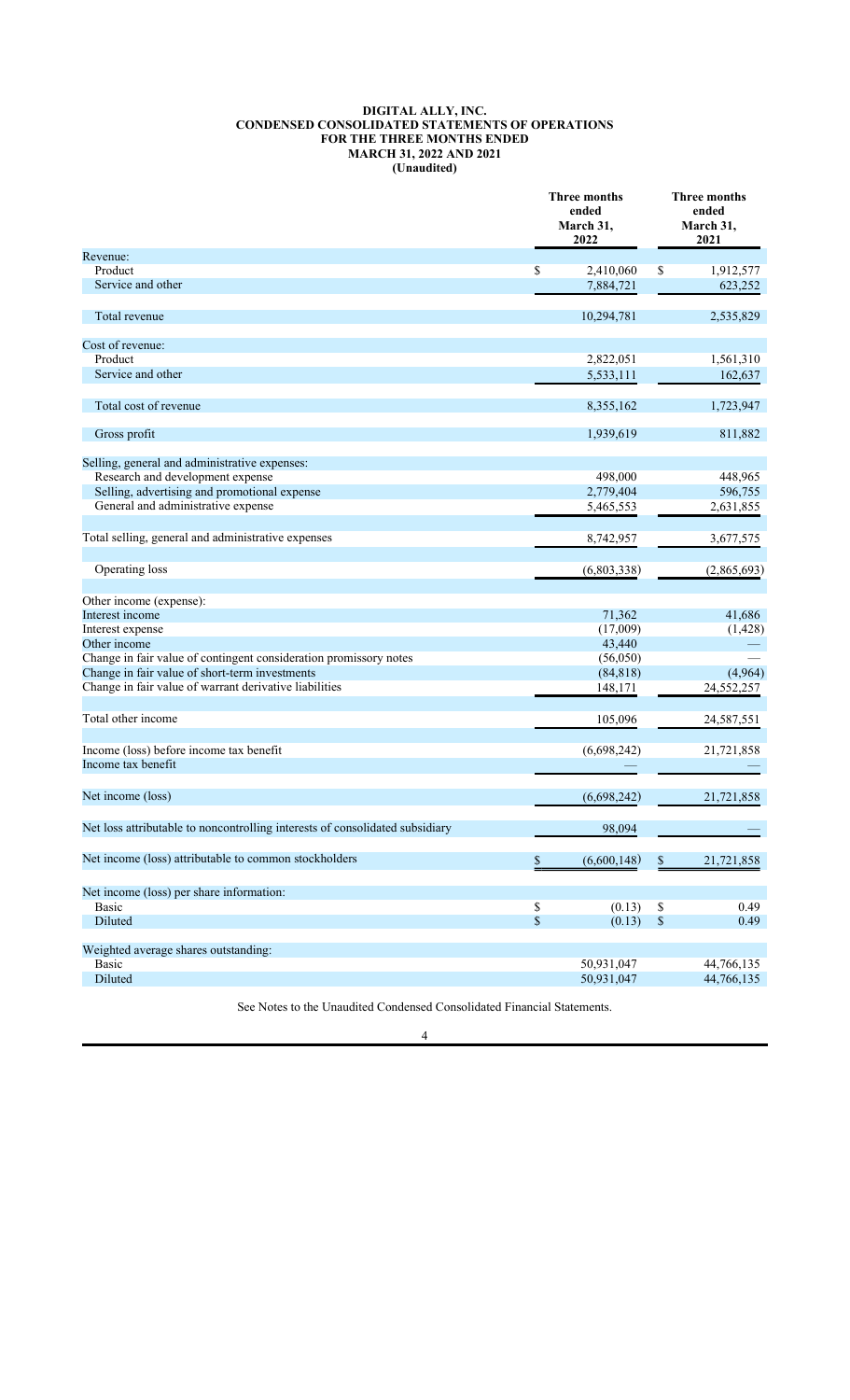#### **DIGITAL ALLY, INC. CONDENSED CONSOLIDATED STATEMENTS OF STOCKHOLDERS' EQUITY FOR THE THREE MONTHS ENDED MARCH 31, 2022 AND 2021 (Unaudited)**

|                                                              | <b>Common Stock</b> |          | <b>Additional</b><br>Paid In | <b>Treasury</b> | Noncontrolling<br>interest in<br>consolidated | Accumulated                 |              |
|--------------------------------------------------------------|---------------------|----------|------------------------------|-----------------|-----------------------------------------------|-----------------------------|--------------|
|                                                              | <b>Shares</b>       | Amount   | Capital                      | stock           | subsidiary                                    | deficit                     | Total        |
| Balance, December 31, 2020                                   | 26,834,709          | \$26,835 | \$106,501,396                | \$(2,157,226)   |                                               | \$ (90,014,500)             | \$14,356,505 |
| Stock-based compensation                                     |                     |          | 326,164                      |                 |                                               |                             | 326,164      |
| Restricted common stock grant                                | 450,000             | 450      | (450)                        |                 |                                               |                             |              |
| Restricted common stock forfeitures                          | (7,500)             | (8)      | 8                            |                 |                                               |                             |              |
| Issuance of common stock through registered direct offering  |                     |          |                              |                 |                                               |                             |              |
| at \$3.095 per share and accompanying warrants (net of       |                     |          |                              |                 |                                               |                             |              |
| offering expenses and placement agent discount)              | 2,800,000           | 2.800    | 6,726,200                    |                 |                                               |                             | 6.729,000    |
| Issuance of common stock through registered direct offering  |                     |          |                              |                 |                                               |                             |              |
| at \$2.80 per share and accompanying warrants (net of        |                     |          |                              |                 |                                               |                             |              |
| offering expenses and placement agent discount)              | 3,250,000           | 3,250    | 6,614,350                    |                 |                                               |                             | 6,617,600    |
| Exercise of pre-funded common stock purchase warrants at     |                     |          |                              |                 |                                               |                             |              |
| \$3.095 per share                                            | 7,200,000           | 7,200    | 22,276,800                   |                 |                                               |                             | 22,284,000   |
| Exercise of pre-funded common stock purchase warrants at     |                     |          |                              |                 |                                               |                             |              |
| \$2.80 per share                                             | 11,050,000          | 11,050   | 30,928,950                   |                 |                                               |                             | 30,940,000   |
| Issuance of pre-funded common stock purchase warrants in     |                     |          |                              |                 |                                               |                             |              |
| connection with the registered direct offerings              |                     |          | (1,817,548)                  |                 |                                               |                             | (1,817,548)  |
| Issuance of common stock purchase warrants at exercise price |                     |          |                              |                 |                                               |                             |              |
| of \$3.25 per share in connection with the registered direct |                     |          |                              |                 |                                               |                             |              |
| offerings                                                    |                     |          | (49,398,510)                 |                 |                                               |                             | (49,398,510) |
| Net income                                                   |                     |          |                              |                 |                                               | 21,721,858                  | 21,721,858   |
|                                                              |                     |          |                              |                 |                                               |                             |              |
| Balance, March 31, 2021                                      | 51,577,209          | \$51,577 | \$122,157,360                | \$(2,157,226)   | <sup>\$</sup>                                 | \$(68,292,642)              | \$51,759,069 |
|                                                              |                     |          |                              |                 |                                               |                             |              |
| Balance, December 31, 2021                                   | 50.904.391          | \$50,904 | \$124,426,379                | <sup>\$</sup>   | 56,453                                        | \$ (68,670,497)             | \$55,863,239 |
| Stock-based compensation                                     |                     |          | 394,749                      |                 |                                               |                             | 394,749      |
| Restricted common stock grant                                | 715,000             | 715      | (715)                        |                 |                                               |                             |              |
| Restricted common stock forfeitures                          | (15,000)            | (15)     | 15                           |                 | $\overline{\phantom{0}}$                      |                             |              |
| Repurchase and cancellation of common stock                  | (1,876,034)         | (1,876)  |                              |                 |                                               | (2,061,892)                 | (2,063,768)  |
| Distribution to noncontrolling interest in consolidated      |                     |          |                              |                 |                                               |                             |              |
| subsidiary                                                   |                     |          |                              |                 | (15,692)                                      |                             | (15,692)     |
| Net loss                                                     |                     |          |                              |                 | (98,094)                                      | (6,600,148)                 | (6,698,242)  |
|                                                              |                     |          |                              |                 |                                               |                             |              |
| Balance, March 31, 2022                                      | 49,728,357          | \$49,728 | \$124,820,428                | \$              | \$<br>(57, 333)                               | $(77,332,537)$ \$47,480,286 |              |
|                                                              |                     |          |                              |                 |                                               |                             |              |

See Notes to the Unaudited Condensed Consolidated Financial Statements.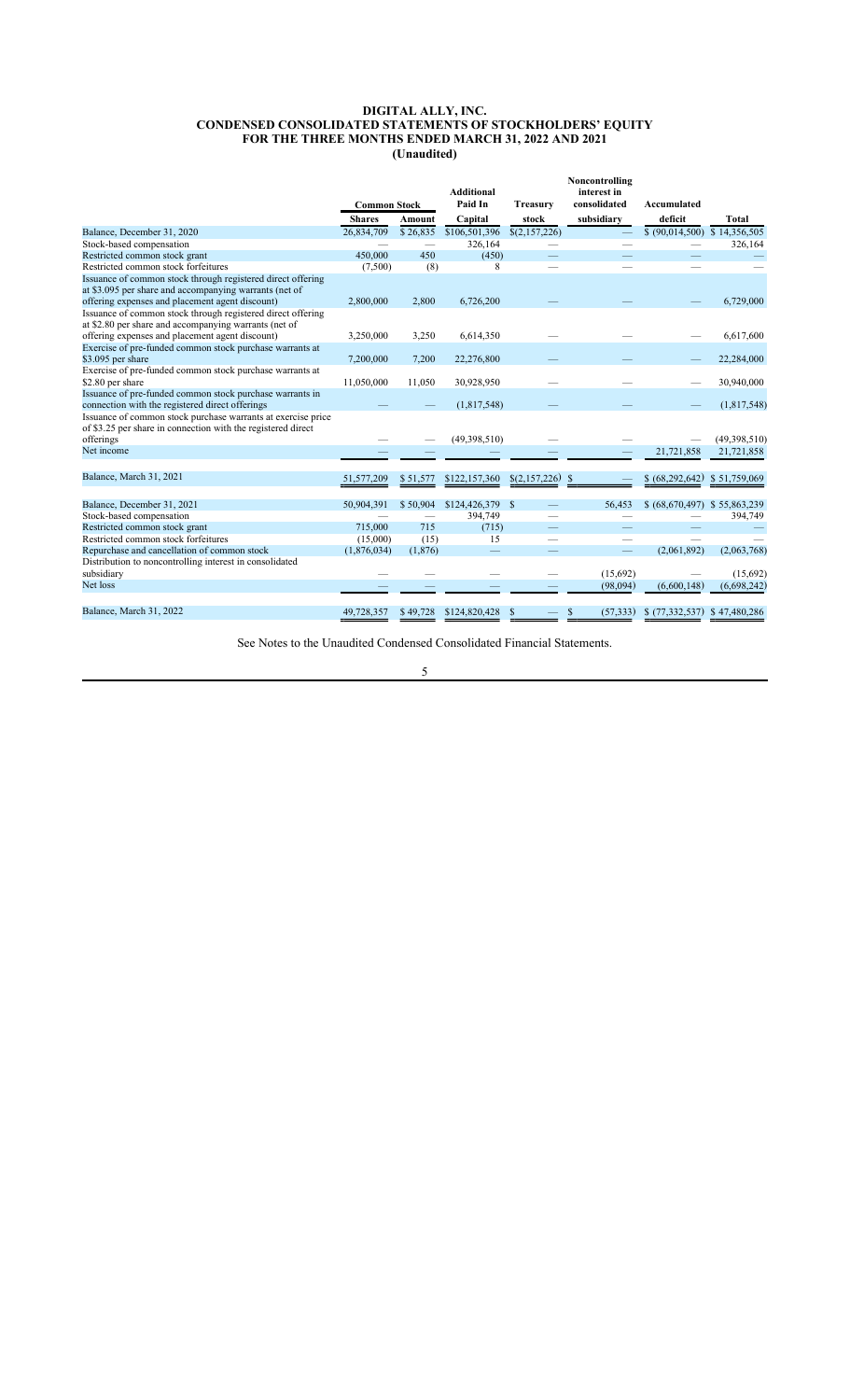#### **DIGITAL ALLY, INC. CONDENSED CONSOLIDATED STATEMENTS OF CASH FLOWS THREE MONTHS ENDED MARCH 31, 2022 AND 2021 (Unaudited)**

|                                                                                                                    | Three months<br>ended<br>March 31.<br>2022 |                          |    | <b>Three months</b><br>ended<br>March 31,<br>2021 |
|--------------------------------------------------------------------------------------------------------------------|--------------------------------------------|--------------------------|----|---------------------------------------------------|
| Cash Flows from Operating Activities:                                                                              |                                            |                          |    |                                                   |
| Net income (loss)<br>Adjustments to reconcile net income (loss) to net cash flows used in operating<br>activities: | \$                                         | (6,698,242)              | \$ | 21,721,858                                        |
| Depreciation and amortization                                                                                      |                                            | 493,395                  |    | 55,422                                            |
| Stock-based compensation                                                                                           |                                            | 394,749                  |    | 326,164                                           |
| Change in fair value of warrant derivative liabilities                                                             |                                            | (148, 171)               |    | (24, 552, 257)                                    |
| Provision for inventory obsolescence                                                                               |                                            | 18,629                   |    | 427,907                                           |
| Provision for doubtful accounts receivable                                                                         |                                            | (150, 636)               |    |                                                   |
| Change in fair value of contingent consideration promissory note                                                   |                                            | 56,050                   |    |                                                   |
| Change in operating assets and liabilities (net of assets and liabilities acquired):<br>(Increase) decrease in:    |                                            |                          |    |                                                   |
| Accounts receivable – trade                                                                                        |                                            | (744, 521)               |    | 574,072                                           |
| Accounts receivable – other                                                                                        |                                            | 41,928                   |    | (379, 472)                                        |
| Inventories                                                                                                        |                                            | 234,987                  |    | (1,115,549)                                       |
| Prepaid expenses                                                                                                   |                                            | (512, 817)               |    | 200,027                                           |
| Operating lease right of use assets                                                                                |                                            | 102,165                  |    | 4,434                                             |
| Other assets                                                                                                       |                                            | (2,529,277)              |    | (187,291)                                         |
| Increase (decrease) in:                                                                                            |                                            |                          |    |                                                   |
| Accounts payable                                                                                                   |                                            | 2,958,343                |    | (478, 608)                                        |
| Accrued expenses<br>Operating lease obligations                                                                    |                                            | (142, 043)<br>(102, 164) |    | 69,630                                            |
| Income taxes payable                                                                                               |                                            | 15,000                   |    | (15, 451)                                         |
| Contract liabilities                                                                                               |                                            | 656,953                  |    | 142,270                                           |
|                                                                                                                    |                                            |                          |    |                                                   |
| Net cash used in operating activities                                                                              |                                            | (6,055,672)              |    | (3,206,844)                                       |
| Cash Flows from Investing Activities:                                                                              |                                            |                          |    |                                                   |
| Purchases of furniture, fixtures and equipment                                                                     |                                            | (1,774,592)              |    | (77, 011)                                         |
| Additions to intangible assets<br>Cash paid for acquisition of Medical Billing Company                             |                                            | (37, 127)<br>(1,153,627) |    | (22, 263)                                         |
| Cash paid for asset acquisition from Medical Billing Company                                                       |                                            |                          |    |                                                   |
|                                                                                                                    |                                            | (230,000)                |    |                                                   |
| Net cash used in investing activities                                                                              |                                            | (3, 195, 346)            |    | (99, 274)                                         |
| Cash Flows from Financing Activities:                                                                              |                                            |                          |    |                                                   |
| Repurchase and cancellation of common stock                                                                        |                                            | (2,063,768)              |    |                                                   |
| Distribution to noncontrolling interest in consolidated subsidiary                                                 |                                            | (15,692)                 |    |                                                   |
| Net proceeds from sale of common stock in registered direct offerings                                              |                                            |                          |    | 13,346,600                                        |
| Proceeds from issuance of common stock upon exercise of pre-funded warrants                                        |                                            |                          |    | 53,224,000                                        |
| Principal payment on contingent consideration promissory notes                                                     |                                            | (116, 198)               |    |                                                   |
| Net cash provided by (used in) financing activities                                                                |                                            | (2,195,658)              |    | 66,570,600                                        |
| Net increase/(decrease) in cash and cash equivalents                                                               |                                            | (11, 446, 676)           |    |                                                   |
| Cash, cash equivalents, beginning of period                                                                        |                                            | 32,007,792               |    | 63,264,482<br>4,361,758                           |
|                                                                                                                    |                                            |                          |    |                                                   |
| Cash, cash equivalents, end of period                                                                              | \$                                         | 20,561,116               | \$ | 67,626,240                                        |
| Supplemental disclosures of cash flow information:                                                                 |                                            |                          |    |                                                   |
| Cash payments for interest                                                                                         | \$                                         | 18,847                   | \$ |                                                   |
| Cash payments for income taxes                                                                                     | \$                                         | 9,969                    | \$ |                                                   |
|                                                                                                                    |                                            |                          |    |                                                   |
| Supplemental disclosures of non-cash investing and financing activities:                                           |                                            |                          |    |                                                   |
| Restricted common stock grant                                                                                      | \$                                         | 715                      | \$ | 450                                               |
|                                                                                                                    |                                            |                          |    |                                                   |
| Restricted common stock forfeitures                                                                                | \$                                         | 15                       | \$ | 8                                                 |
| Amounts allocated to initial measurement of warrant derivative liabilities in                                      |                                            |                          |    |                                                   |
| connection to the warrants and pre-funded warrants                                                                 | \$                                         |                          | \$ | 51,216,058                                        |
|                                                                                                                    |                                            |                          |    |                                                   |
| Issuance of contingent consideration promissory note for business and asset                                        |                                            |                          |    |                                                   |
| acquisitions                                                                                                       | \$                                         | 855,000                  | \$ |                                                   |
|                                                                                                                    |                                            |                          |    |                                                   |
| Assets acquired in business acquisitions                                                                           | \$                                         | 190,631                  |    |                                                   |
|                                                                                                                    |                                            |                          |    |                                                   |
| Goodwill acquired in business acquisitions                                                                         | \$                                         | 2,100,000                |    |                                                   |
| Liabilities assumed in business acquisitions                                                                       | \$                                         | 387,005                  | \$ |                                                   |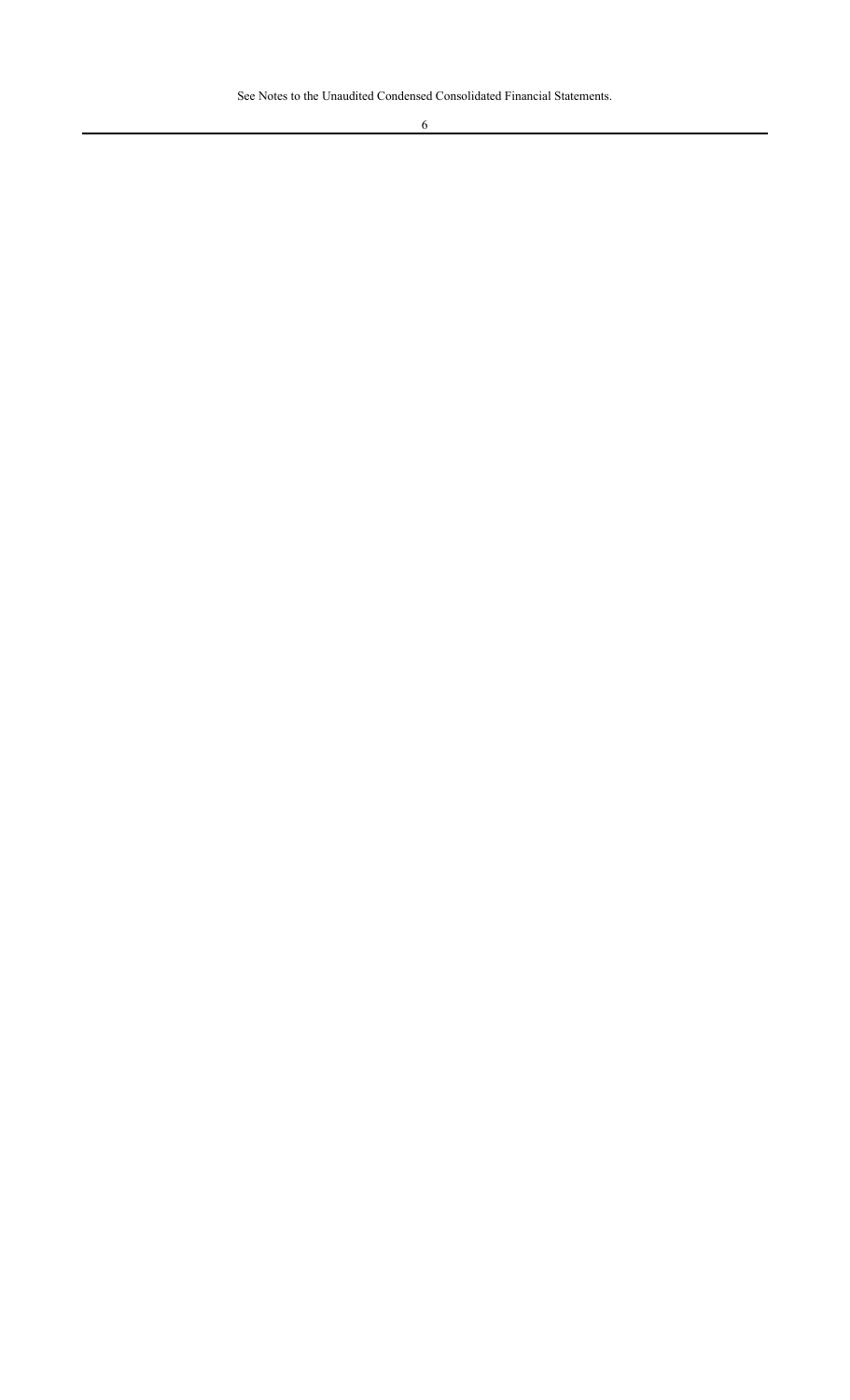#### **DIGITAL ALLY, INC. NOTES TO CONDENSED CONSOLIDATED FINANCIAL STATEMENTS (Unaudited)**

## **NOTE 1. NATURE OF BUSINESS AND SUMMARY OF SIGNIFICANT ACCOUNTING POLICIES**

## **Nature of Operations:**

Digital Ally, Inc. was originally incorporated in Nevada on December 13, 2000 as Vegas Petra, Inc. and had no operations until 2004. On November 30, 2004, Vegas Petra, Inc. entered into a Plan of Merger with Digital Ally, Inc., at which time the merged entity was renamed Digital Ally, Inc.

The business of Digital Ally, Inc. (with its wholly-owned subsidiaries, Digital Ally International, Inc., Shield Products, LLC, Digital Ally Healthcare, LLC, TicketSmarter, Inc., Worldwide Reinsurance, Ltd., Digital Connect, Inc., and its majority-owned subsidiary Nobility Healthcare, LLC, collectively, "Digital Ally," "Digital," and the "Company") is divided into three reportable operating segments: 1) the Video Solutions Segment, 2) the Revenue Cycle Management Segment and 3) the Ticketing Segment. The Video Solutions Segment is our legacy business that produces digital video imaging, storage products, disinfectant and related safety products for use in law enforcement, security and commercial applications. This segment includes both service and product revenues through our subscription models offering cloud and warranty solutions, and hardware sales for video and health safety solutions. The Revenue Cycle Management Segment provides working capital and back-office services to a variety of healthcare organizations throughout the country, as a monthly service fee. The Ticketing Segment acts as an intermediary between ticket buyers and sellers within our secondary ticketing platform, ticketsmarter.com, and we also acquire tickets from primary sellers to then sell through various platforms. The accounting guidance on Segment Reporting establishes standards for reporting information regarding operating segments in annual financial statements and requires selected information of those segments to be presented in financial statements. Such required segment information is included in Note 18.

## **Basis of Presentation:**

The unaudited condensed consolidated financial statements have been prepared in accordance with generally accepted accounting principles in the United States for interim financial information and with the instructions to Form 10-Q and Article 8 of Regulation S-X. Accordingly, they do not include all the information and footnotes required by generally accepted accounting principles in the United States for complete financial statements. In the opinion of management, all adjustments (consisting of normal recurring accruals) considered necessary for a fair presentation have been included. Operating results for the three-month period ended March 31, 2022 are not necessarily indicative of the results that may be expected for the year ending December 31, 2022.

The balance sheet at December 31, 2021 has been derived from the audited financial statements at that date, but does not include all the information and footnotes required by generally accepted accounting principles in the United States for complete financial statements.

For further information, refer to the audited financial statements and footnotes included in the Company's annual report on Form 10-K for the year ended December 31, 2021.

## **COVID-19 pandemic:**

The COVID-19 pandemic represents a fluid situation that presents a wide range of potential impacts of varying durations for different global geographies, including locations where the Company has offices, employees, customers, vendors and other suppliers and business partners.

Like most US-based businesses, the COVID-19 pandemic and efforts to mitigate the same began to have impacts on our business in March 2020. Since that time, the COVID-19 pandemic has dramatically impacted the global health and economic environment, including millions of confirmed cases, business slowdowns or shutdowns, labor shortages, supply chain challenges, changes in government spending and requirements, regulatory challenges, inflationary pressures and market volatility.

We operate within the complex integrated global supply chain for both vendors and customers. As the COVID-19 pandemic dissipates at varying times and rates in different regions around the world, there could be a prolonged negative impact on these global supply chains. Our ability to continue operations at specific facilities will be impacted by the interdependencies of the various participants of these global supply chains, which are largely beyond our direct control. A prolonged shut down of these global supply chains could have a material adverse effect on our business, results of operations, cash flows and financial condition.

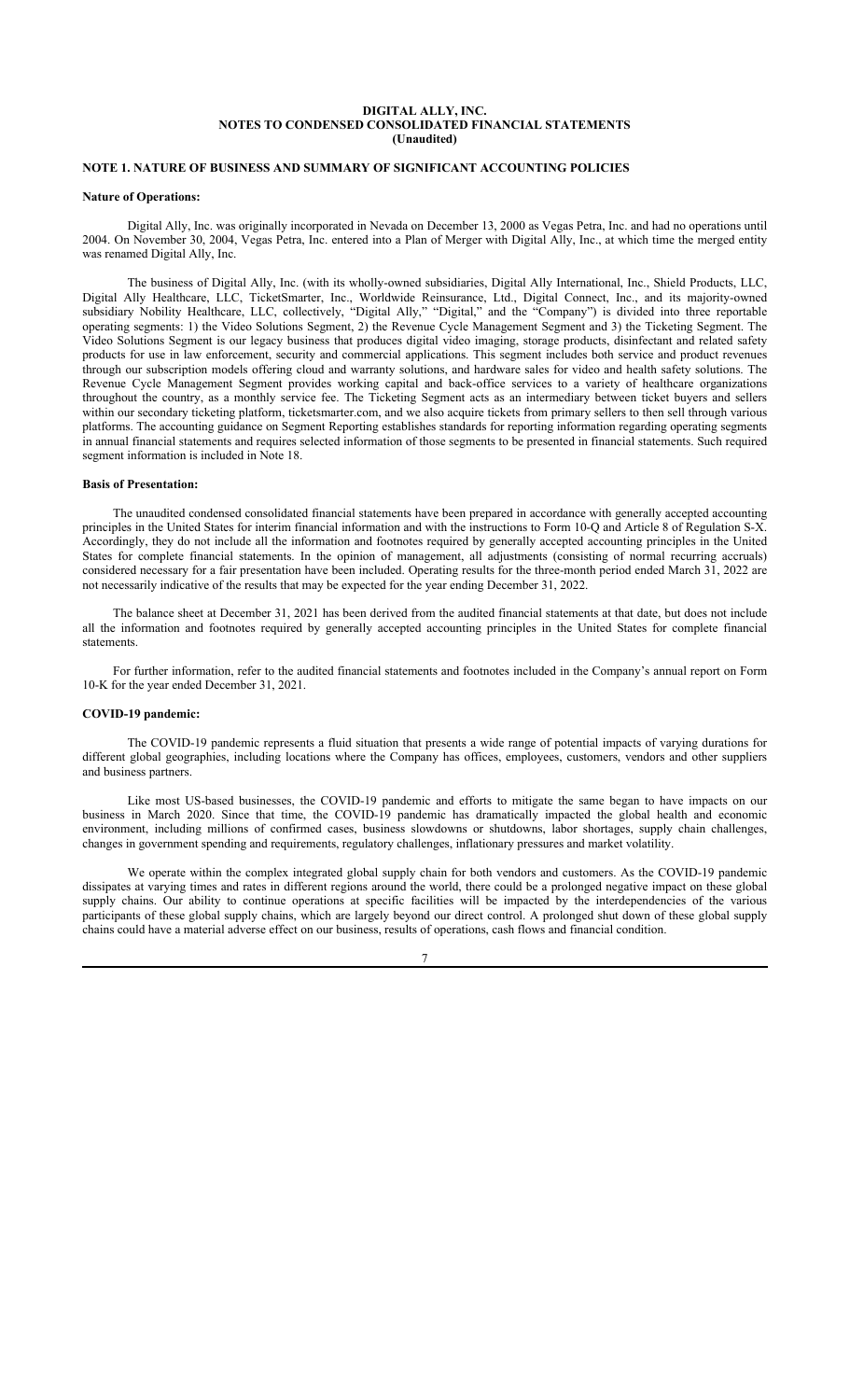If our suppliers have increased challenges with their workforce (including as a result of illness, absenteeism, reactions to health and safety or government requirements), facility closures, timely access to necessary components, materials and other supplies at reasonable prices, access to capital, and access to fundamental support services (such as shipping and transportation), they may be unable to provide the agreed-upon goods and services in a timely, compliant and cost-effective manner. We have incurred and may in the future incur additional costs and delays in our business resulting from the COVID-19 pandemic, including as a result of higher prices, schedule delays or the need to identify and develop alternative suppliers. In some instances, we may be unable to identify and develop alternative suppliers, incurring additional liabilities under our current contracts and hampering new ones. Our customers have experienced, and may continue to experience, disruptions in their operations and supply chains as a result of the COVID-19 pandemic, which can result in delayed, reduced, or canceled orders, or collection risks, and which may adversely affect our results of operations. Similarly, current, and future restrictions or disruptions of transportation, such as reduced availability of air transport, port closures or delays, and increased border controls, delays or closures, can also impact our ability to meet demand and could materially adversely affect us.

The spread of COVID-19 caused us to modify our business practices (including employee travel, employee work locations, cancellation of physical participation in meetings, events and conferences, and social distancing measures). To date, we eased many of these modifications. However, we may, in the future, reinstitute the same or similar changes or take further actions as may be required by government authorities or that we determine are in the best interests of our employees, customers, partners, vendors, and suppliers. Although we managed to continue most of our operations, the future course of the COVID-19 pandemic is uncertain and we cannot assure that this global pandemic, including its economic impact, will not have a material adverse impact on our business, financial position, results of operations and/or cash flows.

## **Basis of Consolidation:**

The accompanying financial statements include the consolidated accounts of Digital Ally, its wholly-owned subsidiaries, Digital Ally International, Inc., Shield Products, LLC, Digital Ally Healthcare, LLC, TicketSmarter, Inc., Worldwide Reinsurance, Ltd., Digital Connect, Inc., and its majority-owned subsidiary Nobility Healthcare, LLC. All intercompany balances and transactions have been eliminated during consolidation.

The Company formed Digital Ally International, Inc. during August 2009 to facilitate the export sales of its products. The Company formed Shield Products, LLC in May 2020 to facilitate the sales of its Shield™ line of disinfectant/cleanser products and ThermoVu® line of temperature monitoring equipment. The Company formed Nobility Healthcare, LLC in June 2021 to facilitate the operations of its revenue cycle management solutions and back-office services for healthcare organizations. Lastly, the Company formed TicketSmarter, Inc. upon its acquisition of Goody Tickets, LLC and TicketSmarter, LLC, to facilitate its global ticketing operations. The Company formed Worldwide Reinsurance Ltd., which is a captive insurance company domiciled in Bermuda. It will provide primarily liability insurance coverage to the Company for which insurance may not be currently available or economically feasible in today's insurance marketplace. The Company formed Digital Connect, Inc. for travel and transportation purposes in 2022.

## **Fair Value of Financial Instruments:**

The carrying amounts of financial instruments, including cash and cash equivalents, accounts receivable, accounts payable and subordinated notes payable approximate fair value because of the short-term nature of these items.

## **Revenue Recognition:**

The Company applies the provisions of Accounting Standards Codification (ASC) 606-10, *Revenue from Contracts with Customers*, and all related appropriate guidance. The Company recognizes revenue under the core principle to depict the transfer of control to its customers in an amount reflecting the consideration to which it expects to be entitled. In order to achieve that core principle, the Company applies the following five-step approach: (1) identify the contract with a customer, (2) identify the performance obligations in the contract, (3) determine the transaction price, (4) allocate the transaction price to the performance obligations in the contract, and (5) recognize revenue when a performance obligation is satisfied.

The Company has two different revenue streams, product and service, represented through its three segments. The Company reports all revenues on a gross basis, other than service revenues from the Company's ticketing and revenue cycle management segments. Revenues generated by all segments are reported net of sales taxes.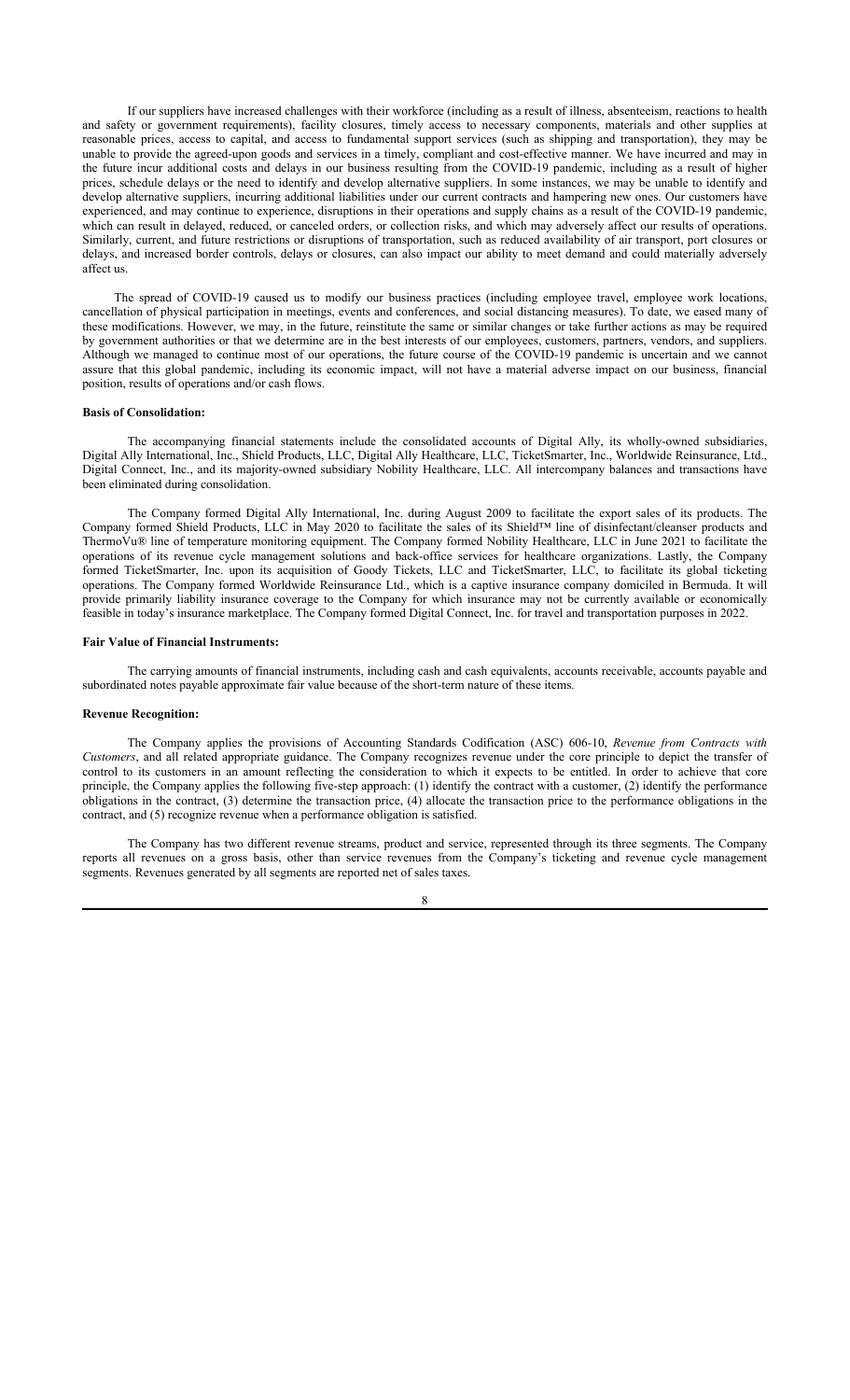#### *Video Solutions*

The Company considers customer purchase orders, which in some cases are governed by master sales agreements, to be the contracts with the customer. In situation where sales are to a distributor, the Company had concluded its contracts are with the distributor as the Company holds a contract bearing enforceable rights and obligations only with the distributor. As part of part of its consideration for the contract, the Company evaluates certain factors including the customers' ability to pay (or credit risk). For each contract, the Company considers the promise to transfer products, each of which is distinct, to be the identified performance obligations. In determining the transaction price, the Company evaluates whether the price is subject to refund or adjustment to determine the net consideration to which it expects to be entitled. As the Company's standard payment terms are less than one year, it has elected the practical expedient under ASC 606-10-32-18 to not assess whether a contract has a significant financing component. The Company allocates the transaction price to each distinct product based on its relative standalone selling price. The product price as specified on the purchase order is considered the standalone selling price as it is an observable input which depicts the price as if sold to a similar customer in similar circumstances. Revenue is recognized when control of the product is transferred to the customer (i.e. when the Company's performance obligations is satisfied), which typically occurs at shipment. Further in determining whether control has been transferred, the Company considers if there is a present right to payment and legal title, along with risks and rewards of ownership having transferred to the customer. Customers do not have a right to return the product other than for warranty reasons for which they would only receive repair services or replacement product. The Company has also elected the practical expedient under ASC 340-40- 25-4 to expense commissions for product sales when incurred as the amortization period of the commission asset the Company would have otherwise recognized is less than one year.

Service and other revenue is comprised of revenues from extended warranties, repair services, cloud revenue and software revenue. Revenue is recognized upon shipment of the product and acceptance of the service or materials by the end customer for repair services. Revenue for extended warranty, cloud service or other software-based products is over the term of the contract warranty or service period. A time-elapsed method is used to measure progress because the Company transfers control evenly over the contractual period. Accordingly, the fixed consideration related to these revenues is generally recognized on a straight-line basis over the contract term, as long as the other revenue recognition criteria have been met.

The Company's multiple performance obligations may include future in-car or body-worn camera devices to be delivered at defined points within a multi-year contract, and in those arrangements, the Company allocates total arrangement consideration over the life of the multi-year contract to future deliverables using management's best estimate of selling price.

#### *Revenue Cycle Management*

The Company reports revenue cycle management revenues on a net basis, as its primary source of revenue is its end-to end service fees which is generally determined as a percentage of the invoice amounts collected. These service fees are reported as revenue monthly upon completion of the Company's performance obligation to provide the agreed upon service.

## *Ticketing*

The Company reports ticketing revenue on a gross or net basis based on management's assessment of whether the Company is acting as a principal or agent in the transaction. The determination is based upon the evaluation of control over the event ticket, including the right to sell the ticket, prior to its transfer to the ticket buyer.

The Company sells tickets held in inventory, which consists of one performance obligation, being to transfer control of an event ticket to the buyer upon confirmation of the order. The Company acts as the principal in these transactions as the ticket is owned by the Company at the time of sale, therefore controlling the ticket prior to transferring to the customer. In these transactions, revenue is recorded on a gross basis based on the value of the ticket and is recognized when an order is confirmed. Payment is typically due upon delivery of the ticket.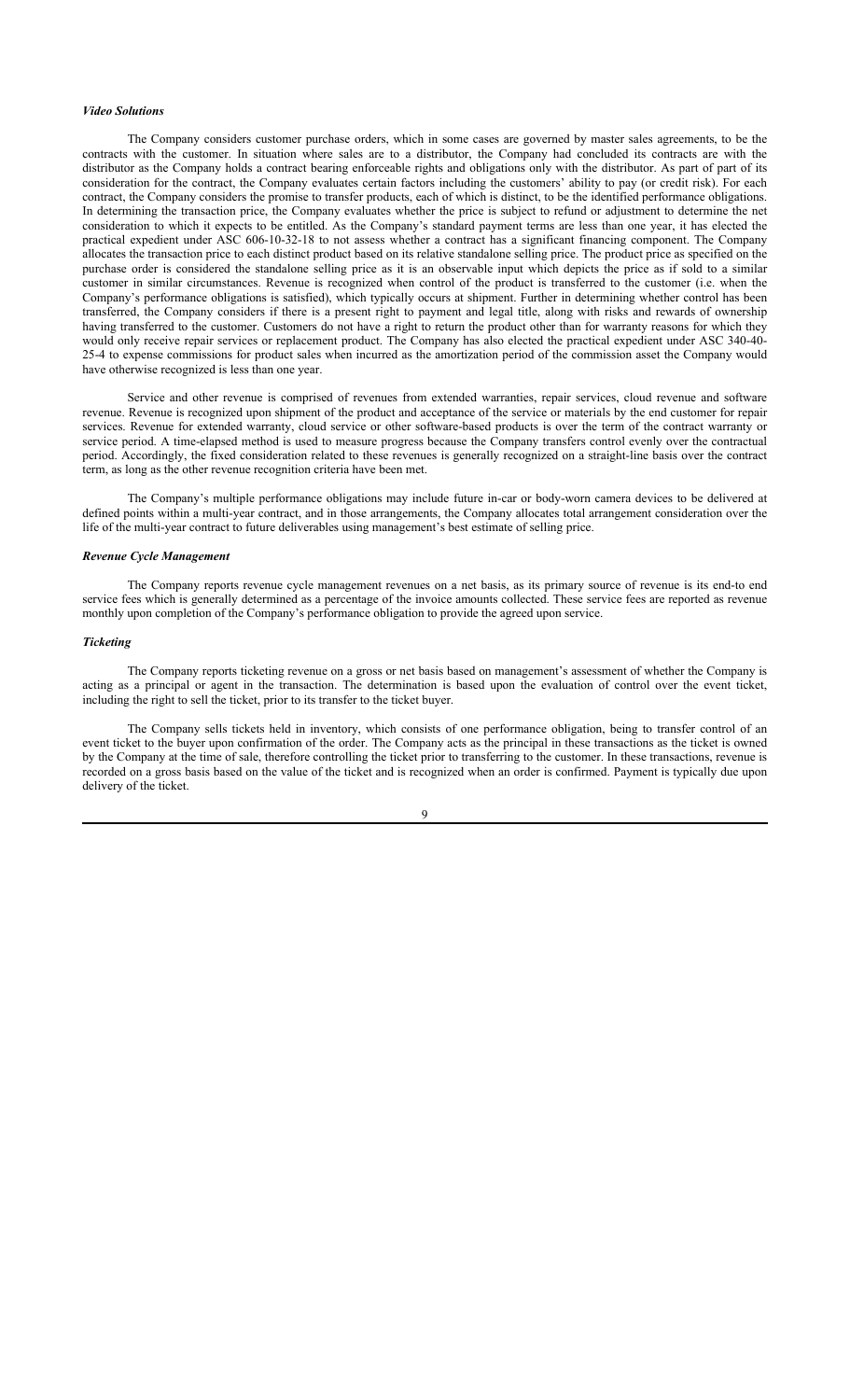The Company also acts as an intermediary between buyers and sellers through the online secondary marketplace. Revenues derived from this marketplace primarily consist of service fees from ticketing operations, and consists of one primary performance obligation, which is facilitating the transaction between the buyer and seller, being satisfied at the time the order has been confirmed. As the Company does not control the ticket prior to the transfer, the Company acts as an agent in these transactions. Revenue is recognized on a net basis, net of the amount due to the seller when an order is confirmed. The seller is then obligated to deliver the tickets to the buyer per the seller's listing, and payment is due at the time of sale.

## *Other*

Contract liabilities consist of deferred revenue and include payments received in advance of performance under the contract and are reported separately as current liabilities and non-current liabilities in the Consolidated Balance Sheets. Such amounts consist of extended warranty contracts, prepaid cloud services and prepaid installation services and are generally recognized as the respective performance obligations are satisfied. During the three months ended March 31, 2022, the Company recognized revenue of \$0.5 million related to its contract liabilities. Contract liabilities consist of deferred revenue and include payments received in advance of performance under the contract and are reported separately as current liabilities and non-current liabilities in the Consolidated Balance Sheets. Such amounts consist of extended warranty contracts, prepaid cloud services and prepaid installation services and are generally recognized as the respective performance obligations are satisfied. Total contract liabilities consist of the following:

|                                   |  | <b>March 31, 2022</b> |                          |           |                       |         |  |                   |  |  |  |  |  |
|-----------------------------------|--|-----------------------|--------------------------|-----------|-----------------------|---------|--|-------------------|--|--|--|--|--|
|                                   |  | December 31,<br>2021  | <b>Additions/Reclass</b> |           | Recognized<br>Revenue |         |  | March 31,<br>2022 |  |  |  |  |  |
| Contract liabilities, current     |  | 1,665,519             |                          | 280,375   |                       | 157,173 |  | 1,788,721         |  |  |  |  |  |
| Contract liabilities, non-current |  | 2,687,786             |                          | 897.438   |                       | 363,687 |  | 3,221,537         |  |  |  |  |  |
|                                   |  | 4,353,305             |                          | 1,177,813 |                       | 520,860 |  | 5,010,258         |  |  |  |  |  |

Sales returns and allowances aggregated \$117,376 and \$45,298 for the years ended March 31, 2022 and December 31, 2021, respectively. Obligations for estimated sales returns and allowances are recognized at the time of sales on an accrual basis. The accrual is determined based upon historical return rates adjusted for known changes in key variables affecting these return rates.

## **Use of Estimates:**

The preparation of the consolidated financial statements in conformity with accounting principles generally accepted in the United States of America requires management to make estimates and assumptions that affect the reported amounts of assets and liabilities and disclosure of contingent assets and liabilities at the date of the financial statements and the reported amount of revenues and expenses during the reporting period. Actual results could differ from those estimates. Management utilizes various other estimates, including but not limited to determining the estimated lives of long-lived assets, determining the potential impairment of long-lived assets, the fair value of warrants, options, the recognition of revenue, inventory valuation reserve, fair value of assets and liabilities acquired in a business combination, incremental borrowing rate on leases, the valuation allowance for deferred tax assets and other legal claims and contingencies. The results of any changes in accounting estimates are reflected in the financial statements in the period in which the changes become evident. Estimates and assumptions are reviewed periodically, and the effects of revisions are reflected in the period that they are determined to be necessary.

#### **Cash and cash equivalents:**

Cash and cash equivalents include funds on hand, in bank and short-term investments with original maturities of ninety (90) days or less.

|                                                            |                         |            |                 | March 31, 2022    |                           |                   |                   |                   |
|------------------------------------------------------------|-------------------------|------------|-----------------|-------------------|---------------------------|-------------------|-------------------|-------------------|
|                                                            | <b>Adjusted</b><br>Cost |            | <b>Realized</b> |                   | <b>Realized</b><br>Losses |                   | <b>Fair Value</b> |                   |
| Demand deposits                                            | \$                      | 6,951,901  | \$              |                   | \$                        |                   | \$                | 6,951,901         |
| Short-term investments with original maturities of 90 days |                         |            |                 |                   |                           |                   |                   |                   |
| or less (Level $1)^{(1)}$ :                                |                         |            |                 |                   |                           |                   |                   |                   |
| Money market funds                                         |                         | 13,609,215 |                 |                   |                           |                   |                   | 13,609,215        |
| Mutual funds                                               |                         | 84,818     |                 |                   |                           | (84, 818)         |                   |                   |
|                                                            |                         |            |                 |                   |                           |                   |                   |                   |
|                                                            | S                       | 20,645,934 | S               |                   | S                         | (84, 818)         | S                 | 20,561,116        |
|                                                            |                         |            |                 |                   |                           |                   |                   |                   |
|                                                            |                         |            |                 | December 31, 2021 |                           |                   |                   |                   |
|                                                            |                         | Adjusted   |                 | <b>Unrealized</b> |                           | <b>Unrealized</b> |                   |                   |
|                                                            |                         | Cost       |                 | Gains             |                           | <b>Losses</b>     |                   | <b>Fair Value</b> |
| Demand deposits                                            | \$                      | 5,031,246  | \$              |                   | \$                        |                   | \$                | 5,031,246         |
| Short-term investments with original maturities of 90 days |                         |            |                 |                   |                           |                   |                   |                   |
| or less (Level $1$ ) <sup>(1)</sup> :                      |                         |            |                 |                   |                           |                   |                   |                   |
| Money market funds                                         |                         | 14,928,526 |                 |                   |                           |                   |                   | 14,928,526        |
| Mutual funds                                               |                         | 12,079,901 |                 |                   |                           | (31,881)          |                   | 12,048,020        |
|                                                            |                         |            |                 |                   |                           |                   |                   |                   |
|                                                            | \$                      | 32,039,673 | \$              |                   |                           | (31,881)          | \$                | 32,007,792        |
|                                                            |                         |            |                 |                   |                           |                   |                   |                   |
|                                                            |                         | 10         |                 |                   |                           |                   |                   |                   |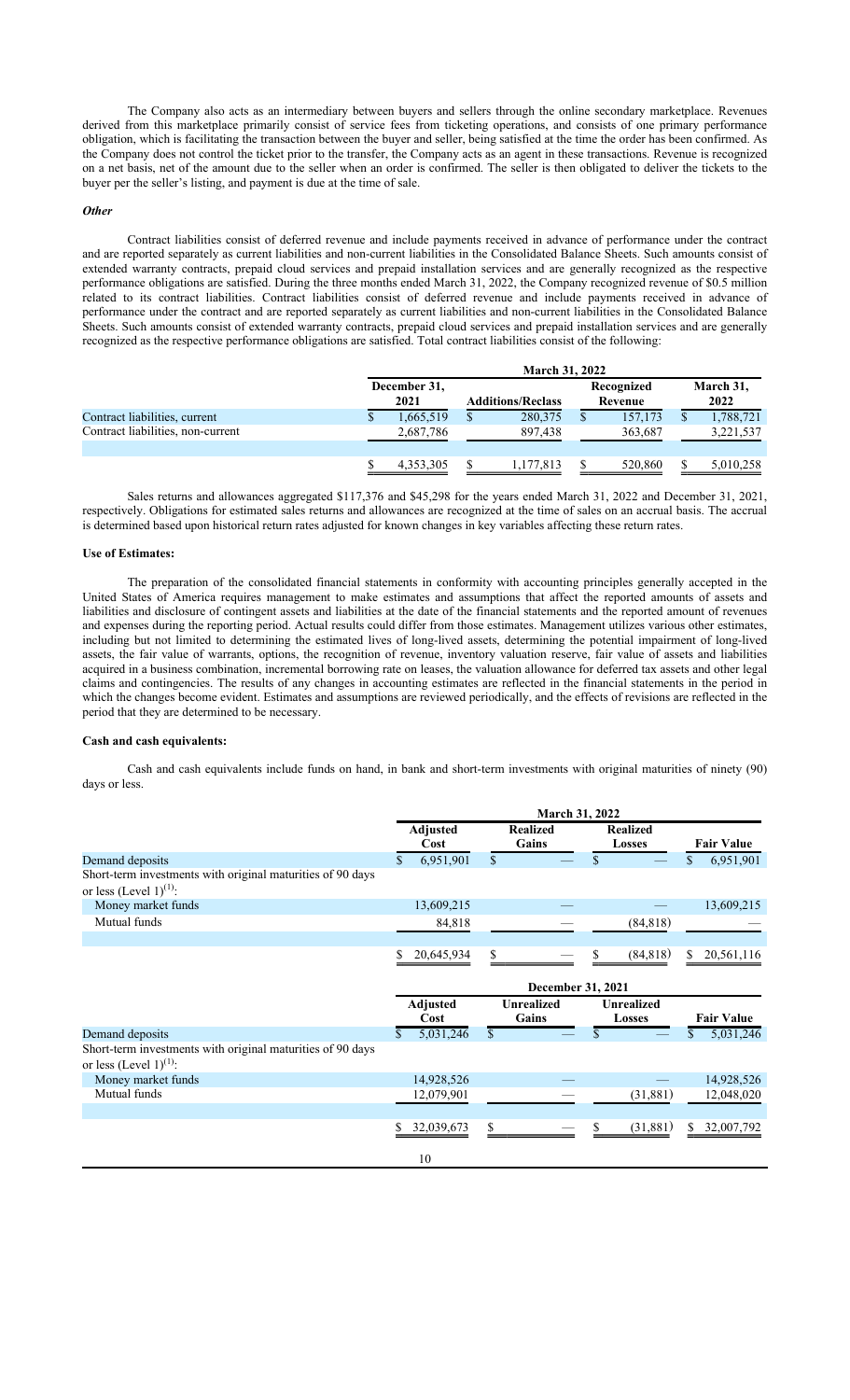The Company maintains its cash and cash equivalents in banks insured by the Federal Deposit Insurance Corporation (FDIC) in accounts that at times may be in excess of the federally insured limit of \$250,000 per bank. The Company minimizes this risk by placing its cash deposits with major financial institutions. At March 31, 2022 and December 31, 2021, the uninsured balance amounted to \$18,438,051 and \$29,836,142, respectively.

#### **Accounts Receivable:**

Accounts receivable are carried at original invoice amount less an estimate made for doubtful receivables based on a review of all outstanding amounts on a weekly basis. The Company determines the allowance for doubtful accounts by regularly evaluating individual customer receivables and considering a customer's financial condition, credit history, and current economic conditions.

Trade receivables are written off when deemed uncollectible. Recoveries of trade receivables previously written off are recorded when received. A trade receivable is considered to be past due if any portion of the receivable balance is outstanding for more than thirty (30) days beyond terms. No interest is charged on overdue trade receivables.

## **Goodwill and Other Intangibles:**

*Goodwill* - In connection with acquisitions, the Company applies the provisions of ASC 805, *Business Combinations*, using the acquisition method of accounting. The excess purchase price over the fair value of net tangible assets and identifiable intangible assets acquired is recorded as goodwill. In accordance with ASC 350, *Intangibles - Goodwill and Other*, the Company assesses goodwill for impairment annually as of December 31, and more frequently if events and circumstances indicate that goodwill might be impaired.

Goodwill impairment testing is performed at the reporting unit level. Goodwill is assigned to reporting units at the date the goodwill is initially recorded. Once goodwill has been assigned to reporting units, it no longer retains its association with a particular acquisition, and all of the activities within a reporting unit, whether acquired or internally generated, are available to support the value of the goodwill.

Traditionally, goodwill impairment testing is a two-step process. Step one involves comparing the fair value of the reporting units to its carrying amount. If the carrying amount of a reporting unit is greater than zero and its fair value is greater than its carrying amount, there is no impairment. If the reporting unit's carrying amount is greater than the fair value, the second step must be completed to measure the amount of impairment, if any. Step two involves calculating an implied fair value of goodwill. The Company has adopted ASU 2017-04 which simplifies subsequent goodwill measurement by eliminating step two from the goodwill impairment test. As a result, the Company compares the fair value of a reporting unit with its respective carrying value and recognized an impairment charge for the amount by which the carrying amount exceeded the reporting unit's fair value.

The Company determines the fair value of its reporting units using an income approach. Under the income approach, the Company determined fair value based on estimated discounted future cash flows of each reporting unit. Determining the fair value of a reporting unit is judgmental in nature and requires the use of significant estimates and assumptions, including revenue growth rates and EBITDA margins, discount rates and future market conditions, among others.

*Long-lived and Other Intangible Assets -* The Company periodically assesses potential impairments of its long-lived assets in accordance with the provisions of ASC 360, *Accounting for the Impairment or Disposal of Long-lived Assets*. An impairment review is performed whenever events or changes in circumstances indicate that the carrying value of the assets may not be recoverable. The Company groups its assets at the lowest level for which identifiable cash flows are largely independent of the cash flows of the other assets and liabilities. The Company has determined that the lowest level for which identifiable cash flows are available is the operating segment level.

Factors considered by the Company include, but are not limited to, significant underperformance relative to historical or projected operating results; significant changes in the manner of use of the acquired assets or the strategy for the overall business; and significant negative industry or economic trends. When the carrying value of a long-lived asset may not be recoverable based upon the existence of one or more of the above indicators of impairment, the Company estimates the future undiscounted cash flows expected to result from the use of the asset and its eventual disposition. If the sum of the expected future undiscounted cash flows and eventual disposition is less than the carrying amount of the asset, the Company recognizes an impairment loss. An impairment loss is reflected as the amount by which the carrying amount of the asset exceeds the fair value of the asset, based on the fair value if available, or discounted cash flows, if fair value is not available. The Company last assessed potential impairments of its long-lived assets as of March 31, 2022 and concluded that there was no impairment.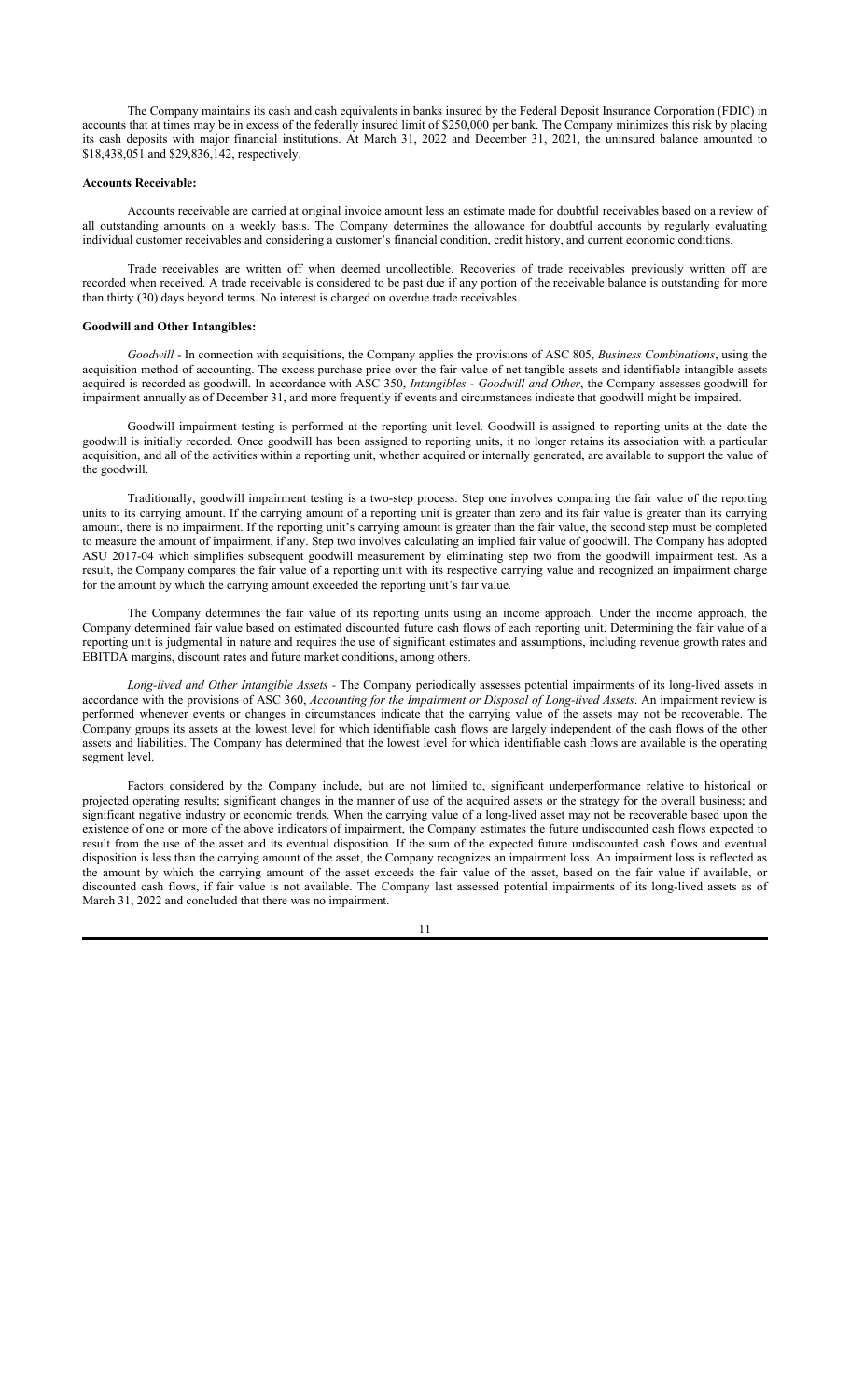Intangible assets include deferred patent costs and license agreements. Legal expenses incurred in preparation of patent application have been deferred and will be amortized over the useful life of granted patents. Costs incurred in preparation of applications that are not granted will be charged to expense at that time. The Company has entered into several sublicense agreements under which it has been assigned the exclusive rights to certain licensed materials used in its products. These sublicense agreements generally require upfront payments to obtain the exclusive rights to such material. The Company capitalizes the upfront payments as intangible assets and amortizes such costs over their estimated useful life on a straight-line method.

## **Segment Reporting**

The accounting guidance on Segment Reporting establishes standards for reporting information regarding operating segments in annual financial statements and requires selected information of those segments to be presented in financial statements. Operating segments are identified as components of an enterprise for which separate discrete financial information is available for evaluation by the chief operating decision maker (the Company's Chief Executive Officer or "CODM") in making decisions on how to allocate resources and assess performance. The Company's three operating segments are Video Solutions, Revenue Cycle Management, and Ticketing, each of which has specific personnel responsible for that business and reports to the CODM. Corporate expenses capture the Company's corporate administrative activities, and is also to be reported in the segment information. The Company's captive insurance subsidiary provides services to the Company's other business segments and not to outside customers; however, that subsidiary had no activity in the three months ended March 31, 2022 and 2021. Therefore, its operations will be eliminated in consolidation and it is not considered a separate business segment for financial reporting purposes.

## **Contingent Consideration**

In circumstances where an acquisition involves a contingent consideration arrangement that meets the definition of a liability under the Financial Accounting Standards Board ("FASB") Accounting Standards Codification ("ASC") 480, Distinguishing Liabilities from Equity, the Company recognizes a liability equal to the fair value of the contingent payments the Company expects to make as of the acquisition date. The Company remeasures this liability each reporting period and records changes in the fair value through the consolidated statement of operations.

#### **Repurchase and Cancellation of Shares**

From time to time, the Company's Board of Directors (the "Board") may authorize share repurchases of common stock. Shares repurchased under Board authorizations are held in treasury for general corporate purposes and cancelled when it is determined appropriate by management. The Company accounts for repurchases of common stock under the cost method. Shares repurchased and cancelled during the period were recorded as a reduction to stockholders' (deficit) equity. See further discussion of the Company's share repurchase program in Note 14 –Stockholders' Equity.

## **Non-Controlling Interests**

Non-controlling interests in the Company's Consolidated Financial Statements represents the interest in subsidiaries held by our venture partner. The venture partner holds a noncontrolling interests in the Company's consolidated subsidiary Nobility Healthcare, LLC. Since the Company consolidates the financial statements of all wholly-owned and majority owned subsidiaries, the noncontrolling owners' share of each subsidiary's results of operations are deducted and reported as net income or loss attributable to noncontrolling interest in the Consolidated Statements of Operations.

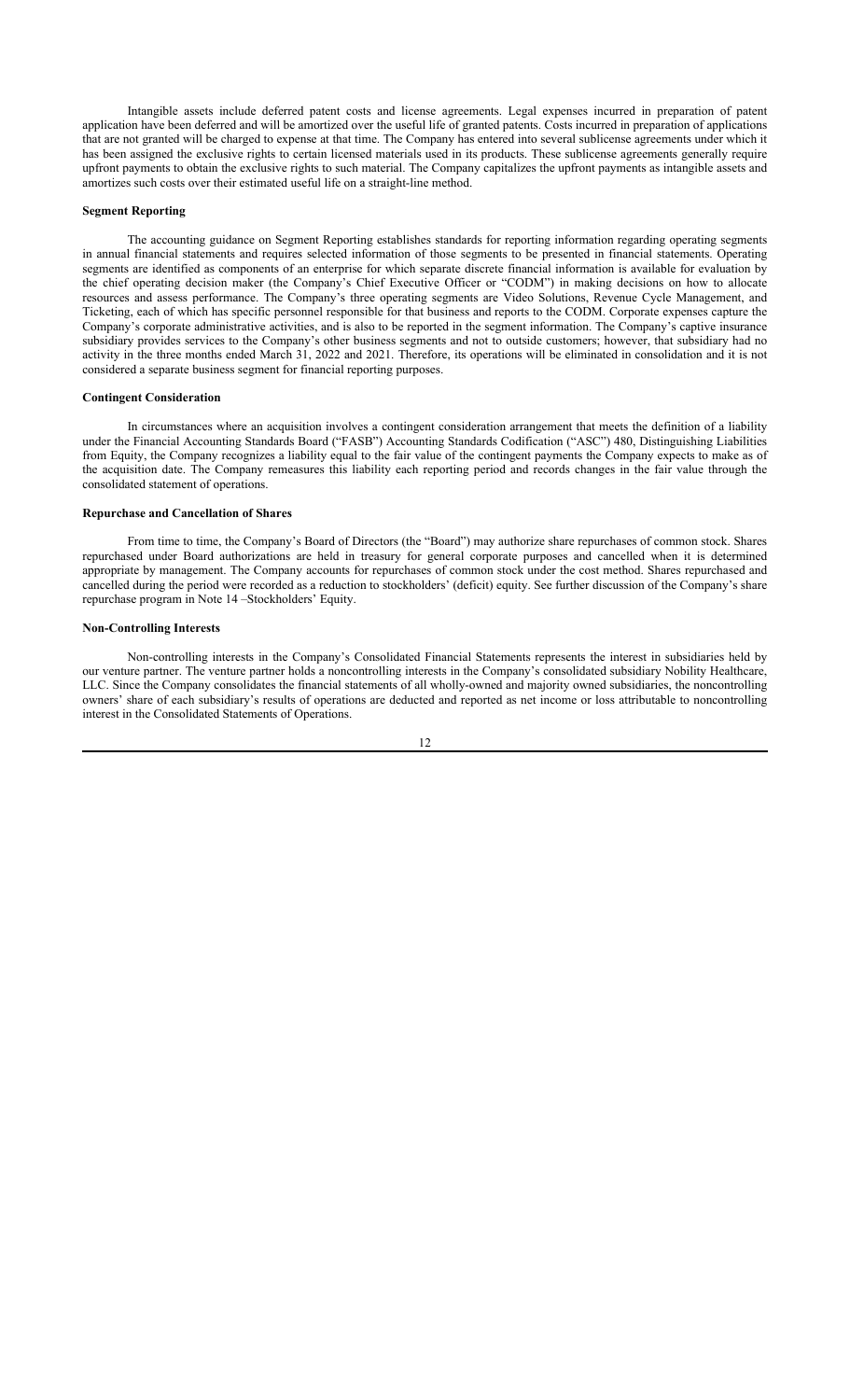#### **New Accounting Standards**

In 2020, FASB issued ASU No. 2020-06 to simplify the accounting for convertible debt instruments as the current accounting guidance was determined to be unnecessarily complex and difficult to navigate. The ASU primarily does three things: (1) The ASU eliminates the beneficial conversion feature model and the cash conversion model. The elimination of these models will result in more convertible instruments (convertible debt instruments or convertible preferred stock instruments) being reported as a single liability instrument. The ASU also makes targeted improvements to the related disclosures, (2) The ASU eliminates certain settlement conditions that are required to qualify for derivative scope exception which will allow for less equity contracts to be accounted for as a derivative and (3) The ASU aligns the diluted EPS calculation for convertible instruments by requiring the use of the if-converted method and requiring share settlement be included in the calculation when the contract includes an option of cash or share settlement. ASU No. 2020-06 is effective for fiscal years beginning after December 15, 2021 with early adoption permitted for fiscal years beginning after December 15, 2020. The adoption of this standard did not have a significant impact on the Company's financial position and results of operations.

In 2020, FASB issued ASU No. 2020-01 which represents a consensus of the Emerging Issues Task Force and it clarifies certain items related to ASU 2016-01, Financial Instruments—Overall (Subtopic 825-10): Recognition and Measurement of Financial Assets and Financial Liabilities. The ASU (1) clarifies that when an entity is either applying the equity method or upon discontinuing the equity method it should consider observable price changes in orderly transactions for the identical or a similar investment with the same issuer for valuing basis of the investment and (2) clarifies that when determining the accounting for certain forward contracts and purchased options an entity should not consider, whether upon settlement or exercise, if the underlying securities would be accounted for under the equity method or fair value option. ASU No. 2020-01 is effective for fiscal years beginning after December 15, 2020 with early adoption permitted. The Company adopted this update for the quarter ended March 31, 2021. The adoption of this standard did not have a significant impact on the Company's financial position and results of operations.

In December 2019, the FASB issued ASU No. 2019-12, Income Taxes - simplifying the accounting for income taxes (Topic 740), which is meant to simplify the accounting for income taxes by removing certain exceptions to the general principles in Topic 740, Income Taxes. The amendment also improves consistent application and simplifies GAAP for other areas of Topic 740 by clarifying and amending existing guidance. The adoption of this standard did not have a significant impact on the Company's financial position and results of operations.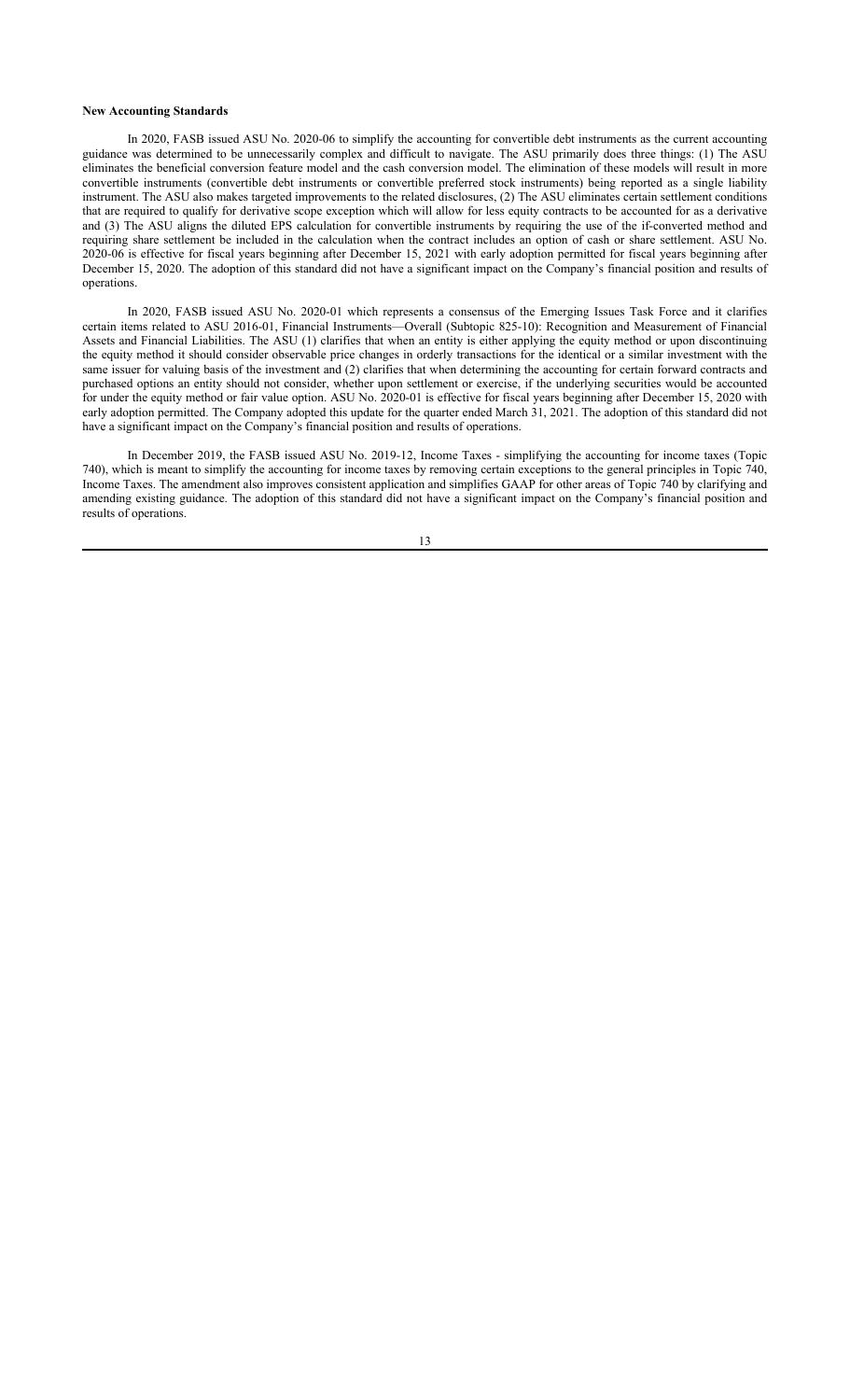In June 2016, the FASB issued ASU 2016-13, "Financial Instruments – Credit Losses" to improve information on credit losses for financial assets and net investment in leases that are not accounted for at fair value through net income. ASU 2016-13 replaces the current incurred loss impairment methodology with a methodology that reflects expected credit losses. In April 2019 and May 2019, the FASB issued ASU No. 2019-04, "Codification Improvements to Topic 326, Financial Instruments-Credit Losses, Topic 815, Derivatives and Hedging, and Topic 825, Financial Instruments" and ASU No. 2019-05, "Financial Instruments-Credit Losses (Topic 326): Targeted Transition Relief<sup>5</sup> which provided additional implementation guidance on the previously issued ASU. In November 2019, the FASB issued ASU 2019-10, "Financial Instruments - Credit Loss (Topic 326), Derivatives and Hedging (Topic 815), and Leases (Topic 842)," which defers the effective date for public filers that are considered small reporting companies ("SRC") as defined by the Securities and Exchange Commission to fiscal years beginning after December 15, 2022, including interim periods within those fiscal years. The Company will continue to evaluate the effect of adopting ASU 2016-13 will have on the Company's consolidated financial statements.

In August 2018, the FASB issued ASU No. 2018-15, *Intangible-Goodwill and Other Internal-Use Software (Subtopic 350-40)*, or ASU 2018-15. ASU 2018-15 updates guidance regarding accounting for implementation costs associated with a cloud computing arrangement that is a service contract. The amendments under ASU 2018-15 are effective for interim and annual fiscal periods beginning after December 15, 2019, with early adoption permitted. The adoption of this standard did not have a significant impact on the Company's financial position and results of operations,

In December 2019, the FASB issued ASU No. 2019-12, Income Taxes - simplifying the accounting for income taxes (Topic 740), which is meant to simplify the accounting for income taxes by removing certain exceptions to the general principles in Topic 740, Income Taxes. The amendment also improves consistent application and simplify GAAP for other areas of Topic 740 by clarifying and amending existing guidance. The amendments in ASU 2019-12 are effective for public business entities for fiscal years beginning after Dec. 15, 2020. The adoption of this standard did not have a significant impact on the Company's financial position and results of operations.

# **NOTE 2. INVENTORIES**

Inventories consisted of the following at March 31, 2022 and December 31, 2021:

|                                                               |  | March 31,<br>2022 |               | December 31,<br>2021 |
|---------------------------------------------------------------|--|-------------------|---------------|----------------------|
| Raw material and component parts-video solutions segment      |  | 3,839,796         | <sup>\$</sup> | 3,062,046            |
| Work-in-process- video solutions segment                      |  | 56                |               |                      |
| Finished goods - video solutions segment                      |  | 7,990,526         |               | 8,410,307            |
| Finished goods - ticketing segment                            |  | 1,472,002         |               | 2,102,272            |
| Subtotal                                                      |  | 13,302,380        |               | 13,574,625           |
| Reserve for excess and obsolete inventory– video solutions    |  |                   |               |                      |
| segment                                                       |  | (3,334,829)       |               | (3,353,458)          |
| Reserve for excess and obsolete inventory – ticketing segment |  | (561, 631)        |               | (561, 631)           |
| Total inventories                                             |  | 9,405,920         |               | 9,659,536            |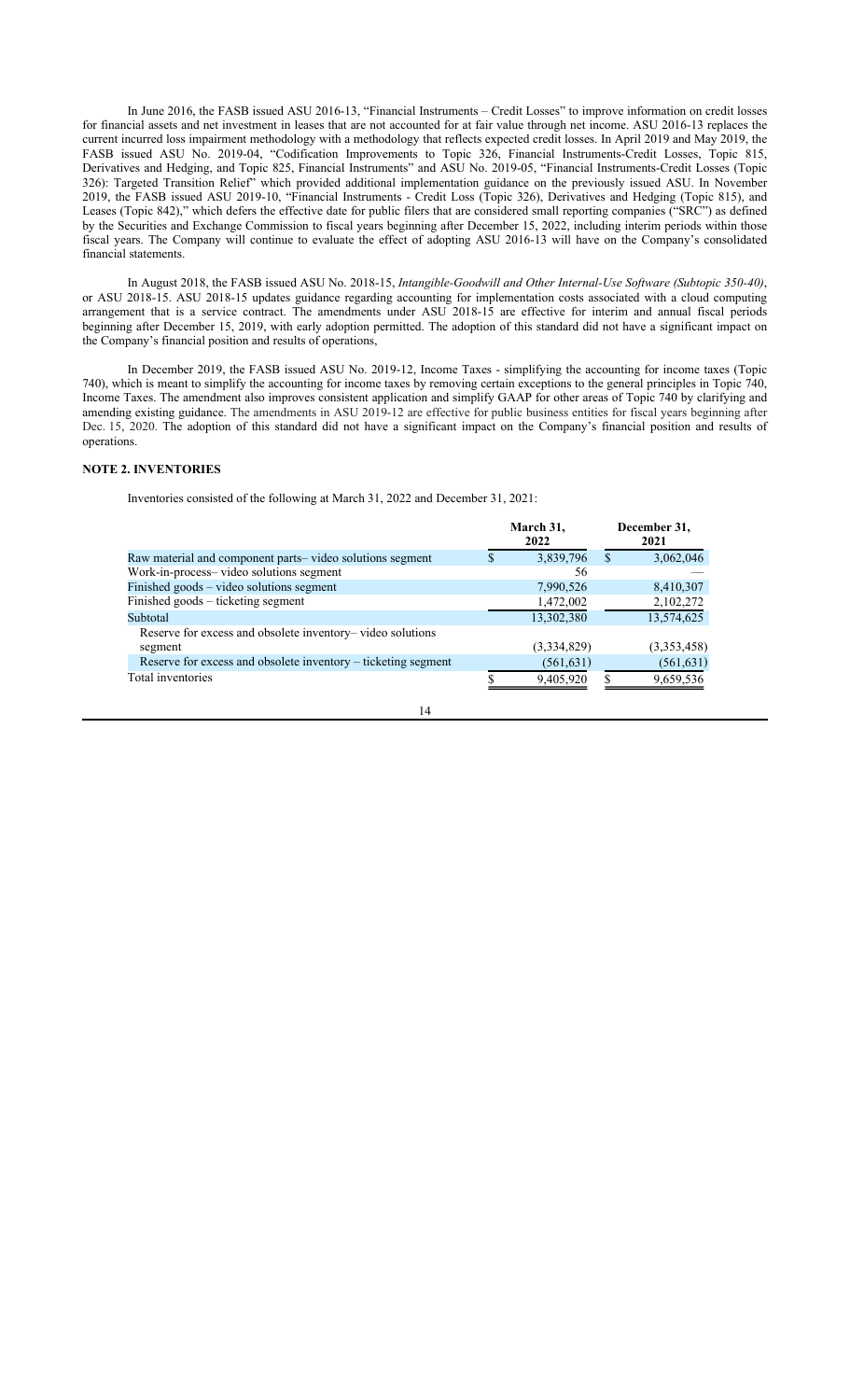Finished goods inventory includes units held by potential customers and sales agents for test and evaluation purposes. The cost of such units totaled \$179,273 and \$153,976 as of March 31, 2022 and December 31, 2021, respectively.

# **NOTE 3. DEBT OBLIGATIONS**

Debt obligations is comprised of the following:

|                                                                | March 31,<br>2022 | December 31,<br>2021 |
|----------------------------------------------------------------|-------------------|----------------------|
| Economic injury disaster loan (EIDL)                           | 150,000           | \$<br>150,000        |
| Contingent consideration promissory note – Nobility Healthcare |                   |                      |
| Division Acquisition                                           | 234,027           | 317,212              |
| Contingent consideration promissory note – Nobility Healthcare |                   |                      |
| Division Acquisition                                           | 673,037           | 650,000              |
| Contingent consideration promissory note - Nobility Healthcare |                   |                      |
| Division Acquisition                                           | 750,000           |                      |
| Contingent consideration promissory note - Nobility Healthcare |                   |                      |
| Division Acquisition                                           | 105,000           |                      |
| Debt obligations                                               | 1,912,064         | 1,117,212            |
| Less: current maturities of debt obligations                   | 662,717           | 389,934              |
| Debt obligations, long-term                                    | 1,249,347         | 727,278              |

Debt obligations mature as follows as of March 31, 2022:

|                                           | <b>March 31, 2022</b> |
|-------------------------------------------|-----------------------|
| 2022 (April 1, 2022 to December 31, 2022) | 475,652               |
| 2023                                      | 748,305               |
| 2024                                      | 546,856               |
| 2025                                      | 3,412                 |
| 2026                                      | 3,542                 |
| 2027 and thereafter                       | 134,297               |
|                                           |                       |
| Total                                     | 1.912.064             |

## *2020 Small Business Administration Notes*.

On May 4, 2020, the Company issued a promissory note in connection with the receipt of the Paycheck Protection Program ("PPP") Loan of \$1,418,900 (the "PPP Loan") under the Small Business Administration's (the "SBA") PPP Program under the Coronavirus Aid, Relief, and Economic Security Act (the "CARES Act"). The PPP Loan has a two-year term and bears interest at a rate of 1.0% per annum. Monthly principal and interest payments were deferred for nine months after the date of disbursement and total \$79,851 per month thereafter. The PPP Loan could have been prepaid at any time prior to maturity with no prepayment penalties. The promissory note contained events of default and other provisions customary for a loan of this type. The PPP Loan provides that it may be partially or wholly forgiven if the funds are used for certain qualifying expenses as described in the CARES Act. The Company used the majority of the PPP Loan amount for qualifying expenses. On December 10, 2020, the Company was fully forgiven of its \$1,418,900 PPP Loan. Additionally, the Company was fully forgiven, during the three months ended June 30, 2021, of its \$10,000 EIDL advance received with the PPP Loan.

On May 12, 2020, the Company received \$150,000 in loan funding from the SBA under the EIDL program administered by the SBA, which program was expanded pursuant to the recently enacted CARES Act. The EIDL is evidenced by a secured promissory note, dated May 8, 2020, in the original principal amount of \$150,000 with the SBA, the lender.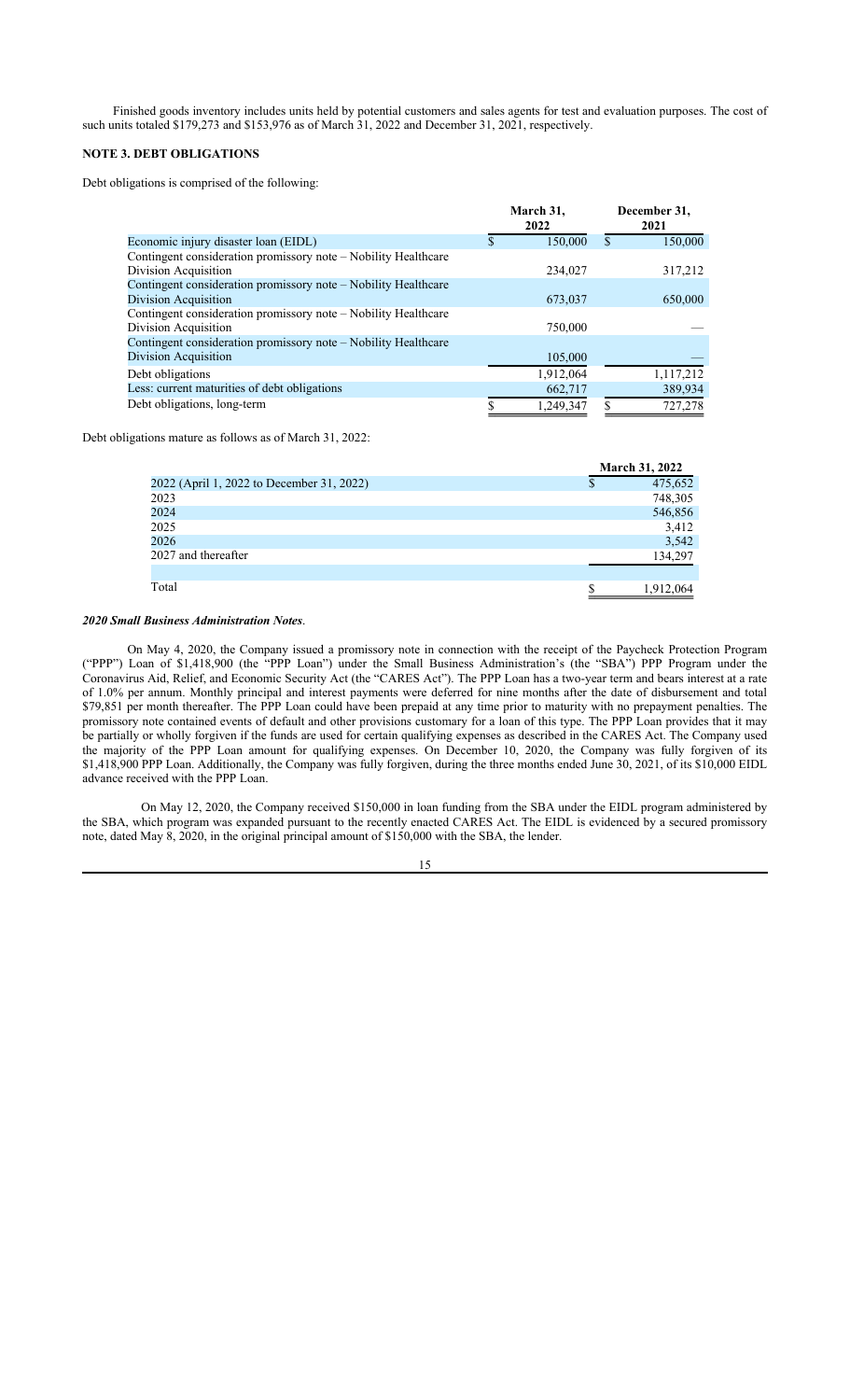Under the terms of the note issued under the EIDL program, interest accrues on the outstanding principal at the rate of 3.75% per annum. The term of such note is thirty years, though it may be payable sooner upon an event of default under such note. Monthly principal and interest payments are deferred for twenty-four months after the date of disbursement and total \$731 per month thereafter. Such note may be prepaid in part or in full, at any time, without penalty. The Company granted the secured party a continuing interest in and to any and all collateral, including but not limited to tangible and intangible personal property.

## *Contingent Consideration Promissory Notes*

On June 30, 2021, Nobility Healthcare, a subsidiary of the Company, issued a contingent consideration promissory note (the "June Contingent Note") in connection with a stock purchase agreement between Nobility Healthcare and a private company (the "June Seller") of \$350,000. The June Contingent Note has a three-year term and bears interest at a rate of 3.00% per annum. Quarterly principal and interest payments are deferred for six months and is due in equal quarterly installments on the seventh business day of each quarter. The principal amount of the June Contingent Note is subject to an earn-out adjustment, being the difference between \$975,000 (the "June Projected Revenue") and the cash basis revenue (the "June Measurement Period Revenue") collected by the June Seller in its normal course of business from the clients existing on June 30, 2021, during the period from October 1, 2021 through September 30, 2022 (the "June Measurement Period") measured on a quarterly basis and annualized as of the relevant period. If the June Measurement Period Revenue is less than the June Projected Revenue, such amount will be subtracted from the principal balance of this June Contingent Note on a dollar-for-dollar basis. If the June Measurement Period Revenue is more than the June Projected Revenue, such amount will be added to the principal balance of this June Contingent Note on a dollar-for-dollar basis. In no event will the principal balance of this June Contingent Note become a negative number. The maximum downward earn-out adjustment to the principal balance will be a reduction to zero. There are no limits to the increases to the principal balance of the June Contingent Note as a result of the earn-out adjustments.

The June Contingent Note is considered to be additional purchase price; therefore, the estimated fair value of the contingent liability is recorded as a liability at the acquisition date and the fair value is considered part of the consideration paid for the acquisition with subsequent changes in fair value recorded as a gain or loss in the Consolidated Statements of Operations. Management recorded the contingent consideration promissory note at its estimated fair value of \$350,000 at the acquisition date. Total principal payments on this contingent consideration promissory note totaled \$31,721 during the three months ended March 31, 2022. The estimated fair value of the June Contingent Note at March 31, 2022 is \$234,027, representing a reduction in its estimated fair value of \$51,464 as compared to its estimated fair value as of December 31, 2021. Therefore, the Company recorded a gain of \$51,464 in the Consolidated Statements of Operations for the three months ended March 31, 2022.

On August 31, 2021, Nobility Healthcare issued another contingent consideration promissory note (the "August Contingent Payment Note") in connection with a stock purchase agreement between Nobility Healthcare and a private company (the "August Sellers") of \$650,000. The August Contingent Payment Note has a three-year term and bears interest at a rate of 3.00% per annum. Quarterly principal and interest payments are deferred for six months and is due in equal quarterly installments on the seventh business day of each quarter. The principal amount of the August Contingent Payment Note is subject to an earn-out adjustment, being the difference between \$3,000,000 (the "August Projected Revenue") and the cash basis revenue (the "August Measurement Period Revenue") collected by the August Sellers in its normal course of business from the clients existing on September 1, 2021, during the period from December 1, 2021 through November 30, 2022 (the "August Measurement Period") measured on a quarterly basis and annualized as of the relevant period. If the August Measurement Period Revenue is less than the August Projected Revenue, such amount will be subtracted from the principal balance of this August Contingent Payment Note on a dollar-for-dollar basis. If the August Measurement Period Revenue is more than the August Projected Revenue, such amount will be added to the principal balance of this August Contingent Payment Note on a dollar-for-dollar basis. In no event will the principal balance of this August Contingent Payment Note become a negative number. The maximum downward earn-out adjustment to the principal balance will be a reduction to zero. There are no limits to the increases to the principal balance of the August Contingent Payment Note as a result of the earn-out adjustments.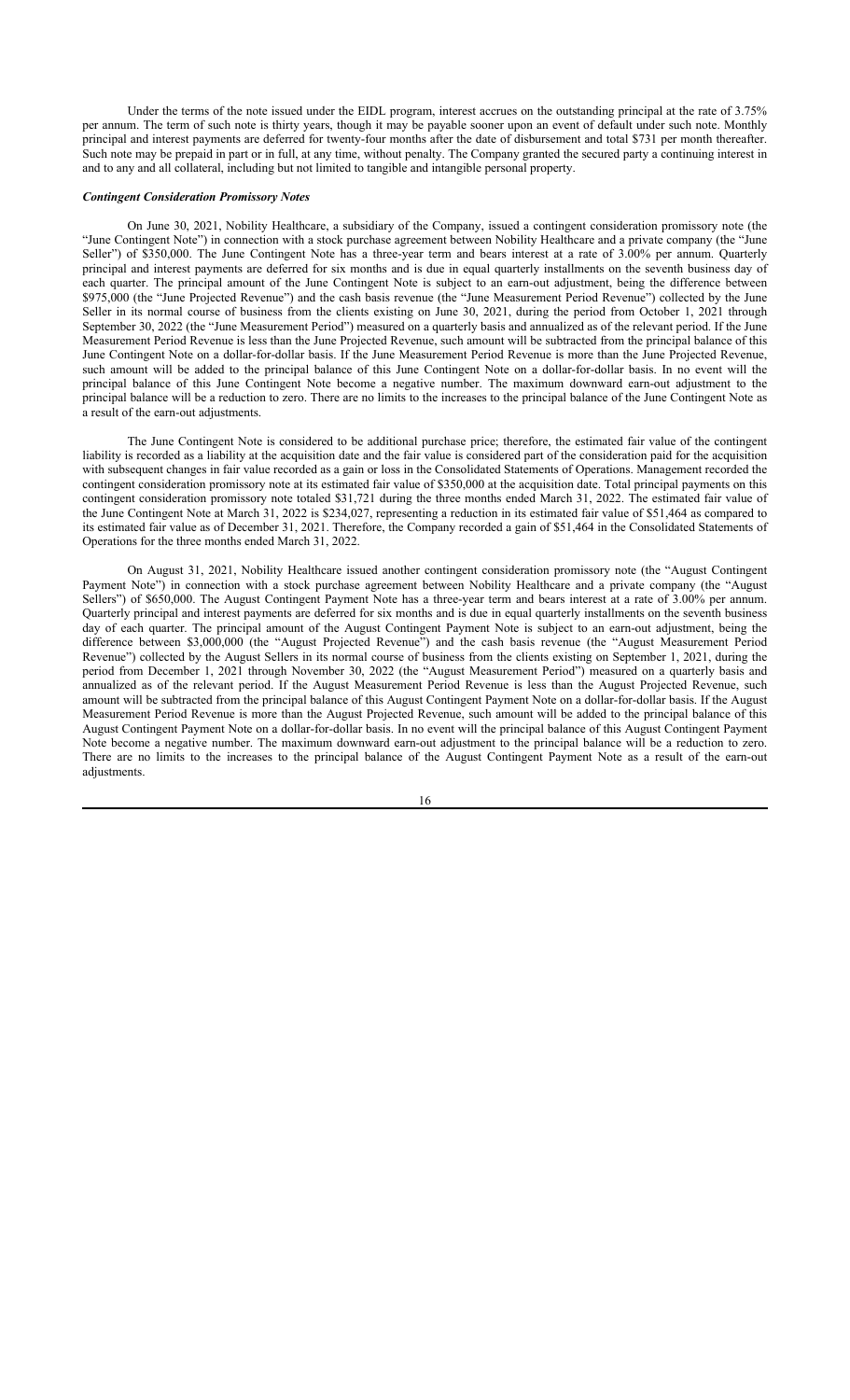The August Contingent Payment Note is considered to be additional purchase price, therefore the estimated fair value of the contingent liability is recorded as a liability at the acquisition date and the fair value is considered part of the consideration paid for the acquisition with subsequent changes in fair value recorded as a gain or loss in the Consolidated Statements of Operations. Management recorded the contingent consideration promissory note at its estimated fair value of \$650,000 at the acquisition date. Principal payments on this contingent consideration promissory note totaled \$84,477 during the three months ended March 31, 2022. The estimated fair value of the August Contingent Note at March 31, 2022 is \$673,037, representing an increase in its estimated fair value of \$107,514 as compared to is estimated fair value as of December 31, 2021. Therefore, the Company recorded a loss of \$107,514 in the Consolidated Statements of Operations for the three months ended March 31, 2022.

On January 1, 2022, Nobility Healthcare issued another contingent consideration promissory note (the "January Contingent Payment Note") in connection with a stock purchase agreement between Nobility Healthcare and a private company (the "January Sellers") of \$750,000. The January Contingent Payment Note has a two and a half year term and bears interest at a rate of 3.00% per annum. Quarterly principal and interest payments are deferred for seven months and is due in equal quarterly installments on the tenth business day of each quarter. The principal amount of the January Contingent Payment Note is subject to an earn-out adjustment, being the difference between \$3,500,000 (the "January Projected Revenue") and the cash basis revenue (the "January Measurement Period Revenue") collected by the January Sellers in its normal course of business from the clients existing on January 1, 2022, during the period from April 1, 2022 through March 31, 2023 (the "January Measurement Period") measured on a quarterly basis and annualized as of the relevant period. If the January Measurement Period Revenue is less than the January Projected Revenue, such amount will be subtracted from the principal balance of this January Contingent Payment Note on a dollar-for-dollar basis. If the January Measurement Period Revenue is more than the January Projected Revenue, such amount will be added to the principal balance of this January Contingent Payment Note on a dollar-for-dollar basis. In no event will the principal balance of this January Contingent Payment Note become a negative number. The maximum downward earn-out adjustment to the principal balance will be a reduction to zero. There are no limits to the increases to the principal balance of the January Contingent Payment Note as a result of the earn-out adjustments.

The January Contingent Payment Note is considered to be additional purchase price, therefore the estimated fair value of the contingent liability is recorded as a liability at the acquisition date and the fair value is considered part of the consideration paid for the acquisition. Management has recorded the contingent consideration promissory note at its estimated fair value of \$750,000 at the acquisition date. Management will continue to estimate the fair value of this January Contingent Payment Note at each reporting date with the change, if any, recorded as a gain or loss in the statement of operations during the relevant period. Management determined that there was no change in estimated fair value relative to this contingent consideration promissory note for the three months ended March 31, 2022. There were no principal payments on this contingent consideration promissory note during the three months ended March 31, 2022.

On February 1, 2022, Nobility Healthcare issued another contingent consideration promissory note (the "February Contingent Payment Note") in connection with an asset purchase agreement between Nobility Healthcare and a private company (the "February Sellers") of \$105,000. The February Contingent Payment Note has a three-year term and bears interest at a rate of 3.00% per annum. Quarterly principal and interest payments are deferred for seven months and is due in equal quarterly installments on the tenth business day of each quarter. The principal amount of the February Contingent Payment Note is subject to an earn-out adjustment, being the difference between \$440,000 (the "February Projected Revenue") and the cash basis revenue (the "February Measurement Period Revenue") collected by the February Sellers in its normal course of business from the clients existing on February 1, 2022, during the period from May 1, 2022 through April 30, 2023 (the "February Measurement Period") measured on a quarterly basis and annualized as of the relevant period. If the February Measurement Period Revenue is less than the February Projected Revenue, such amount will be subtracted from the principal balance of this February Contingent Payment Note on a dollar-for-dollar basis. If the February Measurement Period Revenue is more than the February Projected Revenue, such amount will be added to the principal balance of this February Contingent Payment Note on a dollar-for-dollar basis. In no event will the principal balance of this February Contingent Payment Note become a negative number. The maximum downward earn-out adjustment to the principal balance will be a reduction to zero. There are no limits to the increases to the principal balance of the February Contingent Payment Note as a result of the earn-out adjustments.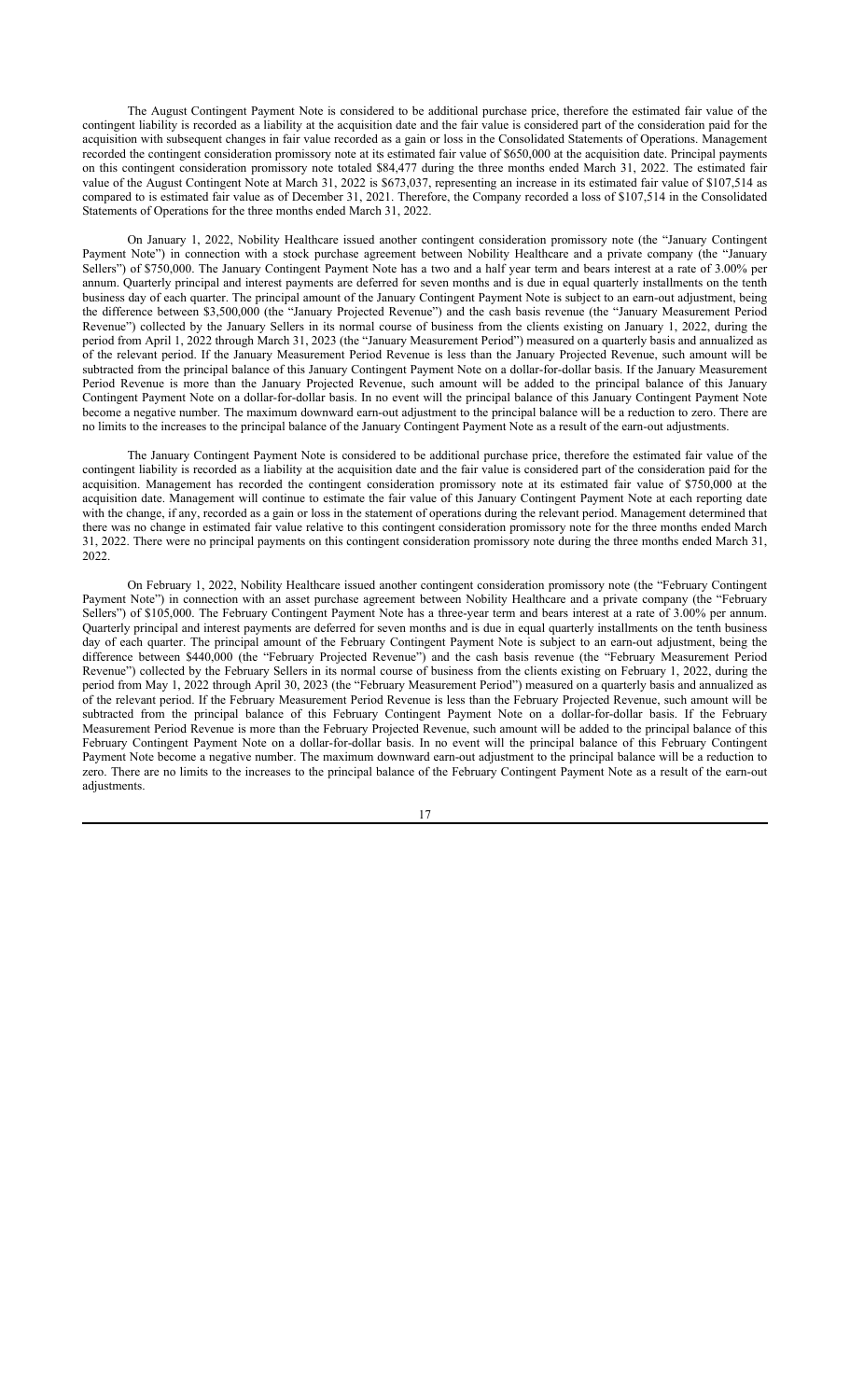The February Contingent Payment Note is considered to be additional purchase price, therefore the estimated fair value of the contingent liability is recorded as a liability at the acquisition date and the fair value is considered part of the consideration paid for the acquisition. Management has recorded the contingent consideration promissory note at its estimated fair value of \$105,000 at the acquisition date. Management will continue to estimate the fair value of this February Contingent Payment Note at each reporting date with the change, if any, recorded as a gain or loss in the statement of operations during the relevant period. Management determined that there was no change in estimated fair value relative to this contingent consideration promissory note for the three months ended March 31, 2022. There were no principal payments on this contingent consideration promissory note during the three months ended March 31, 2022.

# **NOTE 4. FAIR VALUE MEASUREMENT**

In accordance with ASC Topic 820 — *Fair Value Measurements and Disclosures* ("ASC 820"), the Company utilizes the market approach to measure fair value for its financial assets and liabilities. The market approach uses prices and other relevant information generated by market transactions involving identical or comparable assets, liabilities or a group of assets or liabilities, such as a business.

ASC 820 utilizes a fair value hierarchy that prioritizes the inputs to valuation techniques used to measure fair value into three broad levels. The following is a brief description of those three levels:

- Level 1 Quoted prices in active markets for identical assets and liabilities
- Level  $2$  Other significant observable inputs (including quoted prices in active markets for similar assets or liabilities)
- Level 3 Significant unobservable inputs (including the Company's own assumptions in determining the fair value)

The following table represents the Company's hierarchy for its financial assets and liabilities measured at fair value on a recurring basis as of March 31, 2022 and December 31, 2021:

|                                               | <b>March 31, 2022</b> |         |         |                   |          |            |    |              |
|-----------------------------------------------|-----------------------|---------|---------|-------------------|----------|------------|----|--------------|
|                                               |                       | Level 1 | Level 2 |                   | Level 3  |            |    | <b>Total</b> |
| <b>Liabilities:</b>                           |                       |         |         |                   |          |            |    |              |
| Warrant derivative liabilities                | \$                    |         |         |                   | \$       | 14,698,761 | \$ | 14,698,761   |
| Contingent consideration promissory notes     |                       |         |         |                   |          | 1,762,064  |    | 1,762,064    |
|                                               |                       |         |         |                   |          | 16,460,825 |    | 16,460,825   |
|                                               |                       |         |         |                   |          |            |    |              |
|                                               |                       |         |         | December 31, 2021 |          |            |    |              |
|                                               |                       | Level 1 |         | <b>Level 2</b>    |          | Level 3    |    | <b>Total</b> |
| <b>Liabilities:</b>                           |                       |         |         |                   |          |            |    |              |
| Warrant derivative liabilities                | \$                    |         | ה.      |                   | \$       | 14,846,932 | S  | 14,846,932   |
| Contingent consideration promissory notes and |                       |         |         |                   |          |            |    |              |
| contingent consideration earn-out agreement   |                       |         |         |                   |          | 967,212    |    | 967,212      |
|                                               |                       |         |         |                   | <b>Φ</b> | 15,814,144 |    | 15,814,144   |
|                                               |                       |         |         |                   |          |            |    |              |
|                                               |                       | 18      |         |                   |          |            |    |              |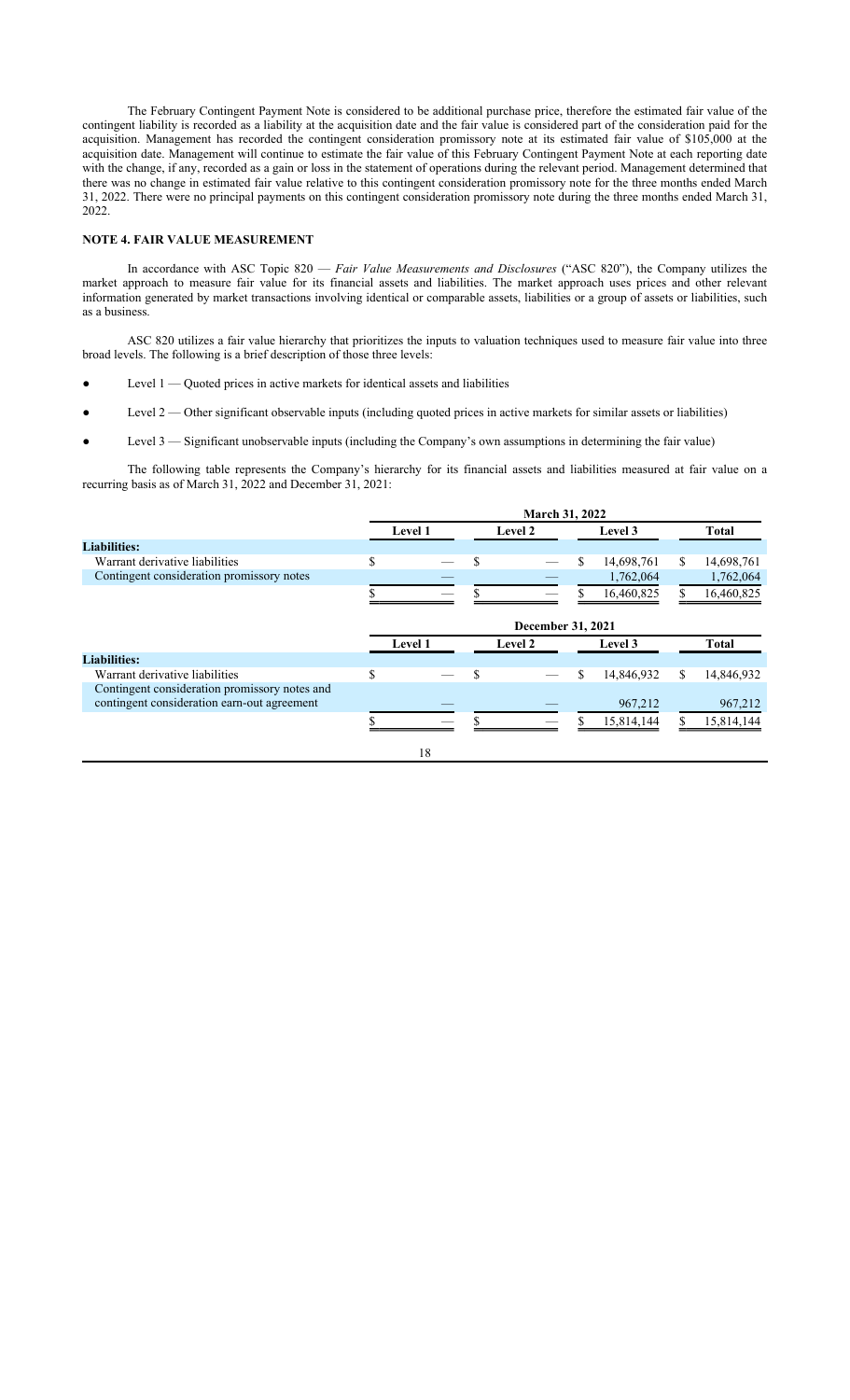The following table represents the change in Level 3 tier value measurements for the three months ended March 31, 2022:

|                                                                                                                     | Contingent<br>Consideration<br>Promissory Notes |            | <b>Warrant Derivative</b><br>Liabilities |            |
|---------------------------------------------------------------------------------------------------------------------|-------------------------------------------------|------------|------------------------------------------|------------|
| Balance, December 31, 2021                                                                                          | \$                                              | 967,212    | \$.                                      | 14,846,932 |
| Issuance of contingent consideration promissory note - Revenue Cycle<br>Management Segment Acquisition              |                                                 | 750,000    |                                          |            |
| Issuance of contingent consideration promissory note - Revenue Cycle<br>Management Segment Acquisition              |                                                 | 105,000    |                                          |            |
| Principal payments on contingent consideration promissory notes - Revenue<br><b>Cycle Management Acquisitions</b>   |                                                 | (116, 198) |                                          |            |
| Change in fair value of contingent consideration promissory notes - Revenue<br><b>Cycle Management Acquisitions</b> |                                                 | 56,050     |                                          |            |
| Change in fair value of warrant derivative liabilities                                                              |                                                 |            |                                          | (148, 171) |
| Balance, March 31, 2022                                                                                             |                                                 | 1,762,064  |                                          | 14,698,761 |
| 19                                                                                                                  |                                                 |            |                                          |            |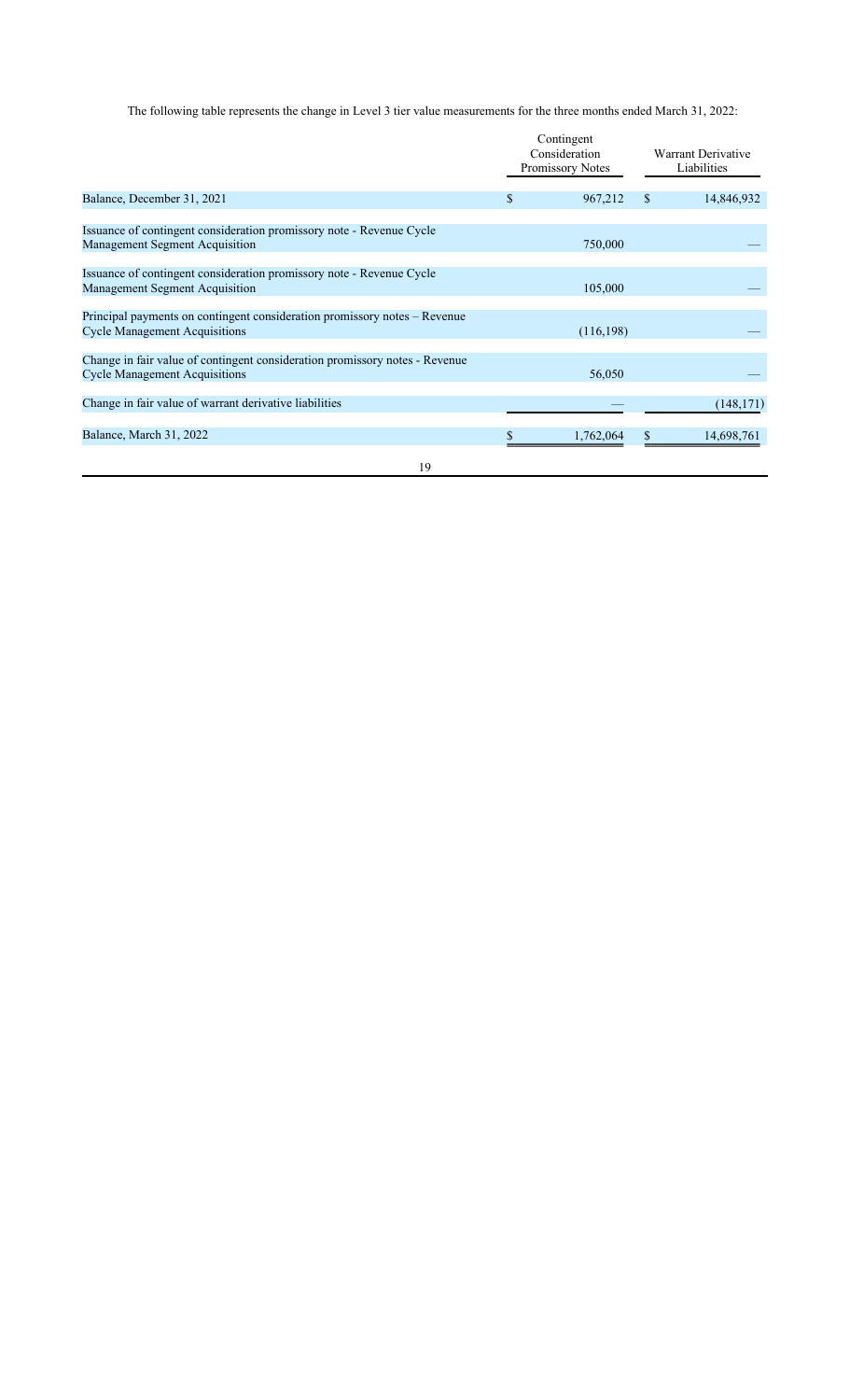## **NOTE 5. ACCRUED EXPENSES**

Accrued expenses consisted of the following at March 31, 2022 and December 31, 2021:

|                                      | March 31,<br>2022 | December 31,<br>2021 |           |  |
|--------------------------------------|-------------------|----------------------|-----------|--|
| Accrued warranty expense             | 10.582            | S                    | 13,742    |  |
| Accrued litigation costs             | 250,000           |                      | 250,000   |  |
| Accrued sales commissions            | 45,000            |                      | 30,213    |  |
| Accrued payroll and related fringes  | 370,849           |                      | 453,858   |  |
| Accrued sales returns and allowances | 117,377           |                      | 45.298    |  |
| Accrued taxes                        | 69,079            |                      | 180,486   |  |
| Other                                | 198,934           |                      | 202,401   |  |
|                                      | 1.061.821         |                      | 1.175.998 |  |

Accrued warranty expense was comprised of the following for the three months ended March 31, 2022:

| Beginning balance                   | 13,742    |
|-------------------------------------|-----------|
| Provision for warranty expense      | 21,513    |
| Charges applied to warranty reserve | (24, 673) |
|                                     |           |
| <b>Ending balance</b>               | 10.582    |

## **NOTE 6. INCOME TAXES**

The effective tax rate for the three months ended March 31, 2022 and 2021 varied from the expected statutory rate due to the Company continuing to provide a 100% valuation allowance on net deferred tax assets. The Company determined that it was appropriate to continue the full valuation allowance on net deferred tax assets as of March 31, 2022, primarily because of the Company's history of operating losses.

The Company has incurred operating losses in recent years, and it continues to be in a three-year cumulative loss position at March 31, 2022. Accordingly, the Company determined there was not sufficient positive evidence regarding its potential for future profits to outweigh the negative evidence of our three-year cumulative loss position under the guidance provided in ASC 740. Therefore, it determined to continue to provide a 100% valuation allowance on its net deferred tax assets. The Company expects to continue to maintain a full valuation allowance until it determines that it can sustain a level of profitability that demonstrates its ability to realize these assets. To the extent the Company determines that the realization of some or all of these benefits is more likely than not based upon expected future taxable income, a portion or all of the valuation allowance will be reversed. The Company has available to it approximately \$81.4 million (based on its December 31, 2021 tax return) in net operating loss carryforwards to offset future taxable income as of March 31, 2022.

## **NOTE 7. PREPAID EXPENSES**

Prepaid expenses were the following at March 31, 2022 and December 31, 2021:

| 2022       | December 31,<br>2021 |           |  |
|------------|----------------------|-----------|--|
| 6,088,591  | <sup>\$</sup>        | 6,546,100 |  |
| 3,429,022  |                      | 2,455,527 |  |
| 754,697    |                      | 727,155   |  |
| 10,272,310 |                      | 9,728,782 |  |
|            | March 31,            |           |  |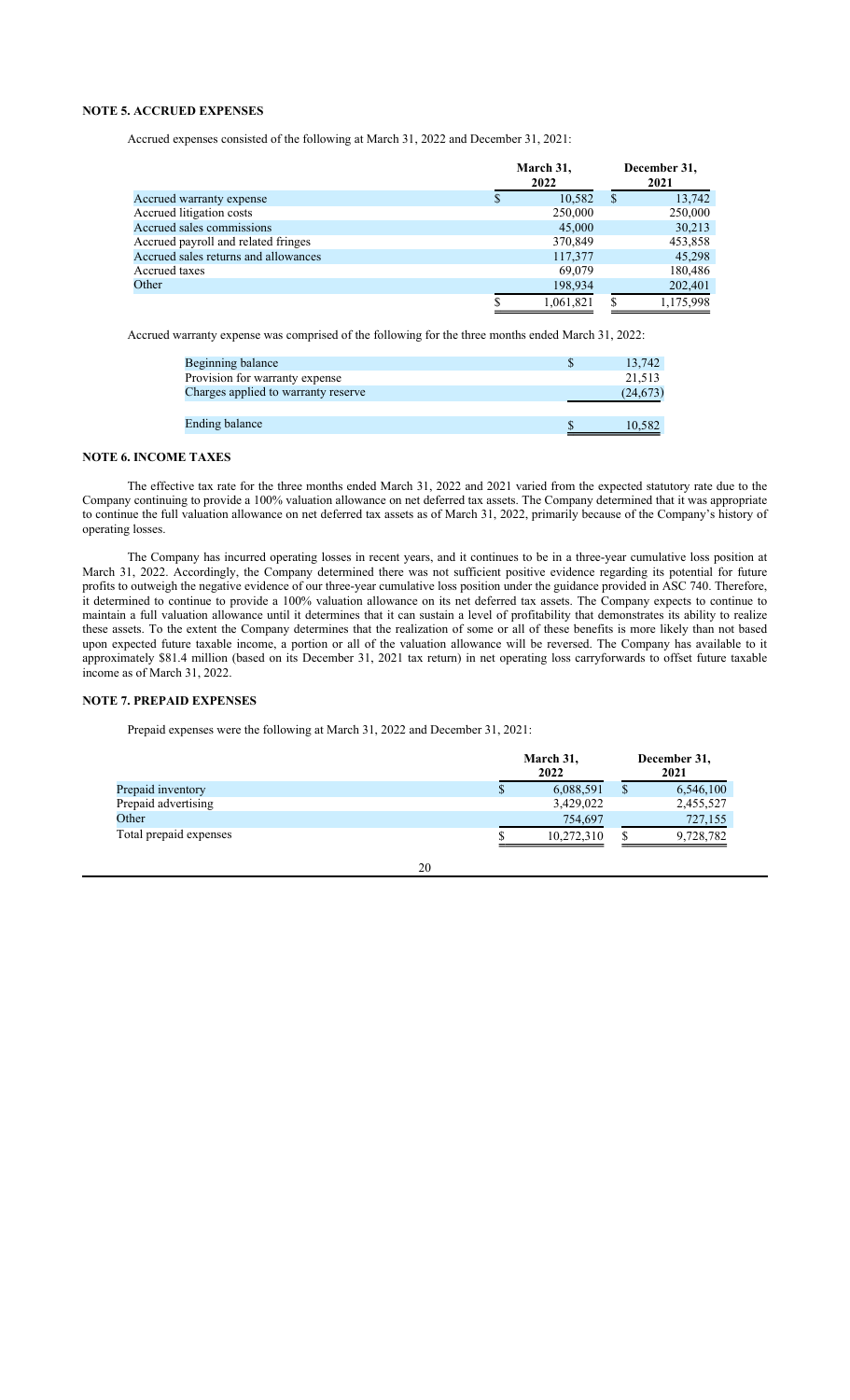## **NOTE 8. PROPERTY, PLANT AND EQUIPMENT**

Property, plant and equipment consisted of the following at March 31, 2022 and December 31, 2021:

|                                                 | <b>Estimated</b><br><b>Useful Life</b> | March 31,<br>2022 |           |               | December 31,<br>2021 |
|-------------------------------------------------|----------------------------------------|-------------------|-----------|---------------|----------------------|
| <b>Building</b>                                 | 30 years \$                            |                   | 4,909,478 | <sup>\$</sup> | 4,909,478            |
| Land                                            |                                        |                   | 789,734   |               | 789,734              |
| Office furniture, fixtures and equipment        | $3-20$ years                           |                   | 1,929,539 |               | 493,652              |
| Warehouse and production equipment              | 3-5 years                              |                   | 78,321    |               | 65,948               |
| Demonstration and tradeshow equipment           | 2-5 years                              |                   | 131,838   |               | 82,337               |
| Building improvements                           | $2-15$ years                           |                   | 1,188,771 |               | 911,940              |
| Rental equipment                                | $1-3$ years                            |                   | 8,584     |               | 8,584                |
| Total cost                                      |                                        |                   | 9,036,265 |               | 7,261,673            |
| Less: accumulated depreciation and amortization |                                        |                   | (556,085) |               | (420, 647)           |
|                                                 |                                        |                   |           |               |                      |
| Net property, plant and equipment               |                                        |                   | 8,480,180 | \$            | 6,841,026            |

## **NOTE 9. OPERATING LEASE**

On May 13, 2020, the Company entered into an operating lease for new warehouse and office space, which the Company currently utilizes as one of its office, assembly and warehouse locations. The original lease agreement was amended on August 28, 2020 to correct the footage under lease and monthly payment amounts resulting from such correction. The lease terms, as amended, include no base rent for the first nine months and monthly payments ranging from \$12,398 to \$14,741 thereafter, with a termination date of December 2026. The Company is responsible for property taxes, utilities, insurance and its proportionate share of common area costs related to this location. The Company took possession of the leased facilities on June 15, 2020. The remaining lease term for the Company's office and warehouse operating lease as of March 31, 2022, was fifty-seven months. The Company's previous office and warehouse space lease expired in April 2020 and the Company paid holdover rent for the time period until it moved to and commenced occupying the new space on June 15, 2020.

The Company entered into an operating lease with a third party in October 2019 for copiers used for office and warehouse purposes. The terms of the lease include 48 monthly payments of \$1,598 with a maturity date of October 2023. The Company has the option to purchase the equipment at maturity for its estimated fair market value at that point in time. The remaining lease term for the Company's copier operating lease as of March 31, 2022, was nineteen months.

On June 30, 2021, the Company completed the acquisition of a private medical billing company, through its revenue cycle management segment. Upon completion of this acquisition, the Company became responsible for the operating lease for the seller's office space. The lease terms include monthly payments ranging from \$2,648 to \$2,774, with a termination date of July 2024. The Company is responsible for property taxes, utilities, insurance and its proportionate share of common area costs related to this location. The Company took possession of the leased facilities on June 30, 2021. The remaining lease term for the Company's office and warehouse operating lease as of March 31, 2022, was twenty-eight months.

On August 31, 2021, the Company completed the acquisition of a private medical billing company, through its revenue cycle management segment. Upon completion of this acquisition, the Company became responsible for the operating lease for the seller's office space. The lease terms include monthly payments ranging from \$11,579 to \$11,811, with a termination date of March 2023. The Company is responsible for property taxes, utilities, insurance and its proportionate share of common area costs related to this location. The Company took possession of the leased facilities on September 1, 2021. The remaining lease term for the Company's office and warehouse operating lease as of March 31, 2022, was twelve months.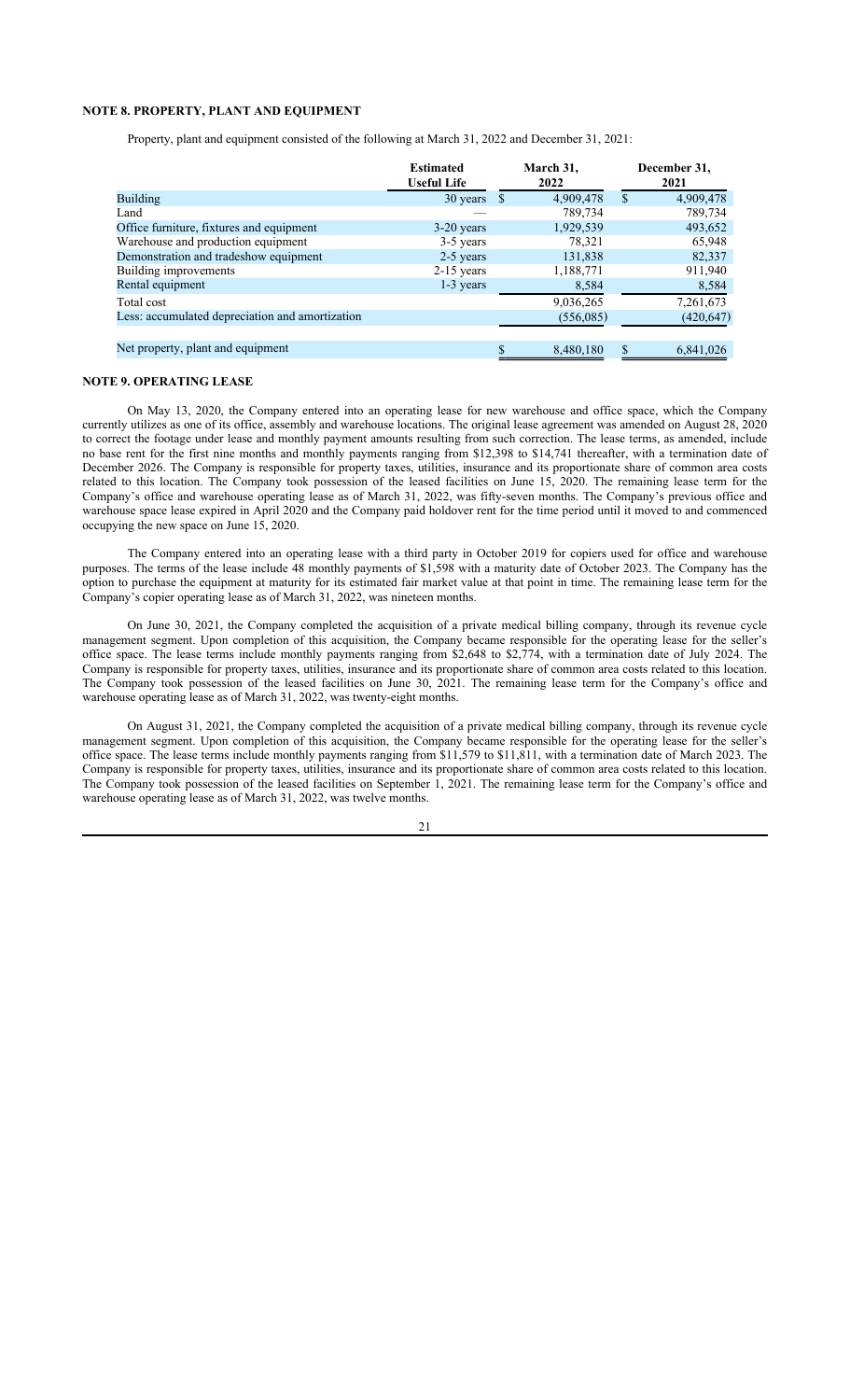On September 1, 2021, the Company completed the TicketSmarter Acquisition, in its ticketing segment. Upon completion of this acquisition, the Company became responsible for the operating lease for TicketSmarter Inc.'s office space. The lease terms include monthly payments ranging from \$7,211 to \$7,364, with a termination date of December 2022. The Company is responsible for property taxes, utilities, insurance and its proportionate share of common area costs related to this location. The Company took possession of the leased facilities on September 1, 2021. The remaining lease term for the Company's office and warehouse operating lease as of March 31, 2022 was nine months.

On January 1, 2022, the Company completed the acquisition of a private medical billing company, through its revenue cycle management segment. Upon completion of this acquisition, the Company became responsible for the operating lease for the seller's office space. The lease terms include monthly payments ranging from \$4,233 to \$4,626, with a termination date of June 2025. The Company is responsible for property taxes, utilities, insurance and its proportionate share of common area costs related to this location. The Company took possession of the leased facilities on January 1, 2022. The remaining lease term for the Company's office and warehouse operating lease as of March 31, 2022, was thirty-nine months.

Lease expense related to the office space and copier operating leases were recorded on a straight-line basis over their respective lease terms. Total lease expense under the six operating leases was approximately \$155,072 during the three months ended March 31, 2022.

The weighted-average remaining lease term related to the Company's lease liabilities as of March 31, 2022 was 3.7 years.

The discount rate implicit within the Company's operating leases was not generally determinable and therefore the Company determined the discount rate based on its incremental borrowing rate on the information available at commencement date. As of commencement date, the operating lease liabilities reflect a weighted average discount rate of 8%.

The following sets forth the operating lease right of use assets and liabilities as of March 31, 2022:

| <b>Assets:</b>                                                                             |               |
|--------------------------------------------------------------------------------------------|---------------|
| Operating lease right of use assets                                                        | 1,051,139     |
|                                                                                            |               |
| Liabilities:                                                                               |               |
| Operating lease obligations-current portion                                                | \$<br>402,313 |
| Operating lease obligations-less current portion                                           | 717,021       |
| Total operating lease obligations                                                          | 1,119,334     |
| The components of lease expense were as follows for the three months ended March 31, 2022: |               |
| Selling, general and administrative expenses                                               | 155,072       |
| Following are the minimum lease payments for each year and in total:                       |               |
| <b>Year ending December 31:</b>                                                            |               |

| r car channel Decennocr Ur:                      |   |            |
|--------------------------------------------------|---|------------|
| 2022 (April 1, to December 31, 2022)             | S | 374,088    |
| 2023                                             |   | 305,627    |
| 2024                                             |   | 245,761    |
| 2025                                             |   | 196,462    |
| Thereafter                                       |   | 175,113    |
| Total undiscounted minimum future lease payments |   | 1,297,051  |
| Imputed interest                                 |   | (177, 717) |
| Total operating lease liability                  |   | 1,119,334  |
|                                                  |   |            |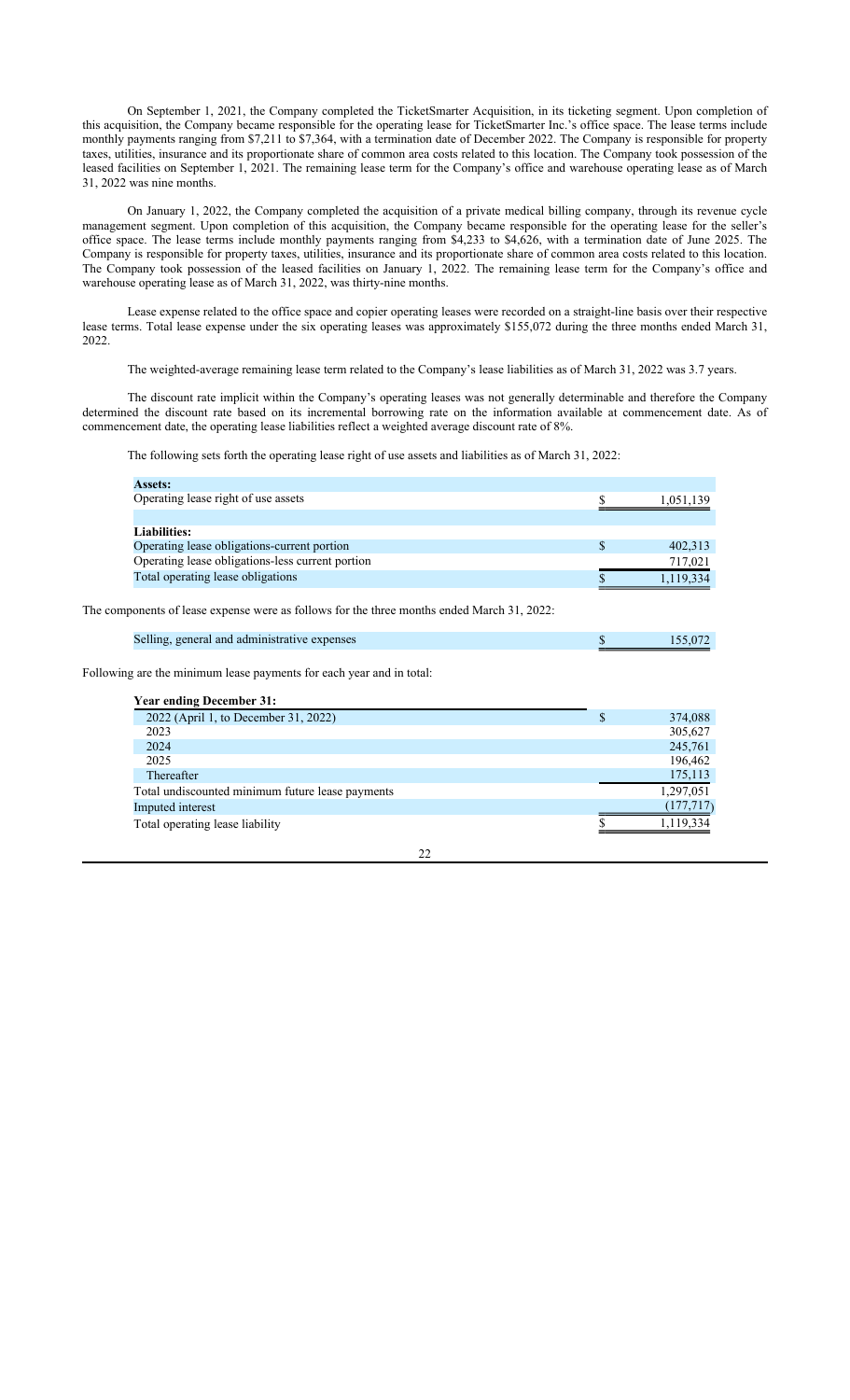# **NOTE 10. GOODWILL AND OTHER INTANGIBLE ASSETS**

Intangible assets consisted of the following at March 31, 2022 and December 31, 2021:

|                                                                             |                  | March 31, 2022              |                                 | December 31, 2021                      |                             |                                 |  |  |
|-----------------------------------------------------------------------------|------------------|-----------------------------|---------------------------------|----------------------------------------|-----------------------------|---------------------------------|--|--|
|                                                                             | Gross<br>value   | Accumulated<br>amortization | <b>Net</b><br>carrying<br>value | Gross<br>value                         | Accumulated<br>amortization | <b>Net</b><br>carrying<br>value |  |  |
| Amortized intangible assets:                                                |                  |                             |                                 |                                        |                             |                                 |  |  |
| Licenses (video solutions segment)                                          | 194,286 \$<br>S. | 69,722 \$                   | 124,564 \$                      | 194,286 \$                             | 65,578 \$                   | 128,708                         |  |  |
| Patents and trademarks (video solutions                                     |                  |                             |                                 |                                        |                             |                                 |  |  |
| segment)                                                                    | 493,945          | 268,101                     | 225,844                         | 493,945                                | 233,471                     | 260,474                         |  |  |
| Sponsorship agreement network (ticketing)                                   | 5,600,000        |                             |                                 | 5,600,000                              |                             |                                 |  |  |
| segment)                                                                    |                  | 653,333                     | 4,946,667                       |                                        | 373,333                     | 5,226,667                       |  |  |
| SEO content (ticketing segment)                                             | 600,000          | 87,500                      | 512,500                         | 600,000                                | 50,000                      | 550,000                         |  |  |
| Personal seat licenses (ticketing<br>segment)                               | 201,931          | 3,926                       | 198,005                         | 201,931                                | 2,244                       | 199,687                         |  |  |
| Client agreement (revenue cycle management                                  |                  |                             |                                 |                                        |                             |                                 |  |  |
| segments)                                                                   | 335,000          |                             | 335,000                         |                                        |                             |                                 |  |  |
|                                                                             |                  |                             |                                 |                                        |                             |                                 |  |  |
|                                                                             | 7,425,162        | 1,082,582                   | 6,342,580                       | 7,090,162                              | 724,626                     | 6,365,536                       |  |  |
|                                                                             |                  |                             |                                 |                                        |                             |                                 |  |  |
| Indefinite life intangible assets:<br>Goodwill (ticketing and revenue cycle |                  |                             |                                 |                                        |                             |                                 |  |  |
| management segments)                                                        | 12,031,547       |                             | 12,031,547                      | 9,931,547                              |                             | 9,931,547                       |  |  |
| Trade name (ticketing segment)                                              | 600,000          |                             | 600,000                         | 600,000                                |                             | 600,000                         |  |  |
| Patents and trademarks pending                                              |                  |                             |                                 |                                        |                             |                                 |  |  |
| (video solutions segment)                                                   | 42,556           |                             | 42,556                          | 5,430                                  |                             | 5,430                           |  |  |
|                                                                             |                  |                             |                                 |                                        |                             |                                 |  |  |
| Total                                                                       | $$20,099,265$ \$ |                             |                                 | 1,082,582 \$19,016,683 \$17,627,139 \$ |                             | 724,626 \$16,902,513            |  |  |

Patents and trademarks pending will be amortized beginning at the time they are issued by the appropriate authorities. If issuance of the final patent or trademark is denied, then the amount deferred will be immediately charged to expense.

Amortization expense for the three months ended March 31, 2022 and 2021 was \$357,966 and \$22,631, respectively. Estimated amortization for intangible assets with definite lives for the next five years ending December 31 and thereafter is as follows:

| <b>Year ending December 31:</b>      |           |
|--------------------------------------|-----------|
| 2022 (April 1, to December 31, 2022) | 1,136,309 |
| 2023                                 | 1,435,974 |
| 2024                                 | 1,385,857 |
| 2025                                 | 1,299,751 |
| 2026 and thereafter                  | 1,084,689 |
|                                      | 6,342,580 |
|                                      |           |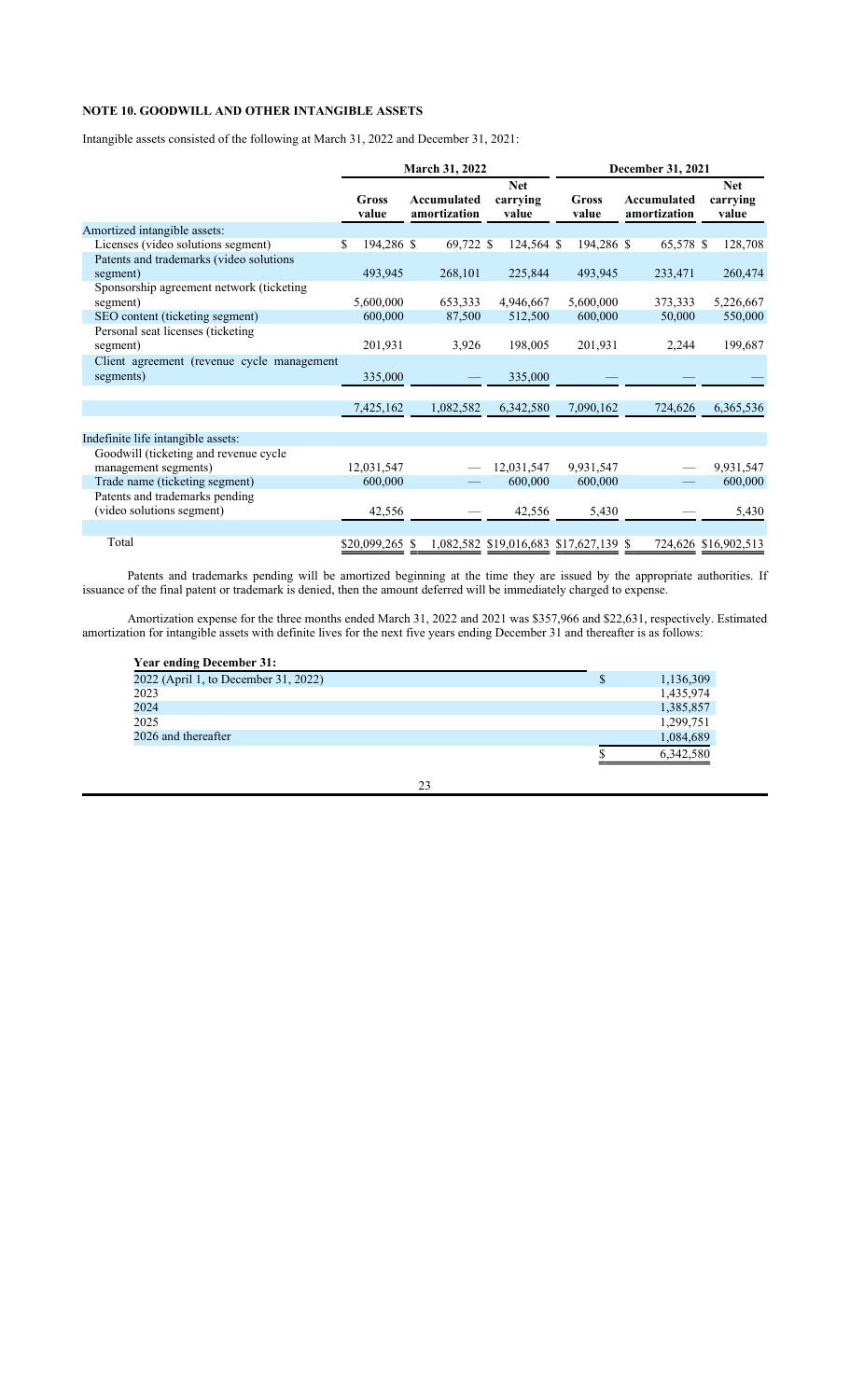## **NOTE 11. COMMITMENTS AND CONTINGENCIES**

## *COVID-19 pandemic*

The COVID-19 pandemic represents a fluid situation that presents a wide range of potential impacts of varying durations for different global geographies, including locations where we have offices, employees, customers, vendors and other suppliers and business partners.

Like most US-based businesses, the COVID-19 pandemic and efforts to mitigate the same began to have impacts on our business in March 2020. Since that time, the COVID-19 pandemic has dramatically impacted the global health and economic environment, including millions of confirmed cases, business slowdowns or shutdowns, labor shortages, supply chain challenges, changes in government spending and requirements, regulatory challenges, inflationary pressures and market volatility.

We operate within the complex integrated global supply chain for both vendors and customers. As the COVID-19 pandemic dissipates at varying times and rates in different regions around the world, there could be a prolonged negative impact on these global supply chains. Our ability to continue operations at specific facilities will be impacted by the interdependencies of the various participants of these global supply chains, which are largely beyond our direct control. A prolonged shut down of these global supply chains could have a material adverse effect on our business, results of operations, cash flows and financial condition.

If our suppliers have increased challenges with their workforce (including as a result of illness, absenteeism, reactions to health and safety or government requirements), facility closures, timely access to necessary components, materials and other supplies at reasonable prices, access to capital, and access to fundamental support services (such as shipping and transportation), they may be unable to provide the agreed-upon goods and services in a timely, compliant and cost-effective manner. We have incurred and may in the future incur additional costs and delays in our business resulting from the COVID-19 pandemic, including as a result of higher prices, schedule delays or the need to identify and develop alternative suppliers. In some instances, we may be unable to identify and develop alternative suppliers, incurring additional liabilities under our current contracts and hampering new ones. Our customers have experienced, and may continue to experience, disruptions in their operations and supply chains as a result of the COVID-19 pandemic, which can result in delayed, reduced, or canceled orders, or collection risks, and which may adversely affect our results of operations. Similarly, current, and future restrictions or disruptions of transportation, such as reduced availability of air transport, port closures or delays, and increased border controls, delays or closures, can also impact our ability to meet demand and could materially adversely affect us.

The spread of COVID-19 caused us to modify our business practices (including employee travel, employee work locations, cancellation of physical participation in meetings, events and conferences, and social distancing measures). To date, we have eased many of these modifications. However, we may in the future reinstitute the same or similar changes or take further actions as may be required by government authorities or that we determine are in the best interests of our employees, customers, partners, vendors, and suppliers. Although we managed to continue most of our operations, the future course of the COVID-19 pandemic is uncertain and we cannot assure that this global pandemic, including its economic impact, will not have a material adverse impact on our business, financial position, results of operations and/or cash flows.

## *Litigation*

From time to time, we are notified that we may be a party to a lawsuit or that a claim is being made against us. It is our policy to not disclose the specifics of any claim or threatened lawsuit until the summons and complaint are actually served on us. After carefully assessing the claim, and assuming we determine that we are not at fault or we disagree with the damages or relief demanded, we vigorously defend any lawsuit filed against us. We record a liability when losses are deemed probable and reasonably estimable. When losses are deemed reasonably possible but not probable, we determine whether it is possible to provide an estimate of the amount of the loss or range of possible losses for the claim, if material for disclosure. In evaluating matters for accrual and disclosure purposes, we take into consideration factors such as our historical experience with matters of a similar nature, the specific facts and circumstances asserted, the likelihood of our prevailing, the availability of insurance, and the severity of any potential loss. We re-evaluate and update accruals as matters progress over time.

While the ultimate resolutions are unknown, based on the information currently available, we do not expect that these lawsuits will individually, or in the aggregate, have a material adverse effect to our results of operations, financial condition and cash flows. However, the outcome of any litigation is inherently uncertain and there can be no assurance that any expense, liability or damages that may ultimately result from the resolution of these matters will be covered by our insurance or will not be in excess of amounts recognized or provided by insurance coverage and will not have a material adverse effect on our operating results, financial condition or cash flows.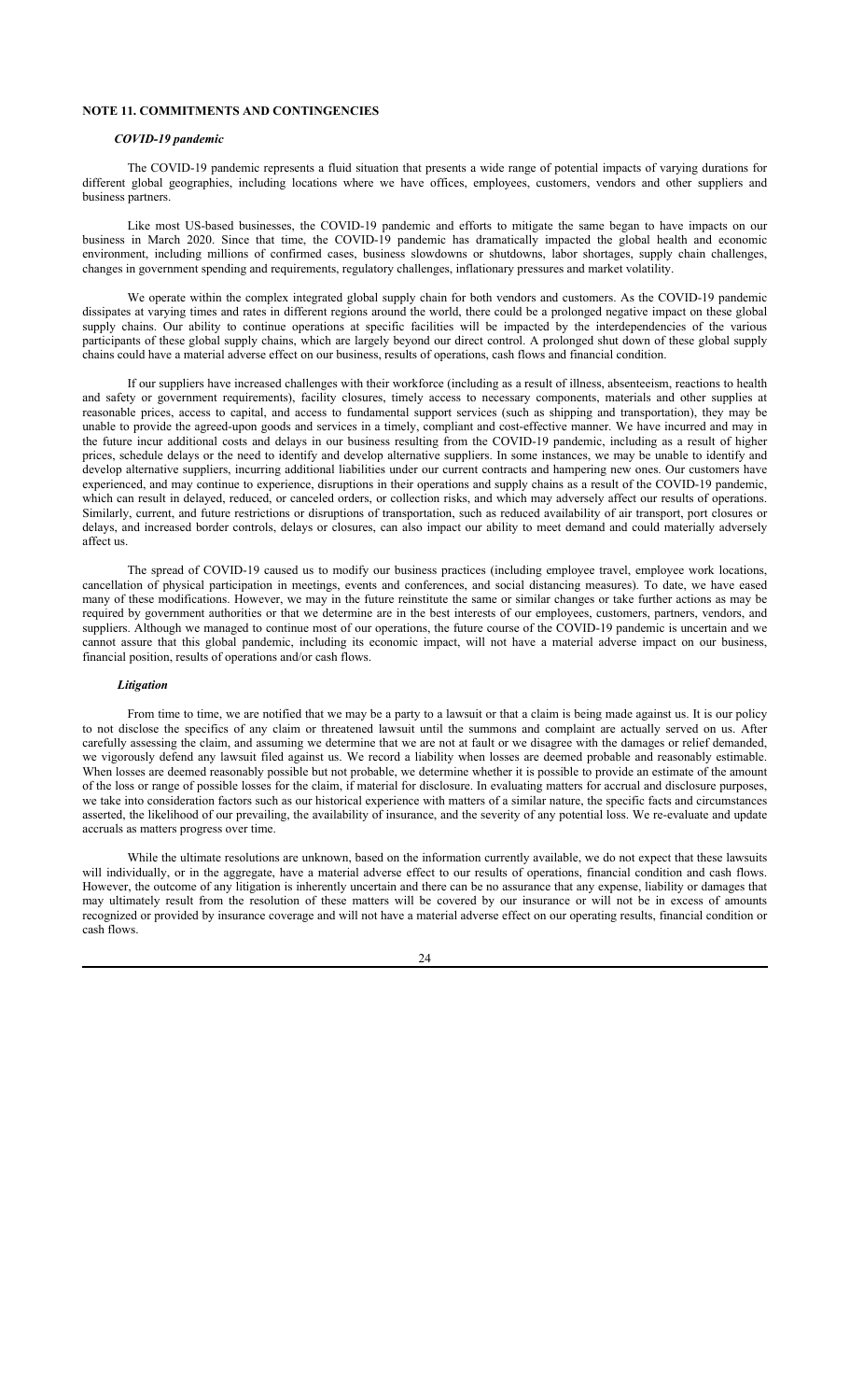#### **NOTE 12. STOCK-BASED COMPENSATION**

The Company recorded pre-tax compensation expense related to the grant of stock options and restricted stock issued of \$394,749 and \$326,164 for the three months ended March 31, 2022 and 2021, respectively.

As of March 31, 2022, the Company had adopted nine separate stock option and restricted stock plans: (i) the 2005 Stock Option and Restricted Stock Plan (the "2005 Plan"), (ii) the 2006 Stock Option and Restricted Stock Plan (the "2006 Plan"), (iii) the 2007 Stock Option and Restricted Stock Plan (the "2007 Plan"), (iv) the 2008 Stock Option and Restricted Stock Plan (the "2008 Plan"), (v) the 2011 Stock Option and Restricted Stock Plan (the "2011 Plan"), (vi) the 2013 Stock Option and Restricted Stock Plan (the "2013 Plan"), (vii) the 2015 Stock Option and Restricted Stock Plan (the "2015 Plan"), (viii) the 2018 Stock Option and Restricted Stock Plan (the "2018 Plan") and (ix) the 2020 Stock Option and Restricted Stock Plan (the "2020 Plan"). The 2005 Plan, 2006 Plan, 2007 Plan, 2008 Plan, 2011 Plan, 2013 Plan, 2015 Plan, 2018 Plan and 2020 Plan are referred to as the "Plans."

These Plans permit the grant of stock options or restricted stock to the Company's employees, non-employee directors and others for up to a total of 6,675,000 shares of common stock. The 2005 Plan terminated during 2015 with 21,553 shares not awarded or underlying options, which shares are now unavailable for issuance. Stock options granted under the 2005 Plan that remain unexercised and outstanding as of March 31, 2022 total 5,689. The 2006 Plan terminated during 2016 with 54,787 shares not awarded or underlying options, which shares are now unavailable for issuance. Stock options granted under the 2006 Plan that remain unexercised and outstanding as of March 31, 2022 total 10,625. The 2007 Plan terminated during 2017 with 94,651 shares not awarded or underlying options, which shares are now unavailable for issuance. There are no stock options granted under the 2007 Plan that remain unexercised and outstanding as of March 31, 2022. The 2008 Plan terminated during 2018 with 40,499 shares not awarded or underlying options, which shares are now unavailable for issuance. There were no stock options granted under the 2008 Plan that remain unexercised and outstanding as of March 31, 2022.

The Company believes that such awards better align the interests of our employees with those of its stockholders.

Stock option grants. The Board of Directors has granted stock options under the Plans. These option awards have been granted with an exercise price equal to the market price of the Company's stock at the date of grant with such option awards generally vesting based on the completion of continuous service and having ten-year contractual terms. These option awards typically provide for accelerated vesting if there is a change in control (as defined in the Plans). The Company has registered all shares of common stock that are issuable under its Plans with the SEC. A total of 190,845 shares remained available for awards under the various Plans as of March 31, 2022.

The fair value of each option award is estimated on the date of grant using a Black-Scholes option valuation model.

A summary of all stock option activity under the Plans for the three months ended March 31, 2022 is as follows:

| <b>Options</b>                   | Number of<br><b>Shares</b> |   | Weighted<br>Average<br><b>Exercise Price</b> |
|----------------------------------|----------------------------|---|----------------------------------------------|
| Outstanding at December 31, 2021 | 1,086,063                  | S | 2.37                                         |
| Granted                          | 25,000                     |   | 0.98                                         |
| Exercised                        |                            |   |                                              |
| Forfeited                        | (15,000)                   |   | (4.80)                                       |
| Outstanding at March 31, 2022    | 1,096,063                  |   | 2.31                                         |
| Exercisable at March 31, 2022    | 1,008,563                  |   | 2.37                                         |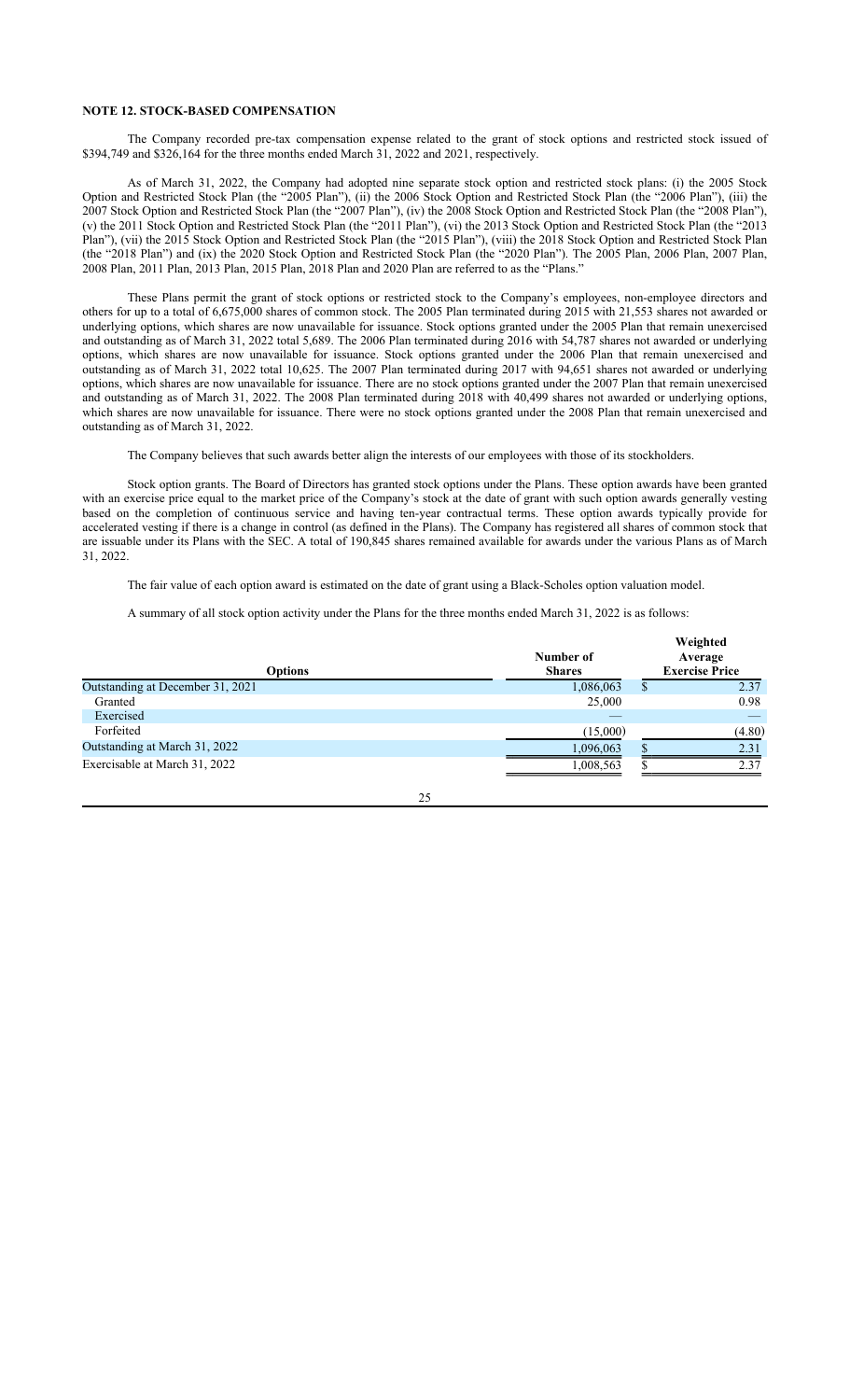The fair value of each option award is estimated on the date of grant using a Black-Scholes option valuation model. The total estimated grant date fair value stock options issued during the three months ended March 31, 2022 was \$22,768. Following are certain estimates and assumptions utilized as of the issuance date to determine the grant-date fair value of the stock options issued during 2022:

| Volatility $-$ range | 111.67%      |
|----------------------|--------------|
| Risk-free rate       | 1.8%         |
| Contractual term     | $10.0$ years |
| Exercise price       | 0.98         |

The Plans allow for the cashless exercise of stock options. This provision allows the option holder to surrender/cancel options with an intrinsic value equivalent to the purchase/exercise price of other options exercised. There were no shares surrendered pursuant to cashless exercises during the three months ended March 31, 2022 and 2021.

The aggregate intrinsic value of options outstanding was \$2,750 and \$-0-, at March 31, 2022 and December 31, 2021, respectively. The aggregate intrinsic value of options exercisable was \$1,375 and \$-0-, at March 31, 2022 and December 31, 2021, respectively.

As of March 31, 2022, the unrecognized portion of stock compensation expense on all existing stock options was \$127,814 and will be recognized over the next 3 months.

The following table summarizes the range of exercise prices and weighted average remaining contractual life for outstanding and exercisable options under the Company's option plans as of March 31, 2022:

|                                |                  | <b>Outstanding options</b> |                                                   |                      | <b>Exercisable options</b>                        |  |  |
|--------------------------------|------------------|----------------------------|---------------------------------------------------|----------------------|---------------------------------------------------|--|--|
| <b>Exercise price</b><br>range |                  | Number of<br>options       | Weighted average<br>remaining<br>contractual life | Number of<br>options | Weighted average<br>remaining<br>contractual life |  |  |
| \$                             | $0.01$ to \$2.49 | 740,000                    | 8.4 years                                         | 652,500              | 8.2 years                                         |  |  |
| \$                             | 2.50 to \$3.49   | 310,314                    | 6.1 years                                         | 310,314              | 6.1 years                                         |  |  |
| \$                             | 3.50 to \$4.49   | 45,750                     | 2.9 years                                         | 45,750               | 2.9 years                                         |  |  |
|                                |                  | 1,096,064                  | 7.5 years                                         | 1,008,564            | 7.3 years                                         |  |  |

*Restricted stock grants.* The Board of Directors has granted restricted stock awards under the Plans. Restricted stock awards are valued on the date of grant and have no purchase price for the recipient. Restricted stock awards typically vest over one to five years corresponding to anniversaries of the grant date. Under the Plans, unvested shares of restricted stock awards may be forfeited upon the termination of service to or employment with the Company, depending upon the circumstances of termination. Except for restrictions placed on the transferability of restricted stock, holders of unvested restricted stock have full stockholder's rights, including voting rights and the right to receive cash dividends.

A summary of all restricted stock activity under the Plans for the three months ended March 31, 2022 is as follows:

|                                      | Number of<br><b>Restricted</b><br>shares | Weighted<br>average<br>grant date fair<br>value |        |
|--------------------------------------|------------------------------------------|-------------------------------------------------|--------|
| Nonvested balance, December 31, 2021 | 1,057,375                                | S                                               | 1.87   |
| Granted                              | 715,000                                  |                                                 | 1.07   |
| Vested                               | (463,375)                                |                                                 | (1.89) |
| Forfeited                            | (15,000)                                 |                                                 | (1.26) |
| Nonvested balance, March 31, 2022    | 1,294,000                                |                                                 | 1.43   |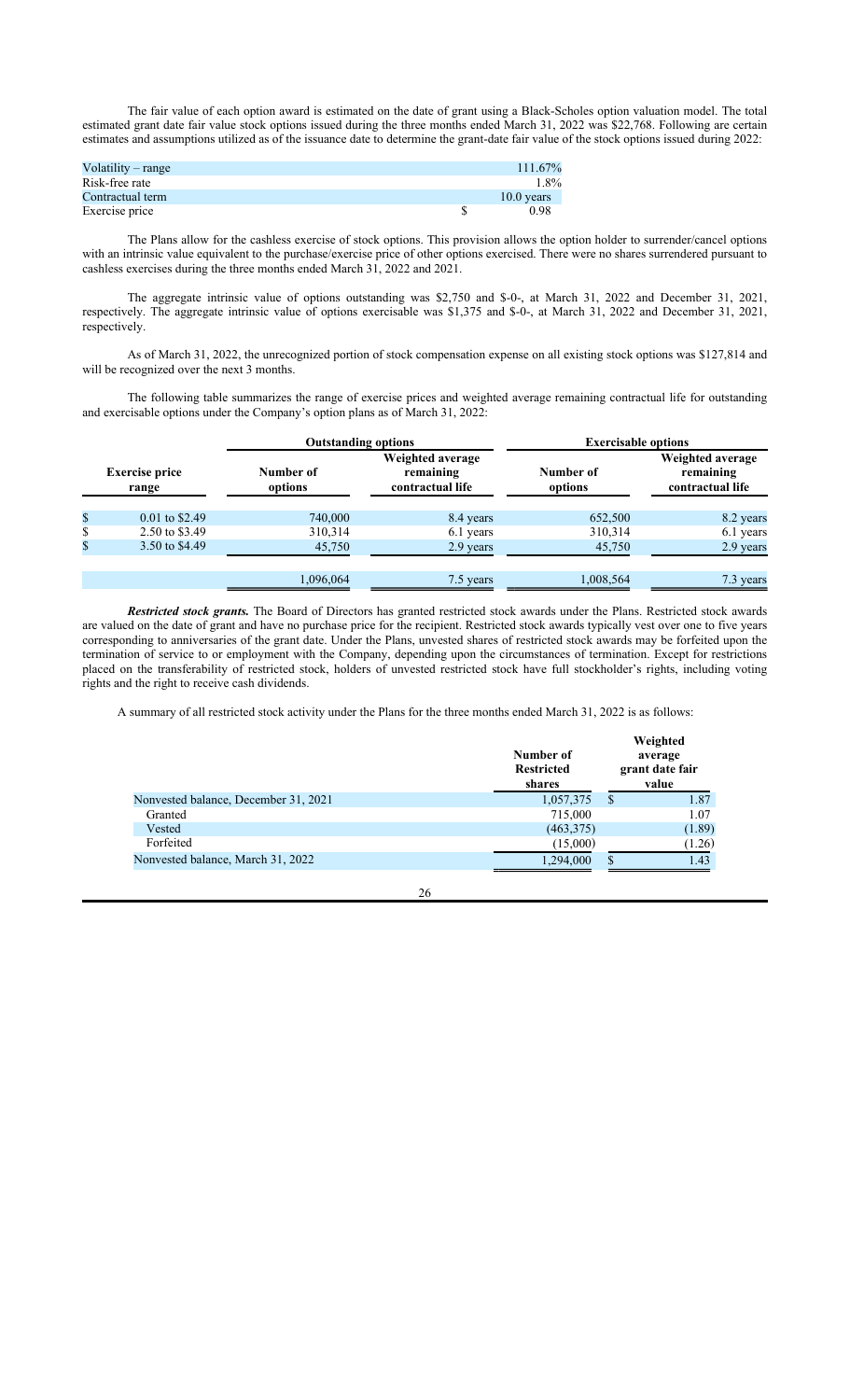The Company estimated the fair market value of these restricted stock grants based on the closing market price on the date of grant. As of March 31, 2022, there were \$1,180,036 of total unrecognized compensation costs related to all remaining non-vested restricted stock grants, which will be amortized over the next fifty-eight months in accordance with their respective vesting scale.

**Number of**

The nonvested balance of restricted stock vests as follows:

| <b>Years ended</b>                             | Number of<br>shares |
|------------------------------------------------|---------------------|
|                                                |                     |
| 2022 (April 1, 2022 through December 31, 2022) | 119,500             |
| 2023                                           | 668,000             |
| 2024                                           | 294,000             |
| 2025                                           | 90,000              |
| 2026                                           | 82,500              |
| 2027                                           | 40,000              |

## **NOTE 13. COMMON STOCK PURCHASE WARRANTS**

The Company has issued common stock purchase warrants in conjunction with various debt and equity issuances. The warrants are either immediately exercisable or have a delayed initial exercise date, no more than six months from their respective issue date and allow the holders to purchase up to 25,841,931 shares of common stock at \$2.60 to \$3.75 per share as of March 31, 2022. The warrants expire from June 30, 2022 through September 18, 2026 and under certain circumstances allow for cashless exercise.

On January 14, 2021 and February 1, 2021, the Company issued warrants to purchase a total of 42,550,000 shares of common stock. The warrants issued on January 14, 2021 consist of (i) pre-funded warrants to purchase up to 7,200,000 shares of common stock and (ii) common stock purchase warrants to purchase up to an aggregate of 10,000,000 shares of common stock. The warrants issued on February 1, 2021 consist of (i) pre-funded warrants to purchase up to 11,050,000 shares of common stock and (ii) common stock purchase warrants ("February Warrants") to purchase up to an aggregate of 14,300,000 shares of common stock. The warrant terms provide for net cash settlement outside the control of the Company under certain circumstances in the event of tender offers. As such, the Company is required to treat these warrants as derivative liabilities which are valued at their estimated fair value at their issuance date and at each reporting date with any subsequent changes reported in the consolidated statements of operations as the change in fair value of warrant derivative liabilities. Furthermore, the Company re-values the fair value of warrant derivative liability as of the date the warrant is exercised with the resulting warrant derivative liability transitioned to change in fair value of warrant derivative liabilities through the consolidated statement of operations.

On August 19, 2021, the Company entered into a Warrant Exchange Agreement (the "Exchange Agreement") with certain investors cancelling February Warrants exercisable for an aggregate of 7,681,540 shares of common stock in consideration for its issuance of new warrants (the "Exchange Warrants") to such investors, exercisable for an aggregate of up to 7,681,540 shares of common stock. The Company also issued warrants (the "Replacement Original Warrants") replacing the February Warrants for the remaining shares of common stock exercisable thereunder, representing an aggregate of 6,618,460 shares of common stock, and extended the expiration date of the February Warrants to September 18, 2026. The Exchange Warrants provide for an initial exercise price of \$3.25 per share, subject to customary adjustments thereunder, and are immediately exercisable upon issuance for cash and on a cashless basis. On the date of the exchange, the Company calculated the fair value, using the Black-Scholes method, of the cancelled February Warrants and the newly issued Exchange Warrants, the difference in fair value measurement of the respective warrants was attributed to warrant modification expense in the consolidated statement of operations.

On the date of the exchange, the cancelled February Warrants and Exchange Warrants were valued at \$11,818,644 and \$12,114,424 using the original and modified expiry date of the warrants, respectively, using the Black-Scholes method. The difference of \$295,780 was accordingly recorded as a warrant modification expense in the consolidated statement of operations during 2021.

|                                          |    | Original terms at<br><b>August 19, 2021</b> |   | <b>Modified terms at</b><br><b>August 19, 2021</b> |
|------------------------------------------|----|---------------------------------------------|---|----------------------------------------------------|
| Volatility - range                       |    | 109.3%                                      |   | 104.7%                                             |
| Risk-free rate                           |    | $0.78\%$                                    |   | 0.78%                                              |
| Dividend                                 |    | $0\%$                                       |   | 0%                                                 |
| Remaining contractual term               |    | 4.5 years                                   |   | 5.1 years                                          |
| Exercise price                           | \$ | 3.25                                        | S | 3.25                                               |
| Common stock issuable under the warrants |    | 14,300,000                                  |   | 14,300,000                                         |
|                                          |    |                                             |   |                                                    |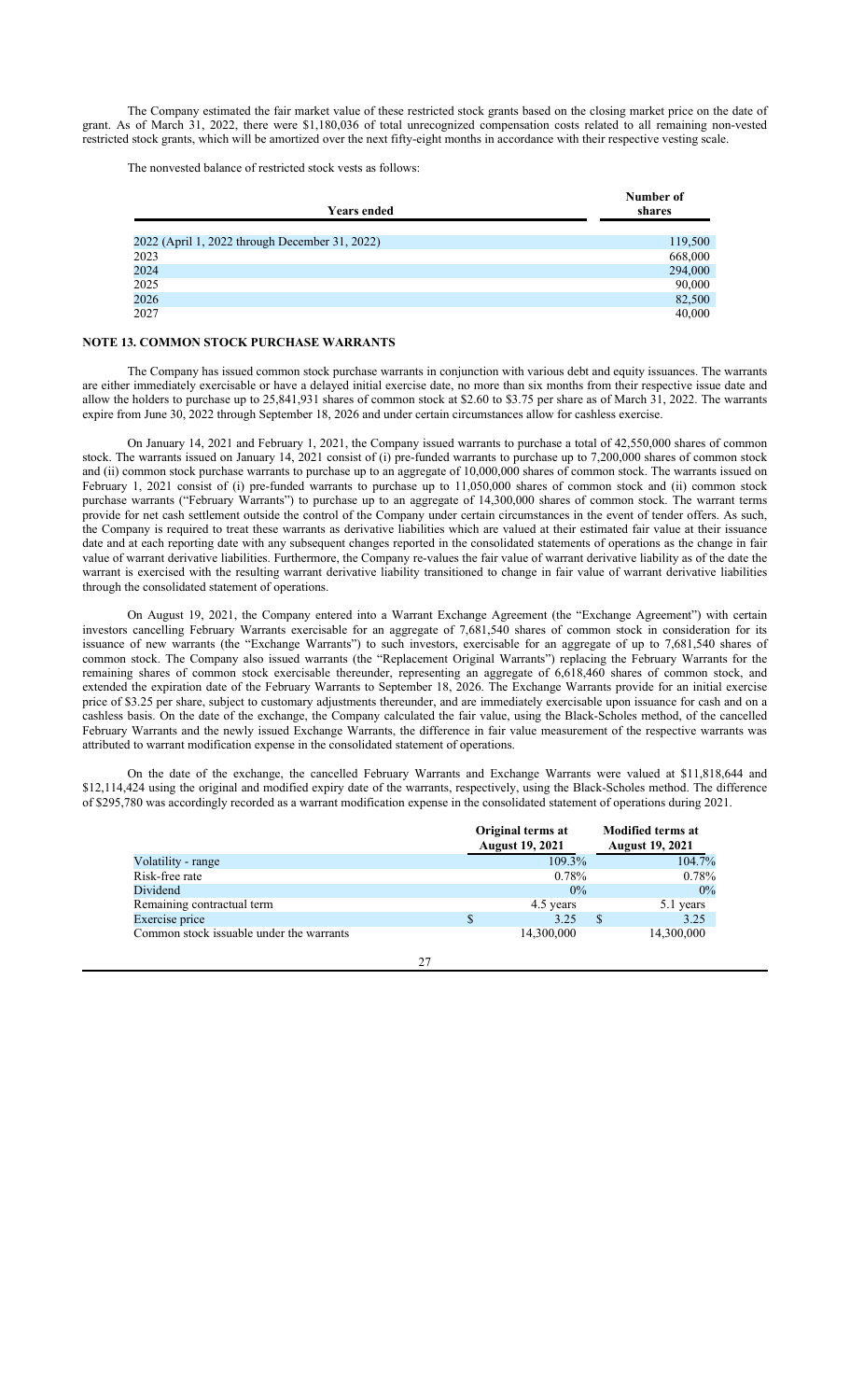Fluctuations in the Company's stock price is a primary driver for the changes in the derivative valuations during each reporting period. As the stock price increases for each of the related derivative instruments, the value to the holder of the instrument generally increases, therefore increasing the liability on the Company's balance sheet. Additionally, stock price volatility is one of the significant unobservable inputs used in the fair value measurement of each of the Company's derivative instruments. The simulated fair value of these liabilities is sensitive to changes in the Company's expected volatility. Increases in expected volatility would generally result in higher fair value measurement. A 10% change in pricing inputs and changes in volatilities and correlation factors would not result in a material change in our Level 3 fair value.

The Company has utilized the following assumptions in its Black-Scholes option valuation model to calculate the estimated fair value of the warrant derivative liabilities as of their date of issuance and as of March 31, 2022:

|                                           | <b>Issuance date</b><br>assumptions | <b>March 31, 2022</b><br>assumptions |
|-------------------------------------------|-------------------------------------|--------------------------------------|
| Volatility - range                        | $106.6 - 166.6\%$                   | 104.1%                               |
| Risk-free rate                            | $0.08 - 0.49\%$                     | 2.42%                                |
| Dividend                                  | $0\%$                               | $0\%$                                |
| Remaining contractual term                | $0.01 - 5$ years                    | $3.8 - 4.5$ years                    |
| Exercise price                            | $2.80 - 3.25$                       | 3.25                                 |
| Common stock is suable under the warrants | 42,550,000                          | 24,300,000                           |

The following table summarizes information about shares issuable under warrants outstanding during the three months ended March 31, 2022:

|                                 | Warrants   | Weighted<br>average<br>exercise price |  |
|---------------------------------|------------|---------------------------------------|--|
| Vested Balance, January 1, 2022 | 26,008,598 | 3.24<br><sup>\$</sup>                 |  |
| Granted                         |            |                                       |  |
| Exercised                       |            |                                       |  |
| Forfeited/cancelled             | (166, 667) | 3.36                                  |  |
| Vested Balance, March 31, 2022  | 25,841,931 | 3.24                                  |  |

The total intrinsic value of all outstanding warrants aggregated \$-0- as of March 31, 2022, and the weighted average remaining term is 48 months.

The following table summarizes the range of exercise prices and weighted average remaining contractual life for outstanding and exercisable warrants to purchase shares of common stock as of March 31, 2022:

|                       | Outstanding and exercisable warrants |                                                   |  |  |  |
|-----------------------|--------------------------------------|---------------------------------------------------|--|--|--|
| <b>Exercise price</b> | <b>Number of warrants</b>            | Weighted average<br>remaining<br>contractual life |  |  |  |
| \$<br>2.60            | 465,712                              | 1.3 years                                         |  |  |  |
| \$<br>3.00            | 316,800                              | 1.0 years                                         |  |  |  |
| \$<br>3.25            | 24,300,000                           | 4.2 years                                         |  |  |  |
| \$<br>3.36            | 566,666                              | 0.9 years                                         |  |  |  |
| \$<br>3.65            | 167,000                              | $0.3$ years                                       |  |  |  |
| \$<br>3.75            | 25,753                               | 0.4 years                                         |  |  |  |
|                       |                                      |                                                   |  |  |  |
|                       | 25,841,931                           | 4.0 years                                         |  |  |  |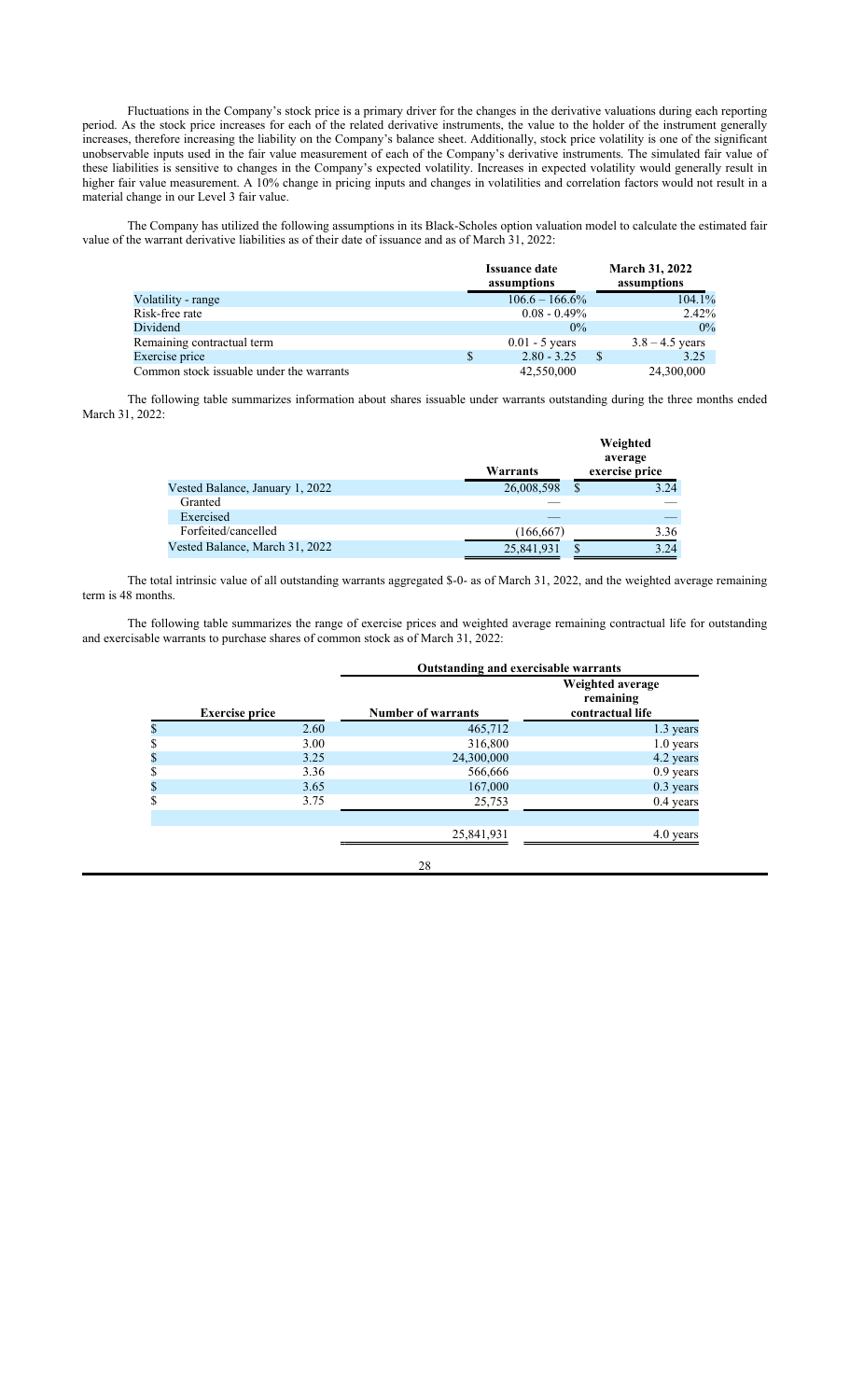## **NOTE 14. STOCKHOLDERS' EQUITY**

## *2022 Issuance of Restricted Common Stock*

On January 7, 2022, the board of directors approved the grant of 525,000 shares of common stock to officers of the Company. Such shares will generally vest over a period of one to five years on their respective anniversary dates in January through January 2027, provided that each grantee remains an officer or employee on such dates.

On March 23, 2022, the board of directors approved the grant of 190,000 restricted common shares to certain new employees of the Company. A total of 5,000 shares vested immediately upon issuance and the remainder vest over a period of one to five years. Such shares will generally vest over a period of one to five years on their respective anniversary dates in January through January 2027, provided that each grantee remains an employee on such dates.

#### *Cancellation of Restricted Stock*

During the quarter ended March 31, 2022, the Company cancelled 15,000 restricted shares of common stock due to forfeiture reasons.

#### *Stock Repurchase Program*

On December 6, 2021, the board of directors of the Company authorized the repurchase of up to \$10.0 million of the Company's outstanding common stock under the specified terms of a share repurchase program (the "Program"). During the three months ended March 31, 2022, the Company repurchased 1,876,034 shares of its common stock for \$2,063,768, in accordance with the Program. The Program does not obligate the Company to acquire any specific number of shares and shares may be repurchased in privately negotiated and/or open market transactions, including under plans complying with Rule 10b5-1 under the Securities Exchange Act of 1934, as amended (the "Exchange Act").

|                 | <b>Total Number</b><br>of<br><b>Shares</b> |     | <b>Average Price</b><br>Paid per | <b>Total Number</b><br>of<br><b>Shares</b><br><b>Purchased as</b><br>Part of<br><b>Publicly</b><br>Announced | <b>Maximum</b><br>Approximate<br><b>Dollar Value of</b><br><b>Shares that</b><br><b>May Yet Be</b><br>Purchased<br>Under the |
|-----------------|--------------------------------------------|-----|----------------------------------|--------------------------------------------------------------------------------------------------------------|------------------------------------------------------------------------------------------------------------------------------|
| Period          | <b>Purchased</b>                           |     | <b>Shares</b>                    | Program                                                                                                      | Program                                                                                                                      |
| December 2021   | 1,734,838                                  | \$. | 1.14                             | 1,734,838                                                                                                    |                                                                                                                              |
| January 2022    | 697,093                                    |     | 1.11                             | 697,093                                                                                                      |                                                                                                                              |
| February 2022   | 692,984                                    |     | 1.12                             | 692,984                                                                                                      |                                                                                                                              |
| March 2022      | 485,957                                    |     | 1.06                             | 485,957                                                                                                      |                                                                                                                              |
| Total all plans | 3,610,872                                  |     | 1.12                             | 3,610,872                                                                                                    | 5,961,153                                                                                                                    |

# *Noncontrolling Interests*

The Company owns a 51% equity interest in its consolidated subsidiary, Nobility Healthcare. As a result, the noncontrolling shareholders or minority interest is allocated 49% of the income/loss of Nobility Healthcare which is reflected in the statement of (income) loss as "net (income) loss attributable to noncontrolling interests of consolidated subsidiary". We reported net loss attributable to noncontrolling interests of consolidated subsidiary of \$98,094 and \$-0- for the three months ended March 31, 2022 and 2021, respectively.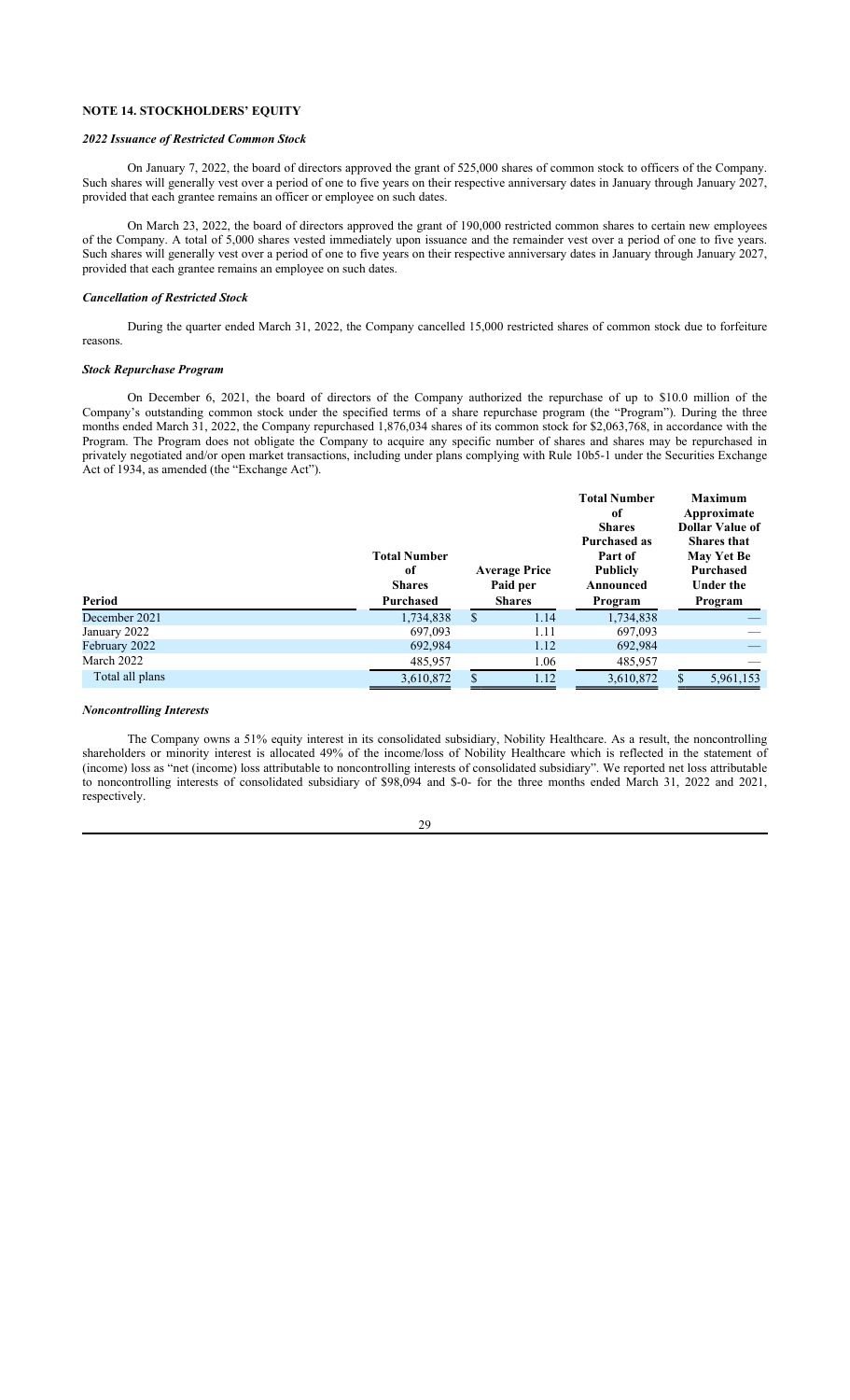## **NOTE 15. NET EARNINGS (LOSS) PER SHARE**

The calculation of the weighted average number of shares outstanding and loss per share outstanding for the three months ended March 31, 2022 and 2021 are as follows:

|                                                         | Three months ended<br>March 31, |             |              |            |
|---------------------------------------------------------|---------------------------------|-------------|--------------|------------|
|                                                         |                                 | 2022        |              | 2021       |
| Numerator for basic and diluted income (loss) per share |                                 |             |              |            |
| - Net income (loss)                                     |                                 | (6,600,148) | <sup>S</sup> | 21,721,858 |
|                                                         |                                 |             |              |            |
| Denominator for basic income (loss) per share –         |                                 |             |              |            |
| weighted average shares outstanding                     |                                 | 50,931,047  |              | 44,766,135 |
| Dilutive effect of shares issuable upon conversion of   |                                 |             |              |            |
| convertible debt and the exercise of stock options and  |                                 |             |              |            |
| warrants outstanding                                    |                                 |             |              |            |
|                                                         |                                 |             |              |            |
| Denominator for diluted income (loss) per share –       |                                 |             |              |            |
| adjusted weighted average shares outstanding            |                                 | 50,931,047  |              | 44,766,135 |
|                                                         |                                 |             |              |            |
| Net income (loss) per share:                            |                                 |             |              |            |
| Basic                                                   | \$                              | (0.13)      | -S           | 0.49       |
| Diluted                                                 | \$                              | (0.13)      |              | 0.49       |

Basic income (loss) per share is based upon the weighted average number of common shares outstanding during the period. For the three months ended March 31, 2022 and 2021, all shares issuable upon conversion of convertible debt and the exercise of outstanding stock options and warrants were antidilutive and, therefore, not included in the computation of diluted income (loss) per share.

# **NOTE 16. DIGITAL ALLY HEALTHCARE VENTURE**

On June 4, 2021, Digital Ally Healthcare, a wholly-owned subsidiary of the Company, entered into a venture with Nobility LLC ("Nobility"), an eight-year-old revenue cycle management ("RCM") company servicing the medical industry, to form Nobility Healthcare, LLC ("Nobility Healthcare"). Digital Ally Healthcare is capitalizing the venture with \$13.5 million to support the venture's business strategy to make acquisitions of RCM companies. Digital Ally Healthcare owns 51% of the venture that entitles it to 51% of the distributable cash as defined in the venture's operating agreement plus a cumulative preferred return of 10% per annum on its invested capital. Nobility will receive a management fee and 49% of the distributable cash, subordinated to Digital Ally Healthcare's preferred return. The venture comprises the Company's revenue cycle management segment.

On June 30, 2021, the Company's revenue cycle management segment completed the acquisition of a private medical billing company (the "Healthcare Acquisition"). In accordance with the stock purchase agreement, the Company's revenue cycle management segment agreed to a non-refundable initial payment (the "Initial Payment Amount") of \$850,000. In addition to the Initial Payment Amount, the Company's revenue cycle management segment agreed to issue a promissory note to the stockholders of the Healthcare Acquisition in the principal amount of \$350,000 that is subject to an earn-out adjustment. Management's estimate of the fair value of this contingent promissory note at December 31, 2021 is \$317,212. The gain associated with the adjustment in the estimated fair value of this contingent promissory note is recorded as a gain in the Consolidated Statements of Operations for the year ended December 31, 2021. Lastly, the Company's revenue cycle management segment agreed to pay \$162,552 representing the principal and accrued interest balance due under a promissory note issued to the selling shareholders prior to the acquisition closing date. The Company's revenue cycle management segment anticipates the estimated fair value of the contingent promissory note to be paid in full and, therefore, the total aggregate purchase price was determined to be approximately \$1,376,509. Total acquisition related costs aggregated \$164,630, which was expensed as incurred. Subsequent to the acquisition date, the Company received further information regarding the purchased assets and assumed liabilities. As a result, the initial allocation of the purchase price was adjusted by increasing accounts receivable by \$75,000 with a corresponding reduction of goodwill during the year ended December 31, 2021.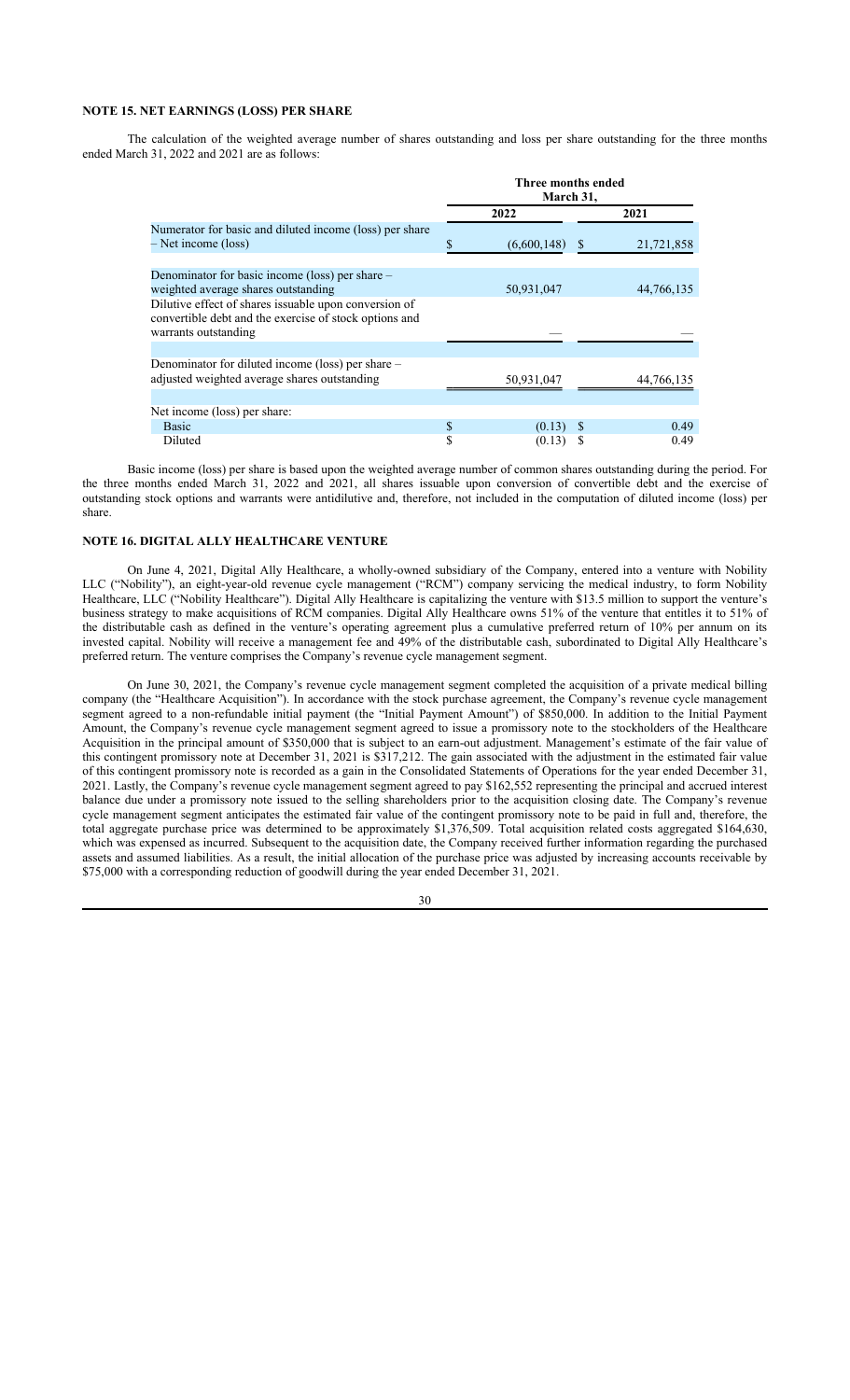The Company accounts for business combinations using the acquisition method and that the Company has early adopted the amendments of Regulation S-X dated May 21, 2020 and has concluded that this acquisition was not significant. Accordingly, the presentation of the assets acquired, historical financial statements under Rule 3-05 and related pro forma information under Article 11 of Regulation S-X, respectively, are not required to be presented. Under the acquisition method, the purchase price of the Healthcare Acquisition has been allocated to the acquired tangible and identifiable intangible assets and assumed liabilities based on their estimated fair values at the time of the Healthcare Acquisition. This allocation involves a number of assumptions, estimates, and judgments that could materially affect the timing or amounts recognized in our financial statements. Our assumptions and estimates are based upon information obtained from the management of the Company's revenue cycle management segment. The acquisition was structured as stock purchase, therefore the excess purchase price over the fair value of net tangible assets acquired was recorded as goodwill, which will not be amortized for income tax filing purposes. The results of operations of acquired businesses are included in the consolidated financial statements from the acquisition date.

The purchase price of the Healthcare Acquisition was allocated to the tangible assets, and assumed liabilities based on their preliminary estimated fair values at the time of the Healthcare Acquisition. The Company expects to retain the services of independent valuation firm to determine the fair value of these identifiable intangible assets. Once determined, the Company will reallocate the purchase price of the acquisition based on the results of the independent evaluation if they are materially different from the allocations as recorded on June 30, 2021. The preliminary estimated fair value of assets acquired, and liabilities assumed in the Healthcare Acquisition were as follows:

| <b>Description</b>                                                                                           |   | Amount    |
|--------------------------------------------------------------------------------------------------------------|---|-----------|
| Assets acquired:                                                                                             |   |           |
| Tangible assets acquired, consisting of acquired cash, accounts receivable and right of use asset            |   | 174,351   |
| Goodwill                                                                                                     |   | 1,125,000 |
| Liabilities assumed consisting of a promissory note issued by the selling shareholders which was paid off at |   |           |
| closing, net of lease liability assumed                                                                      |   | 77,158    |
| Total assets acquired and liabilities assumed                                                                |   | 1,376,509 |
| Consideration:                                                                                               |   |           |
| Cash paid at Healthcare Acquisition date                                                                     | S | 1,026,509 |
| Contingent consideration promissory note                                                                     |   | 350,000   |
|                                                                                                              |   |           |
| Total Healthcare Acquisition purchase price                                                                  |   | 1,376,509 |

During the measurement period (which is the period required to obtain all necessary information that existed at the acquisition date, or to conclude that such information is unavailable, not to exceed one year), additional assets or liabilities may be recognized, or there could be changes to the amounts of assets or liabilities previously recognized on a preliminary basis, if new information is obtained about facts and circumstances that existed as of the acquisition date that, if known, would have resulted in the recognition of these assets or liabilities as of that date. The change in fair value of the contingent consideration is more fully described in Note 3, "Debt Obligations".

On August 31, 2021, the Company's revenue cycle management segment completed the acquisition of another private medical billing company (the "Medical Billing Acquisition"). In accordance with the stock purchase agreement, Nobility Healthcare agreed to a non-refundable initial payment (the "Initial Payment Amount") of \$2,270,000. In addition to the Initial Payment Amount, the Company's revenue cycle management segment agreed to issue a contingent promissory note to the stockholders of the Medical Billing Acquisition in the principal amount of \$650,000 that is subject to an earn-out adjustment. The Company's revenue cycle management segment anticipates the estimated fair value of the contingent promissory note to be paid in full, therefore, the total aggregate purchase price was determined to be approximately \$2,920,000. Total acquisition related costs aggregated \$5,602, which was expensed as incurred.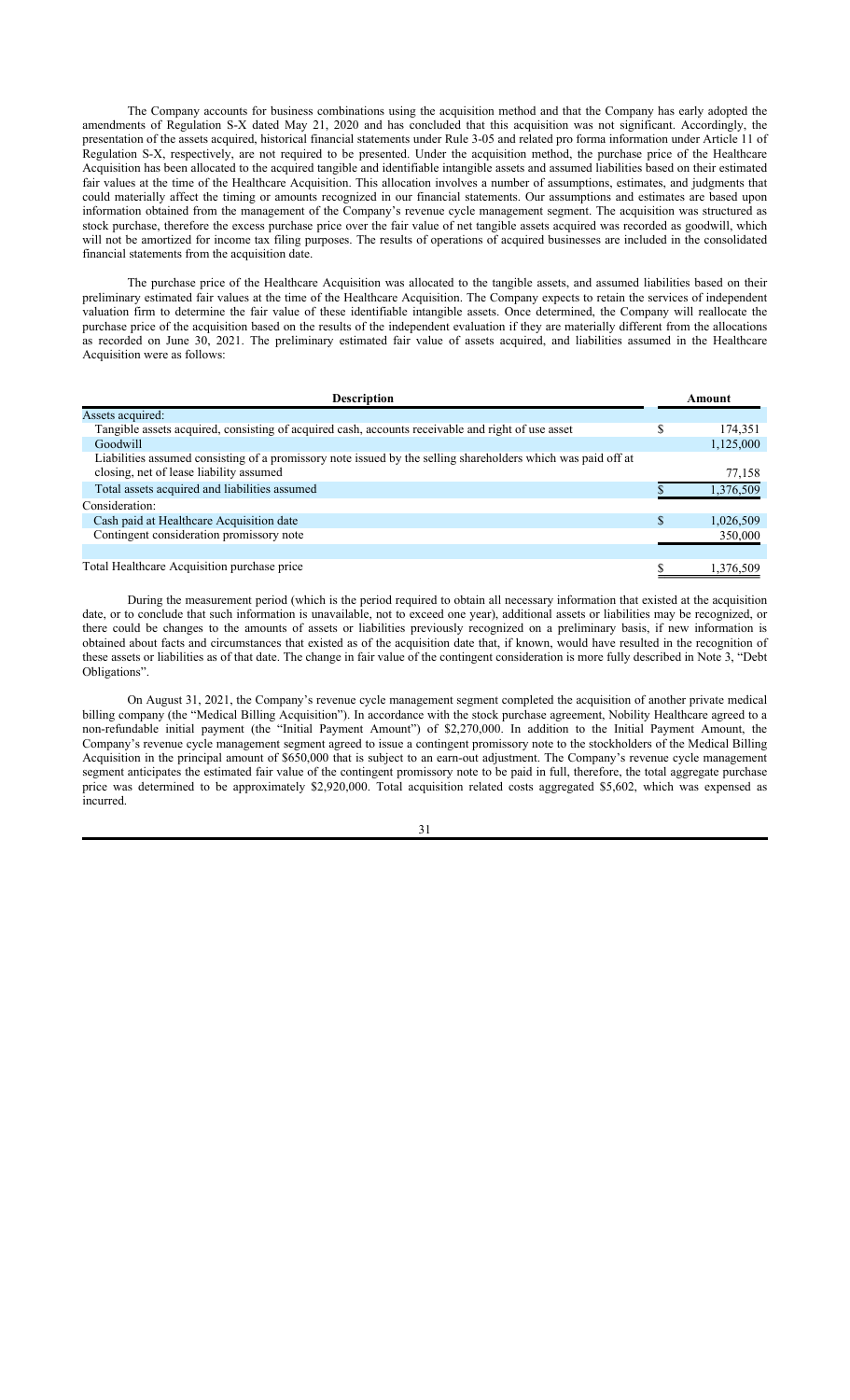The Company accounts for business combinations using the acquisition method and that the Company has early adopted the amendments of Regulation S-X dated May 21, 2020 and has concluded that this acquisition was not significant. Accordingly, the presentation of the assets acquired, historical financial statements under Rule 3-05 and related pro forma information under Article 11 of Regulation S-X, respectively, are not required to be presented. Under the acquisition method, the purchase price of the Medical Billing Acquisition has been allocated to the acquired tangible and identifiable intangible assets and assumed liabilities based on their estimated fair values at the time of the Medical Billing Acquisition. This allocation involves a number of assumptions, estimates, and judgments that could materially affect the timing or amounts recognized in our financial statements. The acquisition was structured as stock purchase, therefore the excess purchase price over the fair value of net tangible assets acquired was recorded as goodwill, which will not be amortized for income tax filing purposes. The results of operations of acquired businesses are included in the consolidated financial statements from the acquisition date.

The purchase price of the Medical Billing Acquisition was allocated to the tangible assets, and assumed liabilities based on their preliminary estimated fair values at the time of the Medical Billing Acquisition. The Company expects to retain the services of independent valuation firm to determine the fair value of these identifiable intangible assets. Once determined, the Company will reallocate the purchase price of the acquisition based on the results of the independent evaluation if they are materially different from the allocations as recorded on August 31, 2021. The preliminary estimated fair value of assets acquired, and liabilities assumed in the Medical Billing Acquisition were as follows:

| <b>Description</b>                                       | Amount          |
|----------------------------------------------------------|-----------------|
| Assets acquired:                                         |                 |
| Tangible assets acquired                                 | 401.547         |
| Goodwill                                                 | 2,920,000       |
| Liabilities assumed pursuant to stock purchase agreement | (401, 547)      |
| Total assets acquired and liabilities assumed            | 2,920,000       |
| Consideration:                                           |                 |
| Cash paid at acquisition date                            | \$<br>2,270,000 |
| Contingent consideration promissory note                 | 650,000         |
|                                                          |                 |
| Total acquisition purchase price                         | 2,920,000       |

During the measurement period (which is the period required to obtain all necessary information that existed at the acquisition date, or to conclude that such information is unavailable, not to exceed one year), additional assets or liabilities may be recognized, or there could be changes to the amounts of assets or liabilities previously recognized on a preliminary basis, if new information is obtained about facts and circumstances that existed as of the acquisition date that, if known, would have resulted in the recognition of these assets or liabilities as of that date. The change in fair value of the contingent consideration is more fully described in Note 3, "Debt Obligations".

On January 1, 2022, the Company's revenue cycle management segment completed the acquisition of another private medical billing company (the "Medical Billing Acquisition"). In accordance with the stock purchase agreement, Nobility Healthcare agreed to a non-refundable initial payment (the "Initial Payment Amount") of \$1,153,626. In addition to the Initial Payment Amount, the Company's revenue cycle management segment agreed to issue a contingent promissory note to the stockholders of the Medical Billing Acquisition in the principal amount of \$750,000 that is subject to an earn-out adjustment. The Company's revenue cycle management segment anticipates the estimated fair value of the contingent promissory note to be paid in full, therefore, the total aggregate purchase price was determined to be approximately \$1,903,626. Total acquisition related costs aggregated \$7,996, which was expensed as incurred.

The Company accounts for business combinations using the acquisition method and that the Company has early adopted the amendments of Regulation S-X dated May 21, 2020 and has concluded that this acquisition was not significant. Accordingly, the presentation of the assets acquired, historical financial statements under Rule 3-05 and related pro forma information under Article 11 of Regulation S-X, respectively, are not required to be presented. Under the acquisition method, the purchase price of the Medical Billing Acquisition has been allocated to the acquired tangible and identifiable intangible assets and assumed liabilities based on their estimated fair values at the time of the Medical Billing Acquisition. This allocation involves a number of assumptions, estimates, and judgments that could materially affect the timing or amounts recognized in our financial statements. The acquisition was structured as stock purchase, therefore the excess purchase price over the fair value of net tangible assets acquired was recorded as goodwill, which will not be amortized for income tax filing purposes. The results of operations of acquired businesses are included in the consolidated financial statements from the acquisition date.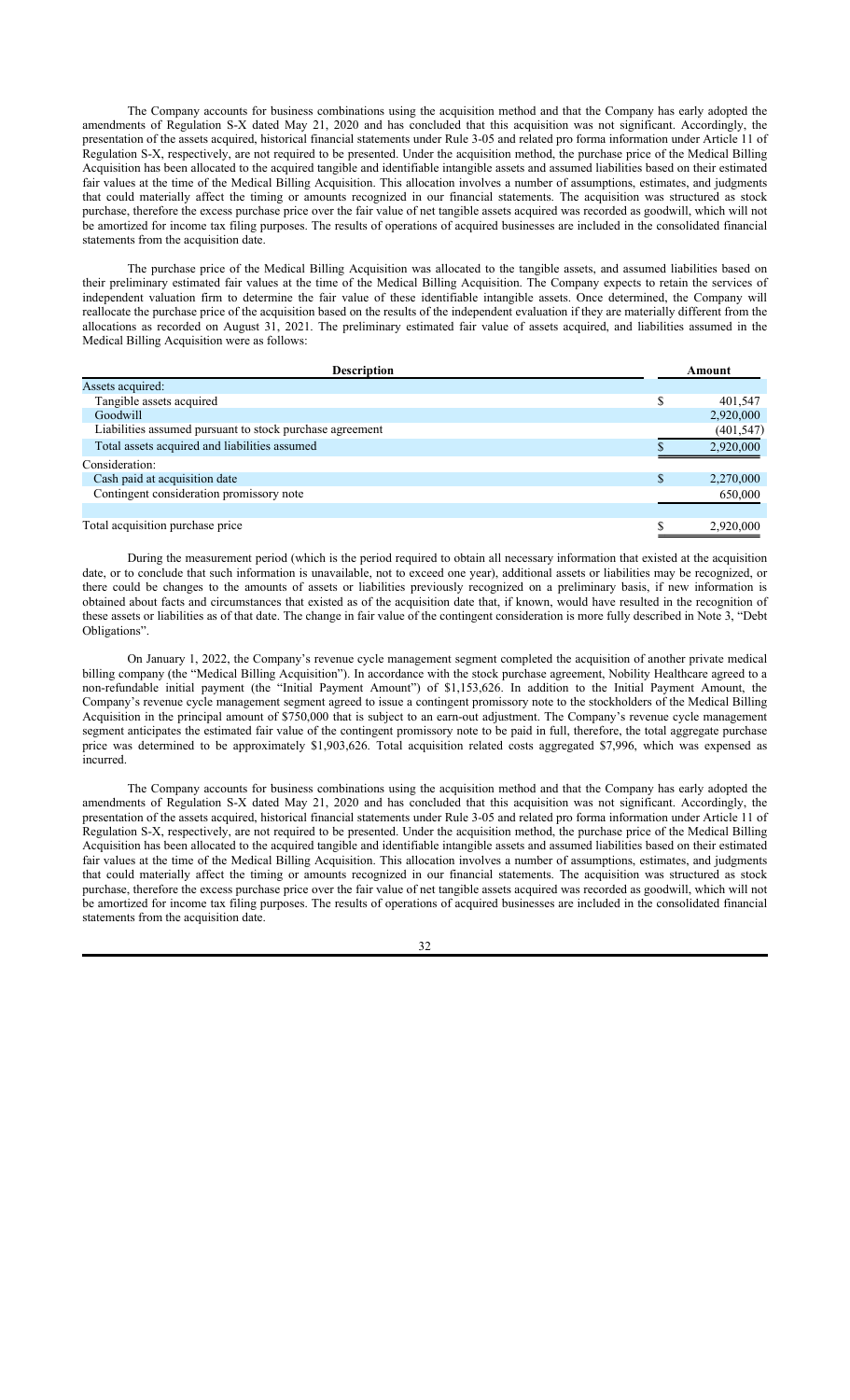The purchase price of the Medical Billing Acquisition was allocated to the tangible assets, and assumed liabilities based on their preliminary estimated fair values at the time of the Medical Billing Acquisition. The Company expects to retain the services of independent valuation firm to determine the fair value of these identifiable intangible assets. Once determined, the Company will reallocate the purchase price of the acquisition based on the results of the independent evaluation if they are materially different from the allocations as recorded on January 1, 2022. The preliminary estimated fair value of assets acquired, and liabilities assumed in the Medical Billing Acquisition were as follows:

| <b>Description</b>                                       |    | Amount    |
|----------------------------------------------------------|----|-----------|
| Assets acquired:                                         |    |           |
| Tangible assets acquired                                 | \$ | 190,631   |
| Goodwill                                                 |    | 2,100,000 |
| Liabilities assumed pursuant to stock purchase agreement |    | (387,005) |
| Total assets acquired and liabilities assumed            |    | 1,903,626 |
| Consideration:                                           |    |           |
| Cash paid at acquisition date                            | S  | 1,153,626 |
| Contingent consideration promissory note                 |    | 750,000   |
|                                                          |    |           |
| Total acquisition purchase price                         |    | 1.903.626 |

During the measurement period (which is the period required to obtain all necessary information that existed at the acquisition date, or to conclude that such information is unavailable, not to exceed one year), additional assets or liabilities may be recognized, or there could be changes to the amounts of assets or liabilities previously recognized on a preliminary basis, if new information is obtained about facts and circumstances that existed as of the acquisition date that, if known, would have resulted in the recognition of these assets or liabilities as of that date. The change in fair value of the contingent consideration is more fully described in Note 3, "Debt Obligations".

On February 1, 2022, the Company's revenue cycle management segment completed an asset acquisition from another private medical billing company (the "Medical Billing Asset Acquisition"). In accordance with the asset purchase agreement, Nobility Healthcare agreed to a non-refundable initial payment (the "Initial Payment Amount") of \$230,000. In addition to the Initial Payment Amount, the Company's revenue cycle management segment agreed to issue a contingent promissory note to the stockholders of the Medical Billing Asset Acquisition in the principal amount of \$105,000 that is subject to an earn-out adjustment. The Company's revenue cycle management segment anticipates the estimated fair value of the contingent promissory note to be paid in full, therefore, the total aggregate purchase price was determined to be approximately \$335,000. Total acquisition related costs aggregated \$10,322, which was expensed as incurred.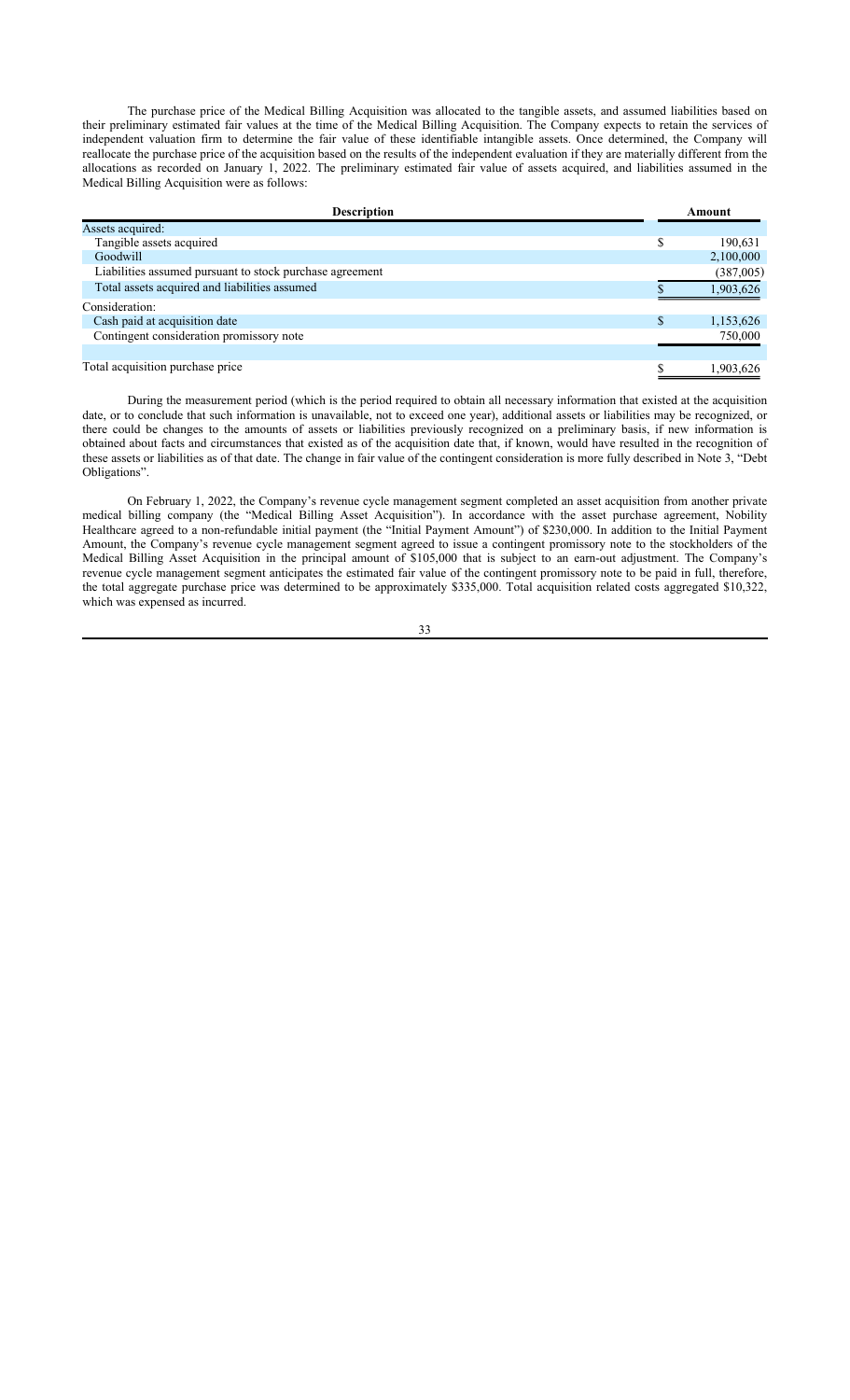In accordance ASC 805, "Business Combinations", the acquisition method of accounting is used, and recognition of the assets acquired is at fair value as of the acquisition dates. All acquisition costs were expensed as incurred. The consideration paid has been allocated to the assets acquired based on their estimated fair values at the acquisition date. The estimate of fair values for the intangible assets acquired were agreed to by both buyer and seller. The acquisition was structured as asset purchase and are included in the consolidated financial statements from the acquisition date. The preliminary estimated fair value of intangible assets acquired in the Medical Billing Asset Acquisition were as follows:

| <b>Description</b>                             | Amount  |
|------------------------------------------------|---------|
| Assets acquired:                               |         |
| Intangible assets acquired – Client Agreements | 335,000 |
| Total assets acquired and liabilities assumed  | 335,000 |
| Consideration:                                 |         |
| Cash paid at acquisition date                  | 230,000 |
| Contingent consideration promissory note       | 105,000 |
|                                                |         |
| Total acquisition purchase price               | 335,000 |

The change in fair value of the contingent consideration is more fully described in Note 3, "Debt Obligations" and will be estimated on a quarterly basis.

## **NOTE 17. TICKETSMARTER ACQUISITION**

On September 1, 2021, Digital Ally, Inc. formed TicketSmarter, Inc. ("TicketSmarter"), through which the Company completed the acquisition of Goody Tickets, LLC, a Kansas limited liability company ("Goody Tickets") and TicketSmarter, LLC, a Kansas limited liability company ("TicketSmarter LLC") (such acquisitions, collectively, the "TicketSmarter Acquisition"). TicketSmarter, Inc. comprises the Company's ticketing business segment. In accordance with the stock purchase agreement, the Company agreed to an initial payment (the "Initial Payment Amount") of \$9,403,600 through a combination of cash and common stock. In addition to the Initial Payment Amount, the Company agreed to issue an earn-out agreement to the stockholders of Goody Tickets and TicketSmarter LLC in the contingent amount of \$4,244,400 that is subject to an earn-out adjustment based on actual EBITDA achieved in 2021, of which the Company gave a fair value of \$3,700,000 on the date of acquisition. However, following the completion of 2021, it was determined that the actual EBITDA threshold for any earn-out adjustment to be paid was not met. Thus, in accordance with U.S. GAAP, the fair value of the contingent earn-out is reduced to zero, and the associated gain related to this revaluation is recorded in our Consolidated Statements of Operations for the year ended December 31, 2021. Lastly, included in the agreement, the Company agreed to place \$500,000 in escrow, subject to a working capital adjustment based on actual working capital amounts on the acquisition date as defined in the agreement. This amount was subject to disbursement 45 days following the close of the acquisition. The parties completed the working capital adjustment resulting in the Company retaining \$297,726 of the escrow amount with the \$202,274 released to the sellers. The total acquisition related costs aggregated \$40,625, which was expensed as incurred.

The Company accounts for business combinations using the acquisition method and that the Company has early adopted the amendments of Regulation S-X dated May 21, 2020 and has concluded that this acquisition was not significant. Accordingly, the presentation of the assets acquired, historical financial statements under Rule 3-05 and related pro forma information under Article 11 of Regulation S-X, respectively, are not required to be presented. Under the acquisition method, the purchase price of the TicketSmarter Acquisition has been allocated to Goody Tickets' and TicketSmarter LLC's acquired tangible and identifiable intangible assets and assumed liabilities based on their estimated fair values at the time of the TicketSmarter Acquisition. This allocation involves a number of assumptions, estimates, and judgments that could materially affect the timing or amounts recognized in our financial statements. The TicketSmarter Acquisition was structured as a stock purchase; however the parties agreed to coordinate the election to invoke IRS Section 338(h)(10) relative to this transaction for tax purposes. Therefore, the excess purchase price over the fair value of net tangible assets acquired was recorded as goodwill, which will be amortized over 15 years for income tax filing purposes. Likewise, the other acquired assets were stepped up to fair value and is deductible for income tax purposes. The results of operations of acquired businesses are included in the consolidated financial statements from the acquisition date.

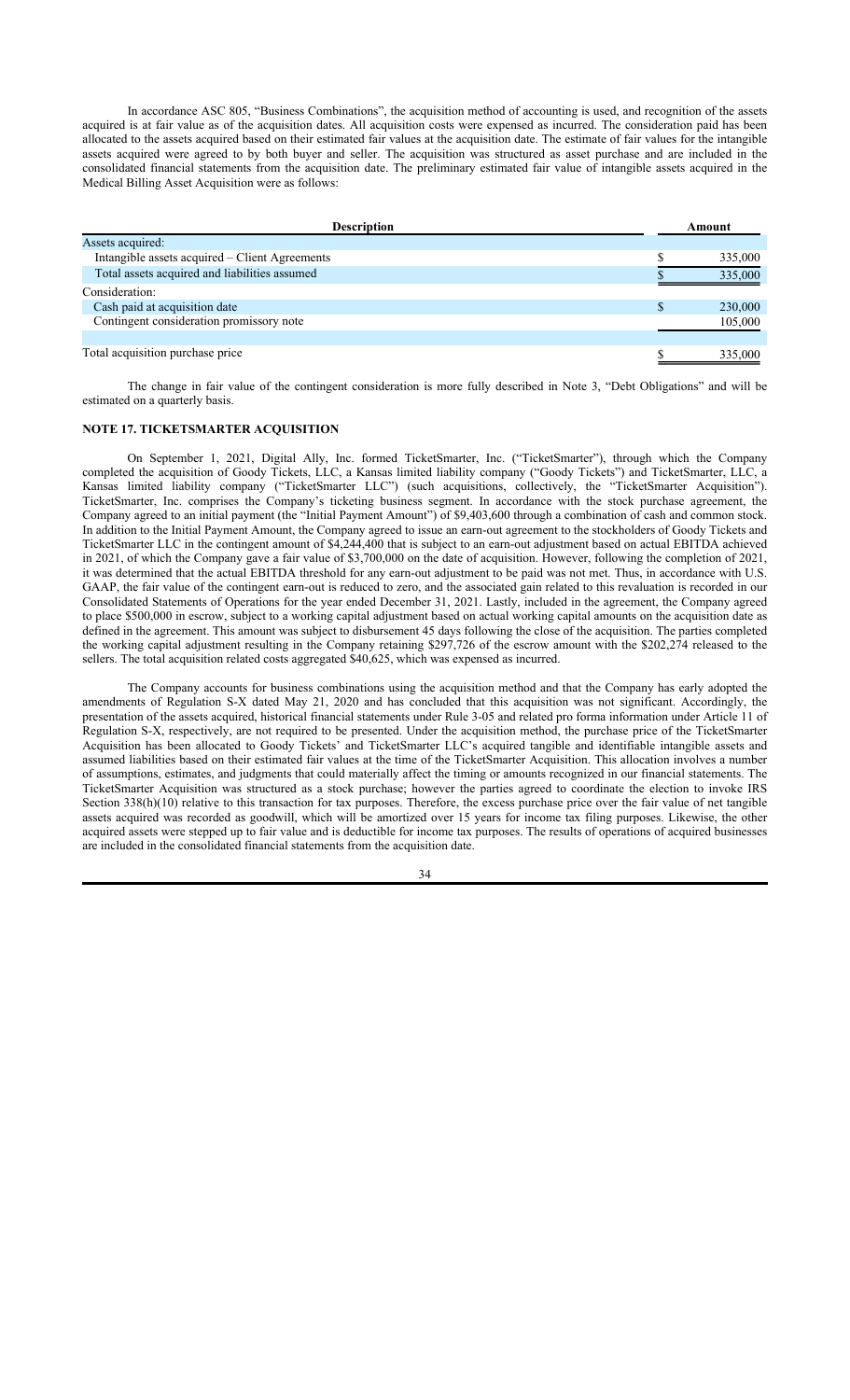The purchase price of the TicketSmarter Acquisition was allocated to Goody Tickets' and TicketSmarter LLC's tangible assets, goodwill, identifiable intangible assets, and assumed liabilities based on their preliminary estimated fair values at the time of the TicketSmarter Acquisition. The Company retained the services of an independent valuation firm to determine the fair value of these identifiable intangible assets. The Company will continue to evaluate the fair value of the identified intangible assets. The preliminary estimated fair value of assets acquired, and liabilities assumed in the TicketSmarter Acquisition were as follows:

|                                                                                   | Preliminary purchase price<br>allocation |                                       |    |                                      |  |
|-----------------------------------------------------------------------------------|------------------------------------------|---------------------------------------|----|--------------------------------------|--|
| <b>Description</b>                                                                |                                          | As allocated<br>September 30,<br>2021 |    | As allocated<br>December 31,<br>2021 |  |
| Assets acquired:                                                                  |                                          |                                       |    |                                      |  |
| Tangible assets acquired, including \$51,432 of cash acquired                     | \$                                       | 7,139,930                             | S  | 5,748,291                            |  |
| Identifiable intangible assets acquired                                           |                                          |                                       |    | 6,800,000                            |  |
| Goodwill                                                                          |                                          | 11,839,308                            |    | 5,886,547                            |  |
| Liabilities assumed                                                               |                                          | (5,128,964)                           |    | (5,128,964)                          |  |
| Net assets acquired and liabilities assumed                                       |                                          | 13,850,274                            |    | 13,305,874                           |  |
| Consideration:                                                                    |                                          |                                       |    |                                      |  |
| Cash paid at TicketSmarter Acquisition date                                       | \$                                       | 8,413,240                             | \$ | 8,413,240                            |  |
| Common stock issued as consideration for TicketSmarter Acquisition at date of     |                                          |                                       |    |                                      |  |
| acquisition                                                                       |                                          | 990,360                               |    | 990,360                              |  |
| Contingent consideration earn-out agreement                                       |                                          | 4,244,400                             |    | 3,700,000                            |  |
| Cash paid at closing to escrow amount                                             |                                          | 500,000                               |    | 500,000                              |  |
| Cash retained from escrow amount pursuant to settlement of working capital target |                                          | (297, 726)                            |    | (297, 726)                           |  |
|                                                                                   |                                          |                                       |    |                                      |  |
| Total TicketSmarter Acquisition purchase price                                    | \$                                       | 13,850,274                            | S  | 13,305,874                           |  |

The following table sets forth the components of identifiable intangible assets acquired and their estimated useful lives in years as of the date of acquisition:

|                                    |    | Cost      |   | Amortization<br>through<br>March 31,<br>2022 | <b>Estimated</b><br>useful life |
|------------------------------------|----|-----------|---|----------------------------------------------|---------------------------------|
| Identifiable intangible assets:    |    |           |   |                                              |                                 |
| Trademarks                         | ¢  | 600,000   | S |                                              | indefinite                      |
| Sponsorship agreement network      |    | 5,600,000 |   | 653,333                                      | 5 years                         |
| Search engine optimization/content |    | 600,000   |   | 87,500                                       | 4 years                         |
|                                    |    |           |   |                                              |                                 |
|                                    |    | 6,800,000 |   | 740,833                                      |                                 |
|                                    | 35 |           |   |                                              |                                 |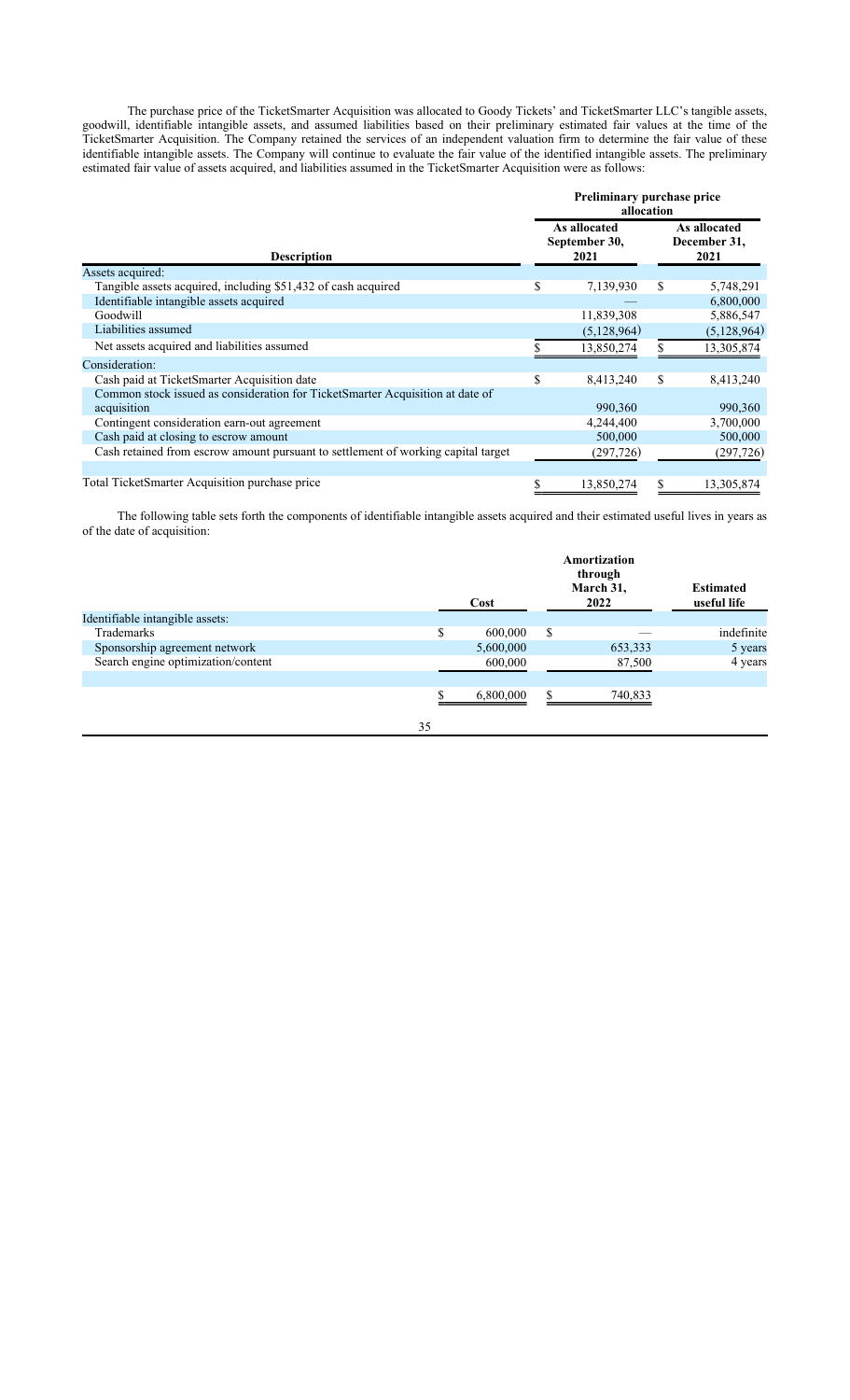For the period from the date of the TicketSmarter Acquisition to December 31, 2021, the Company adjusted its preliminary fair value estimates and estimated useful lives based upon information obtained through December 31, 2021, which resulted in adjustments to the preliminary allocation of the purchase price. These adjustments primarily related to estimated identifiable intangible asset fair values (primarily related to the sponsorship agreement network), the estimated fair value of the contingent earn-out agreement liability and goodwill. There were no adjustments to the allocation of the purchase price during the three months ended March 31, 2022.

During the measurement period (which is the period required to obtain all necessary information that existed at the acquisition date, or to conclude that such information is unavailable, not to exceed one year), additional assets or liabilities may be recognized, or there could be changes to the amounts of assets or liabilities previously recognized on a preliminary basis, if new information is obtained about facts and circumstances that existed as of the acquisition date that, if known, would have resulted in the recognition of these assets or liabilities as of that date. The change in fair value of the contingent consideration is more fully described in Note 3, "Debt Obligations".

## **NOTE 18. SEGMENT DATA**

The accounting guidance on Segment Reporting establishes standards for reporting information regarding operating segments in annual financial statements and requires selected information of those segments to be presented in financial statements. Operating segments are identified as components of an enterprise for which separate discrete financial information is available for evaluation by the chief operating decision maker (the Company's Chief Executive Officer or "CODM") in making decisions on how to allocate resources and assess performance. The Company's three operating segments are Video Solutions, Revenue Cycle Management, and Ticketing, each of which has specific personnel responsible for that business and reports to the CODM. Corporate expenses capture the Company's corporate administrative activities, and is also to be reported in the segment information. The Company's captive insurance subsidiary provides services to the Company's other business segments and not to outside customers. Therefore, its operations are eliminated in consolidation and it is not considered a separate business segment for financial reporting purposes.

The Video Solutions Segment encompasses our law, commercial, and shield divisions. This segment includes both service and product revenues through our subscription models offering cloud and warranty solutions, and hardware sales for video and health safety solutions. The Revenue Cycle Management Segment provides working capital and back-office services to a variety of healthcare organizations throughout the country, as a monthly service fee. The Ticketing Segment acts as an intermediary between ticket buyers and sellers within our secondary ticketing platform, ticketsmarter.com, and we also acquire tickets from primary sellers to then sell through various platforms.

The Company's corporate administration activities are reported in the corporate line item. These activities primarily include expense related to certain corporate officers and support staff, certain accounting staff, expense related to the Company's Board of Directors, stock option expense for options granted to corporate administration employees, certain consulting expenses, investor relations activities, and a portion of the Company's legal, auditing and professional fee expenses. Corporate identifiable assets primarily consist of cash, invested cash (if any), refundable income taxes (if any), and deferred income taxes.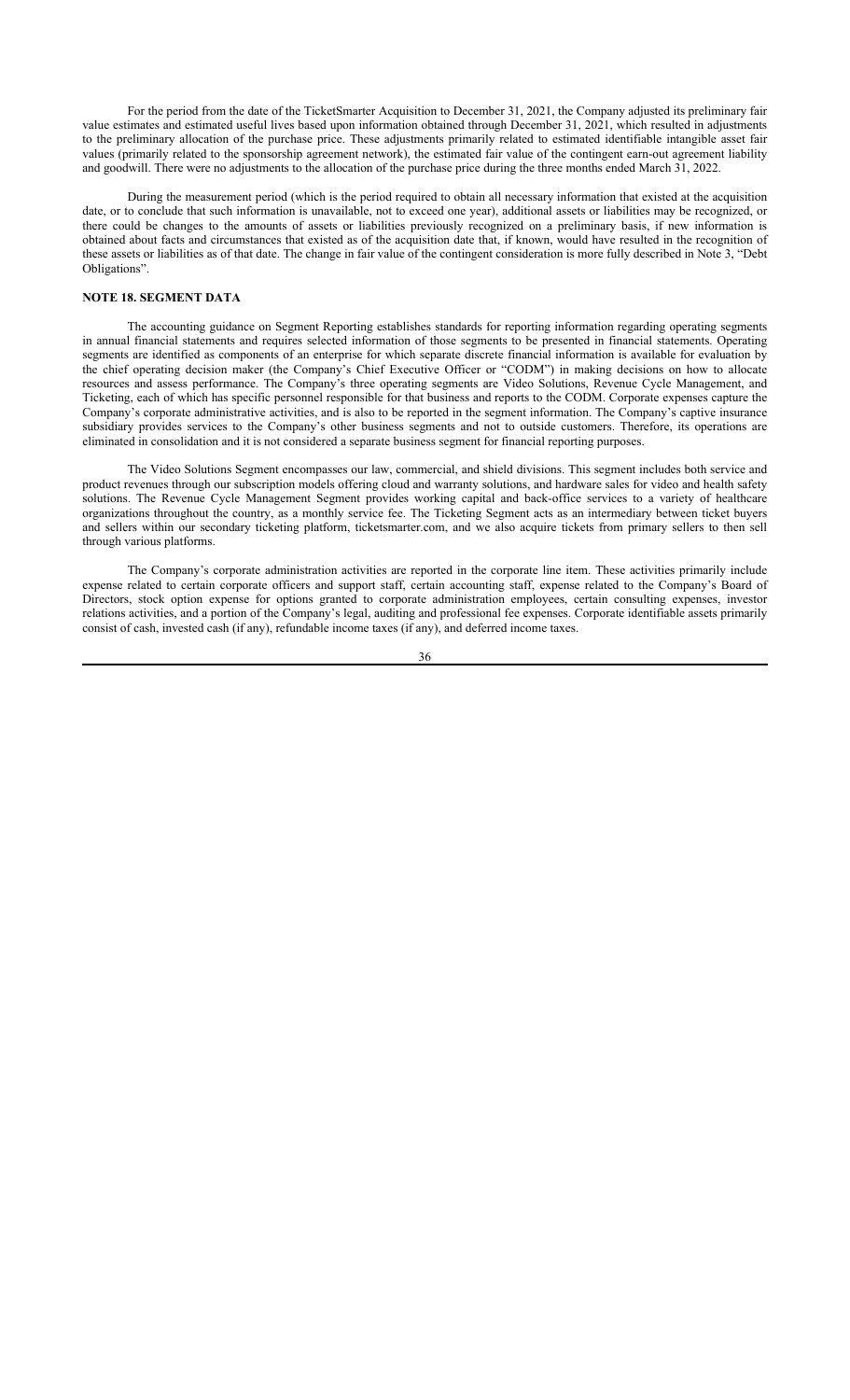Summarized financial information for the Company's reportable business segments is provided for the indicated periods and as of March 31, 2022, and March 31, 2021:

|                                       |               | <b>Three Months Ended March 31,</b> |                 |                      |  |
|---------------------------------------|---------------|-------------------------------------|-----------------|----------------------|--|
|                                       |               | 2022                                |                 | 2021                 |  |
| <b>Net Revenues:</b>                  |               |                                     |                 |                      |  |
| Video Solutions                       | \$            | 2,010,049                           | \$              | 2,535,829            |  |
| Revenue Cycle Management              |               | 1,903,957                           |                 |                      |  |
| Ticketing                             |               | 6,380,775                           |                 |                      |  |
| <b>Total Net Revenues</b>             | \$            | 10,294,781                          | $\$$            | 2,535,829            |  |
| <b>Gross Profit:</b>                  |               |                                     |                 |                      |  |
| Video Solutions                       | \$            | 268,431                             | $\mathbf S$     | 811,882              |  |
| Revenue Cycle Management              |               | 697,169                             |                 |                      |  |
| Ticketing                             |               | 974,019                             |                 |                      |  |
| <b>Total Gross Profit</b>             | $\$$          | 1,939,619                           | $\$$            | 811,882              |  |
| <b>Operating Income (loss):</b>       |               |                                     |                 |                      |  |
| Video Solutions                       | \$            | (1,658,144)                         | <sup>\$</sup>   | (682, 920)           |  |
| Revenue Cycle Management              |               | (128, 518)                          |                 |                      |  |
| Ticketing                             |               | (1,445,847)                         |                 |                      |  |
| Corporate                             |               | (3,570,829)                         |                 | (2,182,773)          |  |
| Total Operating Income (Loss)         | \$            | (6,803,338)                         | $\overline{\$}$ | (2,865,693)          |  |
| <b>Depreciation and Amortization:</b> |               |                                     |                 |                      |  |
| Video Solutions                       | $\mathcal{S}$ | 174,066                             | $\mathbf S$     | 55,422               |  |
| Revenue Cycle Management              |               | 146                                 |                 |                      |  |
| Ticketing                             |               | 319,183                             |                 |                      |  |
| Total Depreciation and Amortization   | \$            | 493,395                             | \$              | 55,422               |  |
|                                       |               | March 31,<br>2022                   |                 | December 31,<br>2021 |  |
| <b>Assets (net of eliminations):</b>  |               |                                     |                 |                      |  |
| Video Solutions                       | \$            | 32,196,051                          | \$              | 25,983,348           |  |
| Revenue Cycle Management              |               | 1,357,829                           |                 | 934,095              |  |
| Ticketing                             |               | 5,894,339                           |                 | 12,260,780           |  |
| Corporate                             |               | 39,577,799                          |                 | 43,810,974           |  |
| <b>Total Identifiable Assets</b>      | \$            | 79,026,018                          | \$              | 82,989,197           |  |

The segments recorded noncash items effecting the gross profit and operating income (loss) through the established inventory reserves based on estimates of excess and/or obsolete current and non-current inventory. The Company recorded a reserve for excess and obsolete inventory in the video solutions segment of \$3,334,829 and a reserve for the ticketing segment of \$561,631.

The segment net revenues reported above represent sales to external customers. Segment gross profit represents net revenues less cost of revenues. Segment operating income, which is used in management's evaluation of segment performance, represents net revenues, less cost of revenues, less all operating expenses. Identifiable assets are those assets used by each segment in its operations. Corporate assets primarily consist of cash, property, plant and equipment, accounts receivable, inventories, and other assets.

## **NOTE 19. RELATED PARTY TRANSACTIONS**

## *Transactions with Managing Member of Nobility Healthcare*

Nobility, LLC is currently the managing member of Nobility Healthcare, LLC. The Company has advanced a total of \$158,384 in the form of a working capital loan to Nobility, LLC in order to fund capital expenditures necessary for the initial growth of the joint venture during 2021. The outstanding balance of the working capital loan was \$158,384 as of March 31, 2022 and the Company anticipates full repayment of this advance during the year ended December 31, 2022. During the three months ended March 31, 2022, the Company paid distributions to the noncontrolling in consolidated subsidiary totaling \$15,692.

### **NOTE 20. SUBSEQUENT EVENTS**

#### *Stock Repurchase Program*

On December 6, 2021, the Board of Directors of the Company authorized the repurchase of up to \$10.0 million of the Company's outstanding common stock under the specified terms of a share repurchase program (the "Program"). Subsequent to March 31, 2022, the Company repurchased 1,280,387 shares of its common stock for \$1,415,382, in accordance with the Program. The Program does not obligate the Company to acquire any specific number of shares and shares may be repurchased in privately negotiated and/or open market transactions, including under plans complying with Rule 10b5-1 under the Exchange Act.

## \*\*\*\*\*\*\*\*\*\*\*\*\*\*\*\*\*\*\*\*\*\*\*\*\*\*\*\*\*\*\*\*\*\*\*\*\*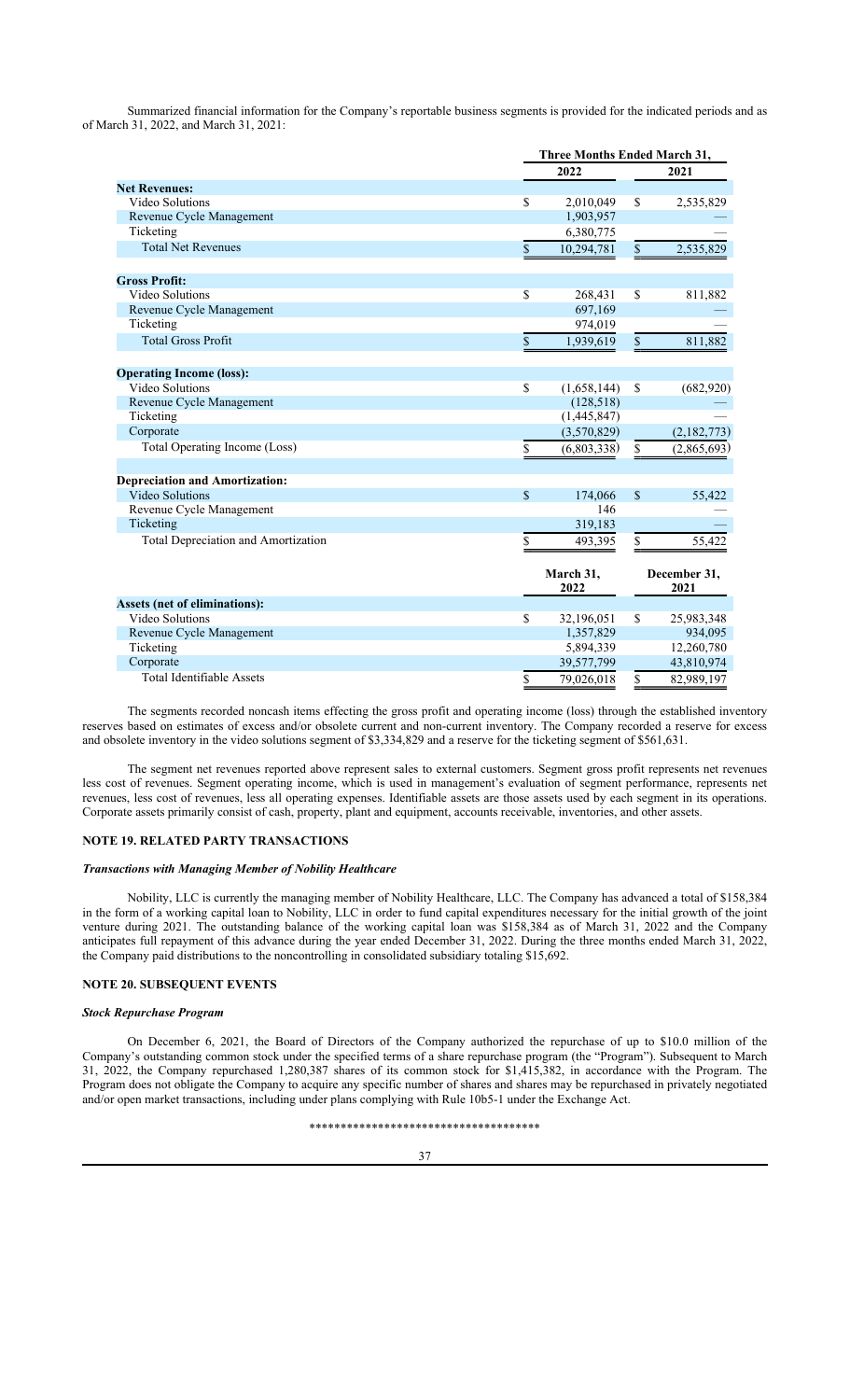## **Item 2. Management's Discussion and Analysis of Financial Condition and Results of Operation.**

This quarterly report on Form 10-Q (the "Report") of Digital Ally, Inc. (the "Company", "we", "us", or "our") contains forward-looking statements within the meaning of Section 27A of the Securities Act of 1933, as amended, and Section 21E of the Securities Exchange Act of 1934, as amended (the "Exchange Act"). The words "believe," "expect," "anticipate," "intend," "estimate," "may," "should," "could," "will," "plan," "future," "continue," and other expressions that are predictions of or indicate future events and trends and that do not relate to historical matters identify forward-looking statements. These forward-looking statements are based largely on our expectations or forecasts of future events, can be affected by inaccurate assumptions, and are subject to various business risks and known and unknown uncertainties, a number of which are beyond our control. Therefore, actual results could differ materially from the forward-looking statements contained in this document, and readers are cautioned not to place undue reliance on such forwardlooking statements.

We undertake no obligation to publicly update or revise any forward-looking statements, whether as a result of new information, future events or otherwise. A wide variety of factors could cause or contribute to such differences and could adversely impact revenues, profitability, cash flows and capital needs. There can be no assurance that the forward-looking statements contained in this document will, in fact, transpire or prove to be accurate.

Factors that could cause or contribute to our actual results differing materially from those discussed herein or for our stock price to be adversely affected include, but are not limited to: (1) our losses in recent years, including during fiscal 2020 and 2019; (2) economic and other risks for our business from the effects of the COVID-19 pandemic, including the impacts on our law-enforcement and commercial customers, suppliers and employees and on our ability to raise capital as required; (3) our ability to increase revenues, increase our margins and return to consistent profitability in the current economic and competitive environment; (4) our operation in developing markets and uncertainty as to market acceptance of our technology and new products; (5) the availability of funding from federal, state and local governments to facilitate the budgets of law enforcement agencies, including the timing, amount and restrictions on such funding; (6) our ability to deliver our new product offerings, such as the Shield™ disinfectant/sanitizers products and ThermoVU™ temperature screening systems, whether such new products perform as planned or advertised and whether they will help increase our revenues, particularly as the COVID-19 pandemic begins to subside; (7) whether we will be able to increase the sales, domestically and internationally, for our products in the future; (8) our ability to maintain or expand our share of the market for our products in the domestic and international markets in which we compete, including increasing our international revenues; (9) our ability to produce our products in a cost-effective manner; (10) competition from larger, more established companies with far greater economic and human resources; (11) our ability to attract and retain quality employees; (12) risks related to dealing with governmental entities as customers; (13) our expenditure of significant resources in anticipation of sales due to our lengthy sales cycle and the potential to receive no revenue in return; (14) characterization of our market by new products and rapid technological change; (15) our dependence on sales of our EVO-HD, DVM-800, DVM-250 and FirstVU products; (16) that stockholders may lose all or part of their investment if we are unable to compete in our markets and return to profitability; (17) defects in our products that could impair our ability to sell our products or could result in litigation and other significant costs; (18) our dependence on key personnel; (19) our reliance on third-party distributors and sales representatives for part of our marketing capability; (20) our dependence on a few manufacturers and suppliers for components of our products and our dependence on domestic and foreign manufacturers for certain of our products; (21) our ability to protect technology through patents and to protect our proprietary technology and information, such as trade secrets, through other similar means; (22) our ability to generate more recurring cloud and service revenues; (23) risks related to our license arrangements; (24) the fluctuation of our operation results from quarter to quarter; (25) sufficient voting power by coalitions of a few of our larger stockholders, including directors and officers, to make corporate governance decisions that could have a significant effect on us and the other stockholders;  $(26)$  the issuance or sale of substantial amounts of our common stock, or the perception that such sales may occur in the future, which may have a depressive effect on the market price of our securities; (27) potential dilution from the issuance of common stock underlying outstanding options and warrants; (28) our additional securities available for issuance, which, if issued, could adversely affect the rights of the holders of our common stock; (29) the volatility of our stock price due to a number of factors, including, but not limited to, a relatively limited public float; and (30) our ability to integrate and realize the anticipated benefits from acquisitions.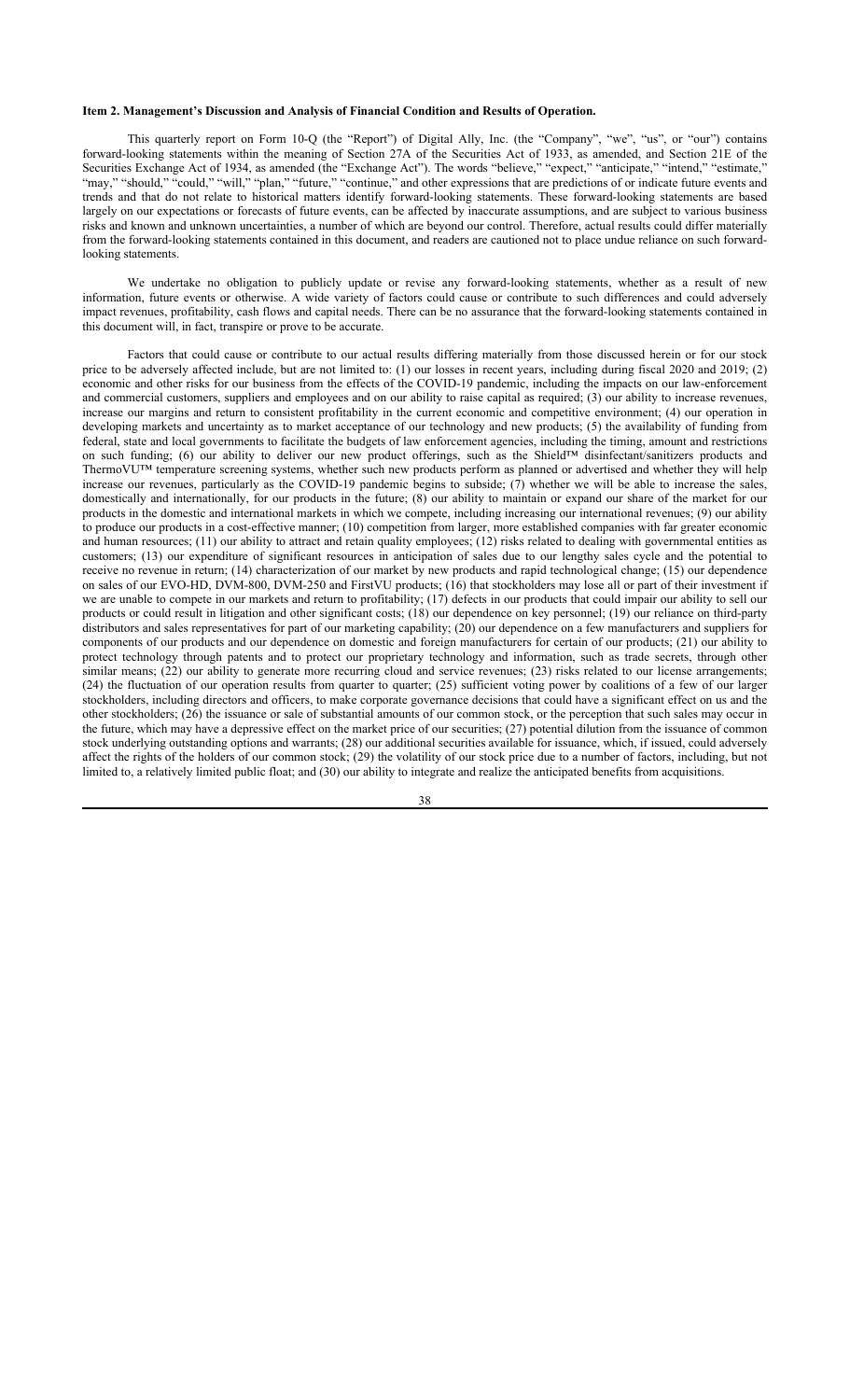## **Current Trends and Recent Developments for the Company**

### **Segment Overview**

**Video Solutions Operating Segment** – Within our video solutions operating segment we supply technology-based products utilizing our portable digital video and audio recording capabilities for the law enforcement and security industries and for the commercial fleet and mass transit markets. We have the ability to integrate electronic, radio, computer, mechanical, and multi-media technologies to create positive solutions to our customers' requests. Our products include: the EVO-HD, DVM-800 and DVM-800 Lite, which are in-car digital video systems for law enforcement and commercial markets; the FirstVu body-worn camera line, consisting of the FirstVu Pro, FirstVu II, and the FirstVu HD; our patented and revolutionary VuLink product which integrates our body-worn cameras with our in-car systems by providing hands-free automatic activation for both law enforcement and commercial markets; the FLT-250, DVM-250, and DVM-250 Plus, which are our commercial line of digital video mirrors that serve as "event recorders" for the commercial fleet and mass transit markets; and FleetVu and VuLink, which are our cloud-based evidence management systems. We further diversified and broadened our product offerings in 2020, by introducing two new lines of branded products: (1) the ThermoVu® which is a line of self-contained temperature monitoring stations that provides alerts and controls facility access when an individual's temperature exceeds a pre-set threshold and (2) our Shield™ disinfectants and cleansers which are for use against viruses and bacteria. We began offering our Shield™ disinfectants and cleansers to our law enforcement and commercial customers late in the second quarter of 2020.

Our video solutions segment revenue encompasses video recording products and services for our law enforcement and commercial customers and the sale of Shield disinfectant and personal protective products. This segment generates revenues through our subscription models offering cloud and warranty solutions, and hardware sales for video and personal protective safety products and solutions. Revenues for product sales are recognized upon delivery of the product, and revenues from our cloud and warranty subscription plans are deferred over the term of the subscription, typically 3 or 5 years.

To judge the health of our video solutions segment, we review the current active subscriptions and deferred service revenues, along with the quantity and gross margins generated by our video solutions hardware sales.

**Revenue Cycle Management Operating Segment -** We have recently entered the revenue cycle management business late in the second quarter of 2021 with the formation of our wholly owned subsidiary, Digital Ally Healthcare, Inc. and its majority-owned subsidiary Nobility Healthcare. Nobility Healthcare completed its first acquisition on June 30, 2021, when it acquired a private medical billing company, and a second acquisition on August 31, 2021 upon the completion of its acquisition of another private medical billing company, along with two more acquisitions completed during the three months ended March 31, 2022, in which we assist in providing working capital and back-office services to healthcare organizations throughout the country. Our assistance consists of insurance and benefit verification, medical treatment documentation and coding, and collections. Through our expertise and experience in this field, we maximize our customers' service revenues collected, leafing to substantial improvements in their operating margins and cash flows.

Our revenue cycle management segment consists of our medical billing subsidiaries. Revenues of this segment are recognized after we perform the obligations of our revenue cycle management services. Our revenue cycle management services are services, performed and charged monthly, generally based on a contractual percentage of total customer collections, for which we recognize our net service fees.

To judge the health of our revenue cycle management segment, we review the collection success rate and collection timing. In addition, we review the associated costs incurred to assist our customers, and any changes in operating margins and cash flows.

**Ticketing Operating Segment -** We have also recently entered into live entertainment and events ticketing services through the formation of our wholly owned subsidiary, TicketSmarter and its completed acquisitions of Goody Tickets, LLC and TicketSmarter, LLC, on September 1, 2021. TicketSmarter provides ticket sales, partnerships, and mainly, ticket resale services through its online ticketing marketplace for live events, TicketSmarter.com. TicketSmarter offers tickets for over 125,000 live events through its platform, for a wide range of events, including concerts, sporting events, theatres, and performing arts, throughout the country.

Our ticketing operating segment consists of ticketing services provided through TicketSmarter and its online platform, TicketSmarter.com. Revenues of this segment include ticketing service charges generally determined as a percentage of the face value of the underlying ticket and ticket sales from our ticket inventory which are recognized when the underlying tickets are sold. Ticketing direct expenses include the cost of tickets purchased for resale by the Company and held as inventory, credit card fees, ticketing platform expenses, website maintenance fees, along with other administrative costs.

To judge the health of our ticketing operating segment, we review the gross transaction value, which represents the total value related to a ticket sale and includes the face value of the ticket as well as the service charge. In addition, we review the number of visits to our websites, cost of customer acquisition, the purchase conversion rate, the overall number of customers in our database, and the number and percentage of tickets sold via the website and mobile app.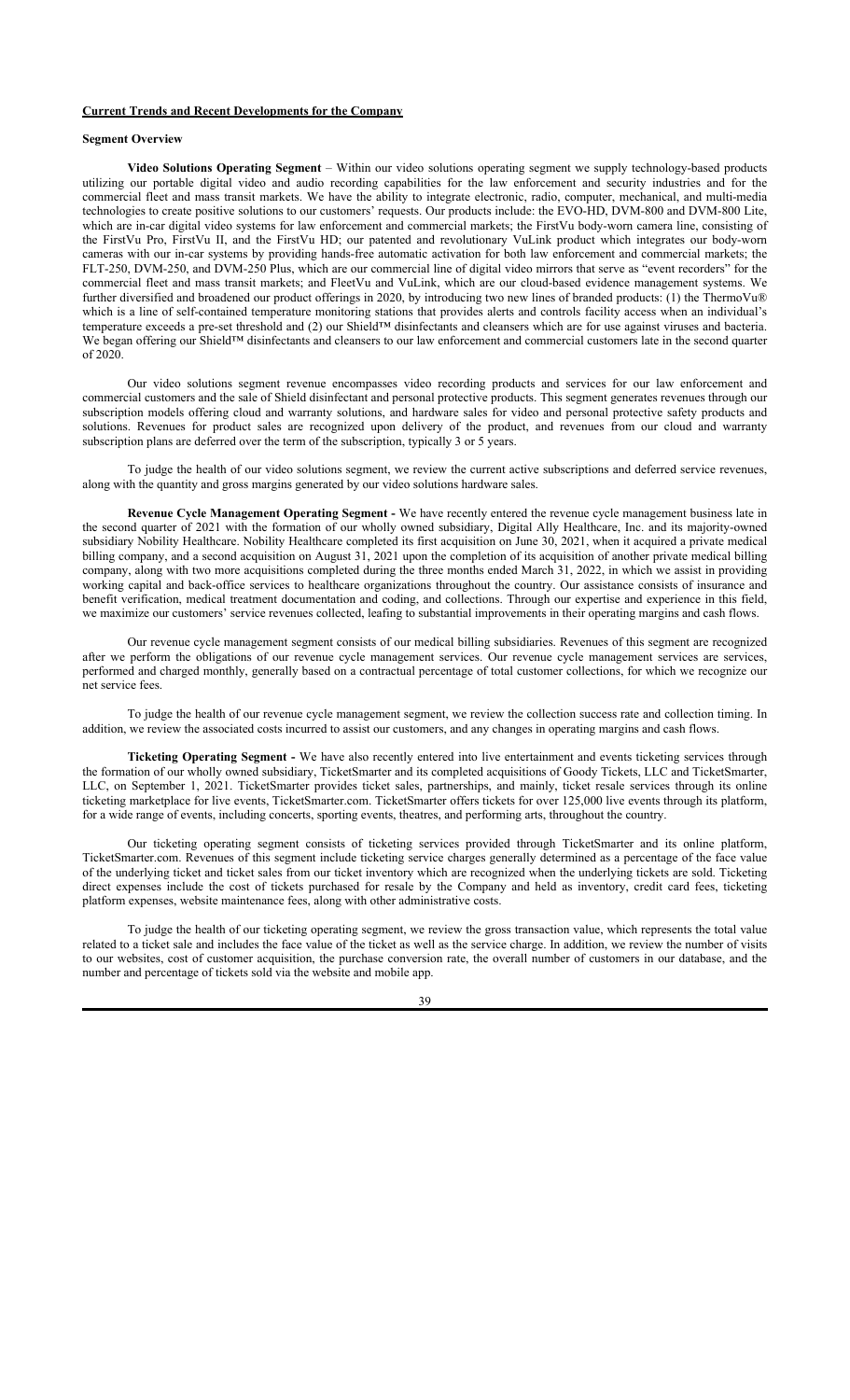# **Results of Operations**

Summarized financial information for the Company's reportable business segments is provided for the three months ended March 31, 2022, and 2021:

|                                       | Three Months Ended March 31, |                           |                      |  |
|---------------------------------------|------------------------------|---------------------------|----------------------|--|
|                                       | 2022                         |                           | 2021                 |  |
| <b>Net Revenues:</b>                  |                              |                           |                      |  |
| Video Solutions                       | \$<br>2,010,049              | \$                        | 2,535,829            |  |
| Revenue Cycle Management              | 1,903,957                    |                           |                      |  |
| Ticketing                             | 6,380,775                    |                           |                      |  |
| <b>Total Net Revenues</b>             | \$<br>10,294,781             | $\boldsymbol{\mathsf{S}}$ | 2,535,829            |  |
| <b>Gross Profit:</b>                  |                              |                           |                      |  |
| Video Solutions                       | \$<br>268,431                | \$                        | 811,882              |  |
| Revenue Cycle Management              | 697,169                      |                           |                      |  |
| Ticketing                             | 974,019                      |                           |                      |  |
| <b>Total Gross Profit</b>             | \$<br>1,939,619              | $\mathsf{\$}$             | 811,882              |  |
| <b>Operating Income (loss):</b>       |                              |                           |                      |  |
| Video Solutions                       | \$<br>(1,658,144)            | \$                        | (682, 920)           |  |
| Revenue Cycle Management              | (128, 518)                   |                           |                      |  |
| Ticketing                             | (1,445,847)                  |                           |                      |  |
| Corporate                             | (3,570,829)                  |                           | (2,182,773)          |  |
| Total Operating Income (Loss)         | \$<br>(6,803,338)            | \$                        | (2,865,693)          |  |
| <b>Depreciation and Amortization:</b> |                              |                           |                      |  |
| Video Solutions                       | \$<br>174,066                | $\mathbf S$               | 55,422               |  |
| Revenue Cycle Management              | 146                          |                           |                      |  |
| Ticketing                             | 319,183                      |                           |                      |  |
| Total Depreciation and Amortization   | \$<br>493,395                | \$                        | 55,422               |  |
|                                       | March 31,<br>2022            |                           | December 31,<br>2021 |  |
| <b>Assets (net of eliminations):</b>  |                              |                           |                      |  |
| Video Solutions                       | \$<br>32,196,051             | \$                        | 25,983,348           |  |
| Revenue Cycle Management              | 1,357,829                    |                           | 934,095              |  |
| Ticketing                             | 5,894,339                    |                           | 12,260,780           |  |
| Corporate                             | 39,577,799                   |                           | 43,810,974           |  |
| <b>Total Identifiable Assets</b>      | \$<br>79,026,018             | \$                        | 82,989,197           |  |

Segment net revenues reported above represent only sales to external customers. Segment gross profit represents net revenues less cost of revenues. Segment operating income (loss), which is used in management's evaluation of segment performance, represents net revenues, less cost of revenues, less all operating expenses. Identifiable assets are those assets used by each segment in its operations. Corporate assets primarily consist of cash, property, plant and equipment, accounts receivable, inventories, and other assets.

## **Consolidated Results of Operations**

We experienced operating losses for the first quarter of 2022 and all quarters during 2021. The following is a summary of our recent operating results on a quarterly basis:

|                                                       | For the Three Months Ended: |                      |                       |                         |                   |  |
|-------------------------------------------------------|-----------------------------|----------------------|-----------------------|-------------------------|-------------------|--|
|                                                       | March 31,<br>2022           | December 31,<br>2021 | September 30,<br>2021 | <b>June 30,</b><br>2021 | March 31,<br>2021 |  |
| <b>Total revenue</b>                                  | \$10,294,781                | 11,744,112           | 4,639,822             | \$2,493,671             | \$2,535,829       |  |
| Gross profit                                          | 1,939,619                   | 2,190,523            | 1,400,570             | 1,260,800               | 811,882           |  |
| Gross profit margin %                                 | 18.8%                       | 18.7%                | $30.2\%$              | $50.6\%$                | $32.0\%$          |  |
| Total selling, general and administrative<br>expenses | 8,742,957                   | 7,869,883            | 4,999,543             | 3,877,684               | 3,677,575         |  |
| <b>Operating income (loss)</b>                        | (6,803,338)                 | (5,679,360)          | (3,598,973)           | (2,616,884)             | (2,865,693)       |  |
| <b>Operating income (loss)</b> %                      | $(66.1)\%$                  | $(48.4)\%$           | $(77.6)\%$            | $(104.9)\%$             | $(113.0)\%$       |  |
| <b>Net income (loss)</b>                              | \$(6,698,242)               | 1,122,791            | 8,068,799             | \$(5,382,487)           | \$21,721,858      |  |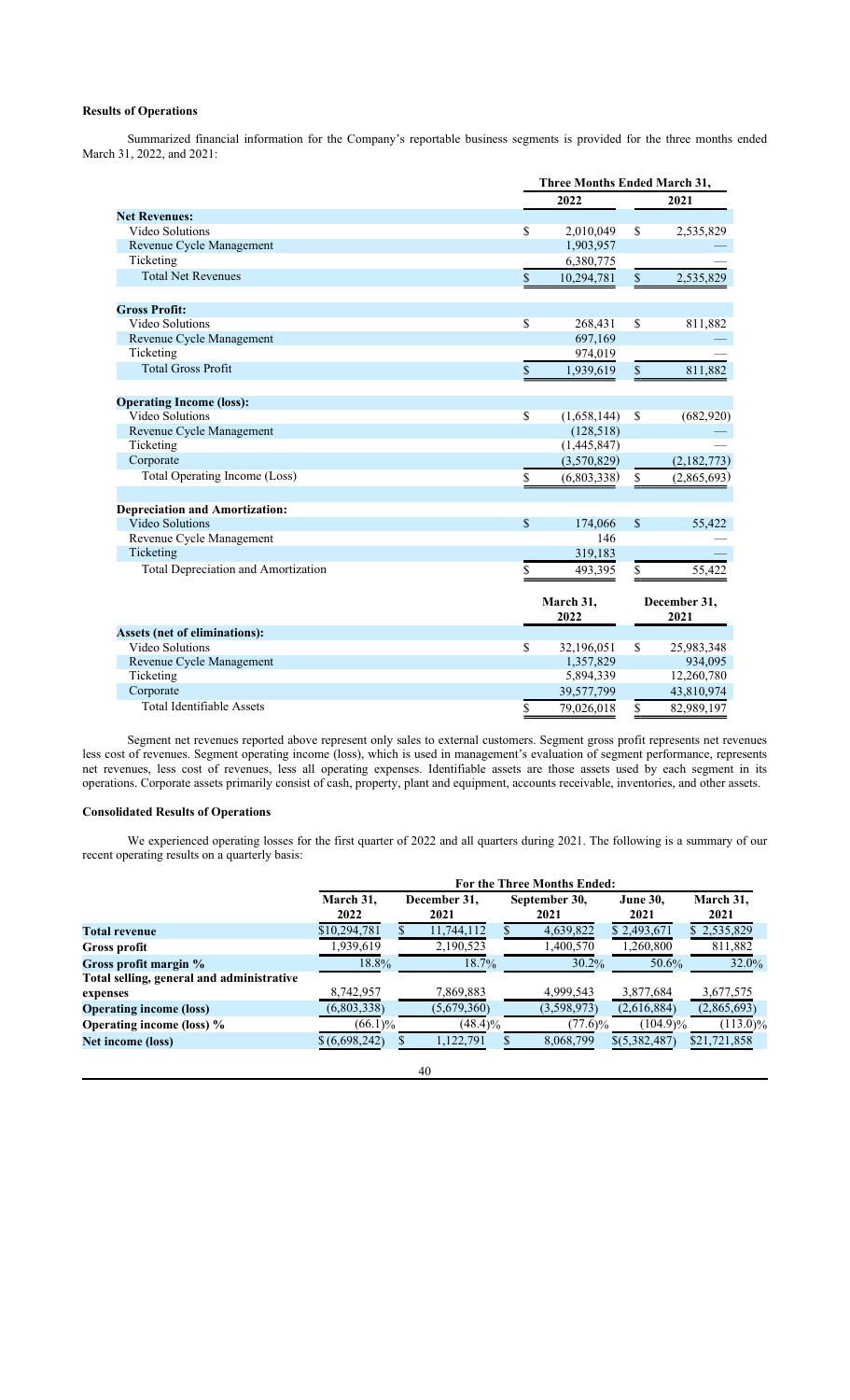Our business is subject to substantial fluctuations on a quarterly basis as reflected in the significant variations in revenues and operating results in the above table. These variations result from various factors, including but not limited to: (1) the timing of large individual orders; (2) the traction gained by products, such as the recently released FirstVu Pro, FirstVu II, FLT-250, EVO HD, the ThermoVu™ and the Shield™ lines; (3) production, quality and other supply chain issues affecting our cost of goods sold; (4) unusual increases in operating expenses, such as the timing of trade shows and stock-based and bonus compensation; (5) the timing of patent infringement litigation settlements (6) ongoing patent and other litigation and related expenses respecting outstanding lawsuits; (7) the impact of COVID-19 on the economy and our businesses; and (8) the completion of corporate acquisitions. We reported a net loss of \$6,698,242 on revenues of \$10,294,781 for first quarter 2022.

## **Off-Balance Sheet Arrangements**

We do not have any off-balance sheet debt, nor did we have any transactions, arrangements, obligations (including contingent obligations) or other relationships with any unconsolidated entities or other persons that may have a material current or future effect on financial conditions, changes in the financial conditions, results of operations, liquidity, capital expenditures, capital resources, or significant components of revenue or expenses other than the following:

We are a party to operating leases and license agreements that represent commitments for future payments (described in Note 9, "Operating Leases," to our condensed consolidated financial statements) and we have issued purchase orders in the ordinary course of business that represent commitments to future payments for goods and services.

# **For the Three Months Ended March 31, 2022 and 2021**

# **Results of Operations**

Summarized immediately below and discussed in more detail in the subsequent subsections is an analysis of our operating results for the three months ended March 31, 2022 and 2021, represented as a percentage of total revenues for each such quarter:

|                                                                                 | <b>Three Months Ended</b><br>March 31, |                  |  |  |
|---------------------------------------------------------------------------------|----------------------------------------|------------------|--|--|
|                                                                                 | 2022                                   | 2021             |  |  |
| Revenue                                                                         | 100%                                   | 100%             |  |  |
| Cost of revenue                                                                 | 81%                                    | 68%              |  |  |
| Gross profit                                                                    | 19%                                    | 32%              |  |  |
| Selling, general and administrative expenses:                                   |                                        |                  |  |  |
| Research and development expense                                                | $5\%$                                  | 18%              |  |  |
| Selling, advertising and promotional expense                                    | 27%                                    | 24%              |  |  |
| General and administrative expense                                              | 53%                                    | 104%             |  |  |
| Total selling, general and administrative expenses                              | 85%                                    | 145%             |  |  |
| Operating loss                                                                  | (66)%                                  | $(113)\%$        |  |  |
| Change in fair value of short-term investments                                  | (1)%                                   | $-$ %            |  |  |
| Change in fair value of contingent consideration promissory                     |                                        |                  |  |  |
| notes                                                                           | (1)%                                   | $-$ %            |  |  |
| Change in fair value of derivative liabilities                                  | $1\%$                                  | 968%             |  |  |
| Other income and interest income (expense), net                                 | $1\%$                                  | 2%               |  |  |
| Income (loss) before income tax benefit                                         | (65)%                                  | 857%             |  |  |
| Income tax (provision)                                                          | $-$ %                                  | $-$ %            |  |  |
| Net income/(loss)                                                               | (65)%                                  | 857%             |  |  |
| Net loss attributable to noncontrolling interests of consolidated<br>subsidiary | 1%                                     | $-^{0}\!\!/_{0}$ |  |  |
| Net income (loss) attributable to common stockholders                           | (64)%                                  | 857%             |  |  |
|                                                                                 |                                        |                  |  |  |
| Net income/(loss) per share information:                                        |                                        |                  |  |  |
| <b>Basic</b>                                                                    | \$<br>\$<br>(0.13)                     | 0.49             |  |  |
| Diluted                                                                         | \$<br>\$<br>(0.13)                     | 0.49             |  |  |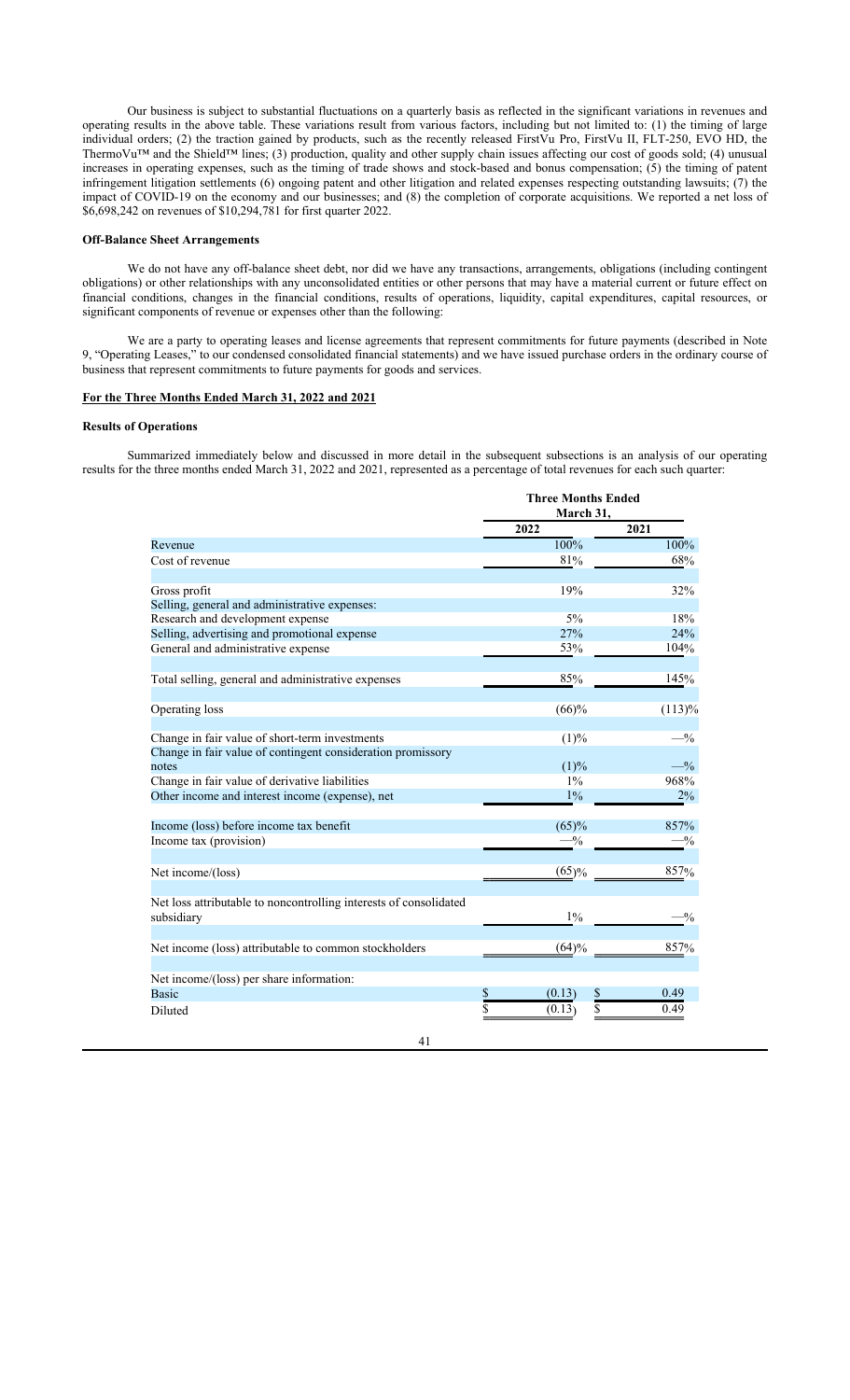#### **Revenues**

## *Revenues by Type and by Operating Segment*

Our operating segments generate two types of revenues:

**Product revenues** primarily includes video operating segment hardware sales of in-car and body-worn cameras, along with sales of our ThermoVu<sup>TM</sup> units, disinfectants, and personal protective equipment. Additionally, product revenues also include the sale of tickets by our ticketing operating segment that have been purchased or received through our sponsorships and partnerships and held in inventory by our ticketing segment until their sale.

**Service and other revenues** consist of cloud and warranty services revenues from our subscription plan and storage offerings of our video solutions segment. Our ticketing operating segments' secondary ticketing marketplace revenues are included in service revenue. We recognize service revenue from sales generated through its secondary ticketing marketplace as we collect net services fees on secondary ticketing marketplace transactions. Lastly, our revenue cycle management segment revenues are included in the service revenues for services provided to medical providers throughout the country.

Our video operating segment sells our products and services to customers in the following manner:

- Sales to domestic customers are made directly to the end customer (typically a law enforcement agency or a commercial customer) through our sales force, comprised of our employees. Revenue is recorded when the product is shipped to the end customer.
- Sales to international customers are made through independent distributors who purchase products from us at a wholesale price and sell to the end user (typically law enforcement agencies or a commercial customer) at a retail price. The distributor retains the margin as its compensation for its role in the transaction. The distributor generally maintains product inventory, customer receivables and all related risks and rewards of ownership. Revenue is recorded when the product is shipped to the distributor consistent with the terms of the distribution agreement.
- Repair parts and services for domestic and international customers are generally handled by our inside customer service employees. Revenue is recognized upon shipment of the repair parts and acceptance of the service or materials by the end customer.

Our revenue cycle management operating segment sells its services to customers in the following manner:

Our revenue cycle management operating segment generates service revenues through relationships with medium to large healthcare organizations, in which the underlying service revenue is recognized upon execution of services. Service revenues are generally determined as a percentage of the amount of medical billings collected by the customer.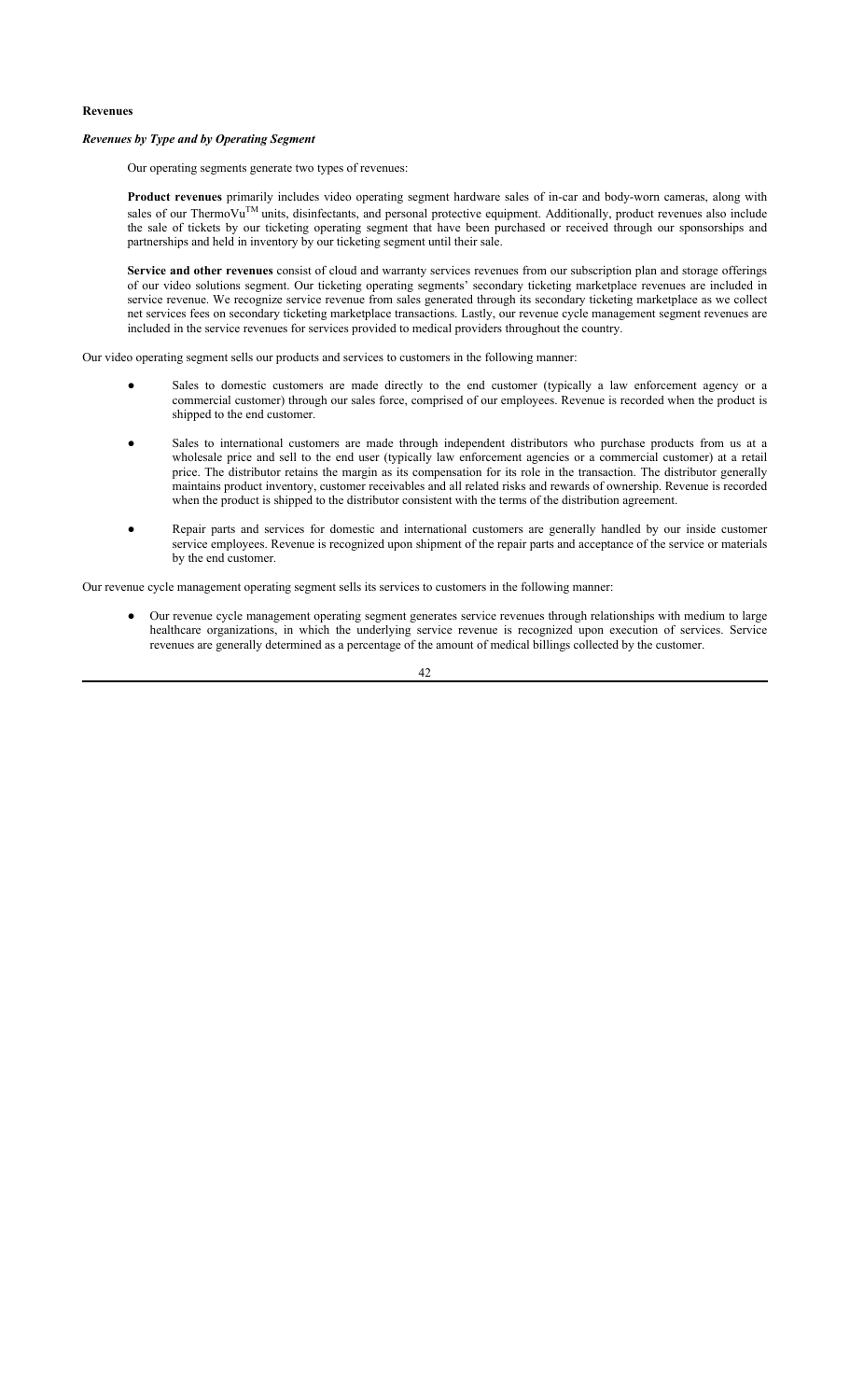Our ticketing operating segment sells our products and services to customers in the following manner:

Our ticketing operating segment generates product revenues from the sale of tickets directly to consumers for a particular event that the ticketing operating segment has previously purchased and held in inventory for ultimate resale to the end consumer. Service sales through TicketSmarter are driven largely in part by the usage of the TicketSmarter.com marketplace by buyers and sellers, in which the Company collects service fees for each transaction completed through this platform.

We may discount our prices on specific orders based upon the size of the order, the specific customer and the competitive landscape.

The Omicron Variant of COVID-19 had an impact on all of our operating segment revenue streams for the three months ended March 31, 2022. In particular, it had a negative impact generally on our video solutions operating segment legacy products and, specifically, our commercial event recorder hardware (DVM-250 Plus) and in-car hardware for law enforcement (DVM-800) during the quarter. Ticketing operating segment revenues also continues to be negatively impacted due to the cancellation of live events and public caution surrounding the COVID-19 pandemic. Our revenue cycle management operating segment was also affected due to the higher level of healthcare service utilization due to the Omicron Variant while certain elective and routine healthcare services were reduced due to COVID-19 pandemic restrictions.

Product revenues for the three months ended March 31, 2022 and 2021 were \$2,410,060 and \$1,912,577 respectively, an increase of \$497,483 (26%), due to the following factors:

- Revenues generated by the new ticketing operating segment began with the Company's September 2021 acquisition of TicketSmarter. The new ticketing operating segment generated \$1,073,830 in product revenues for the three months ended March 31, 2022, compared to \$-0- for the three months ended March 31, 2021. This product revenue relates to the resale of tickets purchased for live events, including sporting events, concerts, and theatre, then sold through various platforms to customers.
- The Company's video segment operating segment generated revenues totaling \$1,336,230 during the three months ended March 31, 2022 compared to \$1,912,577 for the three months ended March 31, 2021 due to slowing sales of our ThermoVuTM product lines related to our COVID-19 response. The Company launched two product lines in direct response to the increased safety precautions that organizations and individuals are taking due to the COVID-19 pandemic. ThermoVu™ was launched as a non-contact temperature-screening instrument that measures temperature through the wrist and controls entry to facilities when temperature measurements exceed pre-determined parameters. ThermoVu™ has optional features such as facial recognition to improve facility security by restricting access based on temperature and/or facial recognition reasons. ThermoVu™ provides an instant pass/fail audible tone with its temperature display and controls access to facilities based on such results. ThermoVu<sup>TM</sup> has been applied in schools, dental office, hospitals, office buildings, and other public venues. The Company also launched its Shield™ disinfectant/sanitizer product lines to fulfill demand by current customers and others for a disinfectant and sanitizer that is less harsh than many of the traditional products now widely distributed. The Shield™ Cleanser product line contains a cleanser with no harsh chemicals or fumes. The Company is beginning to experience pressure on these product lines as the COVID-19 pandemic begins to subside.
- In general, our video solutions operating segment has experienced pressure on its product revenues as our in-car and body-worn systems are facing increased competition because our competitors have released new products with advanced features. Additionally, our law enforcement revenues declined over the prior period due to price-cutting and competitive actions by our competitors, adverse marketplace effects related to our patent litigation proceedings and our recent financial condition. We introduced our new body-worn cameras, the FirstVu Pro and FirstVu II, in the fourth quarter of 2021, as we have begun to see increased traction with these products in the first quarter of 2022. The Company hopes the interest throughout the marketplace continues to grow for these new products as the market is able to review and test these new products.
- Our video solutions operating segment management has been focusing on migrating customers, and in particular commercial customers, from a hardware sale to a service fee model. Therefore, we expect a reduction in commercial hardware sales (principally DVM-250's, FLT-250's, and our body-worn camera line) as we convert these customers to a service model under which we provide the hardware as part of a recurring monthly service fee. In that respect, we introduced a monthly subscription agreement plan for our body worn cameras and related equipment during the second quarter of 2020 that allowed law enforcement agencies to pay a monthly service fee to obtain body worn cameras without incurring a significant upfront capital outlay. This program has continued to gain traction, resulting in decreased product revenues and increasing our service revenues. We expect this program to continue to hold traction, resulting in recurring revenues over a span of three to five years.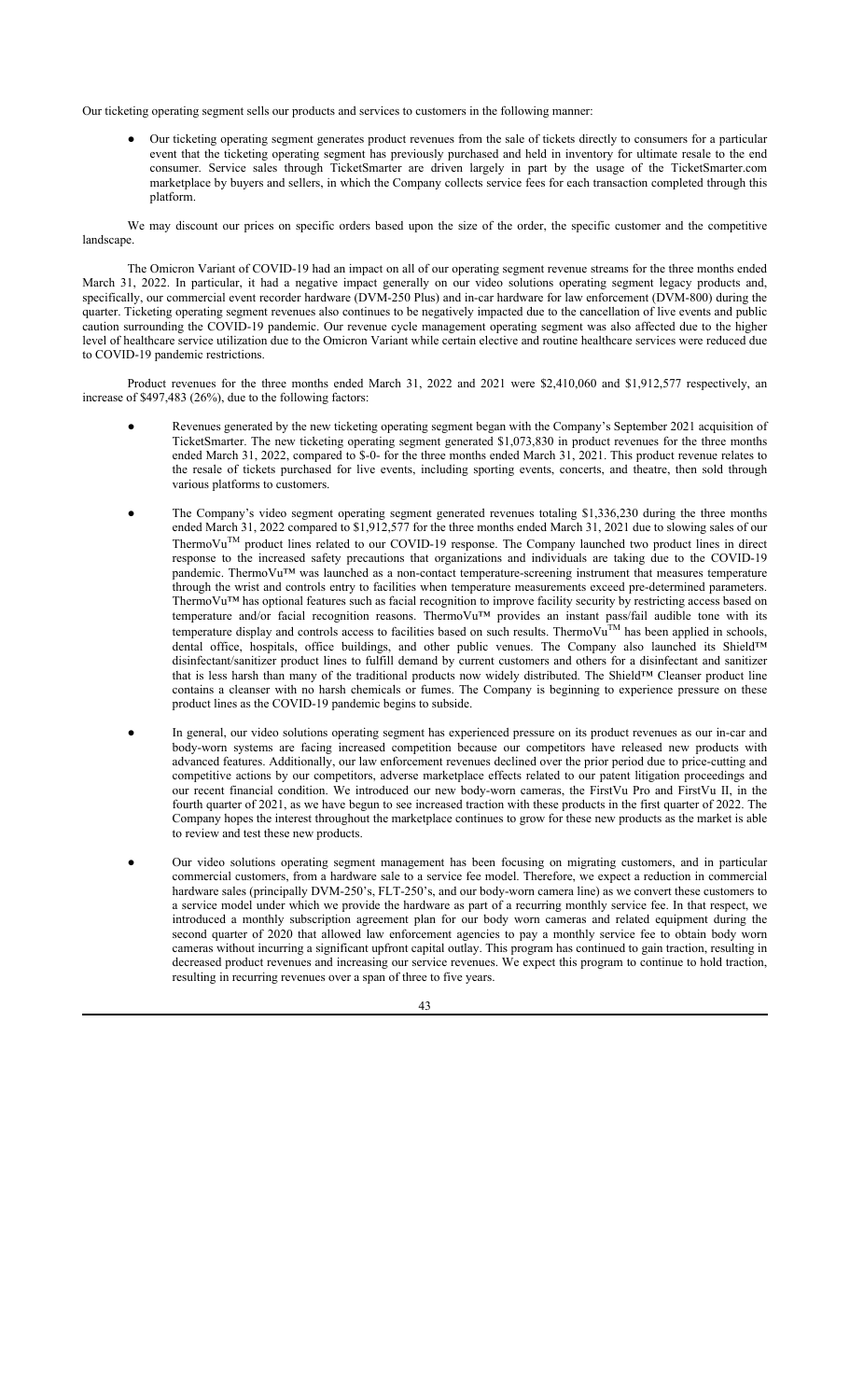Service and other revenues for the three months ended March 31, 2022 and 2021 were \$7,884,721 and \$623,252, respectively, an increase of \$7,261,469 (1,165%), due to the following factors:

- Cloud revenues generated by the video solutions operating segment were \$270,925 and \$241,653 for the three months ended March 31, 2022 and 2021, respectively, an increase of \$29,272 (12%). We have experienced increased interest in our cloud solutions for law enforcement primarily due to the deployment of our cloud-based EVO-HD in-car system and our next generation body-worn camera products, which contributed to our increased cloud revenues in the three months ended March 31, 2022. We expect this trend to continue throughout 2022 as the migration from local storage to cloud storage continues in our customer base.
- Video solutions operating segment revenues from extended warranty services were \$199,491 and \$254,692 for the three months ended March 31, 2022 and 2021, respectively, a decrease of \$55,201 (22%). We have many customers that have purchased extended warranty packages, primarily in our DVM-800 premium service program. However, the continued affects from the COVID-19 pandemic has adversely affected our sales of DVM-800 hardware systems resulting in a decrease in their sales in the three months ended March 31, 2022 compared to the same period in 2021.
- Our new ticketing operating segment generated service revenues totaling \$5,306,945 and \$-0- for the three months ended March 31, 2022 and 2021, respectively, an increase of \$5,306,945 (100%). The Company completed the acquisitions of Goody Tickets, LLC and TicketSmarter, LLC on September 1, 2021, thus resulting in the new revenue stream for the Company. TicketSmarter collects fees on transactions administered through the TicketSmarter.com platform for the buying and selling of tickets for live events throughout the country. We expect our ticketing operating segment to continue to present a strong revenue outlook moving forward.
- Our new revenue cycle management operating segment generated service revenues totaling \$1,903,957 and \$-0- for the three months ended March 31, 2022 and 2021, respectively, an increase of \$1,903,957 (100%). Our revenue cycle management operating segment has completed four acquisitions since formation in June of 2021, thus resulting in the new service revenue stream added in the three months ended March 31, 2022. Our revenue cycle management operating segment provides revenue cycle management solutions and back-office services to healthcare organizations throughout the country. We expect our revenue cycle management segment to continue to present a strong revenue outlook moving forward.

Total revenues for the three months ended March 31, 2022 and 2021 were \$10,294,781 and \$2,535,829, respectively, an increase of \$7,758,952 (306%), due to the reasons noted above.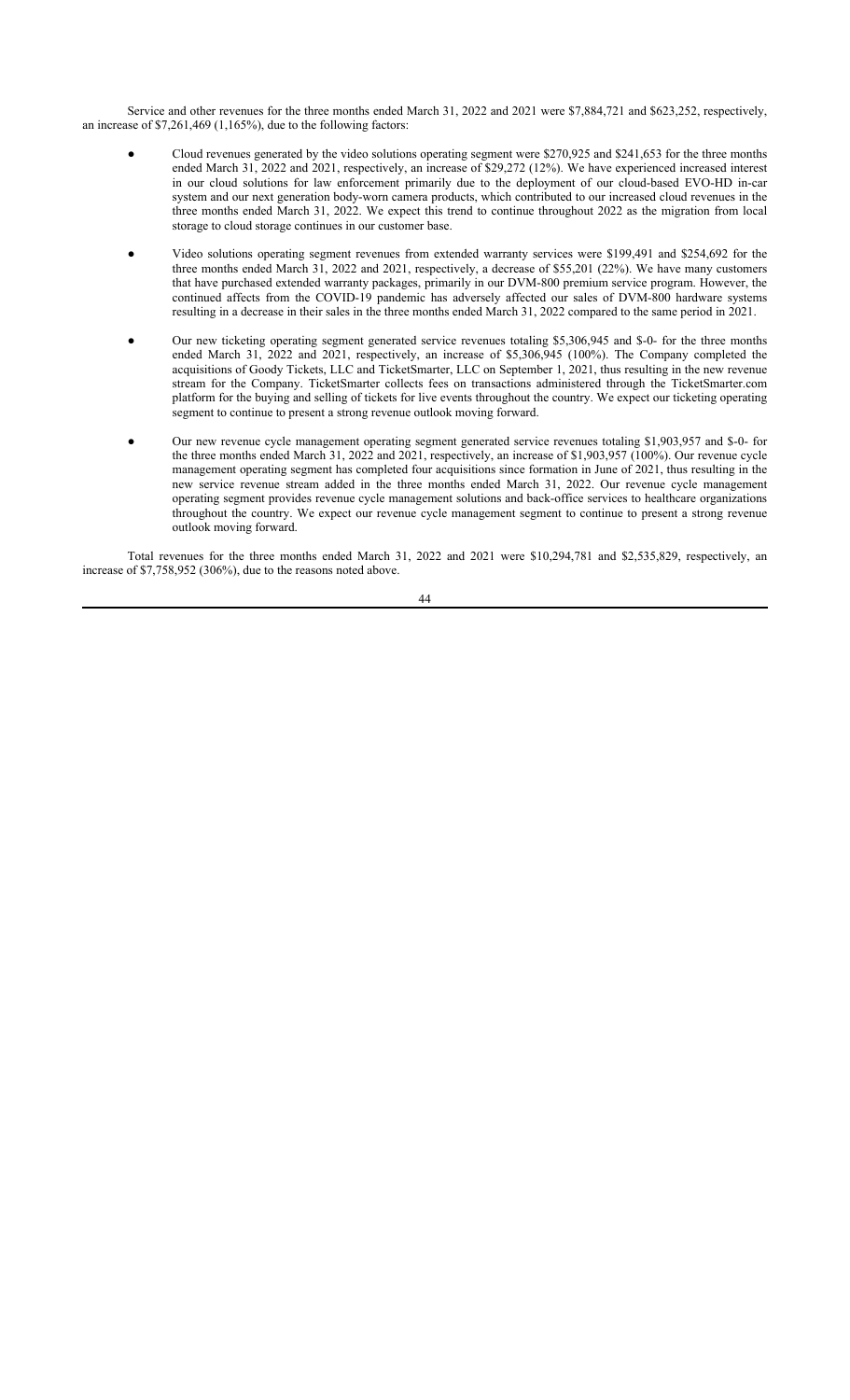#### **Cost of Product Revenue**

Overall cost of product revenue sold for the three months ended March 31, 2022, and 2021 was \$2,822,051 and \$1,561,310, respectively, an increase of \$1,260,741 (81%). Overall cost of goods sold for products as a percentage of product revenues for the three months ended March 31, 2022, and 2021 were 117.1% and 81.6%, respectively. Cost of products sold by operating segment is as follows:

|                                       | Three Months Ended March 31, |  |           |  |
|---------------------------------------|------------------------------|--|-----------|--|
|                                       | 2022                         |  | 2021      |  |
| <b>Cost of Product Revenues:</b>      |                              |  |           |  |
| Video Solutions                       | 1,477,715 \$                 |  | 1,561,310 |  |
| Revenue Cycle Management              |                              |  |           |  |
| Ticketing                             | 1,344,336                    |  |           |  |
| <b>Total Cost of Product Revenues</b> | 2.822.051                    |  | 1.561.310 |  |

The decrease in cost of goods sold for our video solutions segment products is directly correlated with the decrease in product sales for the three months ended March 31, 2022 compared to the three months ended March 31, 2021. In addition, the Video Solutions Segment recorded valuation allowances for its older product lines and a portion of its Shield products during the first quarter of 2022. Cost of product sold as a percentage of product revenues for the video solutions segment increased to 110.6% for the three months ended March 31, 2022 as compared to 81.6% for the three months ended March 31, 2021.

The increase in ticketing operating segment cost of product sold is due to the acquisition of TicketSmarter in the third quarter of 2021, resulting in an increase to cost of product revenue of \$1,344,336 for the three months ended March 31, 2022, compared to \$-0 for the three months ended March 31, 2021. Cost of product sold as a percentage of product revenues for the ticketing solutions was 125.2% for the three months ended March 31, 2022. The Ticketing Segment recorded an allowance for unsold and under-market tickets during the first quarter 2022 due to event cancellations and restrictions imposed on the size and type of gatherings related to the Omicron Variant. In addition, we provide a reserve related to Major League Baseball reducing their spring training schedule and delaying their regular season due to the player strike in the first quarter of 2022.

We recorded \$3,896,460 and \$3,915,089 in reserves for obsolete and excess inventories at March 31, 2022 and December 31, 2021, respectively. Total raw materials and component parts were \$3,839,796 and \$3,062,046 at March 31, 2022 and December 31, 2021, respectively, an increase of \$777,750 (25%). Finished goods balances were \$9,462,527 and \$10,512,577 at March 31, 2022 and December 31, 2021, respectively, a decrease of \$1,050,050 (10%) which was attributable to a decrease in finished goods from our newly acquired ticketing segment. The small decrease in the inventory reserve is primarily due to the reduction in finished goods and movement of excess inventory. We believe the reserves are appropriate given our inventory levels as of March 31, 2022.

#### **Cost of Service Revenue**

Overall cost of service revenue sold for the three months ended March 31, 2022, and 2021 was \$5,553,111 and \$162,637, respectively, an increase of \$5,370,474 (3,302%). Overall cost of goods sold for services as a percentage of service revenues for the three months ended March 31, 2022, and 2021 were 70.2% and 26.1%, respectively. Cost of service revenues by operating shipment is as follows:

|                                       | Three Months Ended March 31, |  |         |  |
|---------------------------------------|------------------------------|--|---------|--|
|                                       | 2022                         |  | 2021    |  |
| <b>Cost of Service Revenues:</b>      |                              |  |         |  |
| Video Solutions                       | 263,903                      |  | 162,637 |  |
| Revenue Cycle Management              | 1,206,787                    |  |         |  |
| Ticketing                             | 4,062,421                    |  |         |  |
| <b>Total Cost of Service Revenues</b> | 5,533,111                    |  | 162.637 |  |

The increase in cost of service revenues for our video solutions segment is commensurate with the increase in service revenues in the three months ended March 31, 2022 compared to the three months ended March 31, 2021. Cost of service revenues as a percentage of service revenues for the video solutions segment increased to 39.2% for the three months ended March 31, 2022 as compared to 26.1% for the three months ended March 31, 2021.

The increase in revenue cycle management operating segment cost of service revenue is due to the four acquisitions of medical billing companies completed since June 2021. Cost of service revenues as a percentage of product revenues for the revenue cycle management operating segment was 36.7% for the first three months of 2022.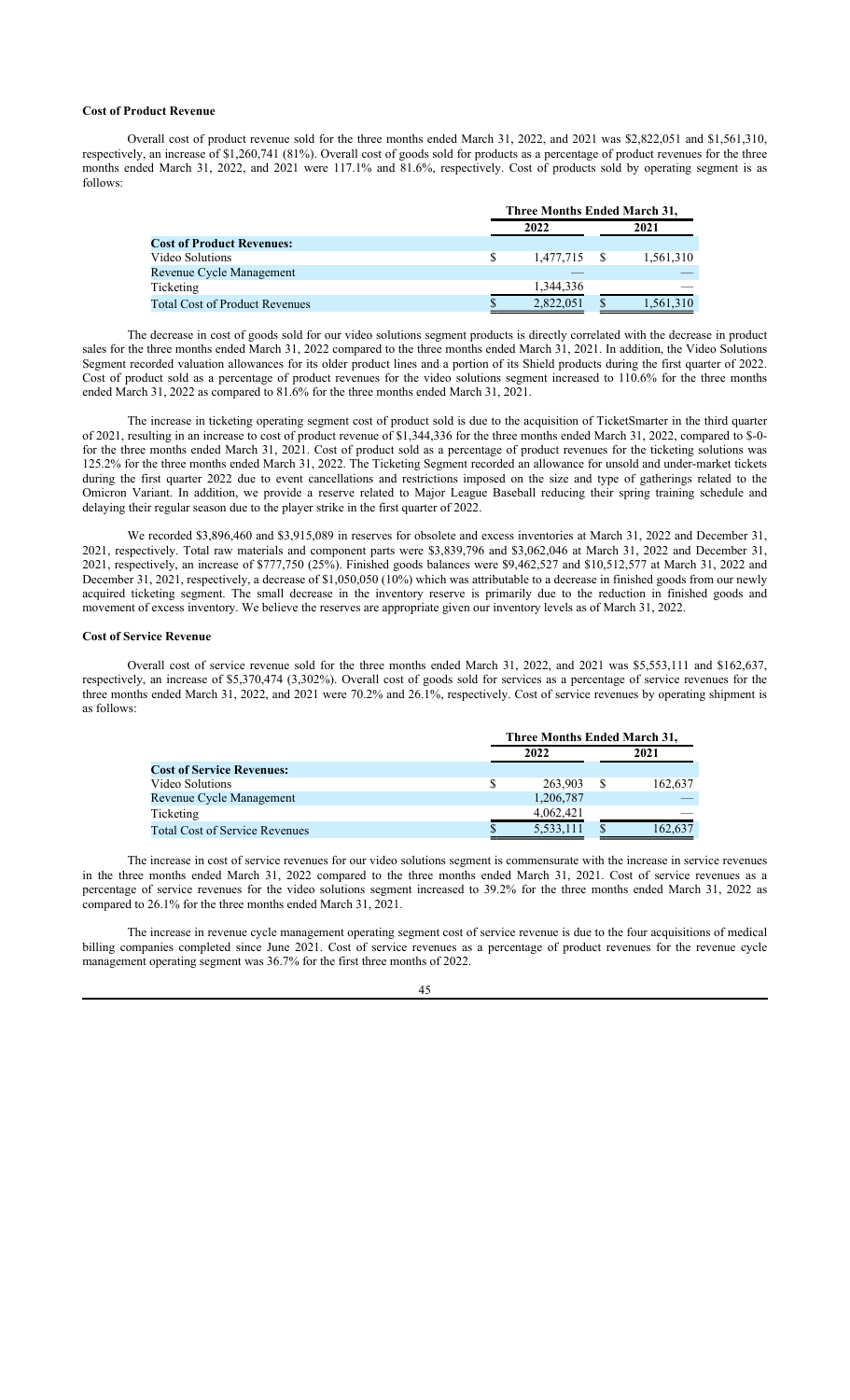The increase in ticketing operating segment cost of service revenues is the due to the 2021 acquisition of TicketSmarter, resulting in an increase to cost of service revenue of \$4,062,421 for the three months ended March 31, 2022, compared to \$-0- for the three months ended March 31, 2021. Cost of service revenues as a percentage of service revenues for the ticketing was 76.5% for the three months ended March 31, 2022.

## **Gross Profit**

Overall gross profit for the three months ended March 31, 2022 and 2021 was \$1,939,619 and \$811,882, respectively, an increase of \$1,127,737 (138.9%). Gross profit by operating segment was as follows:

| <b>Gross Profit:</b>      |           |         |
|---------------------------|-----------|---------|
| Video Solutions           | 268.431   | 811,882 |
| Revenue Cycle Management  | 697.169   |         |
| Ticketing                 | 974.019   |         |
| <b>Total Gross Profit</b> | 1,939,619 | 811,882 |

The overall increase is attributable to the large overall increase in revenues for the three months ended March 31, 2022 and an increase in the overall cost of sales as a percentage of overall revenues to 81.1% for the three months ended March 31, 2022 from 68.0% for the three months ended March 31, 2021. Our goal is to improve our margins over the longer term based on the expected margins generated by our new recent revenue cycle management and ticketing operating segments together with our video solutions operating segment and its expected margins from our EVO-HD, DVM-800, VuLink, FirstVu Pro, FirstVu II, FirstVu HD, ThermoVu<sup>TM</sup>, Shield<sup>TM</sup> disinfectants and our cloud evidence storage and management offering, provided that they gain traction in the marketplace and subject to a normalizing economy in the wake of the COVID-19 pandemic. In addition, if revenues from the video solutions segment increase, we will seek to further improve our margins from this segment through expansion and increased efficiency utilizing fixed manufacturing overhead components. We plan to continue our initiative to more efficient management of our supply chain through outsourcing production, quantity purchases and more effective purchasing practices.

#### **Selling, General and Administrative Expenses**

Selling, general and administrative expenses were \$8,742,957 and \$3,677,575 for the three months ended March 31, 2022 and 2021, respectively, an increase of \$5,065,382 (137.7%). The increase was primarily attributable to the recent acquisitions completed in the third quarter of 2021. Our selling, general and administrative expenses as a percentage of sales decreased to 85% for the three months ended March 31, 2022 compared to 145% in the same period in 2021. The significant components of selling, general and administrative expenses are as follows:

|                                              | Three months ended<br>March 31, |  |           |  |
|----------------------------------------------|---------------------------------|--|-----------|--|
|                                              | 2022                            |  | 2021      |  |
| Research and development expense             | 498,000                         |  | 448,965   |  |
| Selling, advertising and promotional expense | 2,779,404                       |  | 596,755   |  |
| General and administrative expense           | 5,465,553                       |  | 2,631,855 |  |
|                                              |                                 |  |           |  |
| Total                                        | 8.742.957                       |  | 3,677,575 |  |

*Research and development expense.* We continue to focus on bringing new products to market, including updates and improvements to current products. Our research and development expenses totaled \$498,000 and \$448,965 for the three months ended March 31, 2022 and 2021, respectively, an increase of \$49,035 (10.9%). Most of our engineers are dedicated to research and development activities for new products, primarily the new generation of body-worn cameras, EVO-HD and non-mirror based DVM-250 that can be located in multiple places in a vehicle. We expect our research and development activities will continue to trend higher in future quarters as we continue to expand our product offerings based on our new body-worn camera and EVO-HD product platform and as we outsource more development projects. We consider our research and development capabilities and new product focus to be a competitive advantage and intend to continue to invest in this area on a prudent basis and consistent with our financial resources.

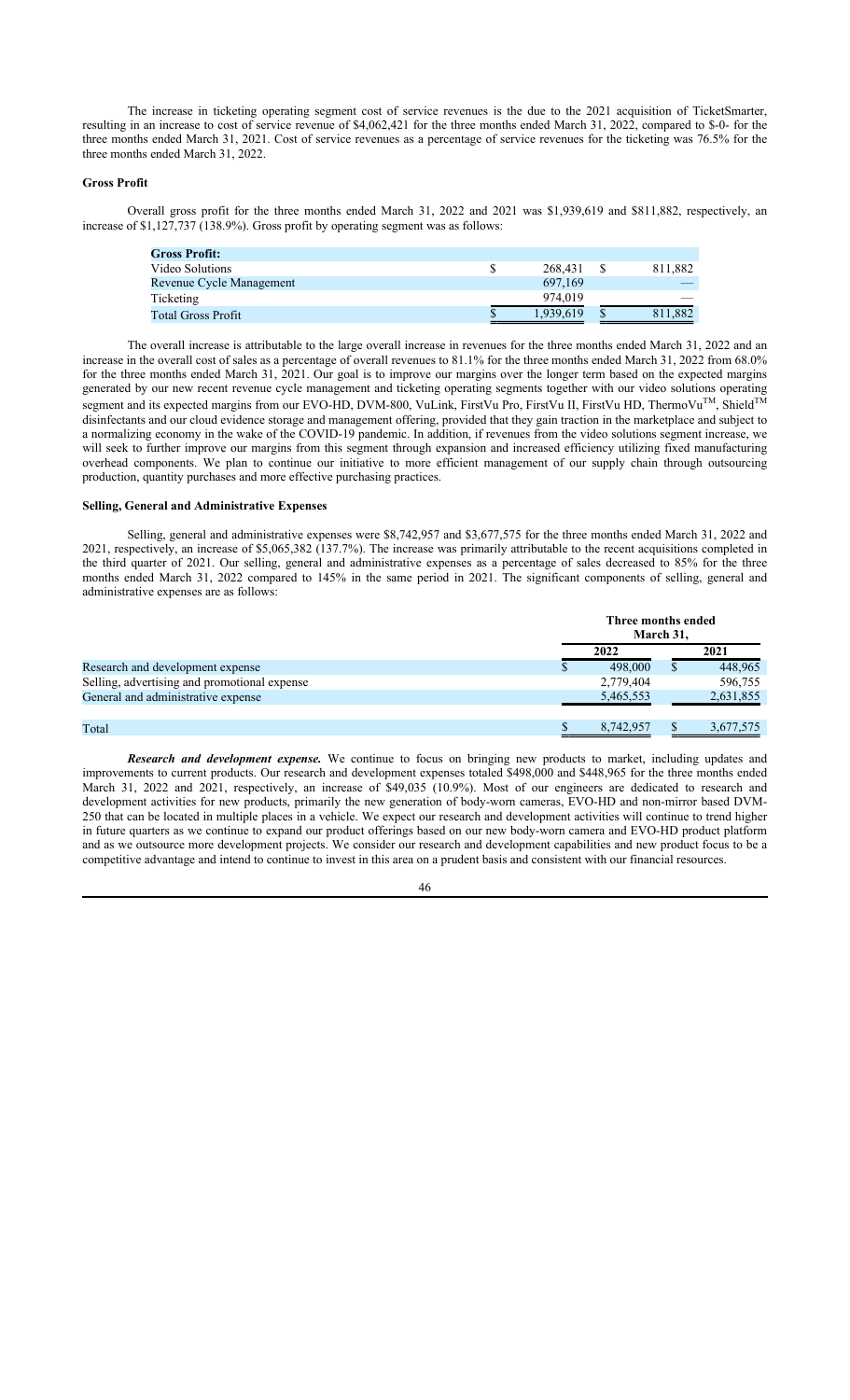*Selling, advertising and promotional expenses.* Selling, advertising and promotional expense totaled \$2,779,404 and \$596,755 for the three months ended March 31, 2022 and 2021, respectively, an increase of \$2,182,649 (365.8%). Promotional and advertising expenses represent the primary component of these costs and totaled \$2,389,063 during the three months ended March 31, 2022, compared to \$197,203 during the three months ended March 31, 2021, an increase of \$2,191,860 (1,111.5%). The increase is primarily attributable to the 2022 sponsorship of NASCAR and IndyCar. Additionally, TicketSmarter is very active in sponsorship and advertising, as it continues to build its brand and gain recognition. TicketSmarter accounted for \$1,458,267 of the total promotional and advertising expense for the three months ended March 31, 2022.

*General and administrative expense*. General and administrative expenses totaled \$5,465,553 and \$2,631,855 for the three months ended March 31, 2022 and 2021, respectively, an increase of \$2,833,698 (107.7%). The increase in general and administrative expenses in the three months ended March 31, 2022 compared to the same period in 2021 is primarily attributable to an increase in administrative salaries, as payroll continues to increase with the new acquisition completed by the Company. General and administrative expense also increased due to a substantial increase in depreciation and amortization, rent expenses, and legal and professional expenses for the three months ended March 31, 2022 compared to the same period in 2021.

## **Operating Loss**

For the reasons stated above, our operating loss was \$6,803,338 and \$2,865,693 for the three months ended March 31, 2022 and 2021, respectively, an increase of \$3,937,645 (137.4%). Operating loss as a percentage of revenues improved to 66% in the three months ended March 31, 2022 from 113% in the same period in 2021.

## **Interest Income**

Interest income increased to \$71,362 for the three months ended March 31, 2022, from \$41,686 in the same period of 2021, which reflects our improved cash and cash equivalent levels in the first quarter of 2022 compared to the first quarter of 2021. The Company held significant cash and cash equivalents throughout the first quarter of 2022, allowing a full three months of interest income. Compared to the completed two registered direct offerings in the first quarter of 2021 which yielded net proceeds of approximately \$66.4 million which balances earned interest income for the latter part of the first quarter of 2021.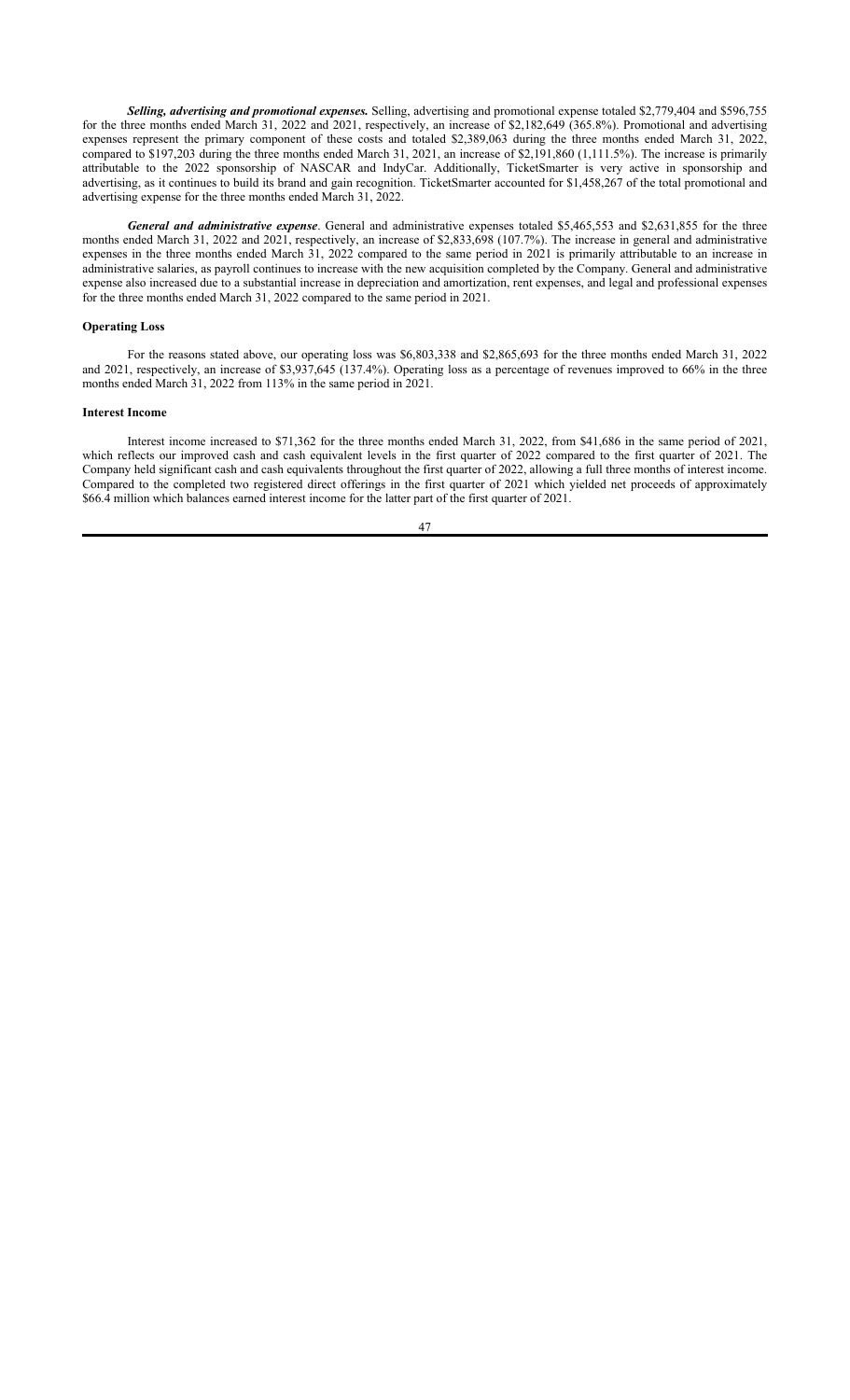#### **Interest Expense**

We incurred interest expense of \$17,009 and \$1,428 during the three months ended March 31, 2022 and 2021, respectively. The increase is attributable to the contingent earn-out notes associated with the four Nobility Healthcare acquisitions, currently at a total balance of \$1,762,064 for the four notes, with interest rates of 3.00% per annum.

#### **Change in Fair Value of Short-Term Investments**

We recognized a loss on change in fair value of short-term investments totaling \$84,818 and \$4,964 during the three months ended March 31, 2022 and 2021, respectively. Such short-term investments are included in cash and cash equivalents as they contain original maturities of ninety (90) days or less. The Company completed two registered direct offerings in the first quarter of 2021, which yielded net proceeds of approximately \$66.4 million, a portion of which was invested in short-term securities with original maturities of 90 days or less.

#### **Change in Fair Value of Contingent Consideration Promissory Notes**

During 2021, the Company issued a contingent consideration promissory note in connection with the two acquisitions made by our revenue cycle management segment in the amount of \$350,000 and \$650,000. Management's estimate of the fair value of the \$350,000 contingent promissory note at March 31, 2022 decreased by \$51,464 compared to its estimated fair value at December 31, 2021. Management's estimate of the fair value of the \$650,000 contingent promissory note at March 31, 2022 increased by \$107,514 compared to its estimated fair value at December 31, 2021. Therefore, the Company recorded a net loss of \$56,050 in the Consolidated Statements of Operations for the three months ended March 31, 2022.

## **Change in Fair Value of Derivative Liabilities**

During the first quarter of 2021, the Company issued detachable warrants to purchase a total of 42,500,000 shares of Common Stock in association with the two registered direct offerings previously described. The underlying warrant agreement terms provide for net cash settlement outside the control of the Company in the event of tender offers under certain circumstances. As such, the Company is required to treat these warrants as derivative liabilities which are valued at their estimated fair value at their issuance date and at each reporting date with any subsequent changes reported in the condensed consolidated statement of operations as the change in fair value of warrant derivative liabilities. The change in fair value of the warrant derivative liabilities from December 31, 2021, to March 31, 2022, totaled \$148,171 which was recognized as a gain in the first quarter of 2022. The Company determined the fair value of such warrants as of December 31, 2021, and as of March 31, 2022, to be \$14,846,932 and \$14,698,761, respectively.

#### **Income/(Loss) before Income Tax Benefit**

As a result of the above results of operations, we reported an income/(loss) before income tax benefit of (\$6,698,242) and \$21,721,858 for the three months ended March 31, 2022 and 2021, respectively, a decrease of \$28,420,100 (130.8%).

#### **Income Tax Benefit**

We did not record an income tax expense related to our income for the three months ended March 31, 2022 due to our overall net operating loss carryforwards available. We have further determined to continue providing a full valuation reserve on our net deferred tax assets as of March 31, 2022. We had approximately \$81.4 million of net operating loss carryforwards and \$1,8 million of research and development tax credit carryforwards as of March 31, 2022 available to offset future net taxable income.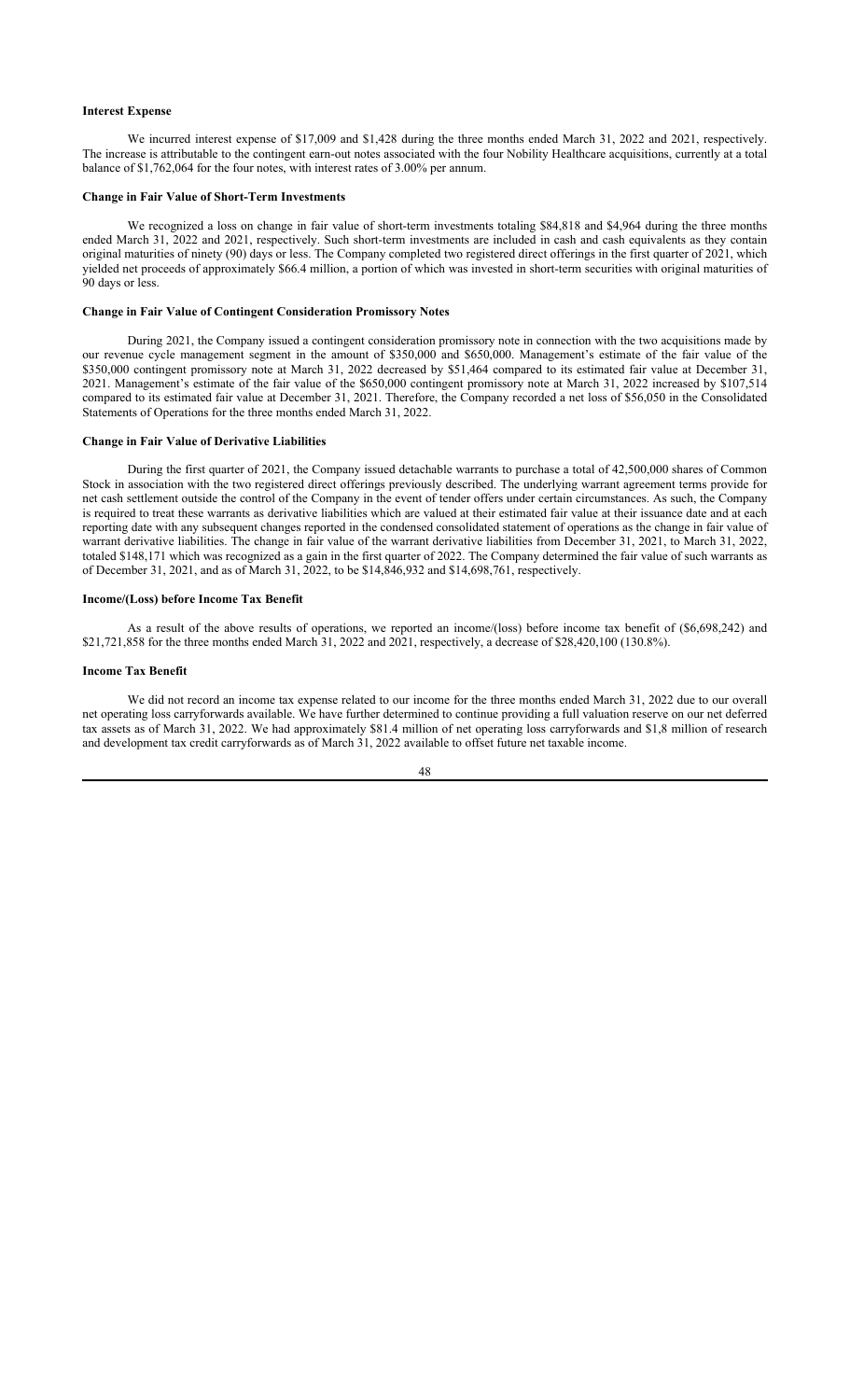#### **Net Income/(Loss)**

As a result of the above results of operations, we reported net income/(loss) of (\$6,698,242) and \$21,721,858 for the three months ended March 31, 2022 and 2021, respectively, a decrease of \$28,420,100 (130.8%).

## **Net Loss Attributable to Noncontrolling Interests of Consolidated Subsidiary**

The Company owns a 51% equity interest in its consolidated subsidiary, Nobility Healthcare. As a result, the noncontrolling shareholders or minority interest is allocated 49% of the income/loss of Nobility Healthcare which is reflected in the statement of income (loss) as "net income (loss) attributable to noncontrolling interests of consolidated subsidiary". We reported net loss attributable to noncontrolling interests of consolidated subsidiary of \$98,094 and \$-0- for the three months ended March 31, 2022 and 2021, respectively.

## **Net Income/(Loss) Attributable to Common Stockholders**

As a result of the above, we reported a net income/(loss) attributable to common stockholders of (\$6,600,148) and \$21,721,858 for the years three months March 31, 2022 and 2021, respectively, a deterioration of \$28,322,006 (130.4%).

#### **Basic and Diluted Income/(Loss) per Share**

The basic and diluted income/(loss) per share was (\$0.13) and \$0.49 for the three months ended March 31, 2022 and 2021, respectively. Basic income (loss) per share is based upon the weighted average number of common shares outstanding during the period. For the three months ended March 31, 2022 and 2021, all shares issuable upon conversion of convertible debt and the exercise of outstanding stock options and warrants were antidilutive, and, therefore, not included in the computation of diluted income (loss) per share.

#### **Liquidity and Capital Resources**

#### **Overall:**

*Management's Liquidity Plan.* The Company has historically raised capital in the form of equity and debt instruments from private and public sources to supplement its needs for funds to support its business operational and strategic plans. In recent years the Company has accessed the public and private capital markets to raise funding through the issuance of debt and equity. In that regard, the Company had raised net proceeds of approximately \$66.4 million in registered direct offerings of common stock, pre-funded warrants and warrants during 2021. Furthermore, the Company's only remaining interest-bearing debt at March 31, 2022 is \$150,000 remaining due on the promissory notes under the SBA's PPP and EIDL programs, along with the four acquired private medical billing companies' contingent consideration promissory notes, as more fully described in **Note 3, "Debt Obligations"**. We believe that the net proceeds from the registered direct offerings will be sufficient to fund our operations during the remainder of 2022 and management believes that it now has adequate liquidity for the foreseeable future from the recently completed registered direct offerings in 2021. Such offerings were completed through utilization of the Company's shelf-registration statement on Form S-3 (File No. 333-239419), which was initially filed with the U.S. Securities and Exchange Commission (the "SEC) on June 25, 2020 and was declared effective on July 2, 2020 (the "Shelf Registration Statement").

**Shelf Registration Statement on Form S-3 -** The Shelf Registration Statement allows the Company to offer and sell, from time to time in one or more offerings, any combination of our shares of common stock, debt securities, debt securities convertible into common stock or other securities in any combination thereof, rights to purchase shares of common stock or other securities in any combination thereof, warrants to purchase shares of common stock or other securities in any combination thereof or units consisting of common stock or other securities in any combination thereof having an aggregate initial offering price not exceeding \$125,000,000.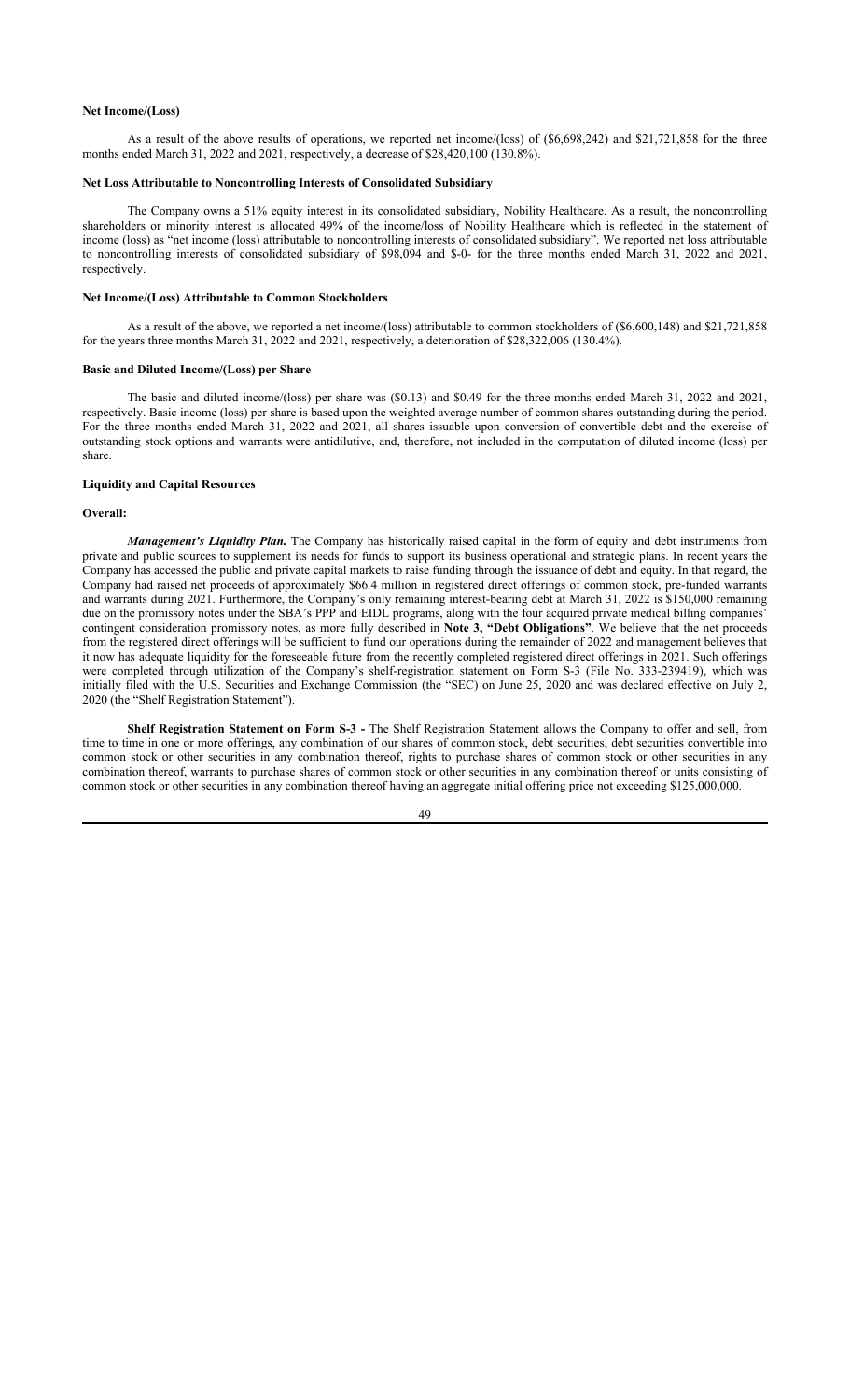Management believes that it has adequate funding to support its business operations for the foreseeable future as a result of the funds raised through these offerings.

**Cash, cash equivalents:** As of March 31, 2022, we had cash and cash equivalents with an aggregate balance of \$20,561,116, a decrease from a balance of \$32,007,792 at December 31, 2021. Summarized immediately below and discussed in more detail in the subsequent subsections are the main elements of the \$11,446,676 net decrease in cash during the three months ended March 31, 2022:

- **Operating activities**: \$6,055,672 of net cash used in operating activities. Net cash used in operating activities was \$6,055,672 and \$3,206,844 for the three months ended March 31, 2022 and 2021, respectively, an increase of \$2,848,828. The deterioration is attributable to the net loss incurred for the first quarter of 2022, the non-cash gain attributable to the change in value of the warrant derivative liability, the usage of cash to increase accounts receivable, prepaid expenses, and other operating assets during the three months ended March 31, 2022 compared to the same period in 2021.
- **Investing activities**: \$3,195,346 of net cash used in investing activities. Cash used in investing activities was \$3,195,346 and \$99,274 for the three months ended March 31, 2022 and 2021, respectively. During the three months ended March 31, 2022, we made capital expenditures for: (i) building improvements of the newly purchased office and warehouse building, and transportation assets; (ii) patent applications on our proprietary technology utilized in our new products and included in intangible assets; and (iii) the closing of a business and asset acquisition.
- **Financing activities**: \$2,195,658 of net cash used in financing activities. Cash used in financing activities was \$2,195,658 and cash provided by financing activities was \$66,570,600 for the three months ended March 31, 2022 and 2021, respectively. During the first three months of 2022 the Company repurchased its common stock on the open market pursuant to the stock repurchase plan, as well as principal payments on contingent consideration promissory notes. During 2021, we raised substantial funds through the completion of two registered direct offerings of our common stock.

#### **Commitments:**

We had \$20,561,116 of cash and cash equivalents and net positive working capital \$19,483,613 as of March 31, 2022. Accounts receivable and other receivables balances represented \$5,602,094 of our net working capital at March 31, 2022. We believe we will be able to collect our outstanding receivables on a timely basis and reduce the overall level during the balance of 2022, which would provide positive cash flow to support our operations during 2022. Inventory represents \$9,405,920 of our net working capital at March 31, 2022, and finished goods represented \$9,462,527 of total inventory at March 31, 2022. We are actively managing the level of inventory and our goal is to reduce such level during the balance of 2022 by our sales activities, the increase of which should provide additional cash flow to help support our operations during 2022.

## **Capital Expenditures:**

We had the following material commitments for capital expenditures at March 31, 2022:

*Stock Repurchase Program* - On December 6, 2021, the Board of Directors of the Company authorized the repurchase of up to \$10.0 million of the Company's outstanding common stock under the specified terms of a share repurchase program (the "Program"). Subsequent to March 31, 2022, the Company repurchased 1,280,387 shares of its common stock for \$1,415,382, in accordance with the Program. The Program does not obligate the Company to acquire any specific number of shares and shares may be repurchased in privately negotiated and/or open market transactions, including under plans complying with Rule 10b5-1 under the Securities Exchange Act of 1934, as amended.

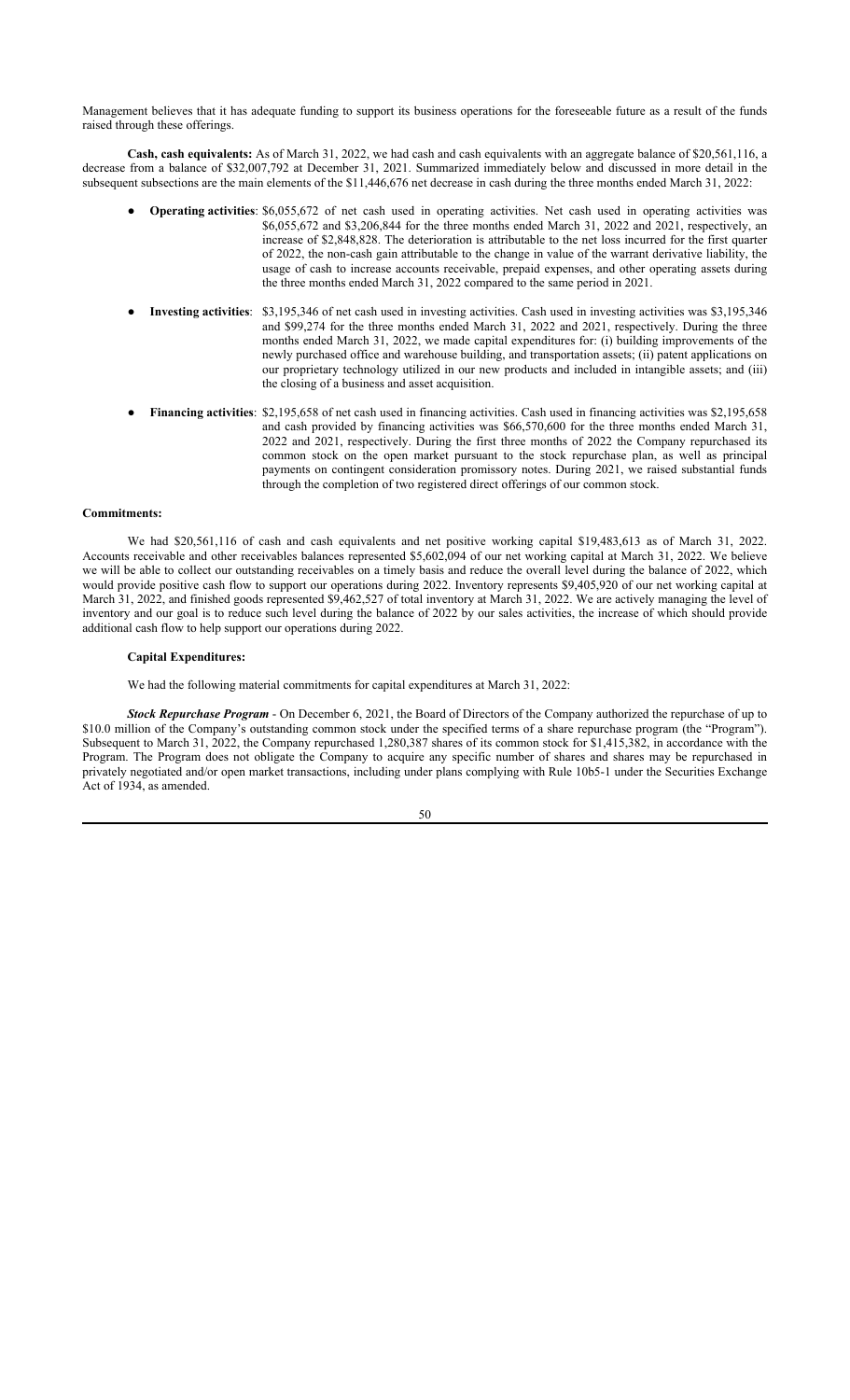*Lease commitments.* The following sets forth the operating lease right of use assets and liabilities as of March 31, 2022:

The following sets forth the operating lease right of use assets and liabilities as of March 31, 2022:

| <b>Assets:</b>                                   |           |
|--------------------------------------------------|-----------|
| Operating lease right of use assets              | 1,051,139 |
|                                                  |           |
| Liabilities:                                     |           |
| Operating lease obligations-current portion      | 402,313   |
| Operating lease obligations-less current portion | 717,021   |
| Total operating lease obligations                | 1,119,334 |

The components of lease expense were as follows for the three months ended March 31, 2022:

| Selling, general and administrative expenses |  |
|----------------------------------------------|--|
|                                              |  |

Following are the minimum lease payments for each year and in total:

| <b>Year ending December 31:</b>                  |   |            |
|--------------------------------------------------|---|------------|
| 2022 (April 1, to December 31, 2022)             | S | 374,088    |
| 2023                                             |   | 305,627    |
| 2024                                             |   | 245,761    |
| 2025                                             |   | 196,462    |
| Thereafter                                       |   | 175,113    |
| Total undiscounted minimum future lease payments |   | 1,297,051  |
| Imputed interest                                 |   | (177, 717) |
| Total operating lease liability                  |   | 1.119.334  |

*Debt obligations –* Outstanding debt obligations comprises the following:

|                                                                         | March 31,<br>2022 |           | December 31,<br>2021 |           |
|-------------------------------------------------------------------------|-------------------|-----------|----------------------|-----------|
| Economic injury disaster loan (EIDL)                                    |                   | 150,000   | \$                   | 150,000   |
| Contingent consideration promissory note - Nobility Healthcare Division |                   |           |                      |           |
| Acquisition                                                             |                   | 234,027   |                      | 317,212   |
| Contingent consideration promissory note - Nobility Healthcare Division |                   |           |                      |           |
| Acquisition                                                             |                   | 673,037   |                      | 650,000   |
| Contingent consideration promissory note – Nobility Healthcare Division |                   |           |                      |           |
| Acquisition                                                             |                   | 750,000   |                      |           |
| Contingent consideration promissory note – Nobility Healthcare Division |                   |           |                      |           |
| Acquisition                                                             |                   | 105,000   |                      |           |
| Debt obligations                                                        |                   | 1,912,064 |                      | 1,117,212 |
| Less: current maturities of debt obligations                            |                   | 662,717   |                      | 389,934   |
| Debt obligations, long-term                                             |                   | 1,249,347 |                      | 727,278   |

Debt obligations mature as follows as of March 31, 2022:

|                                           | March 31,<br>2022 |  |
|-------------------------------------------|-------------------|--|
| 2022 (April 1, 2022 to December 31, 2022) | 475,652<br>\$     |  |
| 2023                                      | 748,305           |  |
| 2024                                      | 546,856           |  |
| 2025                                      | 3,412             |  |
| 2026                                      | 3,542             |  |
| 2027 and thereafter                       | 134,297           |  |
|                                           |                   |  |
| Total                                     | 1,912,064         |  |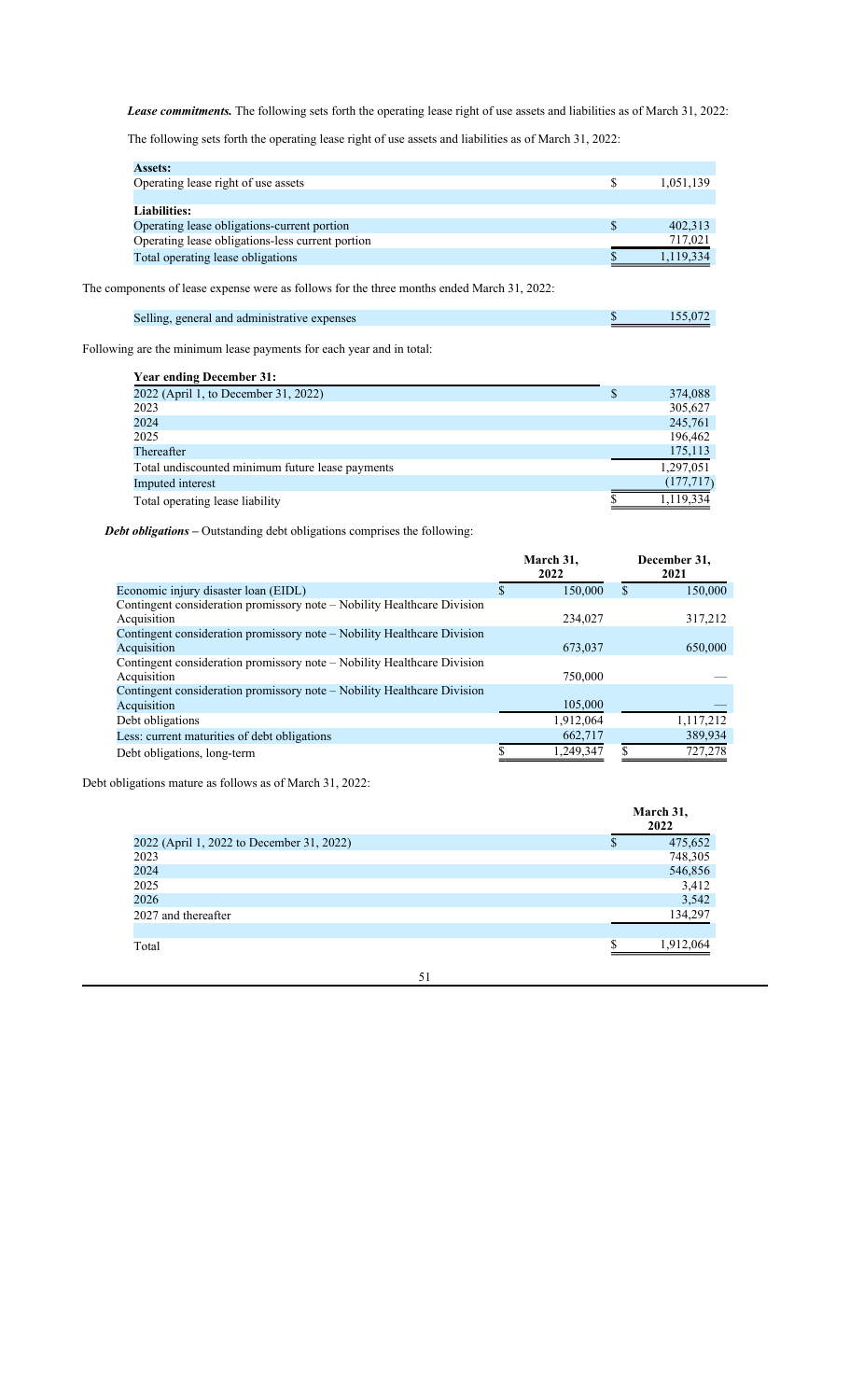# **Critical Accounting Estimates**

Our significant accounting policies are summarized in **Note 1, "Nature of Business and Summary of Significant Accounting Policies**," to our consolidated financial statements. While the selection and application of any accounting policy may involve some level of subjective judgments and estimates, we believe the following accounting policies and estimates are the most critical to our financial statements, potentially involve the most subjective judgments in their selection and application, and are the most susceptible to uncertainties and changing conditions:

- Revenue Recognition / Allowance for Doubtful Accounts;
- Allowance for Excess and Obsolete Inventory;
- Goodwill and other intangible assets;
- Warranty Reserves;
- Fair value of warrant derivative liabilities;
- Stock-based Compensation Expense;
- Fair value of warrants;
- Fair value of assets and liabilities acquired in business combinations; and
- Accounting for Income Taxes.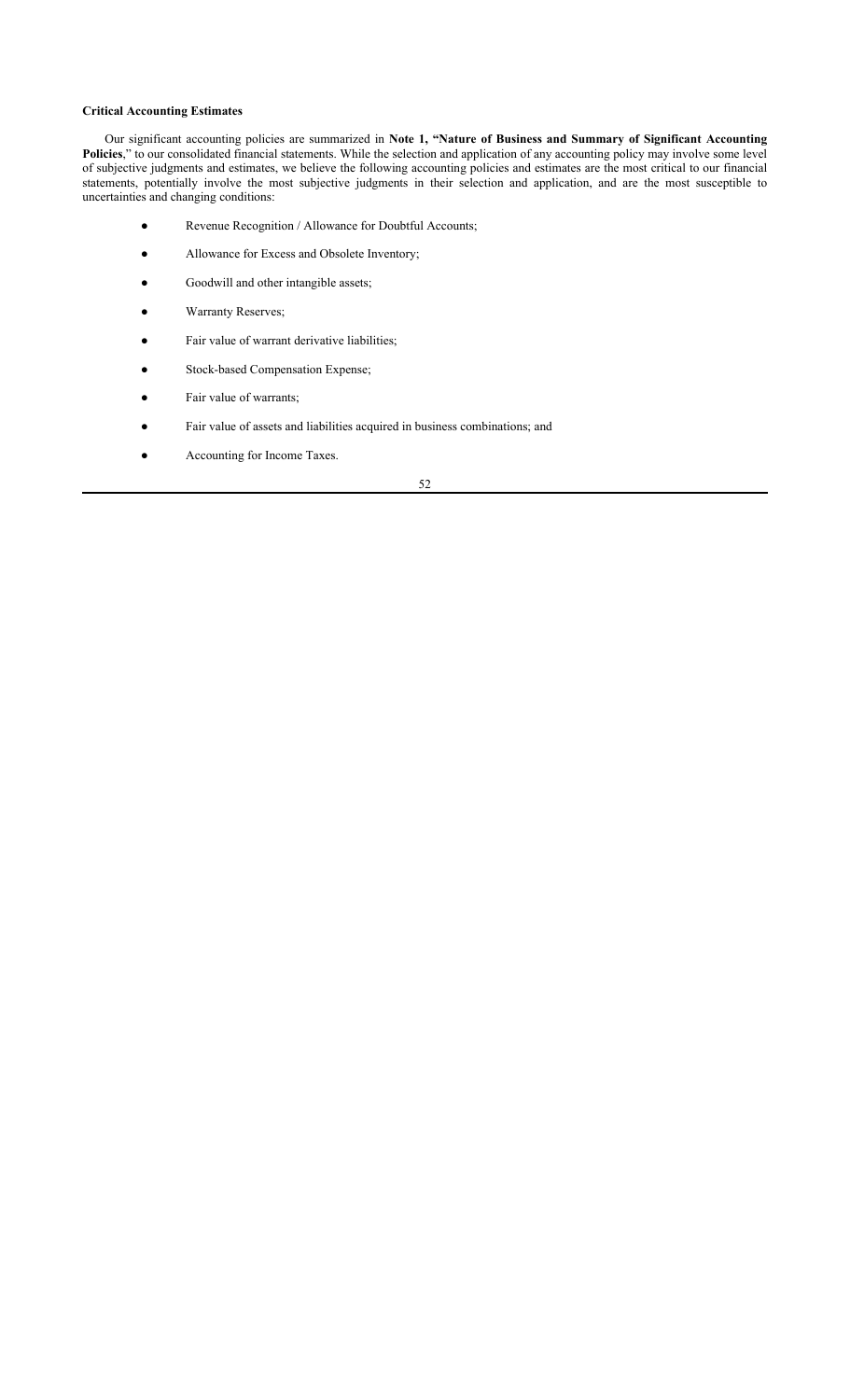*Revenue Recognition / Allowances for Doubtful Accounts.* Revenue is recognized for the shipment of products or delivery of service when all five of the following conditions are met:

- (i) Identify the contract with the customer;
- (ii) Identify the performance obligations in the contract;
- (iii) Determine the transaction price;
- (iv) Allocate the transaction price to the performance obligations in the contract; and
- (v) Recognize revenue when a performance obligation is satisfied.

We consider the terms and conditions of the contract and our customary business practices in identifying our contracts under ASC 606. We determine we have a contract when the customer order is approved, we can identify each party's rights regarding the services to be transferred, we can identify the payment terms for the services, we have determined the customer has the ability and intent to pay and the contract has commercial substance. At contract inception we evaluate whether the contract includes more than one performance obligation. We apply judgment in determining the customer's ability and intent to pay, which is based on a variety of factors, including the customer's historical payment experience or, in the case of a new customer, credit and financial information pertaining to the customer.

Performance obligations promised in a contract are identified based on the services and the products that will be transferred to the customer that are both capable of being distinct, whereby the customer can benefit from the service either on its own or together with other resources that are readily available from third parties or from us, and are distinct in the context of the contract, whereby the transfer of the services and the products is separately identifiable from other promises in the contract. Our performance obligations consist of (i) products, (ii) professional services, and (iii) extended warranties.

The transaction price is determined based on the consideration to which we expect to be entitled in exchange for transferring services to the customer. Variable consideration is included in the transaction price if, in our judgment it is probable that a significant future reversal of cumulative revenue under the contract will not occur. None of our contracts contain a significant financing component.

If the contract contains a single performance obligation, the entire transaction price is allocated to the single performance obligation. Contracts that contain multiple performance obligations require an allocation of the transaction price to each performance obligation based on the relative standalone selling price ("SSP").

Revenue for our video solutions segment is recognized at the time the related performance obligation is satisfied by transferring the control of the promised service to a customer. Revenue is recognized when control of the service is transferred to the customer, in an amount that reflects the consideration that we expect to receive in exchange for our services. We generate all our revenue from contracts with customers.

Revenue for our revenue cycle management segment is recorded on a net basis, as its primary source of revenue is its end-to end service fees. These service fees are reported as revenue monthly upon completion of our performance obligation to provide the agreed upon services.

Revenue for our ticketing segment is recorded on a gross or net basis based on management's assessment of whether we are acting as a principal or agent in the transaction. The determination is based upon the evaluation of control over the event ticket, including the right to sell the ticket, prior to its transfer to the ticket buyer.

We sell our tickets held in inventory, which consists of one performance obligation, being to transfer control of an event ticket to the buyer upon confirmation of the order. We act as the principal in these transactions as we own the ticket at the time of sale, therefore we control the ticket prior to transferring to the customer. In these transactions, revenue is recorded on a gross basis based on the value of the ticket and is recognized when an order is confirmed. Payment is typically due upon delivery of the ticket.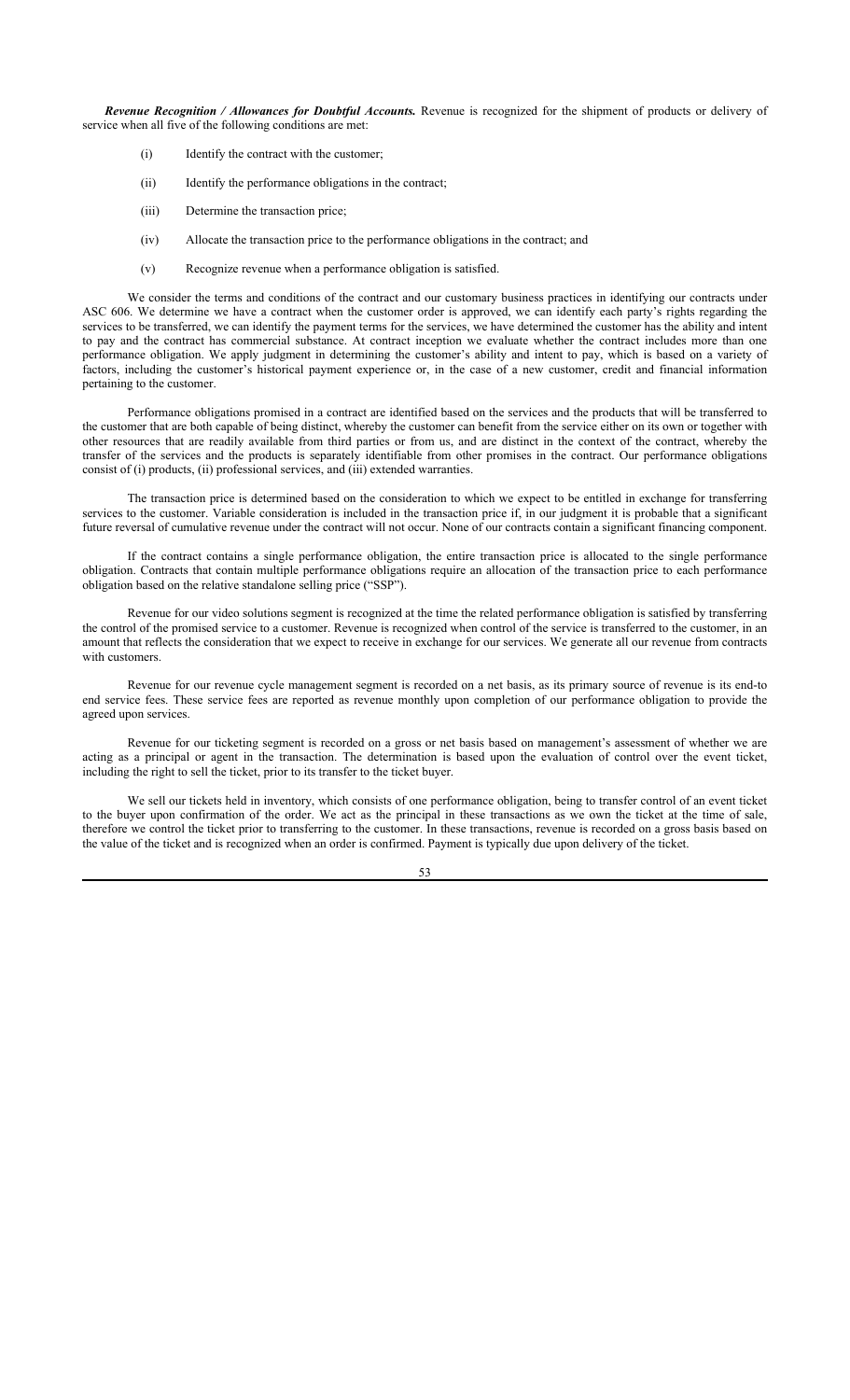We also act as an intermediary between buyers and sellers through the online secondary marketplace. Revenues derived from this marketplace primarily consist of service fees from ticketing operations, and consists of one primary performance obligation, which is facilitating the transaction between the buyer and seller, being satisfied at the time the order has been confirmed. As we do not control the ticket prior to the transfer, we act as an agent in these transactions. Revenue is recognized on a net basis, net of the amount due to the seller when an order is confirmed, the seller is then obligated to deliver the tickets to the buyer per the seller's listing. Payment is due at the time of sale.

We review all significant, unusual, or nonstandard shipments of product or delivery of services as a routine part of our accounting and financial reporting process to determine compliance with these requirements. Extended warranties are offered on selected products, and when a customer purchases an extended warranty, the associated proceeds are treated as contract liability and recognized over the term of the extended warranty.

For our video solutions segment, our principal customers are state, local, and federal law enforcement agencies, which historically have been low risks for uncollectible accounts. However, we have commercial customers and international distributors that present a greater risk for uncollectible accounts than such law enforcement customers and we consider a specific reserve for bad debts based on their individual circumstances. Our historical bad debts have been negligible, with less than \$258,000 charged off as uncollectible on cumulative revenues of \$248.0 million since we commenced deliveries during 2006.

For our ticketing segment, our customers are mainly online visitors that pay at the time of the transaction, and we collect the service fees charged with the transaction. Thus, leading to minimal risk for uncollectible accounts, to which we then consider a specific reserve for bad debts based on their individual circumstances. As we continue to learn more about the collectability related to this recent acquisition, we will track historical bad debts and continue to assess appropriate reserves.

For our revenue cycle management segment, our customers are mainly medium to large healthcare organizations that are charged monthly upon the execution of our services. Being these customers are healthcare organizations with minimal risk for uncollectible accounts, we consider a specific reserve for bad debts based on their individual circumstances. As we continue to learn more about the collectability related to this recently added segment, we will track historical bad debts and continue to assess appropriate reserves.

*Allowance for Excess and Obsolete Inventory.* We record valuation reserves on our inventory for estimated excess or obsolete inventory items. The amount of the reserve is equal to the difference between the cost of the inventory and the estimated market value based upon assumptions about future demand and market conditions. On a quarterly basis, management performs an analysis of the underlying inventory to identify reserves needed for excess and obsolescence. Management uses its best judgment to estimate appropriate reserves based on this analysis. In addition, we adjust the carrying value of inventory if the current market value of that inventory is below its cost.

Inventories consisted of the following at March 31, 2022 and December 31, 2021:

|                                                                    | March 31,<br>2022 |             | December 31,<br>2021 |             |
|--------------------------------------------------------------------|-------------------|-------------|----------------------|-------------|
| Raw material and component parts-video solutions segment           |                   | 3,839,796   | S                    | 3,062,046   |
| Work-in-process- video solutions segment                           |                   | 56          |                      |             |
| Finished goods - video solutions segment                           |                   | 7,990,526   |                      | 8,410,307   |
| Finished goods – ticketing segment                                 |                   | 1,472,002   |                      | 2,102,272   |
| Subtotal                                                           |                   | 13,302,380  |                      | 13,574,625  |
| Reserve for excess and obsolete inventory– video solutions segment |                   | (3,334,829) |                      | (3,353,458) |
| Reserve for excess and obsolete inventory – ticketing segment      |                   | (561, 631)  |                      | (561, 631)  |
| Total inventories                                                  |                   | 9,405,920   |                      | 9,659,536   |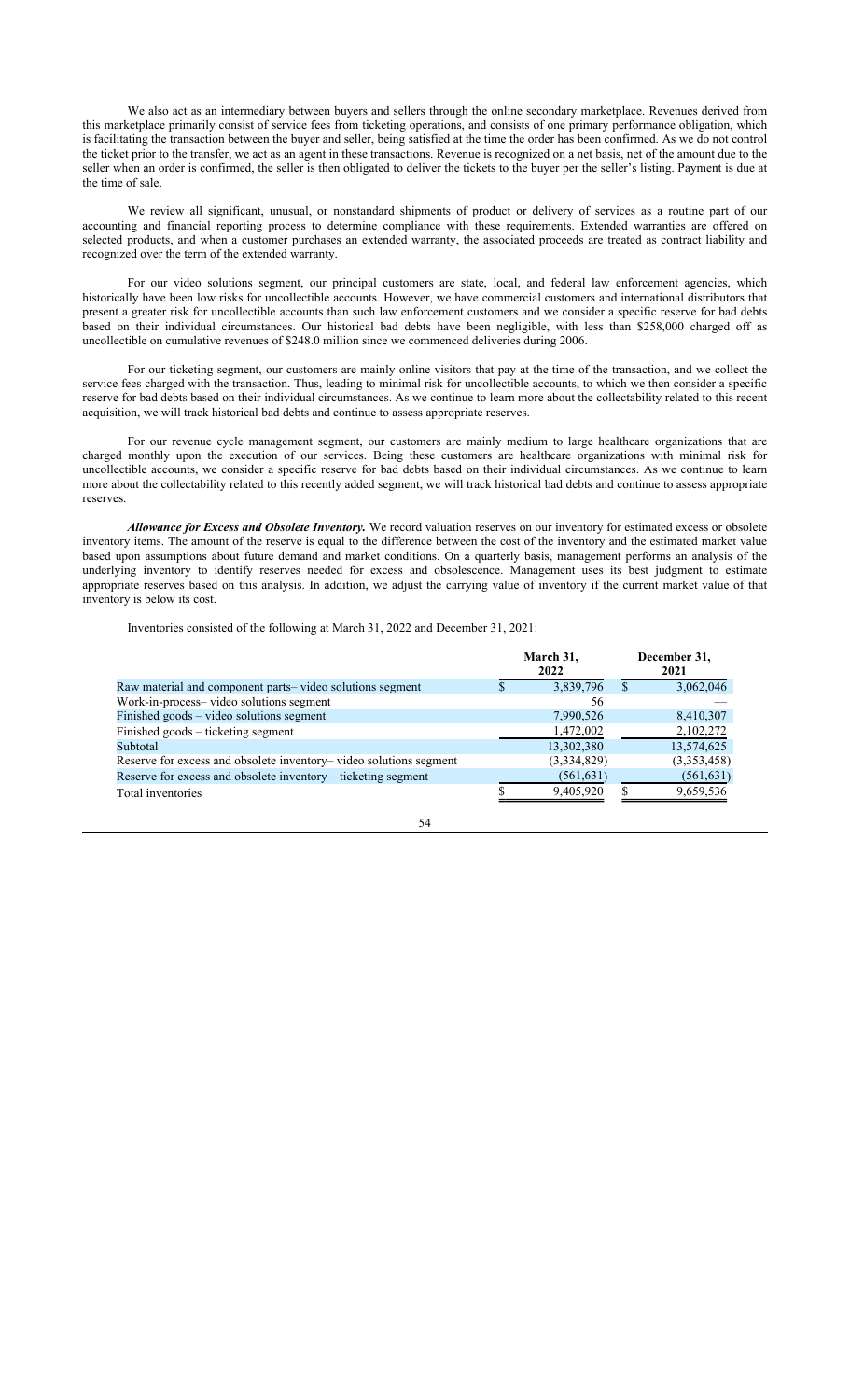We balance the need to maintain strategic inventory levels to ensure competitive delivery performance to our customers against the risk of inventory obsolescence due to changing technology and customer requirements. As reflected above, our inventory reserves represented 29.3% of the gross inventory balance at March 31, 2022, compared to 28.8% of the gross inventory balance at December 31, 2021. We had \$3,896,460 and \$3,915,089 in reserves for obsolete and excess inventories at March 31, 2022 and December 31, 2021, respectively. Total raw materials and component parts were \$3,839,796 and \$3,062,046 at March 31, 2022 and December 31, 2021, respectively, an increase of \$777,750 (25%). Finished goods balances were \$9,462,528 and \$10,512,579 at March 31, 2022 and December 31, 2021, respectively, a decrease of \$1,050,051 (10%). The decrease in finished goods was primarily attributable to a reduction in ticketing inventory of \$630,270 at March 31, 2022 compared to December 31, 2021. The slight decrease in the inventory reserve is primarily due to the reduction in finished goods that had a reserve placed on them prior to sale. The remaining reserve for inventory obsolescence is generally provided for the level of component parts of the older versions of our printed circuit boards and the phase out of our DVM-750, DVM-500 Plus and LaserAlly legacy products. Additionally, the Company determined a reasonable reserve for inventory held at the ticket operating segment, in which some inventory items sell below cost or go unsold, thus having to be fully written-off following the event date. We believe the reserves are appropriate given our inventory levels at March 31, 2022.

If actual future demand or market conditions are less favorable than those projected by management or significant engineering changes to our products that are not anticipated and appropriately managed, additional inventory write-downs may be required in excess of the inventory reserves already established.

*Goodwill and other intangible assets.* When we acquire a business, we determine the fair value of the assets acquired and liabilities assumed on the date of acquisition, which may include a significant amount of intangible assets such as customer relationships, software and content, as well as goodwill. When determining the fair values of the acquired intangible assets, we consider, among other factors, analyses of historical financial performance and an estimate of the future performance of the acquired business. The fair values of the acquired intangible assets are primarily calculated using an income approach that relies on discounted cash flows. This method starts with a forecast of the expected future net cash flows for the asset and then adjusts the forecast to present value by applying a discount rate that reflects the risk factors associated with the cash flow streams. We consider this approach to be the most appropriate valuation technique because the inherent value of an acquired intangible asset is its ability to generate future income. In a typical acquisition, we engage a third-party valuation expert to assist us with the fair value analyses for acquired intangible assets.

Determining the fair values of acquired intangible assets requires us to exercise significant judgment. We select reasonable estimates and assumptions based on evaluating a number of factors, including, but not limited to, marketplace participants, consumer awareness and brand history. Additionally, there are significant judgments inherent in discounted cash flows such as estimating the amount and timing of projected future cash flows, the selection of discount rates, hypothetical royalty rates and contributory asset capital charges. Specifically, the selected discount rates are intended to reflect the risk inherent in the projected future cash flows generated by the underlying acquired intangible assets.

Determining an acquired intangible asset's useful life also requires significant judgment and is based on evaluating a number of factors, including, but not limited to, the expected use of the asset, historical client retention rates, consumer awareness and trade name history, as well as any contractual provisions that could limit or extend an asset's useful life.

The Company's goodwill is evaluated in accordance with FASB ASC Topic 350, which requires goodwill to be assessed for impairment at least annually and whenever events or changes in circumstances indicate that the carrying value of goodwill may not be recoverable. In addition, an impairment evaluation of our amortizable intangible assets may also be performed if events or circumstances indicate potential impairment. Among the factors that could trigger an impairment review are current operating results that do not align with our annual plan or historical performance; changes in our strategic plans or the use of our assets; restructuring charges or other changes in our business segments; competitive pressures and changes in the general economy or in the markets in which we operate; and a significant decline in our stock price and our market capitalization relative to our net book value.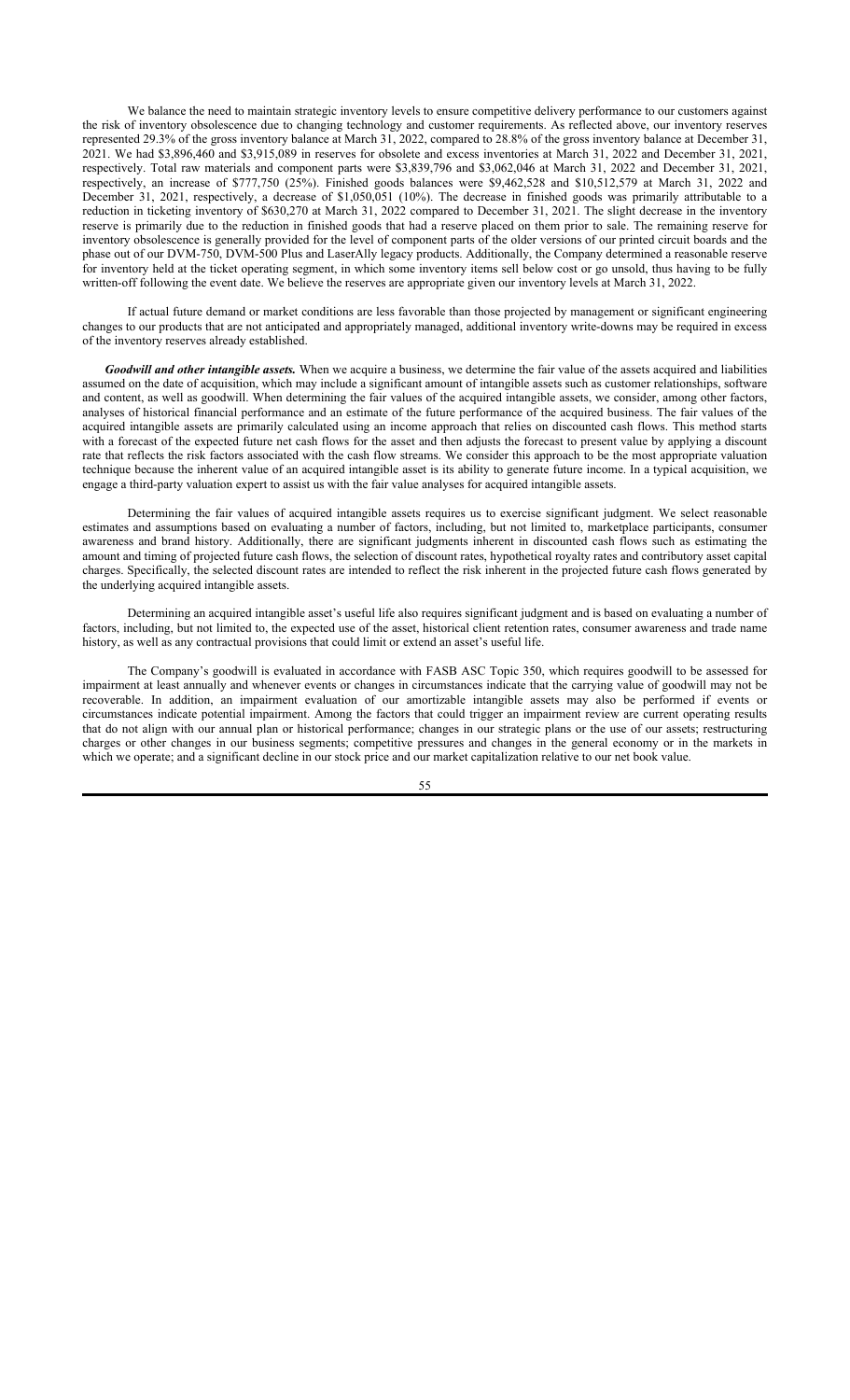When performing our annual assessment of the recoverability of goodwill, we initially perform a qualitative analysis evaluating whether any events or circumstances occurred or exist that provide evidence that it is more likely than not that the fair value of any of our reporting units is less than the related carrying amount. If we do not believe that it is more likely than not that the fair value of any of our reporting units is less than the related carrying amount, then no quantitative impairment test is performed. However, if the results of our qualitative assessment indicate that it is more likely than not that the fair value of a reporting unit is less than its respective carrying amount, then we perform a two-step quantitative impairment test.

Evaluating the recoverability of goodwill requires judgments and assumptions regarding future trends and events. As a result, both the precision and reliability of our estimates are subject to uncertainty. Among the factors that we consider in our qualitative assessment are general economic conditions and the competitive environment; actual and projected reporting unit financial performance; forward-looking business measurements; and external market assessments. To determine the fair values of our reporting units for a quantitative analysis, we typically utilize detailed financial projections, which include significant variables, such as projected rates of revenue growth, profitability and cash flows, as well as assumptions regarding discount rates, the Company's weighted average cost of capital and other data.

Our most recent annual impairment test of goodwill was a qualitative analysis conducted as of December 31, 2021 that indicated no impairment. Subsequent to completing our 2021 annual impairment test, no events or changes in circumstances were noted that required an interim goodwill impairment test. Note 1 — Nature of Business and Summary of Significant Accounting Policies and Note 10 — Goodwill and Other Intangible Assets in the Notes to Consolidated Financial Statements provide additional information regarding the Company's goodwill and other intangible assets.

*Warranty Reserves.* We generally provide up to a two-year parts and labor standard warranty on our products to our customers. Provisions for estimated expenses related to product warranties are made at the time products are sold. These estimates are established using historical information on the nature, frequency, and average cost of claims. We actively study trends of claims and take action to improve product quality and minimize claims. Our warranty reserves were decreased to \$10,582 as of March 31, 2022 compared to \$13,742 as of December 31, 2021 as we begin to slow our warranty exposures through the roll-off of DVM-750 and DVM-800 units from warranty coverage. Standard warranty exposure on the DVM-800 and DVM-250plus are the responsibility of the contract manufacturers which reduced our overall warranty exposure as these are very popular products in our line. There is a risk that we will have higher warranty claim frequency rates and average cost of claims than our history has indicated on our legacy mirror products on our new products for which we have limited experience. Actual experience could differ from the amounts estimated requiring adjustments to these liabilities in future periods.

*Warrant derivative liabilities.* On January 14, 2021 and February 1, 2021, the Company issued warrants to purchase a total of 42,550,000 shares of Common Stock. The warrant terms provide for net cash settlement outside the control of the Company under certain circumstances in the event of tender offers. As such, the Company is required to treat these warrants as derivative liabilities which are valued at their estimated fair value at their issuance date and at each reporting date with any subsequent changes reported in the consolidated statements of operations as the change in fair value of warrant derivative liabilities. Furthermore, the Company revalues the fair value of warrant derivative liability as of the date the warrant is exercised with the resulting warrant derivative liability transitioned to equity.

The Company has utilized the following assumptions in its Black-Scholes option valuation model to calculate the estimated fair value of the warrant derivative liabilities as of their date of issuance and as of March 31, 2022:

|                                          | <b>Issuance date</b><br>assumptions |               | <b>March 31, 2022</b><br>assumptions |
|------------------------------------------|-------------------------------------|---------------|--------------------------------------|
| Volatility - range                       | $106.6 - 166.6\%$                   |               | 104.1%                               |
| Risk-free rate                           | $0.08 - 0.49\%$                     |               | 2.42%                                |
| Dividend                                 | $0\%$                               |               | 0%                                   |
| Remaining contractual term               | $0.01 - 5$ years                    |               | $3.8 - 4.5$ years                    |
| Exercise price                           | $2.80 - 3.25$                       | <sup>\$</sup> | 3.25                                 |
| Common stock issuable under the warrants | 42,550,000                          |               | 24,300,000                           |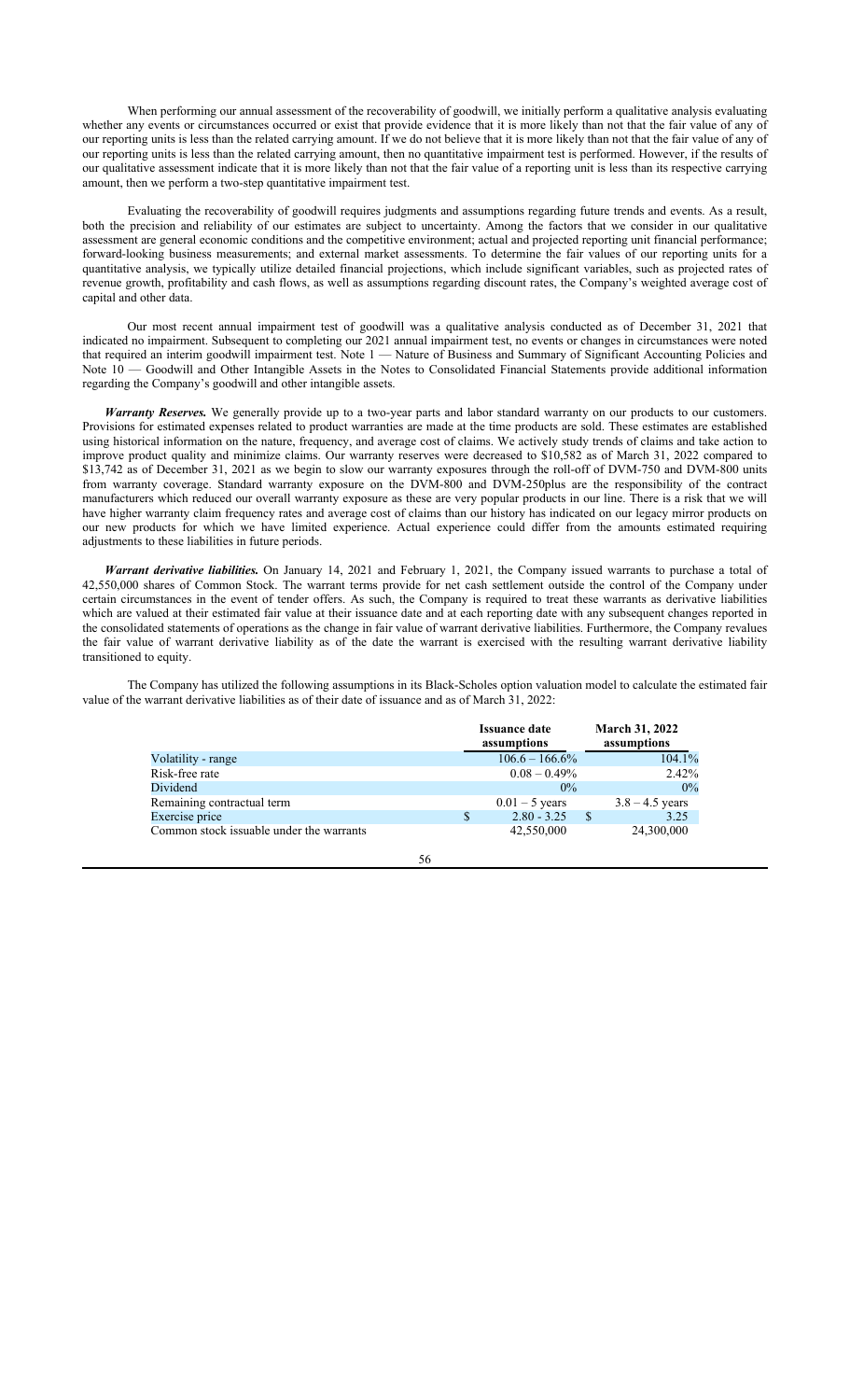*Stock-based Compensation Expense***.** We grant stock options to our employees and directors and such benefits provided are sharebased payment awards which require us to make significant estimates related to determining the value of our share-based compensation. Our expected stock-price volatility assumption is based on historical volatilities of the underlying stock that are obtained from public data sources and there were 25,000 stock options granted during the three months ended March 31, 2022.

If factors change and we develop different assumptions in future periods, the compensation expense that we record in the future may differ significantly from what we have recorded in the current period. There is a high degree of subjectivity involved when using option pricing models to estimate share-based compensation. Changes in the subjective input assumptions can materially affect our estimates of fair values of our share-based compensation. Certain share-based payment awards, such as employee stock options, may expire worthless or otherwise result in zero intrinsic value compared to the fair values originally estimated on the grant date and reported in our financial statements. Alternatively, values may be realized from these instruments that are significantly in excess of the fair values originally estimated on the grant date and reported in our financial statements. Although the fair value of employee share-based awards is determined using an established option pricing model, that value may not be indicative of the fair value observed in a willing buyer/willing seller market transaction. In addition, we account for forfeitures as they occur.

*Accounting for Income Taxes.* Accounting for income taxes requires significant estimates and judgments on the part of management. Such estimates and judgments include, but are not limited to, the effective tax rate anticipated to apply to tax differences that are expected to reverse in the future, the sufficiency of taxable income in future periods to realize the benefits of net deferred tax assets and net operating losses currently recorded and the likelihood that tax positions taken in tax returns will be sustained on audit.

As required by authoritative guidance, we record deferred tax assets or liabilities based on differences between financial reporting and tax bases of assets and liabilities using currently enacted rates that will be in effect when the differences are expected to reverse. Authoritative guidance also requires that deferred tax assets be reduced by a valuation allowance if it is more likely than not that all or some portion of the deferred tax asset will not be realized. As of March 31, 2022, we have fully reserved all of our deferred tax assets. Based on a review of our deferred tax assets and recent operating performance, we determined that our valuation allowance should be decreased by \$7,615,000 to a balance of \$16,980,000 to fully reserve our deferred tax assets at December 31, 2021. We determined that it was appropriate to continue to provide a full valuation reserve on our net deferred tax assets as of March 31, 2022, because of the overall net operating loss carryforwards available. We expect to continue to maintain a full valuation allowance until we determine that we can sustain a level of profitability that demonstrates our ability to realize these assets. To the extent we determine that the realization of some or all of these benefits is more likely than not based upon expected future taxable income, a portion or all of the valuation allowance will be reversed. Such a reversal would be recorded as an income tax benefit and, for some portion related to deductions for stock option exercises, an increase in shareholders' equity.

As required by authoritative guidance, we have performed a comprehensive review of our portfolio of uncertain tax positions in accordance with recognition standards established by the FASB, an uncertain tax position represents our expected treatment of a tax position taken in a filed tax return or planned to be taken in a future tax return, that has not been reflected in measuring income tax expense for financial reporting purposes. We have no recorded liability as of March 31, 2022 representing uncertain tax positions.

We have generated substantial deferred income tax assets related to our operations primarily from the charge to compensation expense taken for stock options, certain tax credit carryforwards and net operating loss carryforwards. For us to realize the income tax benefit of these assets, we must generate sufficient taxable income in future periods when such deductions are allowed for income tax purposes. In some cases where deferred taxes were the result of compensation expense recognized on stock options, our ability to realize the income tax benefit of these assets is also dependent on our share price increasing to a point where these options have intrinsic value at least equal to the grant date fair value and are exercised. In assessing whether a valuation allowance is needed in connection with our deferred income tax assets, we have evaluated our ability to generate sufficient taxable income in future periods to utilize the benefit of the deferred income tax assets. We continue to evaluate our ability to use recorded deferred income tax asset balances. If we fail to generate taxable income for financial reporting in future years, no additional tax benefit would be recognized for those losses, since we will not have accumulated enough positive evidence to support our ability to utilize net operating loss carryforwards in the future. Therefore, we may be required to increase our valuation allowance in future periods should our assumptions regarding the generation of future taxable income not be realized.

## **Inflation and Seasonality**

Inflation has not materially affected us during the past fiscal year. We do not believe that our Video Solutions and Revenue Cycle Management segments business is seasonal in nature, however; the Ticketing Segment is expected to generate higher revenues during the second half of the calendar year than in the first half.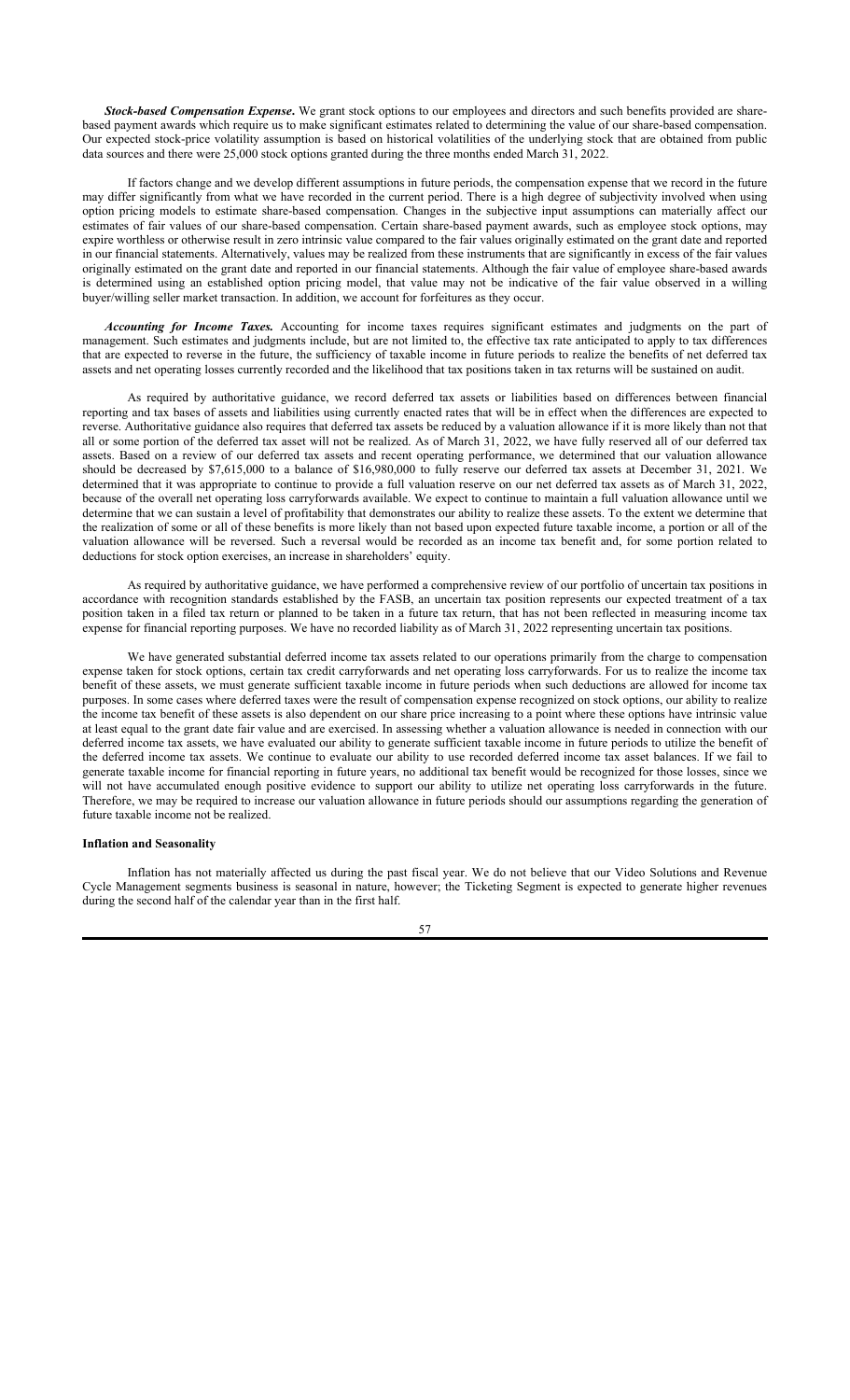## **Item 3. Quantitative and Qualitative Disclosures about Market Risk.**

Not Applicable.

# **Item 4. Controls and Procedures.**

## **Evaluation of Disclosure Controls and Procedures**

The Company maintains disclosure controls and procedures, as such terms are defined in Rules 13a-15(e) under the Exchange Act. The Company, under the supervision and with the participation of its management, including its Chief Executive Officer and Chief Financial Officer, has evaluated the effectiveness of the design and operation of such disclosure controls and procedures for this Report. Based upon that evaluation, the Chief Executive Officer and Chief Financial Officer have concluded that the Company's disclosure controls and procedures were effective as of March 31, 2022 to provide reasonable assurance that material information required to be disclosed by the Company in this Report was recorded, processed, summarized and communicated to the Company's management as appropriate and within the time periods specified in SEC rules and forms.

#### **Changes in Internal Control over Financial Reporting**

There have not been any changes in the Company's internal control over financial reporting, as such term is defined in Rules 13a-15(f) and 15d-15(f) under the Exchange Act, during the Company's last fiscal quarter that have materially affected, or are reasonably likely to materially affect, its internal control over financial reporting.

#### **PART II – OTHER INFORMATION**

## **Item 1. Legal Proceedings.**

The information regarding certain legal proceedings in which we are involved as set forth in Note 11 – Contingencies of the Notes to the Condensed Consolidated Financial Statements (Part I, Item 1 of this Quarterly Report on Form 10-Q) is incorporated by reference into this Item 1.

In addition to such legal proceedings, we are faced with or involved in various other claims and legal proceedings arising in the normal course of our businesses. At this time, we do not believe any material losses under such other claims and proceedings to be probable. While the ultimate outcome of such claims or legal proceedings cannot be predicted with certainty, it is in the opinion of management, after consultation with legal counsel, that the final outcome in such proceedings, in the aggregate, would not have a material adverse effect on our consolidated financial condition, results of operations or cash flows.

#### **Item 1A. Risk Factors.**

As a smaller reporting company, we are not required to provide the information required by this Item.

## **Item 2. Unregistered Sales of Equity Securities and Use of Proceeds.**

## *Purchases of Equity Securities by the Issuer*

On December 6, 2021, the board of directors of the Company authorized the repurchase of up to \$10.0 million of the Company's outstanding common stock under the specified terms of a share repurchase program (the "Program"). During the three months ended March 31, 2022, the Company repurchased 1,876,034 shares of its common stock for \$2,063,768, in accordance with the Program. The Program does not obligate the Company to acquire any specific number of shares and shares may be repurchased in privately negotiated and/or open market transactions, including under plans complying with Rule 10b5-1 under the Securities Exchange Act of 1934, as amended (the "Exchange Act").

| Period          | <b>Total Number</b><br>of<br><b>Shares</b><br>Purchased | <b>Average Price</b><br>Paid per<br><b>Shares</b> | <b>Total Number</b><br>of<br><b>Shares</b><br><b>Purchased as</b><br><b>Part of Publicly</b><br>Announced<br>Program | <b>Maximum</b><br>Approximate<br><b>Dollar Value of</b><br><b>Shares that May</b><br><b>Yet Be</b><br><b>Purchased</b><br><b>Under the</b><br>Program |
|-----------------|---------------------------------------------------------|---------------------------------------------------|----------------------------------------------------------------------------------------------------------------------|-------------------------------------------------------------------------------------------------------------------------------------------------------|
| January 2022    | 697,093                                                 | 1.11                                              | 697,093                                                                                                              |                                                                                                                                                       |
| February 2022   | 692,984                                                 | 1.12                                              | 692,984                                                                                                              |                                                                                                                                                       |
| March 2022      | 485,957                                                 | 1.06                                              | 485,957                                                                                                              |                                                                                                                                                       |
| Total all plans | 1,876,034<br>58                                         | 1.10                                              | 1,876,034                                                                                                            | 5,961,153                                                                                                                                             |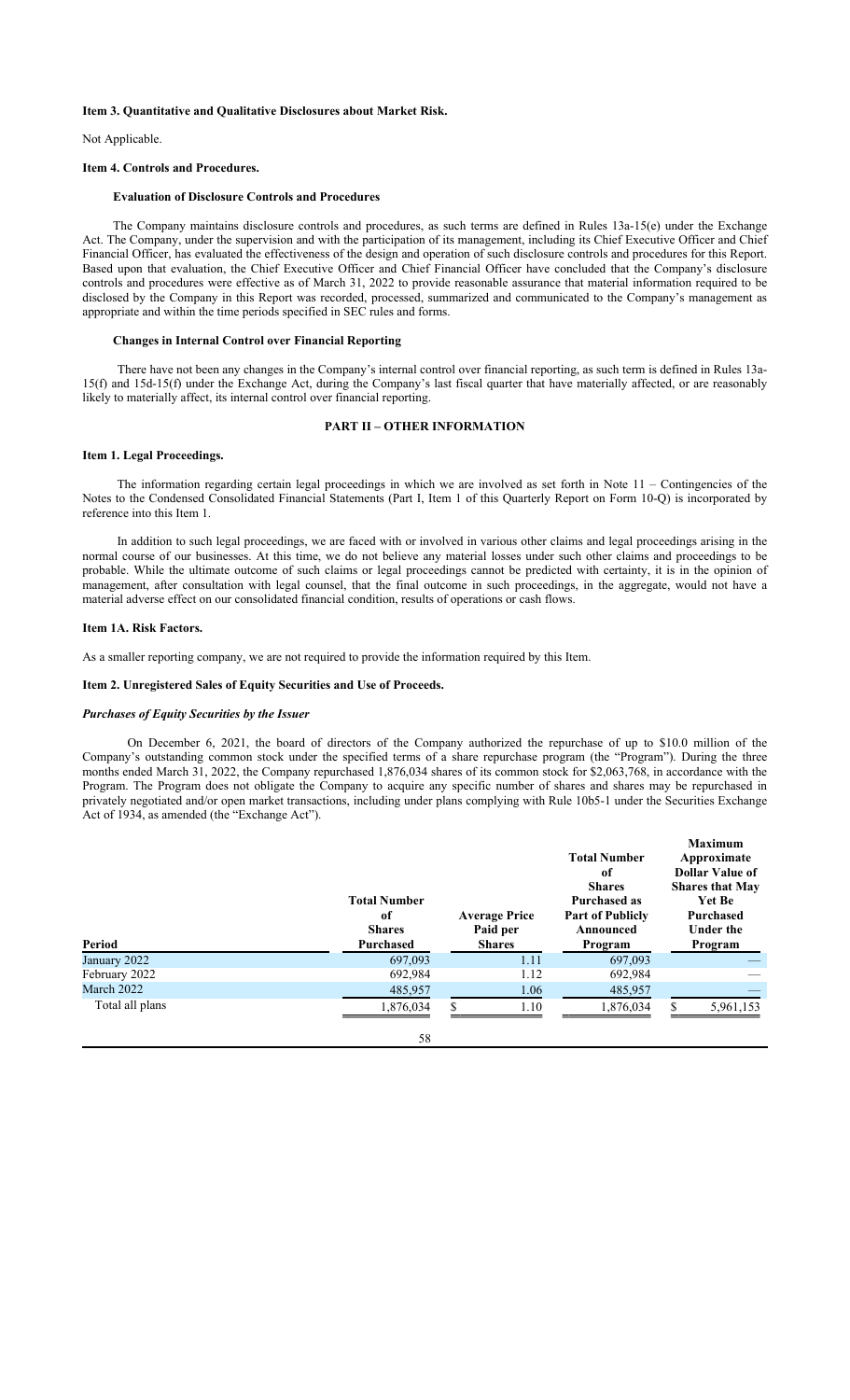# **Item 3. Defaults upon Senior Securities.**

Not applicable.

**Item 4. Mine Safety Disclosures.**

Not applicable.

# **Item 5. Other Information.**

Not applicable.

## **Item 6. Exhibits.**

(a) Exhibits.

- 31.1 Certificate of Stanton E. Ross pursuant to Rule 13a-14(a) under the Securities and Exchange Act of 1934, as amended.
- 31.2 Certificate of Thomas J. Heckman pursuant to Rule 13a-14(a) under the Securities and Exchange Act of 1934, as amended.
- 32.1 Certificate of Stanton E. Ross pursuant to Rule 13a-14(b) under the Securities and Exchange Act of 1934, as amended.
- 32.2 Certificate of Thomas J. Heckman pursuant to Rule 13a-14(b) under the Securities and Exchange Act of 1934, as amended.
- 101.INS Inline XBRL Instance Document
- 101.SCH Inline XBRL Schema Document
- 101.CAL Inline XBRL Calculation Linkbase Document
- 101.DEF Inline XBRL Definition Linkbase Document
- 101.LAB Inline XBRL Label Linkbase Document
- 101.PRE Inline XBRL Presentation Linkbase Document

104 Cover Page Interactive Data File (Embedded within the Inline XBRL document and included in Exhibit)

In accordance with SEC Release 33-8238, Exhibits 32.1 and 32.2 are being furnished and not filed.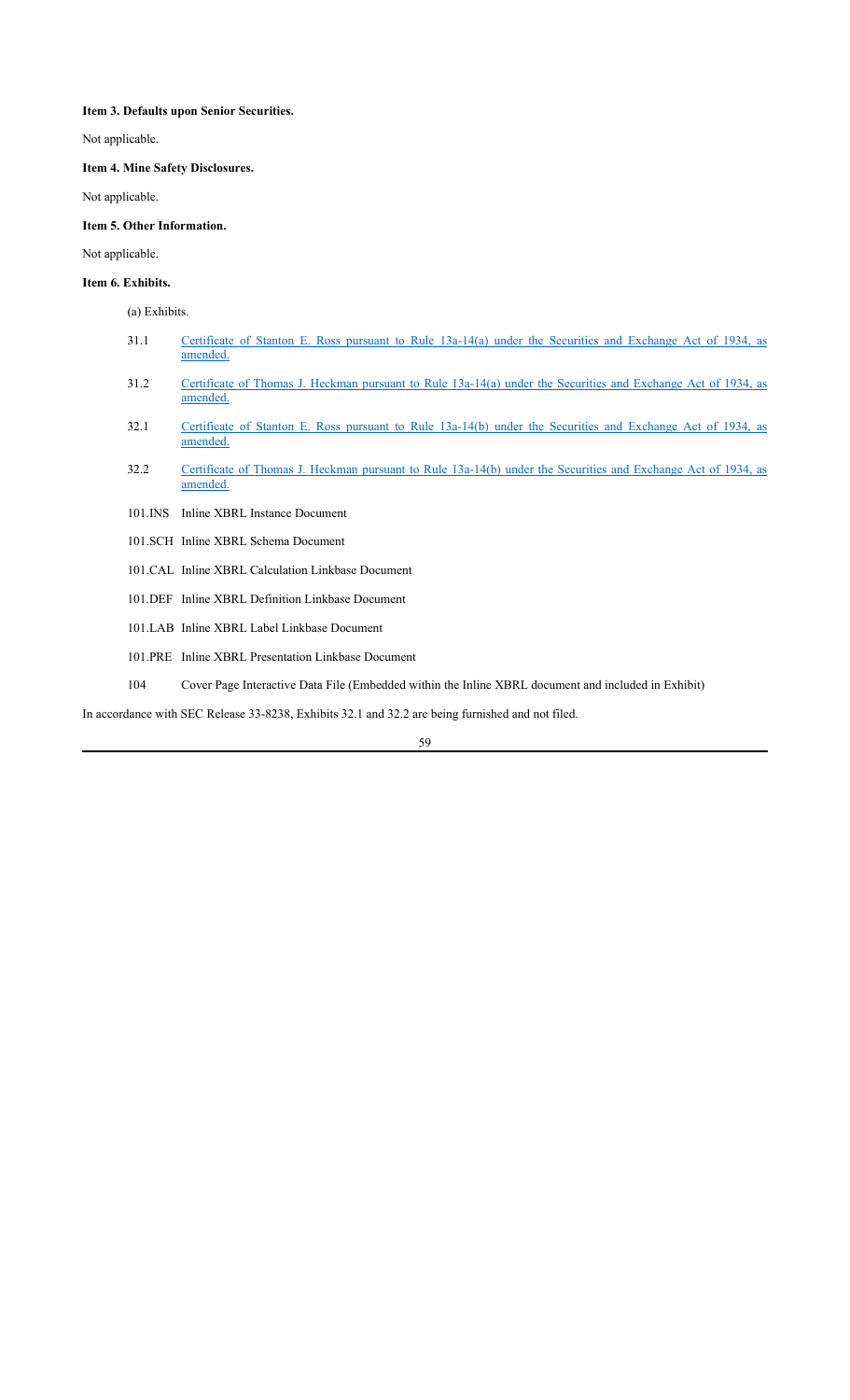# **SIGNATURES**

Pursuant to the requirements of the Securities Exchange Act of 1934, the registrant has duly caused this report to be signed on its behalf by the undersigned thereunto duly authorized.

Date: May 20, 2022

# **DIGITAL ALLY, INC.**

By: */s/ STANTON E. ROSS*

Name:Stanton E. Ross Title: President and Chief Executive Officer

By: */s/ THOMAS J. HECKMAN*

Name: Thomas J. Heckman Title: Chief Financial Officer, Secretary and Treasurer (Principal Financial and Accounting Officer)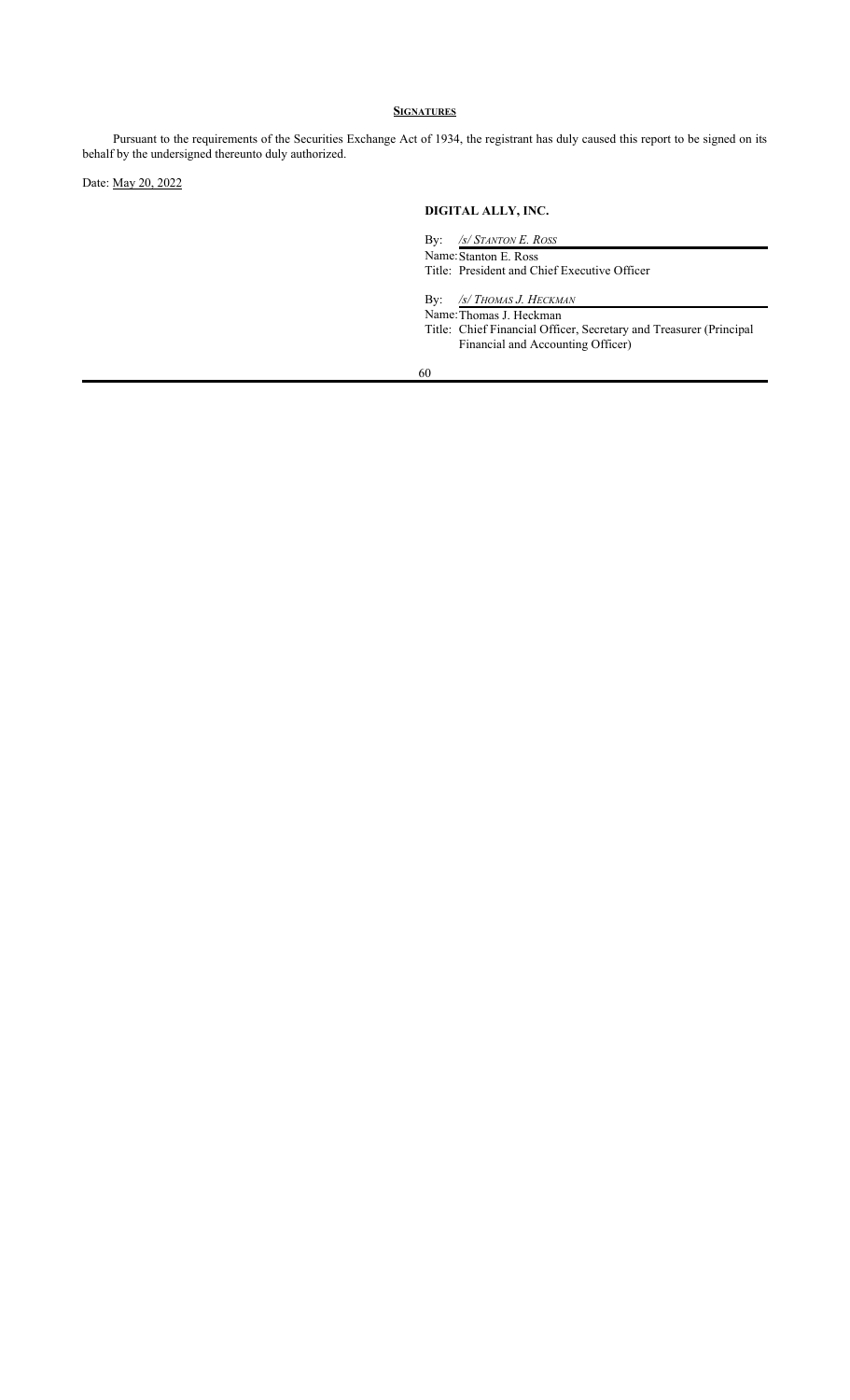## **EXHIBIT 31.1**

# **DIGITAL ALLY, INC.**

CERTIFICATIONS

## PURSUANT TO SECTION 302 OF THE SARBANES-OXLEY ACT OF 2002

I, **Stanton E. Ross**, Chief Executive Officer of Digital Ally, Inc., certify that:

- 1. I have reviewed this report on Form 10-Q for the three months ended March 31, 2022 of Digital Ally, Inc.
- 2. Based on my knowledge, this report does not contain any untrue statement of a material fact or omit to state a material fact necessary to make the statements made, in light of the circumstances under which such statements were made, not misleading with respect to the period covered by this report.
- 3. Based on my knowledge, the financial statements, and other financial information included in this report, fairly present in all material respects the financial condition, results of operations and cash flows of the registrant as of, and for, the periods presented in this report.
- 4. The registrant's other certifying officer(s) and I are responsible for establishing and maintaining disclosure controls and procedures (as defined in Exchange Act Rules 13a-15(e) and 15d-15(e)) and internal control over financial reporting (as defined in Exchange Act Rules 13a-15(f) and 15d-15(f)) for the registrant and have:
	- (a) Designed such disclosure controls and procedures, or caused such disclosure controls and procedures to be designed under our supervision, to ensure that material information relating to the registrant, including its consolidated subsidiaries, is made known to us by others within those entities, particularly during the period in which this report is being prepared;
	- (b) Designed such internal control over financial reporting, or caused such internal control over financial reporting to be designed under our supervision, to provide reasonable assurance regarding the reliability of financial reporting and the preparation of financial statements for external purposes in accordance with generally accepted accounting principles;
	- (c) Evaluated the effectiveness of the registrant's disclosure controls and procedures and presented in this report our conclusions about the effectiveness of the disclosure controls and procedures, as of the end of the period covered by this report based on such evaluation; and
	- (d) Disclosed in this report any change in the registrant's internal control over financial reporting that occurred during the registrant's most recent fiscal quarter (the registrant's fourth fiscal quarter in the case of an annual report) that has materially affected, or is reasonably likely to materially affect, the registrant's internal control over financial reporting.
- 5. The registrant's other certifying officer(s) and I have disclosed, based on our most recent evaluation of internal control over financial reporting, to the registrant's auditors and the audit committee of registrant's board of directors (or persons performing the equivalent functions):
	- (a) All significant deficiencies and material weaknesses in the design or operation of internal control over financial reporting which are reasonably likely to adversely affect the registrant's ability to record, process, summarize and report financial information; and
	- (b) Any fraud, whether or not material, that involves management or other employees who have a significant role in the registrant's internal controls over financial reporting.

Date: May 20, 2022

*/s/ Stanton E. Ross* **STANTON E. ROSS** Chief Executive Officer (Principal Executive Officer)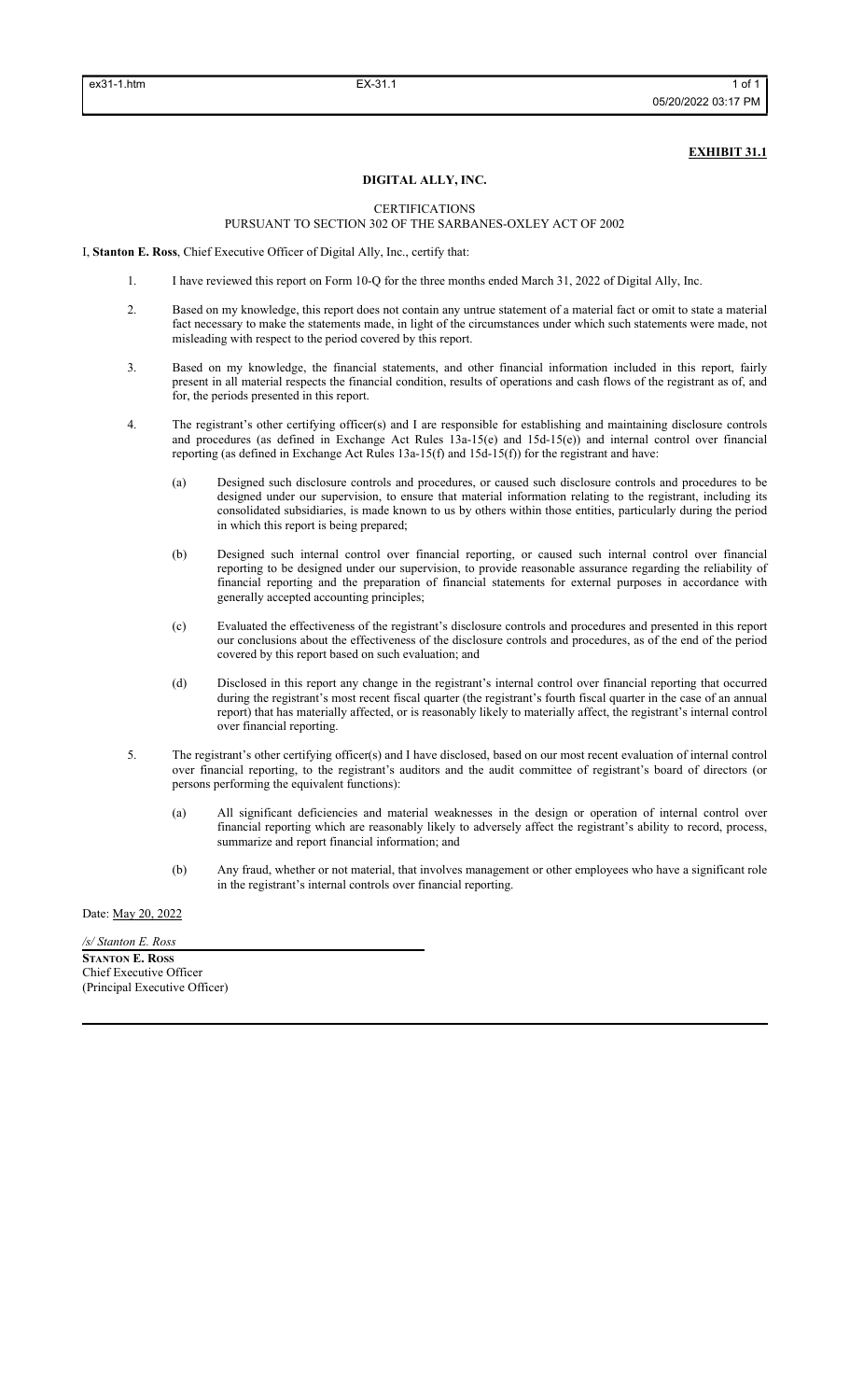## **EXHIBIT 31.2**

# **DIGITAL ALLY, INC.**

## **CERTIFICATIONS**

## PURSUANT TO SECTION 302 OF THE SARBANES-OXLEY ACT OF 2002

I, **Thomas J. Heckman**, Chief Financial Officer of Digital Ally, Inc., certify that:

- 1. I have reviewed this report on Form 10-Q for the three months ended March 31, 2022 of Digital Ally, Inc.
- 2. Based on my knowledge, this report does not contain any untrue statement of a material fact or omit to state a material fact necessary to make the statements made, in light of the circumstances under which such statements were made, not misleading with respect to the period covered by this report.
- 3. Based on my knowledge, the financial statements, and other financial information included in this report, fairly present in all material respects the financial condition, results of operations and cash flows of the registrant as of, and for, the periods presented in this report.
- 4. The registrant's other certifying officer(s) and I are responsible for establishing and maintaining disclosure controls and procedures (as defined in Exchange Act Rules 13a-15(e) and 15d-15(e)) and internal control over financial reporting (as defined in Exchange Act Rules 13a-15(f) and 15d-15(f)) for the registrant and have:
	- (a) Designed such disclosure controls and procedures, or caused such disclosure controls and procedures to be designed under our supervision, to ensure that material information relating to the registrant, including its consolidated subsidiaries, is made known to us by others within those entities, particularly during the period in which this report is being prepared;
	- (b) Designed such internal control over financial reporting, or caused such internal control over financial reporting to be designed under our supervision, to provide reasonable assurance regarding the reliability of financial reporting and the preparation of financial statements for external purposes in accordance with generally accepted accounting principles;
	- (c) Evaluated the effectiveness of the registrant's disclosure controls and procedures and presented in this report our conclusions about the effectiveness of the disclosure controls and procedures, as of the end of the period covered by this report based on such evaluation; and
	- (d) Disclosed in this report any change in the registrant's internal control over financial reporting that occurred during the registrant's most recent fiscal quarter (the registrant's fourth fiscal quarter in the case of an annual report) that has materially affected, or is reasonably likely to materially affect, the registrant's internal control over financial reporting; and
- 5. The registrant's other certifying officer(s) and I have disclosed, based on our most recent evaluation of internal control over financial reporting, to the registrant's auditors and the audit committee of registrant's board of directors (or persons performing the equivalent functions):
	- (a) All significant deficiencies and material weaknesses in the design or operation of internal control over financial reporting which are reasonably likely to adversely affect the registrant's ability to record, process, summarize and report financial information; and
	- (b) Any fraud, whether or not material, that involves management or other employees who have a significant role in the registrant's internal controls over financial reporting.

Date: May 20, 2022

*/s/ Thomas J. Heckman* **THOMAS J. HECKMAN** Chief Financial Officer (Principal Financial Officer)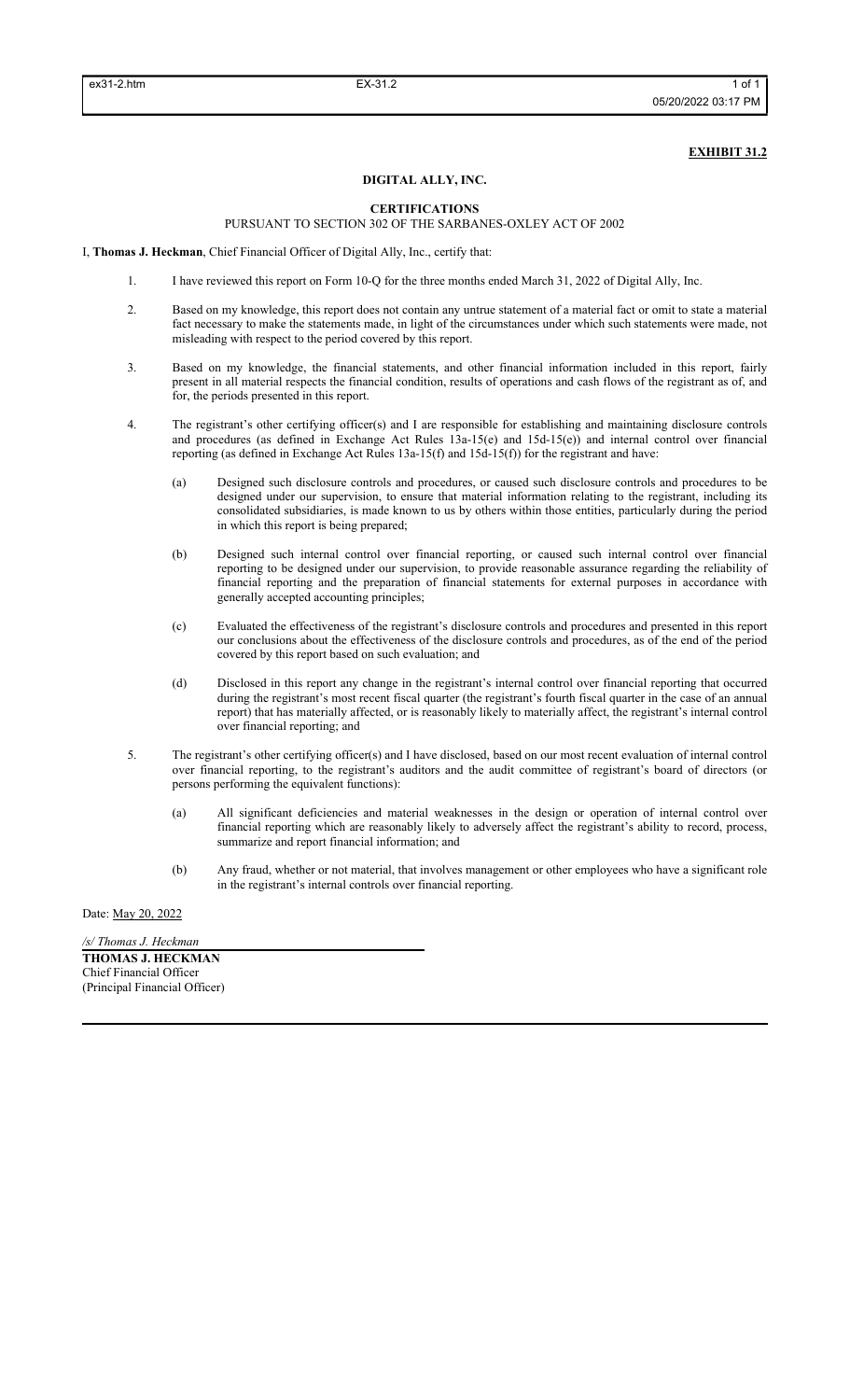## **EXHIBIT 32.1**

## **DIGITAL ALLY, INC.**

## CERTIFICATION PURSUANT TO 18 U.S.C. SECTION 1350, AS ADOPTED PURSUANT TO SECTION 906 OF THE SARBANES-OXLEY ACT OF 2002

In connection with the Quarterly Report of Digital Ally, Inc. (the "Company") on Form 10-Q for the three months ended March 31, 2022 as filed with the Securities and Exchange Commission on the date hereof (the "Report"), I, **Stanton E. Ross**, Chief Executive Officer of the Company, certify, pursuant to 18 U.S.C. § 1350, as adopted pursuant to §906 of the Sarbanes-Oxley Act of 2002, that:

- (1) The Report fully complies with the requirements of Section 13(a) or 15(d) of the Securities Exchange Act of 1934; and
- (2) The information contained in the Report fairly presents, in all material respects, the financial condition and results of operations of the Company.

*/s/ Stanton E. Ross* **STANTON E. ROSS** Chief Executive Officer (Principal Executive Officer) May 20, 2022

A signed original of this written statement required by Section 906, or other document authenticating, acknowledging, or otherwise adopting the signature that appears in typed form within the electronic version of this written statement required by Section 906, has been provided to Digital Ally, Inc. and will be retained by Digital Ally, Inc. and furnished to the Securities and Exchange Commission or its staff upon request.